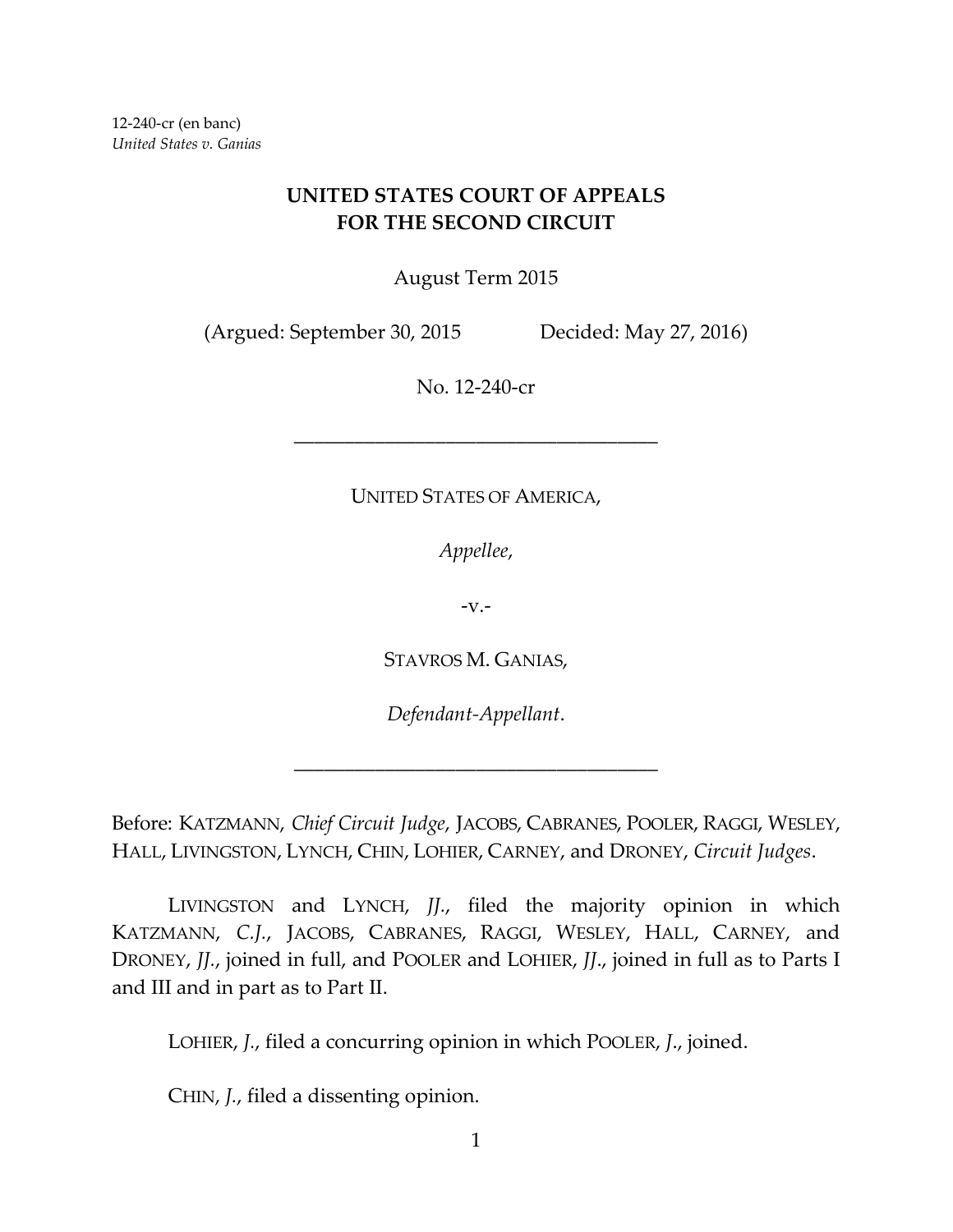Appeal from the judgment of the United States District Court for the District of Connecticut (Thompson, *J.*), convicting Defendant-Appellant Stavros Ganias of two counts of tax evasion, in violation of 26 U.S.C. § 7201. Ganias argues that the Government retained non-responsive data on mirrored hard drives acquired pursuant to a 2003 search warrant in violation of the Fourth Amendment, and that evidence acquired pursuant to a 2006 search of that data should thus have been suppressed. Because we find that the Government relied in good faith on the 2006 warrant, we need not and do not decide whether the Government violated the Fourth Amendment, and we affirm the judgment of the district court.

AFFIRMED.

SANDRA S. GLOVER (Sarala V. Nagala, Anastasia Enos King, Jonathan N. Francis, Assistant United States Attorneys; Wendy R. Waldron, Senior Counsel, U.S. Dep't of Justice, *on the brief*), *for* Deirdre M. Daly, United States Attorney for the District of Connecticut, *for Appellee United States of America*.

STANLEY A. TWARDY, JR., Day Pitney LLP, Stamford, CT (Daniel E. Wenner, John W. Cerreta, Day Pitney LLP, Hartford, CT, *on the brief*), *for Defendant-Appellant Stavros Ganias*.

(Counsel for *amici curiae* are listed in Appendix A.)

DEBRA ANN LIVINGSTON and GERARD E. LYNCH, *Circuit Judges*:

Defendant-Appellant Stavros Ganias appeals from a judgment of the United States District Court for the District of Connecticut (Thompson, *J.*) convicting him, after a jury trial, of two counts of tax evasion in violation of 26 U.S.C. § 7201. He challenges his conviction on the ground that the Government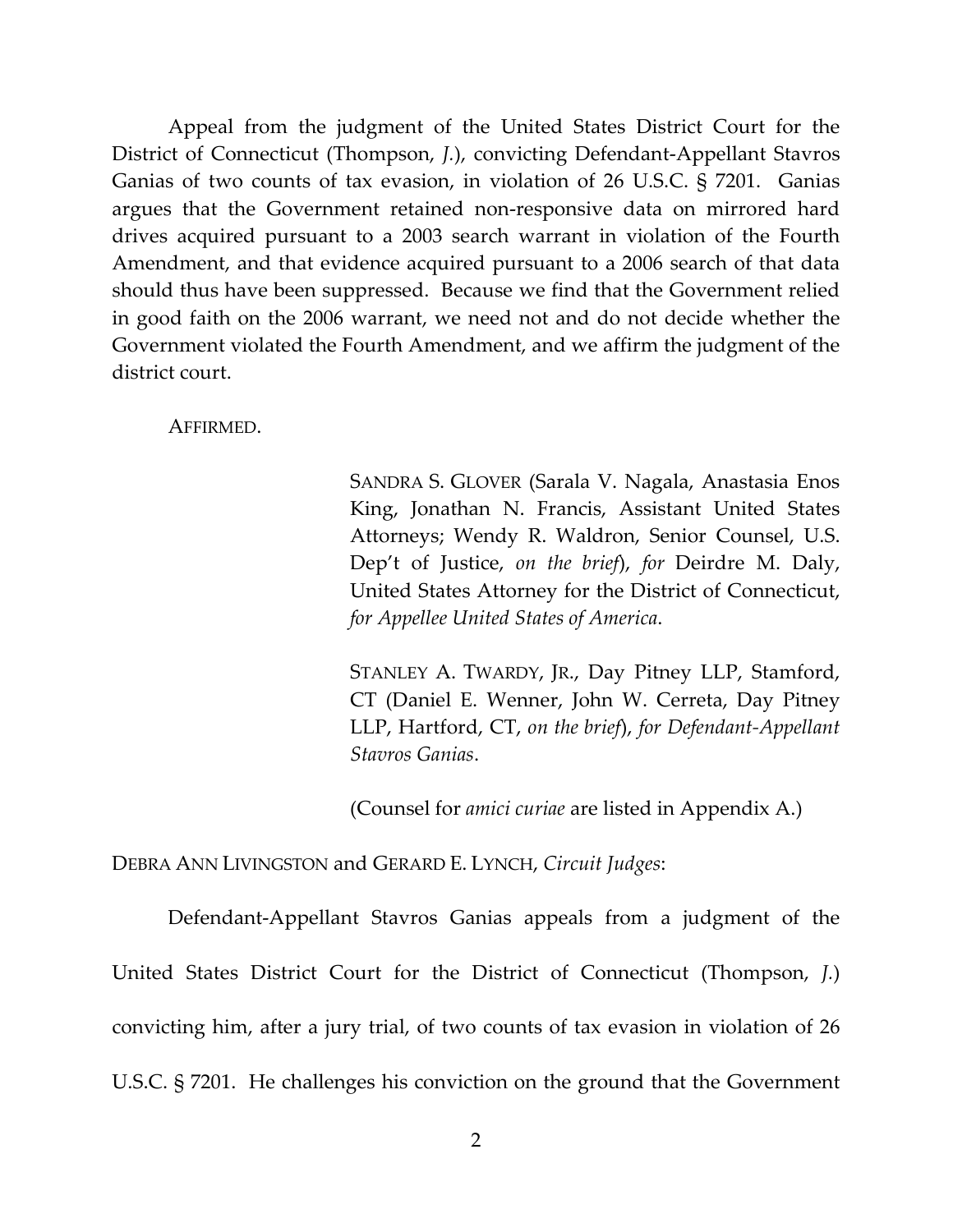violated his Fourth Amendment rights when, after lawfully copying three of his hard drives for off-site review pursuant to a 2003 search warrant, it retained these full forensic copies (or "mirrors"), which included data both responsive and non-responsive to the 2003 warrant, while its investigation continued, and ultimately searched the non-responsive data pursuant to a second warrant in 2006. Ganias contends that the Government had successfully sorted the data on the mirrors responsive to the 2003 warrant from the non-responsive data by January 2005, and that the retention of the mirrors thereafter (and, by extension, the 2006 search, which would not have been possible but for that retention) violated the Fourth Amendment. He argues that evidence obtained in executing the 2006 search warrant should therefore have been suppressed.

We conclude that the Government relied in good faith on the 2006 warrant, and that this reliance was objectively reasonable. Accordingly, we need not decide whether retention of the forensic mirrors violated the Fourth Amendment, and we AFFIRM the judgment of the district court.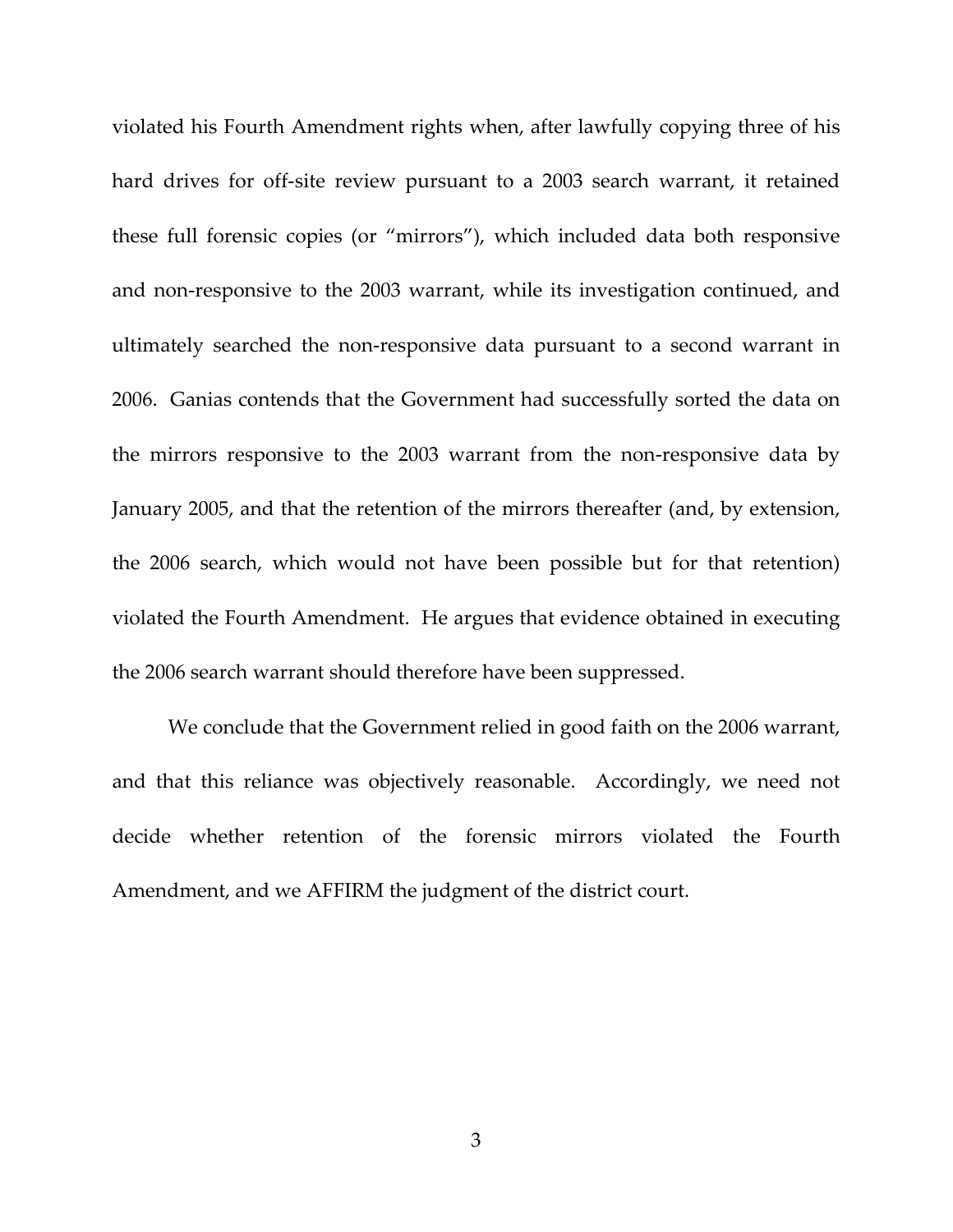## **A. Background**[1](#page-3-0)

**I**

<span id="page-3-0"></span>In August 2003, agents of the U.S. Army Criminal Investigation Division ("Army CID") received an anonymous tip that Industrial Property Management ("IPM"), a company providing security for and otherwise maintaining a government-owned property in Stratford, Connecticut, pursuant to an Army contract, had engaged in misconduct in connection with that work. In particular, the informant alleged that IPM, owned by James McCarthy, had billed the Army for work that IPM employees had done for one of McCarthy's other businesses, American Boiler, Inc. ("AB"), and for construction work performed for IPM's operations manager at his home residence. The informant told the agents, including Special Agent Michael Conner, that IPM and AB's financial books were maintained by Stavros Ganias, a former Internal Revenue Service ("IRS") agent, who conducted business as Taxes International. On the basis of the informant's information, as well as extensive additional corroboration, Agent Conner prepared an affidavit seeking three warrants to search the offices of IPM, AB,

<sup>&</sup>lt;sup>1</sup> These facts are drawn from the district court decision denying Ganias's motion to suppress and from testimony at the suppression hearing and at Ganias's jury trial. With few exceptions noted herein, the facts in this case are not in dispute.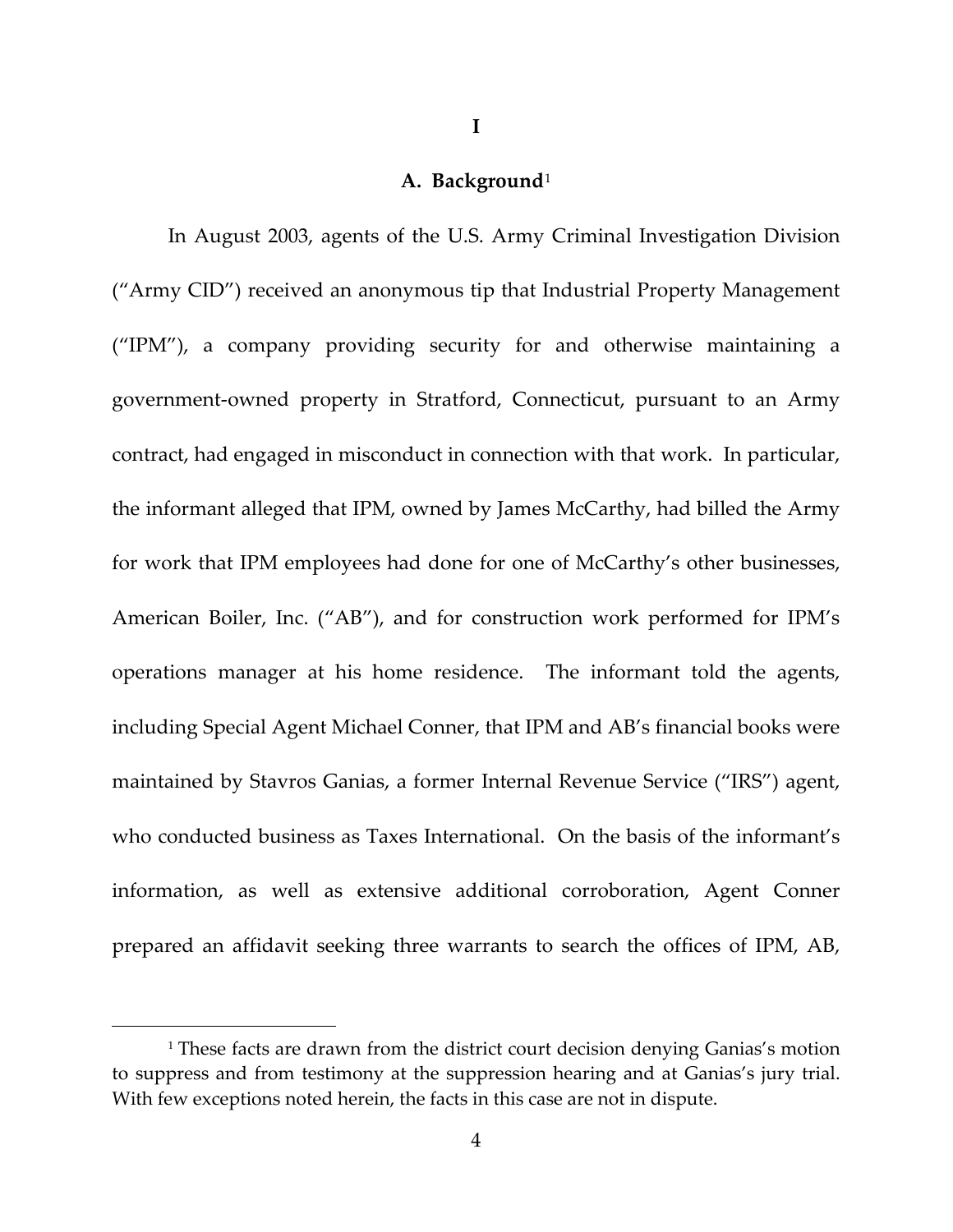and Taxes International for evidence of criminal activity.<sup>[2](#page-4-0)</sup> Nothing in the record suggests that Ganias himself was suspected of any crimes at that time.

In a warrant dated November 17, 2003, U.S. Magistrate Judge William I. Garfinkel authorized the search of Taxes International. The warrant authorized agents to seize, *inter alia*, "[a]ll books, records, documents, materials, computer hardware and software and computer associated data relating to the business, financial and accounting operations of [IPM] and [AB]." J.A. 433. It further authorized seizure of "[a]ny of the items described [in the warrant] . . . which are stored in the form of magnetic or electronic coding on computer media or on media capable of being read by a computer with the aid of computer-related equipment, including . . . fixed hard disks, or removable hard disk cartridges, software or memory in any form." *Id.* The warrant also specifically authorized a number of digital search protocols, though it did not state that *only* these

<span id="page-4-0"></span><sup>2</sup> Specifically, Agent Conner sought evidence relating to violations of 18 U.S.C. § 287 (making false claims) and § 641 (stealing government property).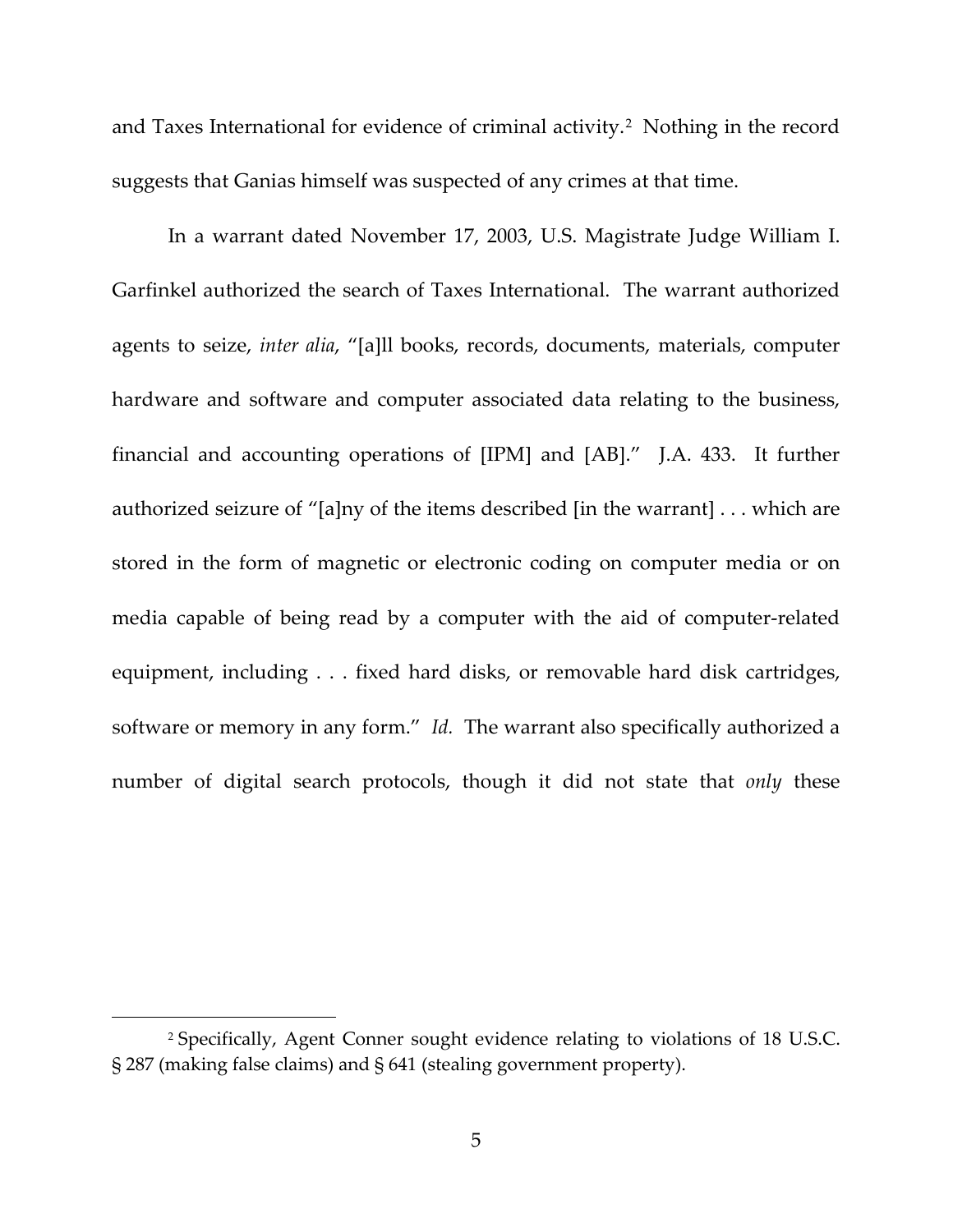protocols were permitted. [3](#page-5-0) The warrant authorized seizure of all hardware relevant to the alleged crimes.[4](#page-5-1)

<sup>3</sup> The warrant specified as follows:

The search procedure of the electronic data contained in computer operating software or memory devices may include the following techniques:

- (a) surveying various file "directories" and the individual files they contain (analogous to looking at the outside of a file cabinet for the markings it contains and opening a drawer believed to contain pertinent files);
- (b) "opening" or cursorily reading the first few "pages" of such files in order to determine their precise contents;
- (c) "scanning" storage areas to discover and possibly recover recently deleted files;
- (d) "scanning" storage areas for deliberately hidden files; or
- (e) performing key word searches through all electronic storage areas to determine whether occurrences of language contained in such storage areas exist that are intimately related to the subject matter of the investigation.

J.A. 433-34.

<span id="page-5-0"></span> $\overline{\phantom{a}}$ 

<span id="page-5-1"></span><sup>4</sup> In his attached affidavit, Agent Conner offered three reasons why it was necessary for the agents to take entire hard drives off-site for subsequent search rather than search the hard drives on-site: First, he stated that computer searches had to be conducted by computer forensics experts, who "us[ed] . . . investigative techniques" to both "protect the integrity of the evidence . . . [and] detect hidden, disguised, erased, compressed, password protected, or encrypted files." J.A. 448-49. Because of "[t]he vast array" of software and hardware available, it would not always be possible "to know before a search which expert is qualified to analyze the [particular] system and its data." J.A. 450. Thus, the appropriate experts could not be expected, in all cases, to accompany agents to the relevant site to be searched. Second, Agent Conner affirmed that such searches often must occur in "a laboratory or other controlled environment" given the sensitivity of the digital storage media. J.A. 449-50. And third, he stated that "[t]he search process can take weeks or months, depending on the particulars of the hard drive to be searched." J.A. 449. The district court found, in denying Ganias's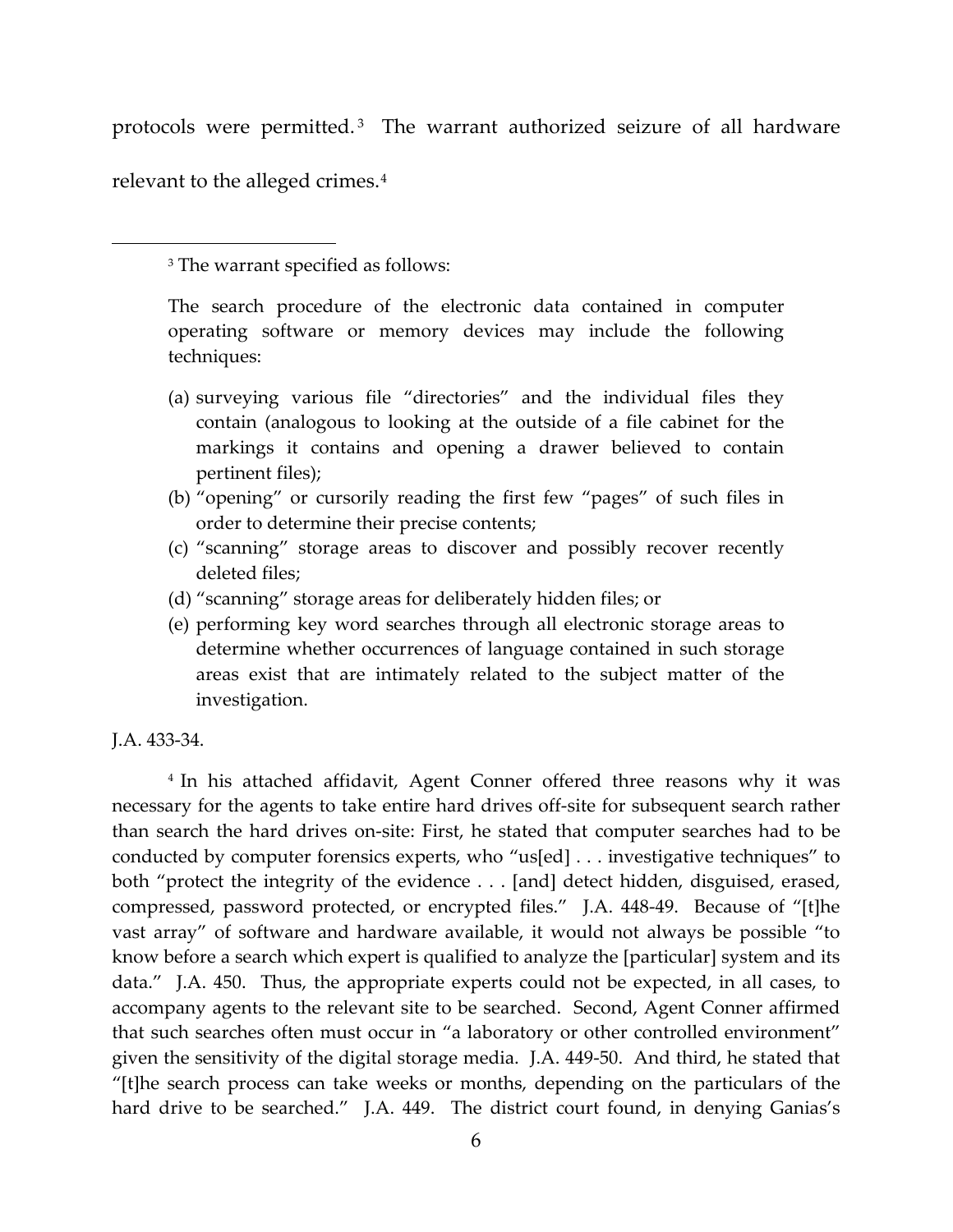On November 19, 2003, Army CID agents executed the search warrants. Because the warrants authorized the seizure of computer hardware and software, in addition to paper documents, Agent Conner sought the help, in executing the warrants, of agents from the Army CID's Computer Crimes Investigation Unit ("CCIU"), a unit with specialized expertise in digital forensics and imaging. At Ganias's office, the CCIU agents — and in particular Special Agent David Shaver — located three computers. Rather than take the physical hard drives, which would have significantly impaired Ganias's ability to conduct his business, Agent Shaver created mirror images: exact copies of all of the data stored thereon, down to the bit.<sup>[5](#page-6-0)</sup> Ganias was present at his office during the creation of the mirrors, spoke with the agents, and was aware that mirrored

l

<span id="page-6-0"></span><sup>5</sup> Hard drives are storage media comprising numerous bits — units of data that may be expressed as ones or zeros. Mirroring involves using a commercially available digital software (in the present case, though not always, EnCase) to obtain a perfect, forensic replica of the sequence of ones and zeros written onto the original hard drive. During the mirroring, EnCase acquires metadata about the mirroring process, writing an unalterable record of who creates the copy and when the copy is created. It also assigns the mirror a "hash value"  $-$  a unique code that can be used to verify whether, upon subsequent examination of the mirror at any later date, even a single one or zero has been altered from the original reproduction.

motion to suppress, that, as a result of technological limitations in 2003 and the complexities of searching digital data, "[a] full [on-site] search would have taken months to complete." *United States v. Ganias*, No. 3:08CR00224 (AWT), 2011 WL 2532396, at \*2 (D. Conn. June 24, 2011).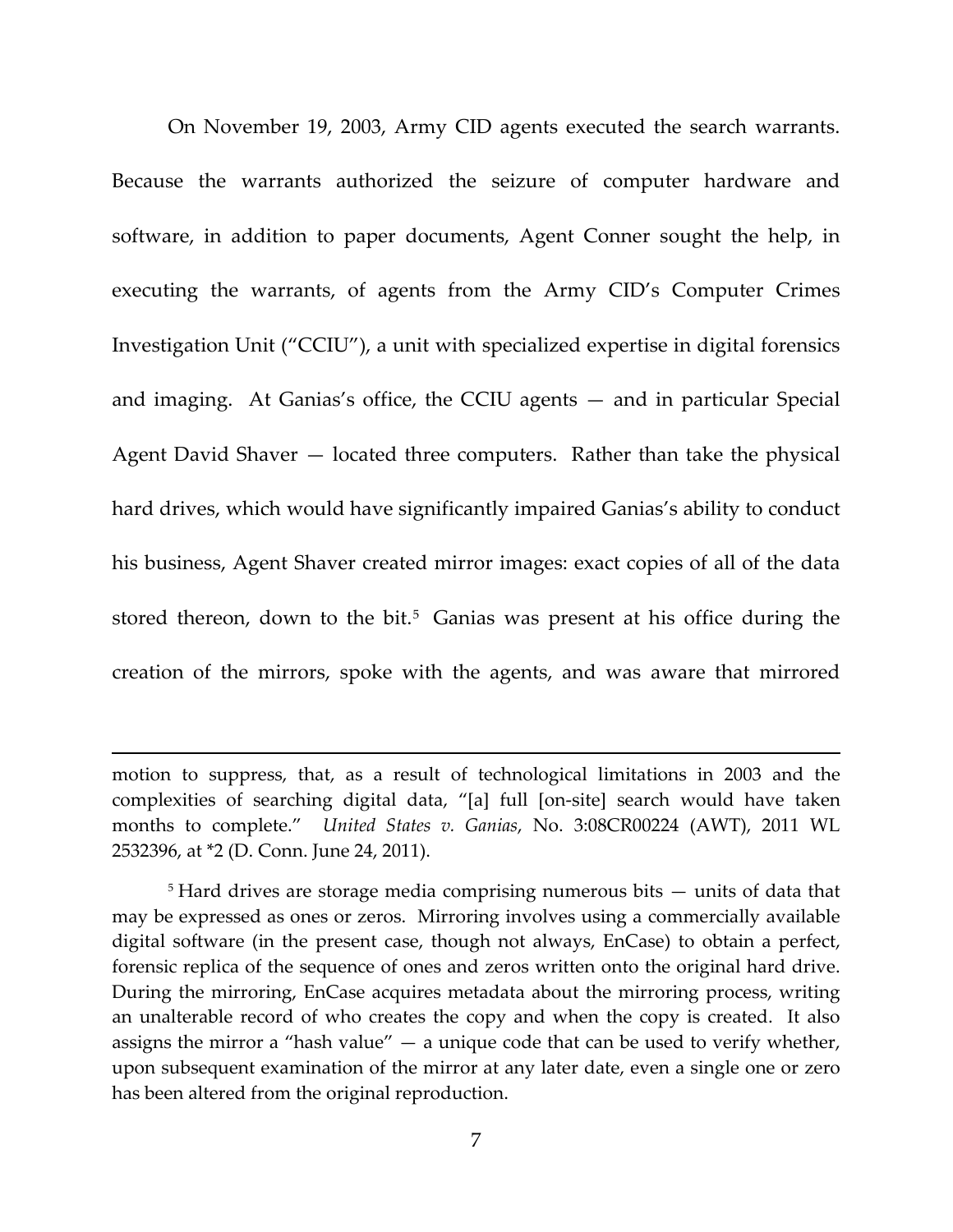copies of his three hard drives had been created and taken off-site.[6](#page-7-0) There is no dispute that the forensic mirrors taken from Ganias's office contained all of the computerized data maintained by Ganias's business, including not only material related to IPM or AB, but also Ganias's own personal financial records, and the records of "many other" accounting clients of Ganias: businesses of various sorts having no connection to the Government's criminal investigation.<sup>7</sup> J.A. 464,  $\mathbb{I}$  14.

<span id="page-7-0"></span><sup>6</sup> Testifying at the suppression hearing, Agent Conner explained that the decision to take mirrors, rather than the hard drives themselves, reflected a desire to mitigate the burden on Ganias and his business. *See* J.A. 140-41. The district court credited this testimony, concluding that the agents "used a means less intrusive to the individual whose possessions were seized than other means they were authorized to use." *Ganias*, 2011 WL 2532396, at \*8. The district court, further, explicitly found that the 2003 warrant authorized the Government to take these mirrors, *id.* at \*10, a position Ganias has not challenged on appeal, and that runs directly counter to the dissent's seeming suggestions that the Government somehow acted improperly when it mirrored Ganias's hard drives or that this initial seizure went beyond the scope of the 2003 warrant, *see, e.g.*, Dissent at 3 (noting that "although the Government had a warrant for documents relating to only two of defendant-appellant Stavros Ganias's accounting clients, it seized *all* the data from three of his computers"); *id.* at 40 (stating that "the Government . . . entered Ganias's premises with a warrant to seize certain papers and indiscriminately seized — and *retained* — all papers instead").

<span id="page-7-1"></span><sup>7</sup> Ganias claimed before the district court that when he expressed some concern about the scope of the data being seized, an agent assured him that the agents were only looking for files related to AB and IPM, and that irrelevant files "would be purged once they completed their search" for such files. J.A. 428.The district court made no finding to this effect, however. It is undisputed, moreover, that Ganias became aware in February 2006 that the Government retained the mirrors and sought to search them in connection with Ganias's own tax reporting. At no time thereafter did Ganias seek return of the mirrors pursuant to Federal Rule of Criminal Procedure 41(g) or otherwise contact a case agent to seek their return or destruction.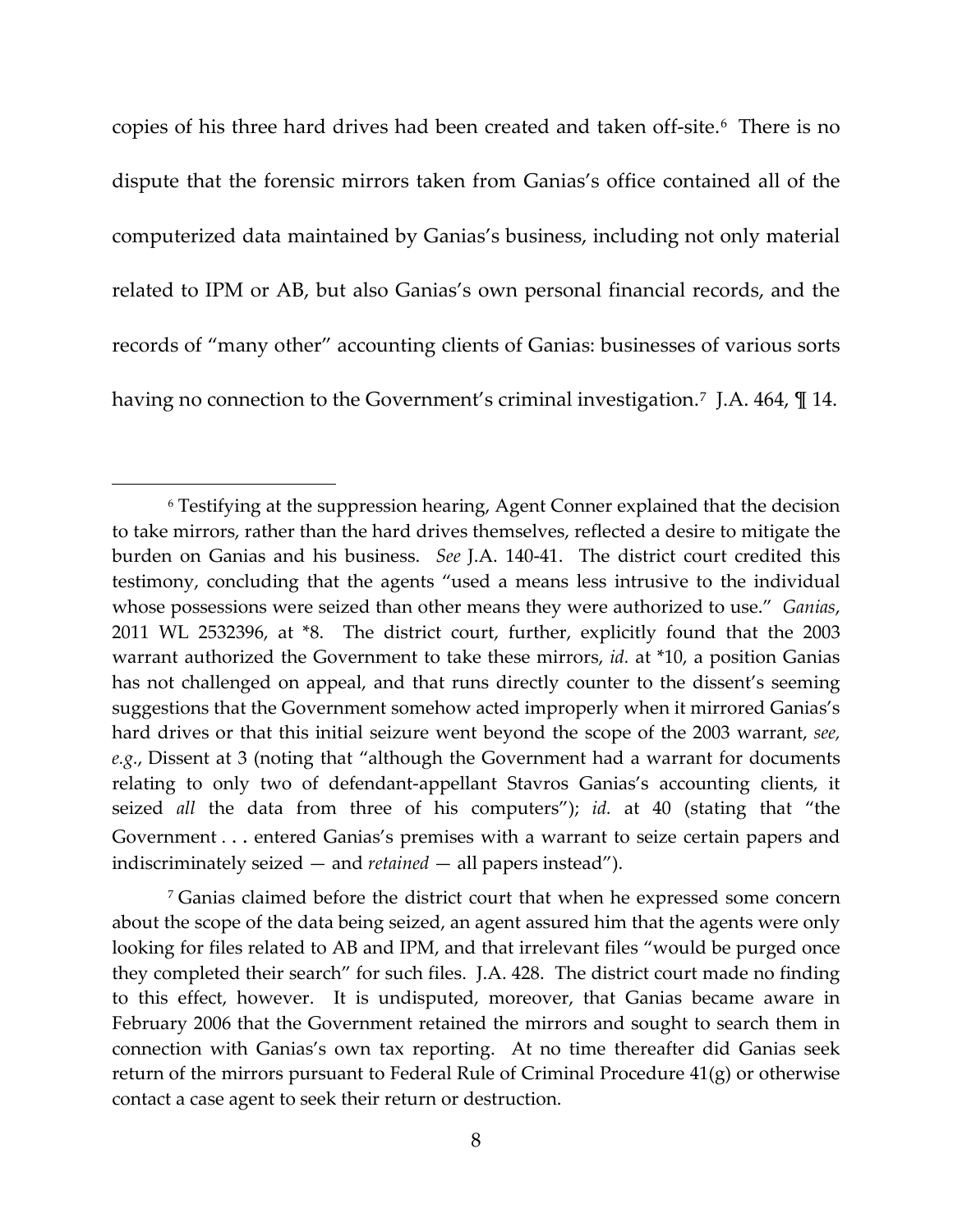The next day, Agent Shaver consolidated the eleven mirrored hard drives from all three searches (including the three from Ganias's office) onto a single external hard drive which he provided to Agent Conner. Agent Conner, in turn, provided this hard drive to the evidence custodian of the Army CID, who stored it at Fort Devens, Massachusetts. There the consolidated drive remained, unaltered and untouched, throughout the events relevant to this case. Around the same time, Agent Shaver created two additional copies of the mirrored drives on two sets of nineteen DVDs. After providing these DVD sets to Agent Conner, Agent Shaver then purged the external hard drives onto which he had originally written the mirrors. At this point, a week after the search, three complete copies of the mirrors of Ganias's hard drives existed: an untouched copy stowed away in an evidence locker and two copies available for forensic analysis.<sup>[8](#page-8-0)</sup>

Though internal protocols required that specialized digital forensic analysts search the mirrored hard drives, the paper files were not subject to such limitations. Thus, shortly after the November 19 seizure, the Army CID agents

<span id="page-8-0"></span><sup>8</sup> These copies were identical digital replicas of Ganias's hard drives as mirrored on November 19, 2003. Notably, the original hard drives in Ganias's computers had already been significantly altered since the Government mirrored them. Ganias explains in his brief before this Court that "[t]wo days after the execution of the November 2003 warrant, [he] reviewed his personal QuickBooks file and . . . . *corrected over 90 errors in earlier journal entries*." Appellant Br. at 15 n.7 (emphasis added).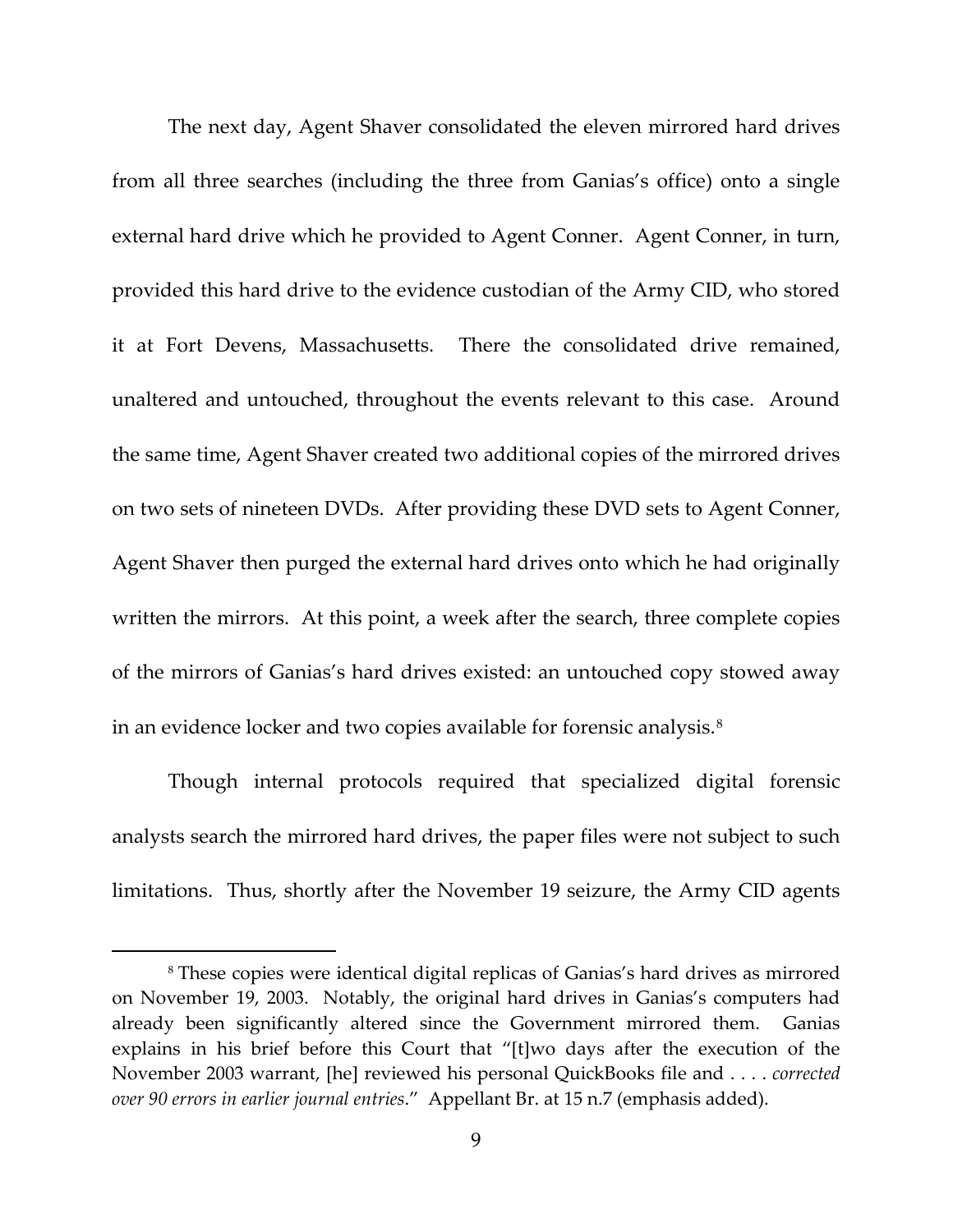began to analyze the non-digital files seized pursuant to the warrant. These files suggested that IPM had made payments to a third company whose owner, according to the Connecticut Department of Labor, was a full-time employee of an insurance company who received no wages from any source other than that insurance company. This and other red flags spurred Agent Conner to contact the Criminal Investigation Division of the IRS, which subsequently joined the investigation.

In early February 2004, as he and his fellow agents continued to follow leads from the paper files, Agent Conner sent one of the two DVD sets containing the forensic mirrors to the Army Criminal Investigation Laboratory ("ACIL") in Forest Park, Georgia, accompanied by a copy of one of the three search warrants. In early June, the ACIL assigned Gregory Norman, a digital evidence examiner, to perform a forensic analysis. Around the same time, Special Agent Michelle Chowaniec, who replaced Agent Conner as the primary case agent for the Army CID in late March, provided the second set of DVDs to the IRS agent assigned to the case, Special Agent Paul Holowczyk. Agent Holowczyk in turn, passed it on, by way of intermediaries, to Special Agent Vita Paukstelis, a computer investigative specialist. By the end of June 2004,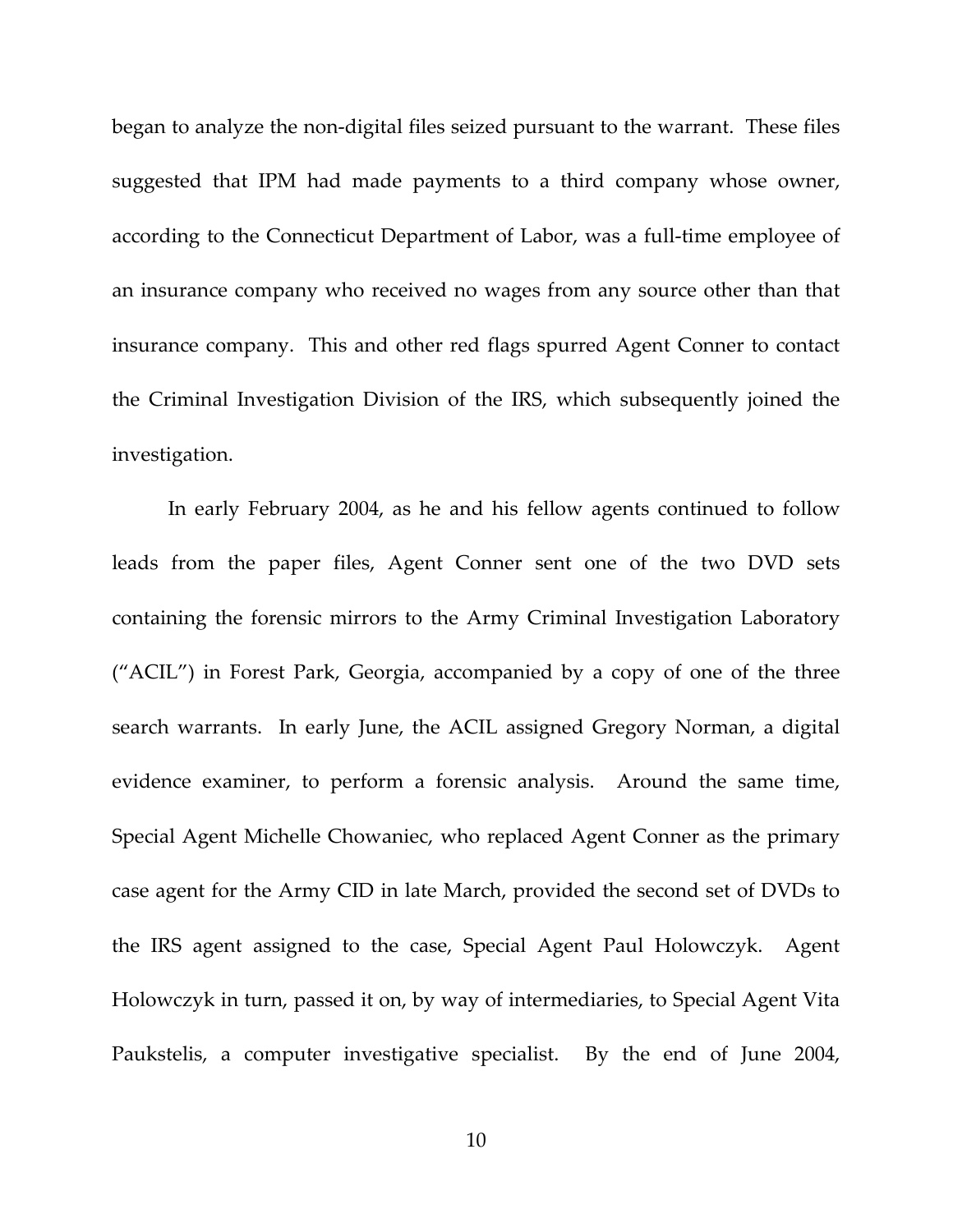computer experts for the Army CID and the IRS — Norman and Agent Paukstelis, respectively  $-$  had received copies of the digital evidence (which, as the district court found, were "encoded so that only agents with forensic software not directly available to the case agents could view [them]," *Ganias*, 2011 WL 2532396, at \*7), and forensic examination began.

Norman commenced his analysis in late June by loading the eleven mirrored drives into EnCase — the same software with which Agent Shaver initially created the mirrors — so that he could search the data thereon. After looking at the search warrants, he created a number of keywords, with which he searched for potentially relevant data. Initially, the search returned far too many results for practicable review (more than 17,000 hits); thus, Norman requested new keywords from Agent Chowaniec. On the basis of these new keywords, he was able to narrow his search and ultimately identify several files he thought might be of interest to the investigation, all of which he put on a single CD.[9](#page-10-0) Some of these files he was able personally to examine, to determine whether they were responsive to the warrant; a few (including the QuickBooks file labeled

<span id="page-10-0"></span><sup>9</sup> The rest of the data remained on the DVDs, where agents would not be able to access it without specific forensic software. *See Ganias*, 2011 WL 2532396, at \*7.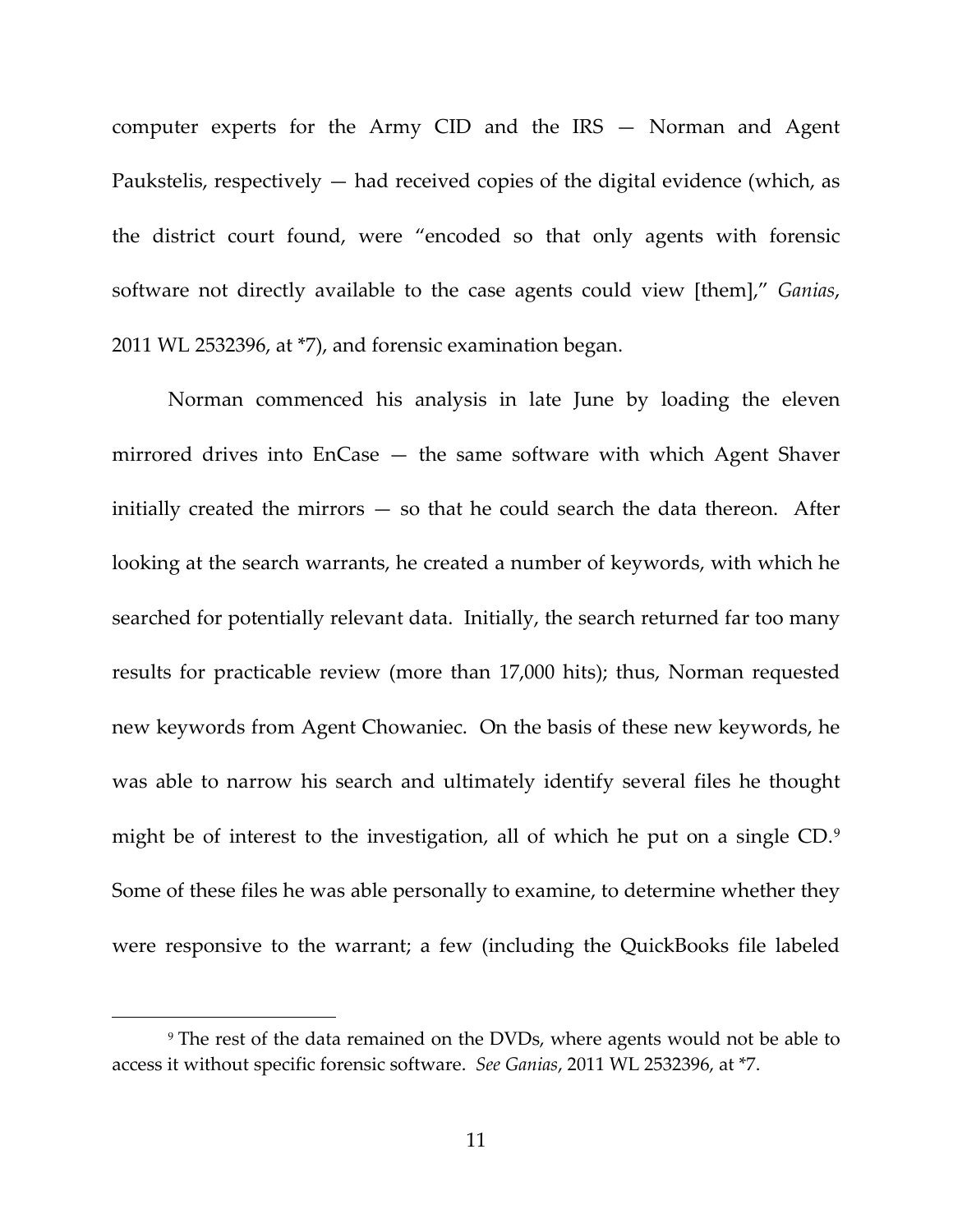"Steve\_ga.qbw," which was ultimately searched pursuant to the 2006 warrant, J.A. 467) Norman could not open without a specific software edition of QuickBooks to which he did not have immediate access. However, as these files (like the others) contained keywords that were taken from the narrower list and generated on the basis of the warrant, Norman included the QuickBooks files in the CD he ultimately sent to Agent Chowaniec along with a report.<sup>[10](#page-11-0)</sup> On July 23, 2004, Chowaniec received this CD. Norman, in turn, returned the nineteen DVDs to Army CID's evidence custodian in Boston for safekeeping.

Norman's counterpart in the IRS, Agent Paukstelis — who, in addition to receiving the search warrant with her set of DVDs, also received a list of companies, addresses, and key individuals relating to the investigation, along with "a handwritten notation next to the name 'Taxes International' that stated '(return preparer) do not search,'" *Ganias*, 2011 WL 2532396, at \*3 — conducted her analysis over a period of about four months. Because she worked for the IRS, she limited her search to the three mirrored drives from Taxes International. Though Agent Paukstelis used ILook, a different software program, to review the mirrored hard drives, she too could not open QuickBooks files without the

<span id="page-11-0"></span><sup>&</sup>lt;sup>10</sup> Norman describes the storage device he sent to Chowaniec as a "DVD," J.A. 218; the district court described it as a "CD," *Ganias*, 2011 WL 2532396, at \*4. The distinction is immaterial.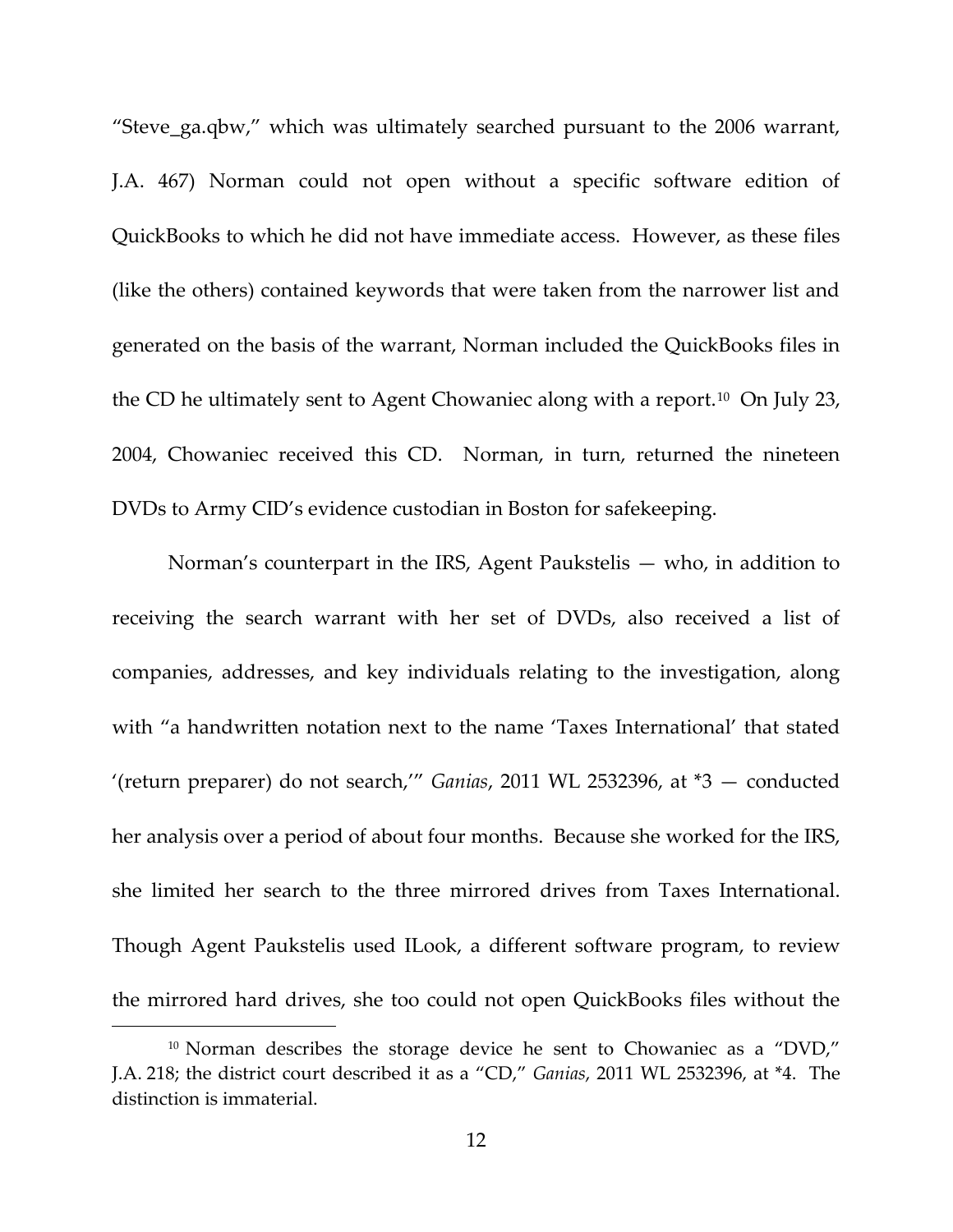relevant proprietary software. Still, though she could not open these files, she believed, based on the information to which she had access, that they were within the scope of the warrant; thus, in October 2004, she copied this data, in concert with other responsive data, onto a CD, three copies of which she sent to Agent Holowczyk and Special Agent Amy Hosney, also with the IRS. In light of the note she had received with her DVD set as well as the list of relevant entities, Agent Paukstelis avoided, to the degree she could, searching any files of Taxes International that did not appear to be directly relevant to that list. On November 30, 2004, Paukstelis also provided a "restoration" of the mirrors of the Taxes International hard drives to Special Agent George Francischelli, an IRS computer specialist assigned to the case.[11](#page-12-0)

Agents Chowaniec and Conner, after receiving Norman's CD and report in late July, conducted initial reviews of the data. Like Norman and Agent Paukstelis, however, they could not open the QuickBooks files. At the same time, the agents were busy, in the words of Agent Chowaniec, "tracking down other leads[,]...[issuing] grand jury subpoenas,...doing interviews of

<span id="page-12-0"></span> $11$  A "restoration" is a software interface that enables a user (potentially a jury) to view data on a mirror as such data would have appeared to a person accessing the data on the original storage device at the time the mirror was created. *Ganias*, 2011 WL 2532396, at \*4.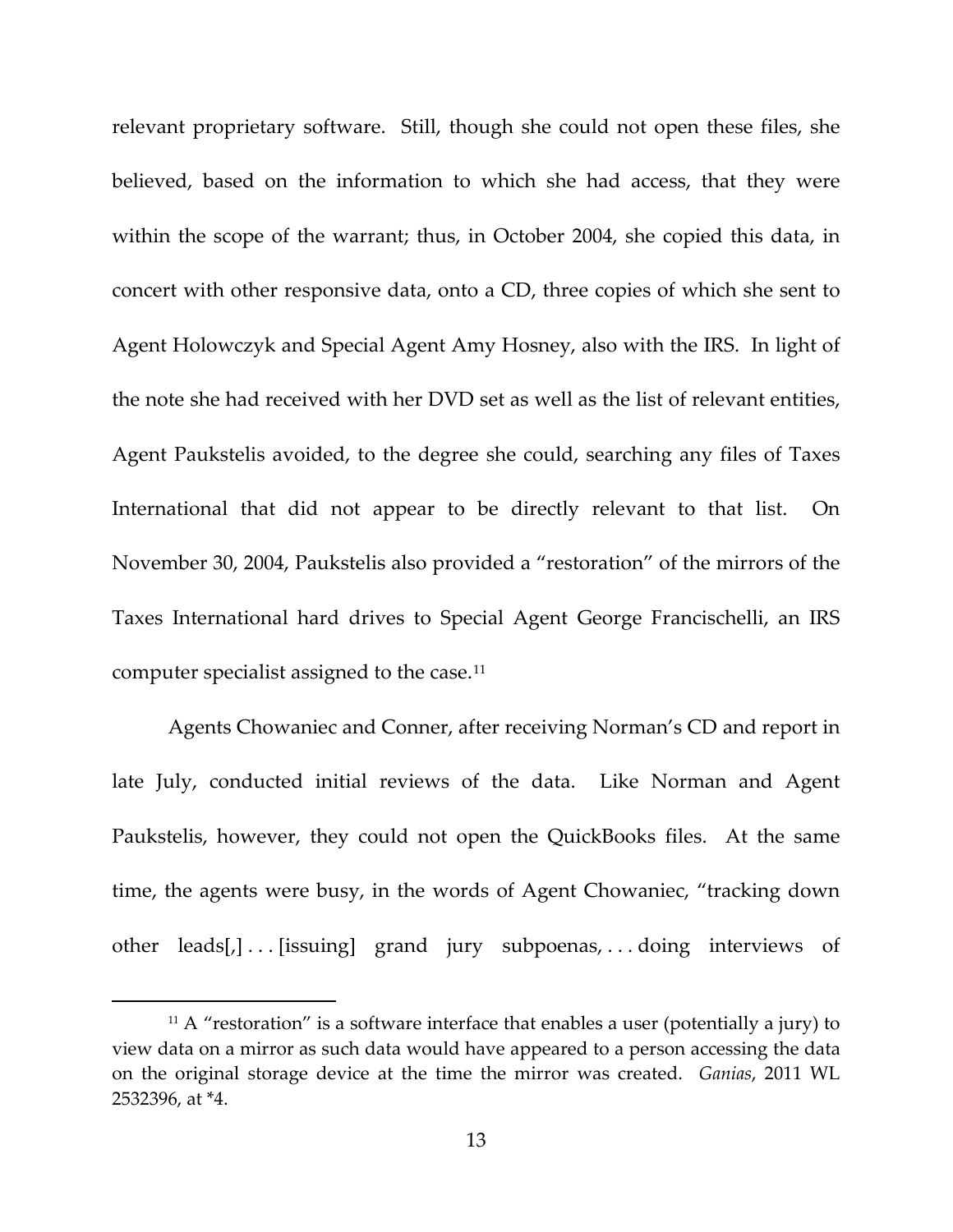subcontractors and identifying subcontractors from the papers that [the agents had] received from the search warrants." J.A. 294-95. In October, Agents Hosney and Chowaniec attempted, together, to review the QuickBooks files, but again lacked the relevant software to do so. Finally, in November 2004, Agent Chowaniec, having acquired the appropriate software, opened two IPM QuickBooks files on her office computer, and then in December, Agents Hosney and Chowaniec, using the restoration provided by Agent Paukstelis, looked at additional IPM QuickBooks files. Though they had the entirety of the mirrored data before them (the only time throughout the investigation that the case agents had direct access to a software interface permitting them to view essentially all of the data stored on the mirrors), they carefully limited their search: Agent Hosney testified that they "only looked at the QuickBooks files for Industrial Property Management and American Boiler ... [b]ecause those were the only two companies named in the search warrant attachment." J.A. 340. They did, however, observe that other files existed — both on the CD Norman had provided and on the restoration  $-$  in particular, the files Agent Hosney ultimately searched in 2006.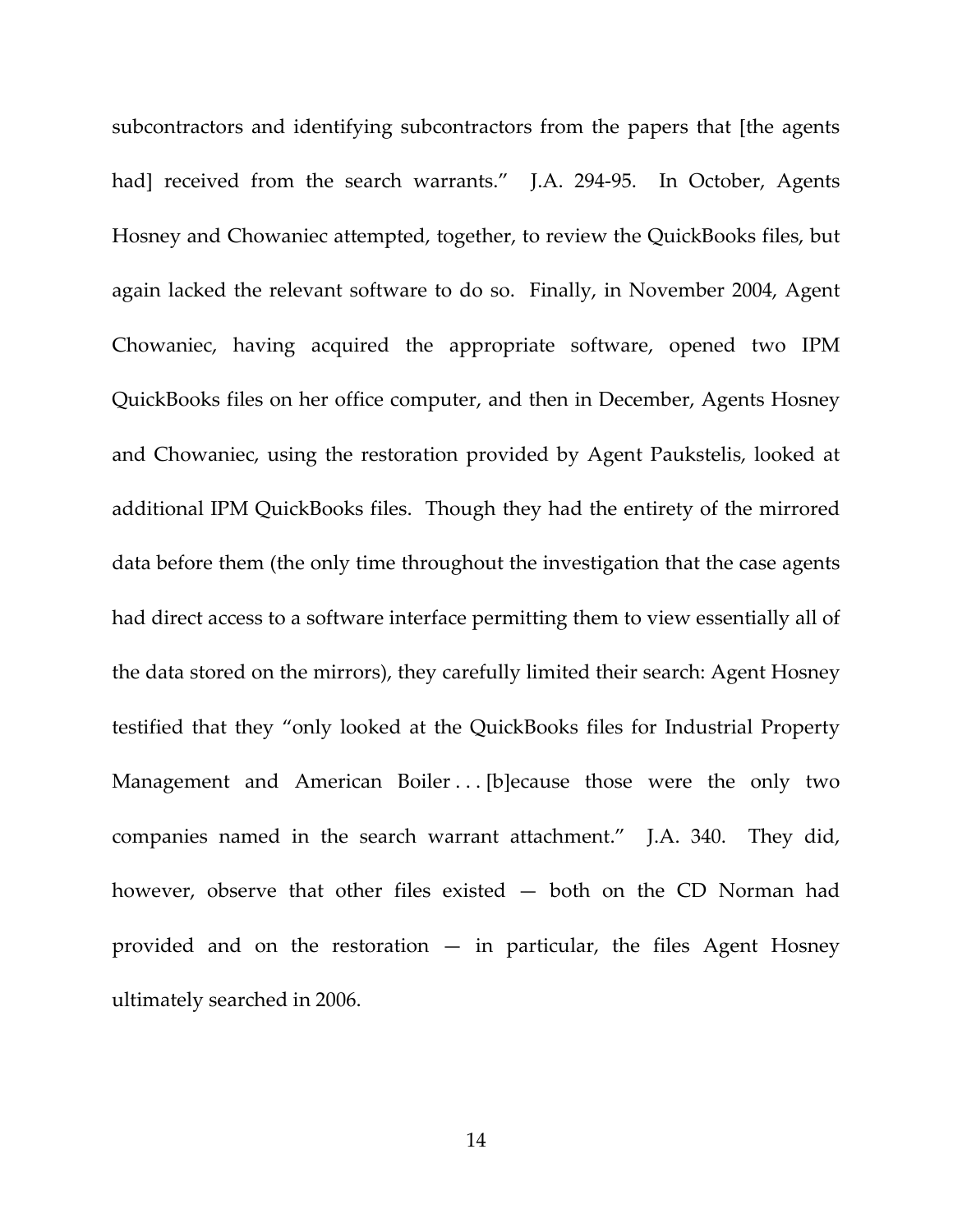Ganias contends that there is no dispute that by this point, the agents had finished "identifying and segregating the files within the November 2003 warrant's scope." Appellant Reply Br. at 5. In actuality, the record is unclear as to whether the forensic examination of the mirrored computers pursuant to the initial search warrant had indeed concluded as a forward-looking matter, rather than from the perspective of hindsight.<sup>[12](#page-14-0)</sup> The district court did not find any facts decisive to this question. It is, further, undisputed that the investigation into McCarthy, IPM, and AB was ongoing at this time, and that this investigation would culminate in an indictment of McCarthy in 2008 secured in large part through reliance on evidence responsive to the 2003 warrant and located on the mirrored copies of Ganias's hard drives. *See* Indictment, *United States v. McCarthy*,

<span id="page-14-0"></span><sup>&</sup>lt;sup>12</sup> At the suppression hearing, Agent Chowaniec testified, in response to the question whether "as of mid-December, [her] forensic analysis was completed": "That's correct, of the computers." J.A. 322. But when asked later, "[D]id you know [in December 2004] you wouldn't need to look at any information that had been provided by Greg Norman on that CD anymore in the course of this investigation," Agent Chowaniec responded, "No," and when further asked, "Did you know you wouldn't require further analysis by Greg Norman or any other examiner at the Army lab in Georgia after December of 2004," Agent Chowaniec again responded, "No." J.A. 324. Agent Conner similarly answered with uncertainty when asked a related question. *See* J.A. 145 ("I didn't know the entire universe of information that was contained within the DVDs that were sent to [Norman] for analysis. I knew only what he sent back to me saying this is what I found off your keyword search."). The dissent disputes our conclusion that the record was unclear on this point, arguing, through citation to Agent Chowaniec's testimony, that "the record . . . shows otherwise." Dissent at 19. The district court found no facts on this issue, and the record, as demonstrated above, is indeed unclear.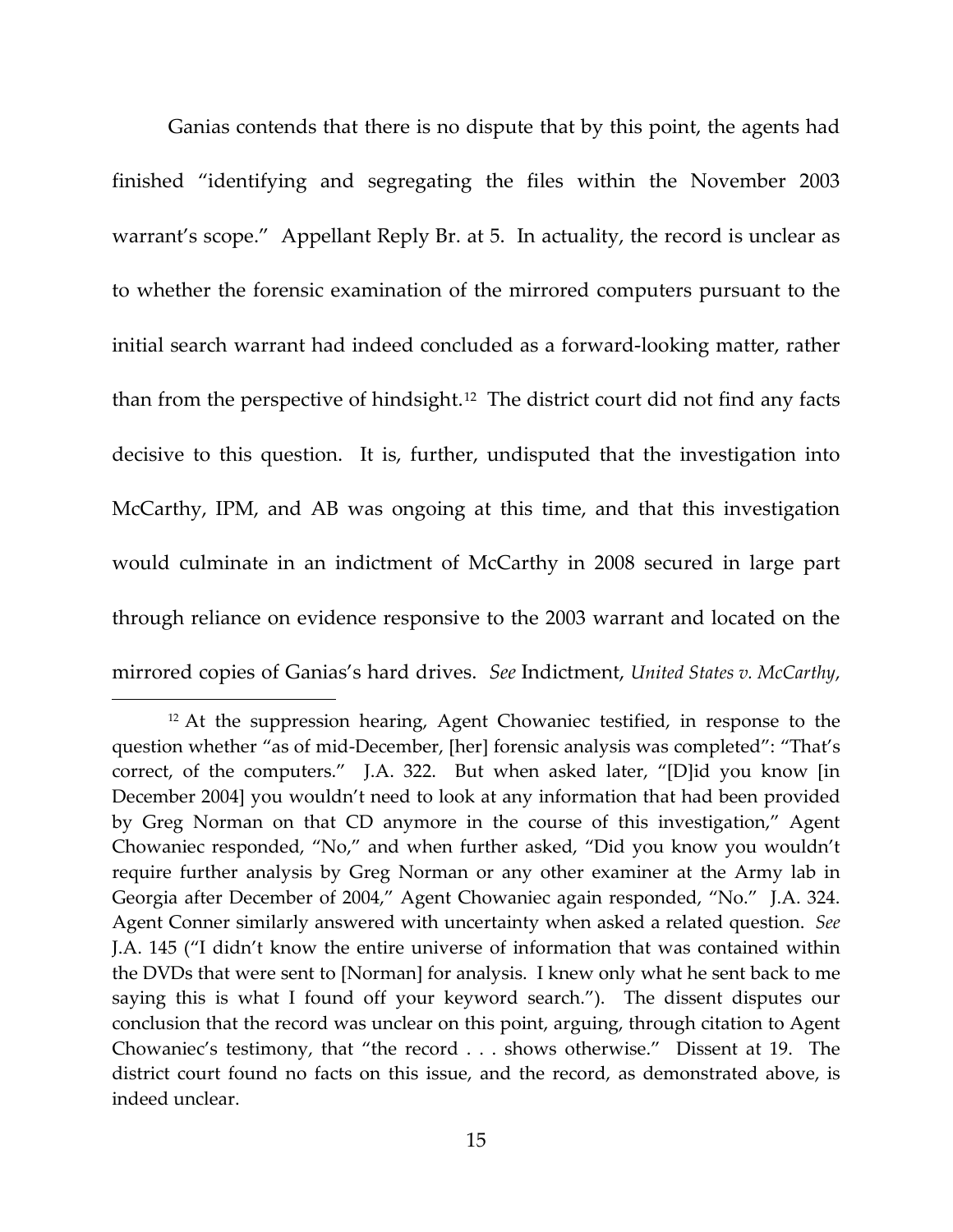No. 3:08cr224 (EBB) (D. Conn. Oct. 31, 2008), ECF No. 1. When asked why, at this time or any time later, Agent Conner did not return or destroy the data stored on the mirrors that did not appear directly to relate to the crimes alleged in the warrant, Agent Conner explained that "[the] investigation was still . . . open" and that, generally, items would be "released back to the owner" once an investigation was closed. J.A. 123. He further noted that the Army CID "would not routinely go into DVDs to delete data, as we're altering the original data that was seized." J.A. 122.[13](#page-15-0)

Over the next year, the agents continued to investigate IPM and AB. Analysis of the paper files taken pursuant to the November 2003 search warrant

<span id="page-15-0"></span><sup>&</sup>lt;sup>13</sup> Agent Conner's explanation for why the Government did not, as a matter of policy in this or other cases, delete mirrored drives or otherwise require segregation or deletion of non-responsive data, is not a model of clarity: in addition to citing concerns of evidentiary integrity and suggesting a policy of non-deletion or return prior to the end of an investigation, he noted that "you never know what data you may need in the future," J.A. 122, and at one point referred to the DVDs as "the government's property, not Mr. Ganias'[s] property," J.A. 146. The dissent seizes on this single sentence during Agent Conner's cross-examination as the smoking gun of the Government's bad faith, citing it on no fewer than four occasions. *See* Dissent at 3, 8, 33, 37. The district court, however, did not find facts explicating Agent Conner's testimony or placing it within the context of the explanations that he and other agents offered for retention of the mirrors. The court did note in its legal analysis that "[a] copy of the evidence was preserved in the form in which it was taken." *Ganias*, 2011 WL 2532396, at \*8. Further, the Government on appeal provides numerous rationales — many echoing those articulated by Agent Conner *throughout* his testimony — for why retention of a forensic mirror may be necessary during the pendency of an investigation, none of which amounts to the argument that the mirror is simply "government[] property."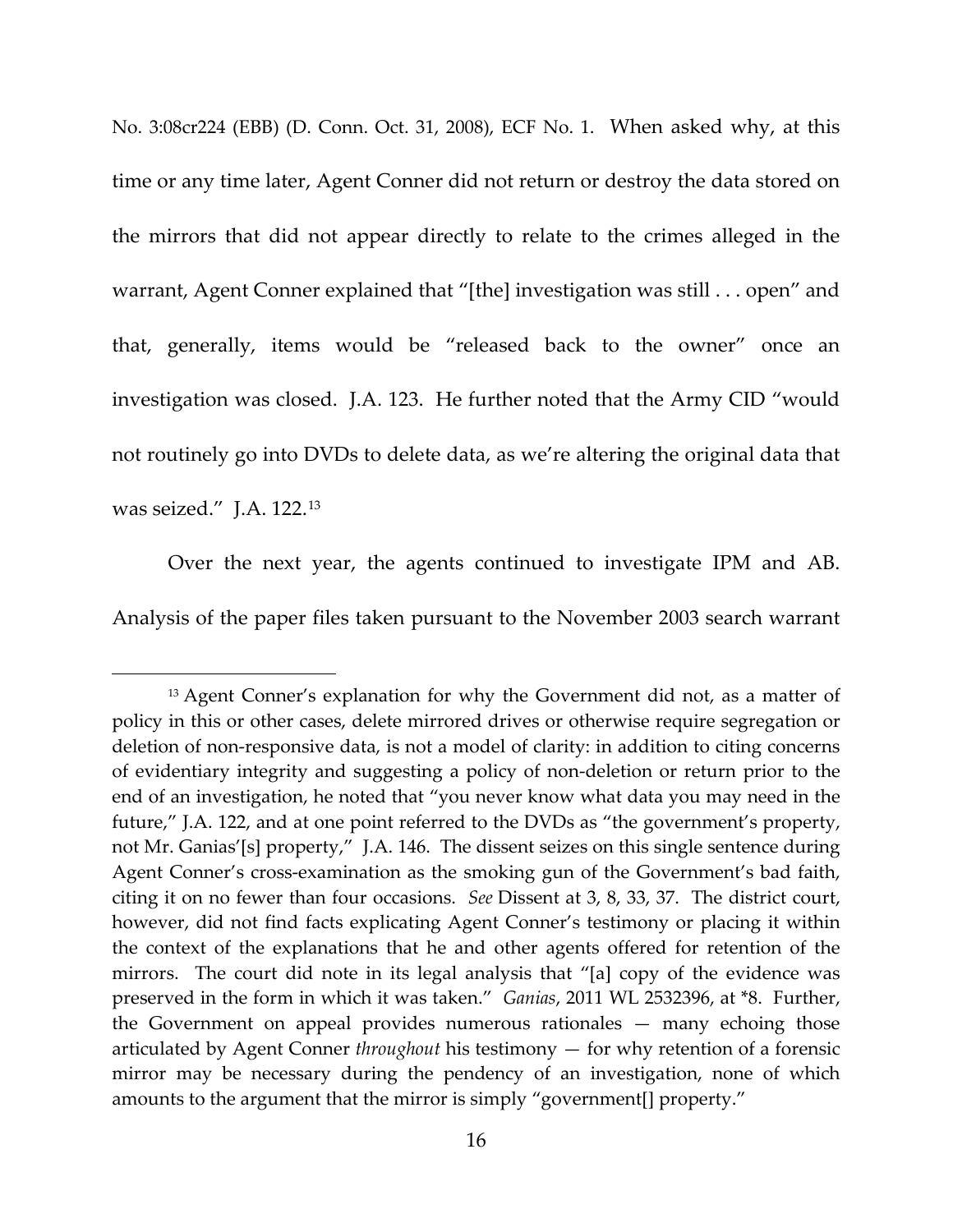revealed potential errors in AB's tax returns that seemed to omit income reflected in checks deposited into IPM's account. Aware that Ganias had prepared these tax returns and deposited the majority of these checks, Agent Hosney came to suspect that Ganias was engaged in tax-related crimes.<sup>[14](#page-16-0)</sup> She did not, however, return to the restoration or otherwise open any of Ganias's digital financial documents or files associated with Taxes International.<sup>[15](#page-16-1)</sup> Instead, Agent Hosney subpoenaed Ganias's bank records from 1999 to 2003 and accessed his income

<span id="page-16-0"></span><sup>&</sup>lt;sup>14</sup> The dissent suggests that "[w]hat began nearly thirteen years ago as an investigation by the Army into two of Ganias's business clients *somehow* evolved into an unrelated investigation by the IRS into Ganias's personal affairs, largely because" the Government retained the mirrored copies of Ganias's hard drives. Dissent at 40 (emphasis added). In fact, Agent Hosney's affidavit in support of the 2006 warrant explains that the Government suspected Ganias of underreporting his income because of evidence that Ganias had assisted McCarthy in underreporting income from *McCarthy's* companies — evidence which led to an indictment of *both* McCarthy and Ganias for conspiracy to commit tax fraud. Further, when Agent Hosney developed this suspicion — which was hardly "unrelated" to the initial investigation — she did not turn to the mirrors, but instead engaged in old-fashioned investigatory work, "examin[ing Ganias's tax returns] more closely to determine if his own income was underreported." J.A. 465, ¶ 18. She then reviewed deposits in his bank account, crossreferenced bank records and tax returns, and finally presented this evidence in a proffer session to Ganias — all without once looking at any non-responsive information on the mirrors. Only after she had acquired independent probable cause — and only after extensive evidence suggested Ganias may have committed a crime — did Agent Hosney seek a second warrant to search the mirrors. It is, in short, no mystery how the investigation of McCarthy, IPM, and AB came to include Ganias, and, further, an inaccurate statement of the record to suggest that this "evolution" had anything to do with the retention of the mirrors.

<span id="page-16-1"></span><sup>15</sup> Agent Hosney explained in her testimony: "[W]e couldn't look at that file because it wasn't — Steve Ganias and Taxes International were not listed on the original Attachment B, items to be seized." J.A. 348.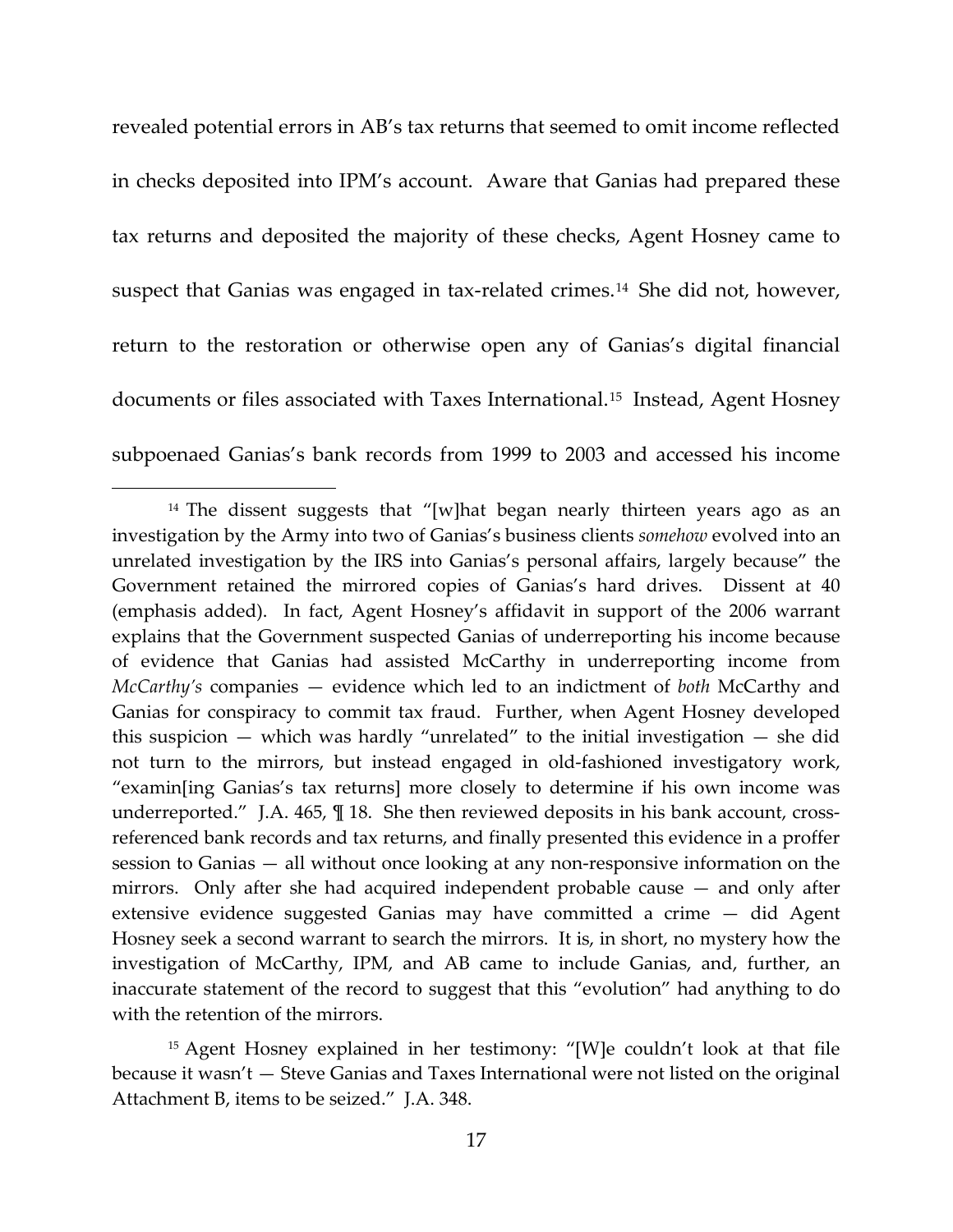tax returns for the same period. On July 28, 2005, the IRS — believing Ganias to be involved both personally and as an accomplice or co-conspirator in tax evasion — officially expanded the investigation to include him.

On February 14, 2006, Ganias, accompanied by his lawyer, met in a proffer session with Agent Hosney and others involved in the investigation.[16](#page-17-0) That day or shortly thereafter, Agent Hosney asked Ganias for consent to access his personal QuickBooks files and those of his business, Taxes International — data Agent Hosney knew to be present on the forensic mirrors but which she had not accessed. When, by April 24, 2006 (two and a half months later), Ganias had failed to respond (either by consenting, objecting, or filing a motion under Federal Rule of Criminal Procedure 41(g) for return of seized property), Agent Hosney sought a search warrant to search the mirrored drives again.<sup>[17](#page-17-1)</sup> In her search warrant affidavit, Agent Hosney pointed to bank records, income tax forms, and additional evidence to demonstrate that she had probable cause to

<span id="page-17-0"></span><sup>&</sup>lt;sup>16</sup> According to Agent Hosney, in that proffer session Ganias claimed "that he failed to record income from his own business [to his QuickBook files] as a result of a computer flaw in the QuickBooks software . . . [but that,] . . . although he attempted to duplicate the software error, he was unable to do so." J.A. 467, ¶ 28. Agent Hosney contacted Intuit, Inc., which released QuickBooks, to determine whether such an error might have affected, generally, the pertinent version of the software, and was told that the company was aware of no such "widespread malfunction." J.A. 469, ¶ 35.

<span id="page-17-1"></span><sup>17</sup> U.S. Magistrate Judge William I. Garfinkel, who had authorized the 2003 warrant, authorized this 2006 warrant as well. J.A. 430, 454.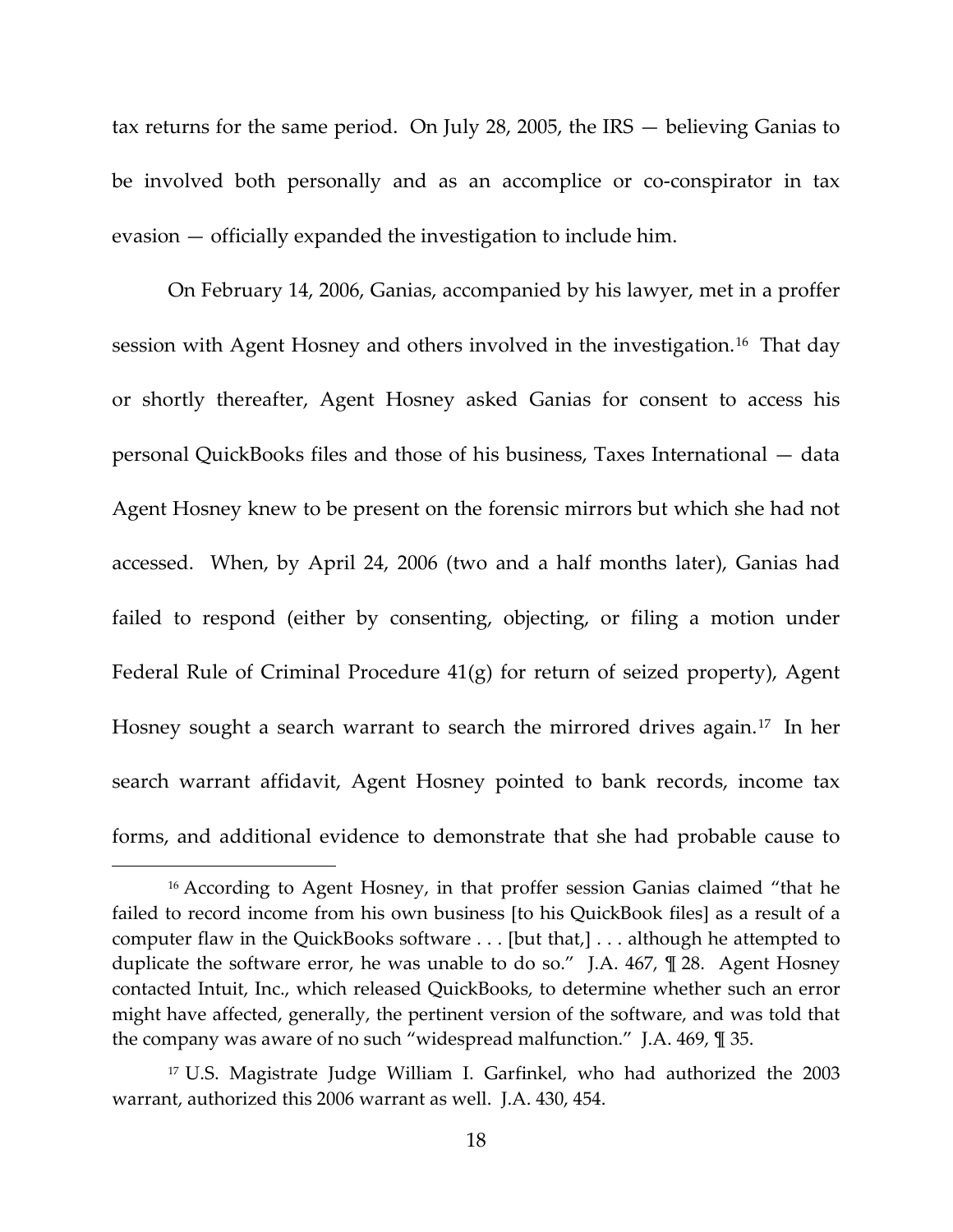believe that Ganias had violated 26 U.S.C. § 7201 (by committing tax evasion) and  $\S 7206(1)$  (by making false declarations).<sup>[18](#page-18-0)</sup> She further noted that the items to be searched were "mirror images of computers seized on November 19, 2003 from the offices of Taxes International," J.A. 461, ¶ 7; that information material to the initial investigation had been located on these mirrors and that, "[d]uring th[at] investigation," such information had been "analyzed in detail," J.A. 464, ¶ 15; that Ganias was not, at the time of the initial seizure, under investigation, J.A. 461, ¶ 3 ("On July 28, 2005, the Government's investigation was expanded to include an examination of whether Ganias, McCarthy's accountant and former IRS Revenue Agent, violated the federal tax laws."); and thus that, though Agent Hosney believed that the second mirrored drive, called TaxInt\_2, was "the primary computer for Taxes International," J.A. 463, ¶ 13, she could not search Ganias's personal or business files as "[p]ursuant to the 2003 search warrant, only files for [AB] and IPM could be viewed," J.A. 464, ¶ 14. The magistrate judge issued the warrant, Agent Hosney searched the referenced data, and ultimately the Government indicted Ganias for tax evasion.

<span id="page-18-0"></span><sup>&</sup>lt;sup>18</sup> Ganias did not contest before the district court, and does not contest on appeal, that this evidence — none of which was acquired through search of non-responsive data on the mirrors — created sufficient probable cause for the 2006 warrant.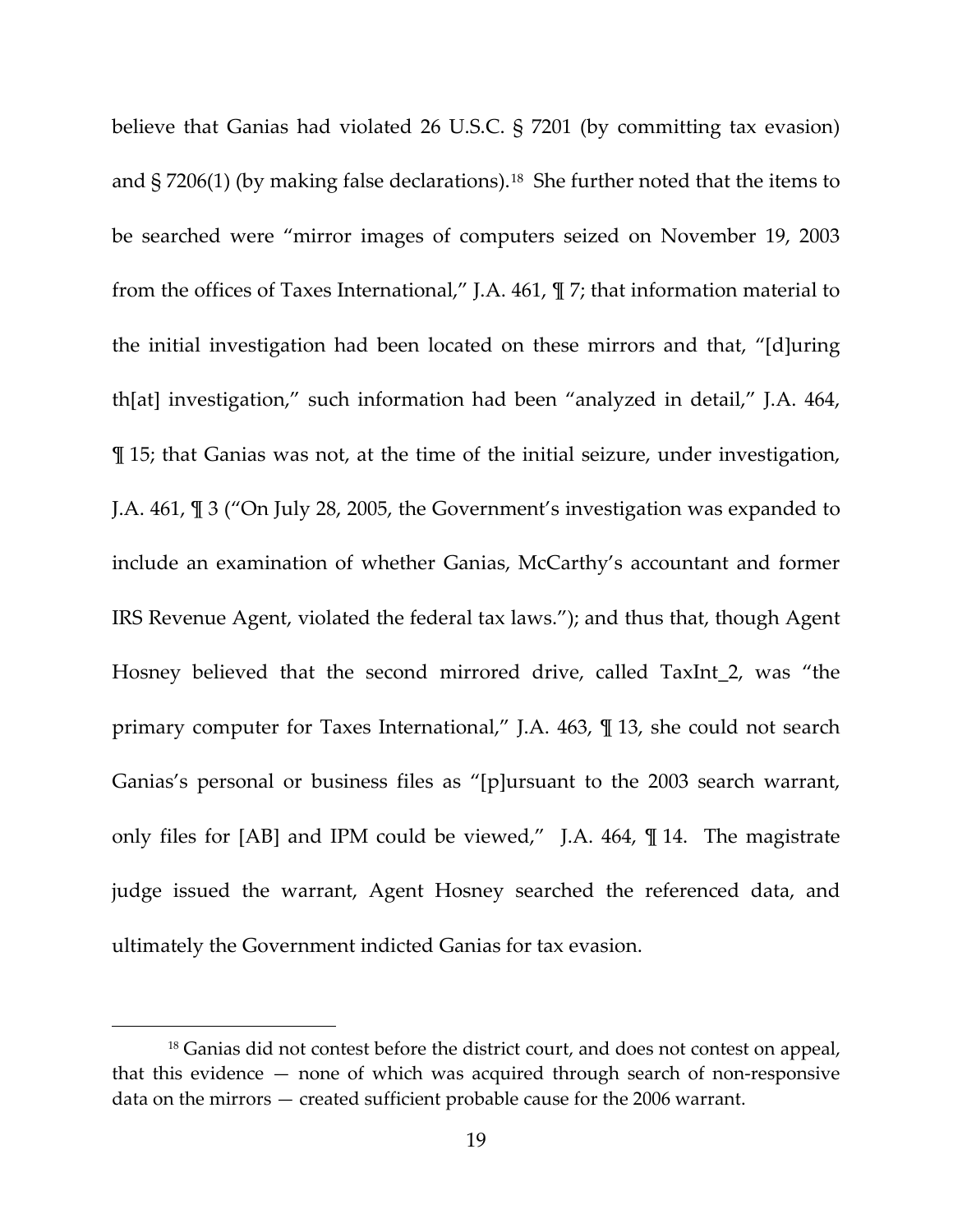## **B. Procedural History**

In February 2010, Ganias moved to suppress the evidence Agent Hosney acquired pursuant to the 2006 warrant. After a two-day hearing, the district court denied the motion on April 14, 2010, and issued a written decision on June 24, 2011. In that decision, the district court found, *inter alia*, that the forensic examination of the mirrored drives "was conducted within the limitations imposed by the [2003] warrant" and that "[a] copy of the evidence was preserved in the form in which it was taken." *Ganias*, 2011 WL 2532396, at \*8. Judge Thompson observed that Ganias "never moved for destruction or return of the data, which could have led to the seized pertinent data being preserved by other means." *Id.* The district court concluded that the Government's retention of the mirrored drives — and thus its subsequent search of those drives pursuant to a warrant — did not violate the Fourth Amendment. Having found no Fourth Amendment violation, the district court did not reach the question of good faith. *Id.* at \*9.

At trial, the Government introduced information in Ganias's QuickBooks files as evidence against him, in particular highlighting the fact that payments made to him by clients such as IPM were characterized as "owner's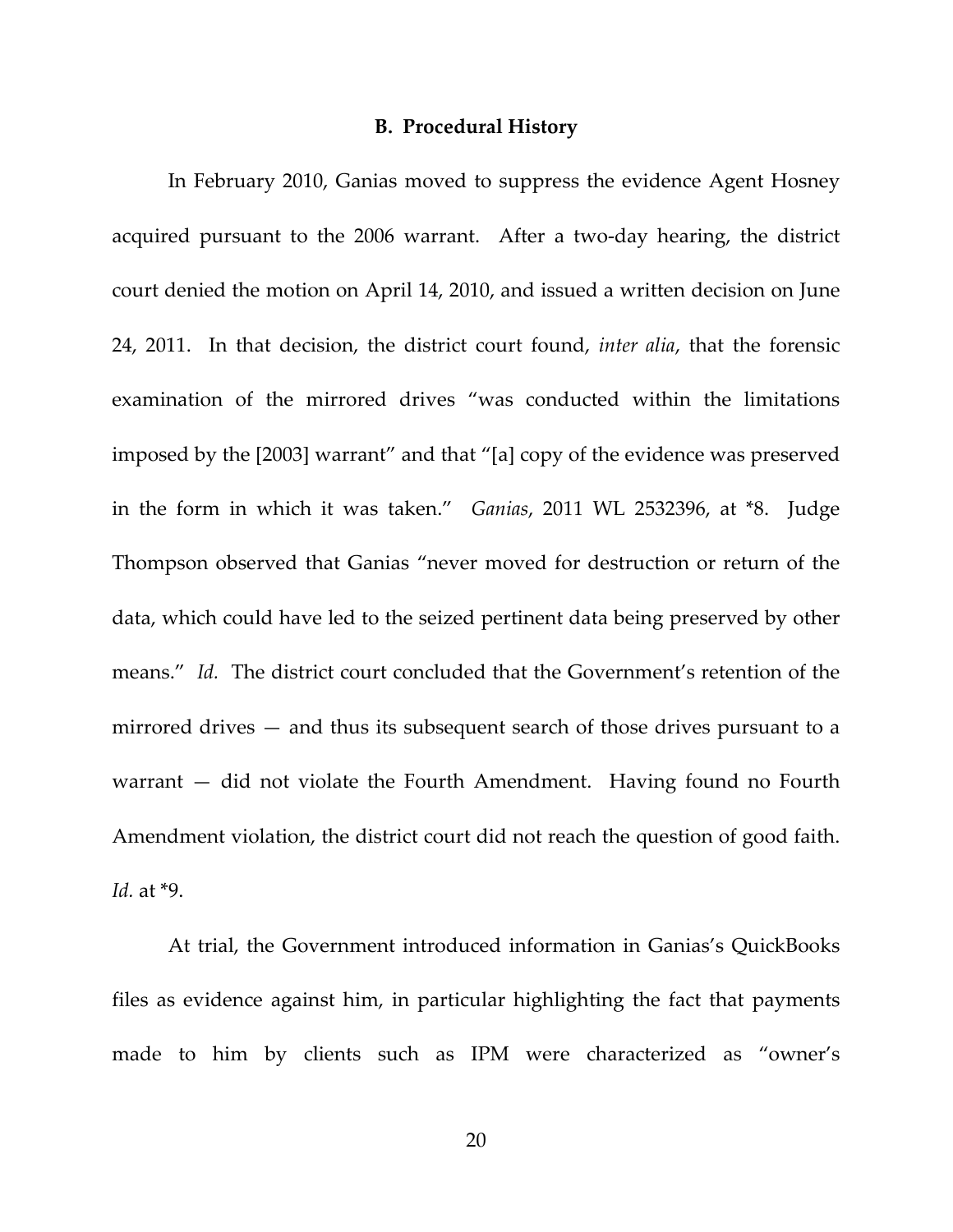contributions," which prevented QuickBooks from recognizing them as income.[19](#page-20-0) On the basis of this and other evidence, the jury convicted Ganias of two counts of tax evasion, and the district court sentenced him to two terms of 24 months' incarceration, to be served concurrently.

Ganias appealed. On review of his conviction, a panel of this Court concluded, unanimously, that the Government had violated the Fourth Amendment; in a divided decision, the panel then ordered suppression of the evidence obtained in executing the 2006 warrant and vacated the jury verdict. We subsequently ordered this rehearing *en banc* in regards to, first, the existence of a Fourth Amendment violation and, second, the appropriateness of suppression.<sup>[20](#page-20-1)</sup>

<span id="page-20-0"></span><sup>19</sup> Many of these entries existed *only* on the QuickBooks files that the Government had accessed on the mirrors, as a result of Ganias's amendments to the entries on his hard drives days after the execution of the 2003 warrant. At trial, Ganias testified that his characterization of the payments as "owner's contributions" was simply a good faith mistake, and not evidence of intent to commit tax evasion, a claim that the Government labeled implausible in light of Ganias's extensive experience as an IRS agent and accountant.

<span id="page-20-1"></span><sup>&</sup>lt;sup>20</sup> Specifically, we asked the parties to brief the following two issues:

<sup>(1)</sup> Whether the Fourth Amendment was violated when, pursuant to a warrant, the government seized and cloned three computer hard drives containing both responsive and non-responsive files, retained the cloned hard drives for some two-and-a-half years, and then searched the nonresponsive files pursuant to a subsequently issued warrant; and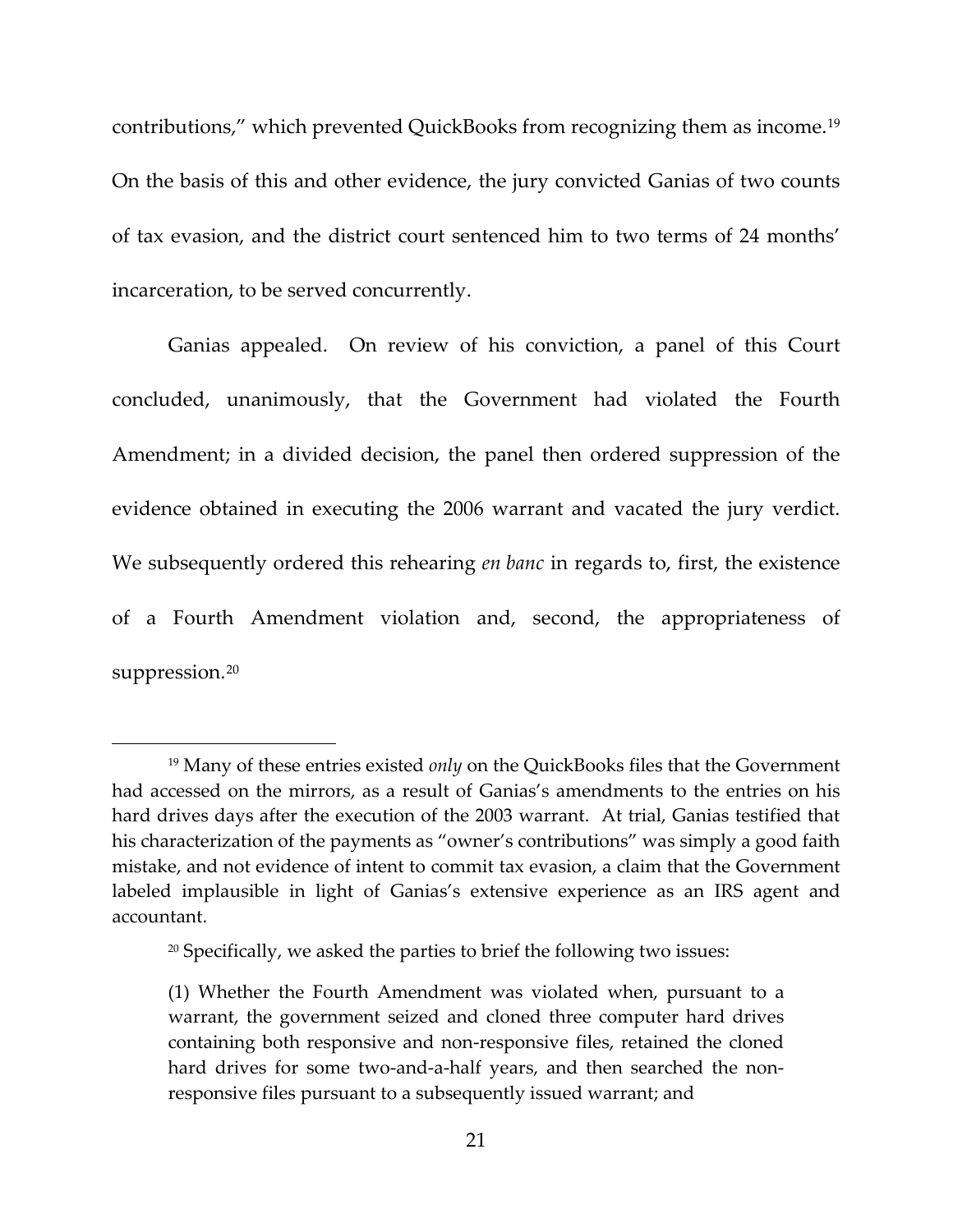**II**

"On appeal from a district court's ruling on a motion to suppress evidence, 'we review legal conclusions de novo and findings of fact for clear error.'" *United States v. Bershchansky*, 788 F.3d 102, 108 (2d Cir. 2015) (quoting *United States v. Freeman*, 735 F.3d 92, 95 (2d Cir. 2013)). We may uphold the validity of a judgment "on any ground that finds support in the record." *Headley v. Tilghman*, 53 F.3d 472, 476 (2d Cir. 1995).

The district court concluded that the conduct of the agents in this case comported fully with the Fourth Amendment, and thus did not reach the question whether they also acted in good faith. Because we conclude that the agents acted in good faith, we need not decide whether a Fourth Amendment violation occurred. We thus affirm the district court on an alternate ground. Nevertheless, though we offer no opinion on the existence of a Fourth Amendment violation in this case, we make some observations bearing on the reasonableness of the agents' actions, both to illustrate the complexity of the questions in this significant Fourth Amendment context and to highlight the

*United States v. Ganias*, 791 F.3d 290 (2d Cir. 2015) (mem.).

<sup>(2)</sup> Considering all relevant factors, whether the government agents in this case acted reasonably and in good faith such that the files obtained from the cloned hard drives should not be suppressed.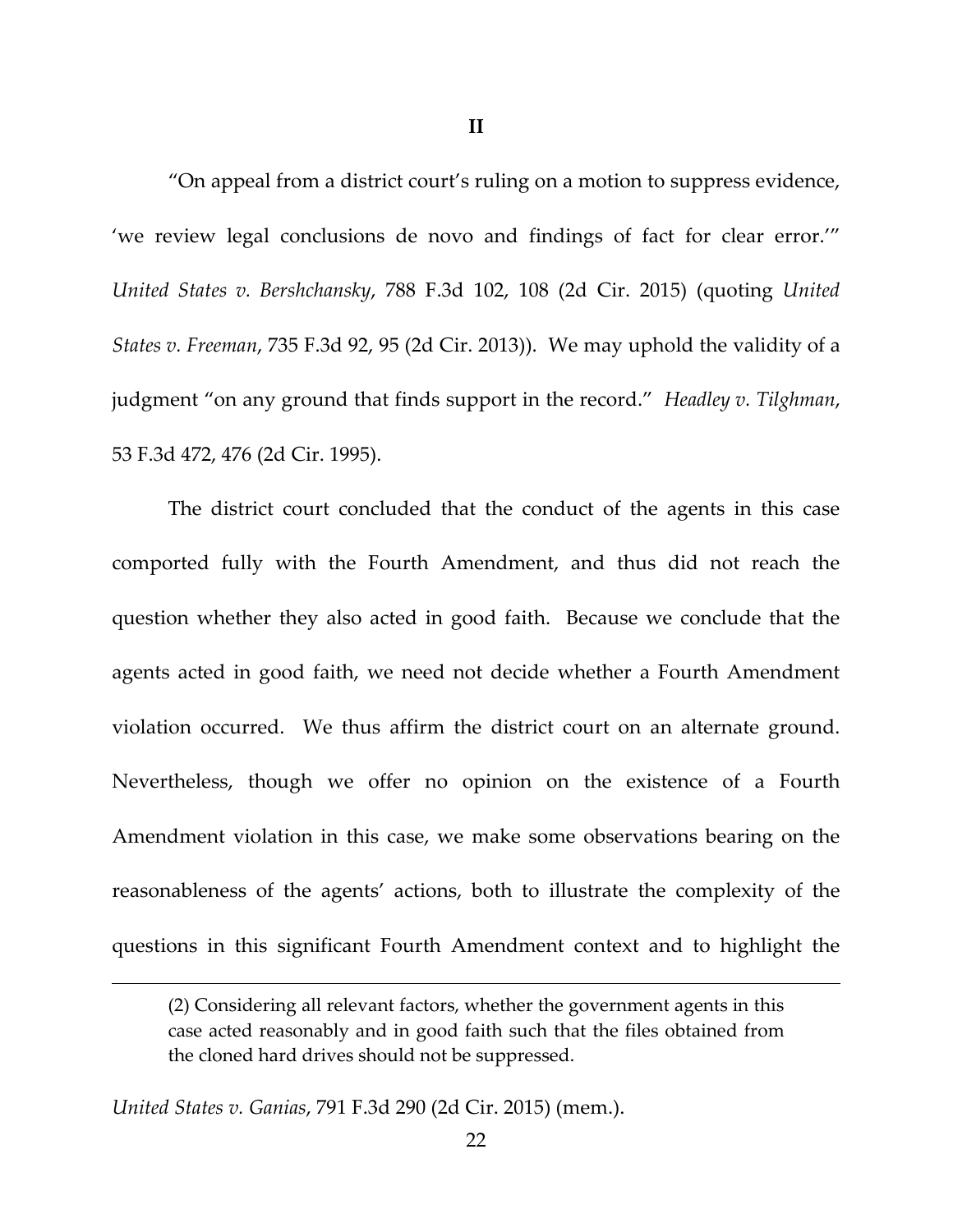importance of careful consideration of the technological contours of digital search and seizure for future cases.

"The touchstone of the Fourth Amendment is reasonableness . . . ." *United States v. Miller*, 430 F.3d 93, 97 (2d Cir. 2005) (alteration omitted) (quoting *United States v. Knights*, 534 U.S. 112, 118 (2001)). As relevant here, "searches pursuant to a warrant will rarely require any deep inquiry into reasonableness." *United States v. Leon*, 468 U.S. 897, 922 (1984) (alteration omitted) (quoting *Illinois v. Gates*, 462 U.S. 213, 267 (1983) (White, J., concurring in judgment)). Nevertheless, both the scope of a seizure permitted by a warrant, $2<sup>1</sup>$  and the reasonableness of

<span id="page-22-0"></span><sup>&</sup>lt;sup>21</sup> Specifically, courts have long recognized that a prohibition on "general warrants"  $-$  warrants completely lacking in particularity  $-$  was a central impetus for the ratification of the Fourth Amendment. *See, e.g.*, *Riley v. California*, 134 S. Ct. 2473, 2494 (2014) (noting, in the context of evaluating the reasonableness of a warrantless search of a cell phone, that "[o]ur cases have recognized that the Fourth Amendment was the founding generation's response to the reviled 'general warrants' and 'writs of assistance' of the colonial era, which allowed British officers to rummage through homes in an unrestrained search for evidence of criminal activity" and that "opposition to such searches was in fact one of the driving forces behind the Revolution itself"); *Marshall v. Barlow's, Inc*., 436 U.S. 307, 311 (1978) (noting, in the context of evaluating the reasonableness of warrantless inspections of business premises, that "[t]he particular offensiveness" of general warrants "was acutely felt by the merchants and businessmen whose premises and products were inspected" under them); *Stanford v. Texas*, 379 U.S. 476, 486 (1965) ("[T]he Fourth . . . Amendment[] guarantee[s] . . . that no official . . . shall ransack [a person's] home and seize his books and papers under the unbridled authority of a general warrant . . . ."); *United States v. Galpin*, 720 F.3d 436, 445 (2d Cir. 2013) ("The chief evil that prompted the framing and adoption of the Fourth Amendment was the 'indiscriminate searches and seizures' conducted by the British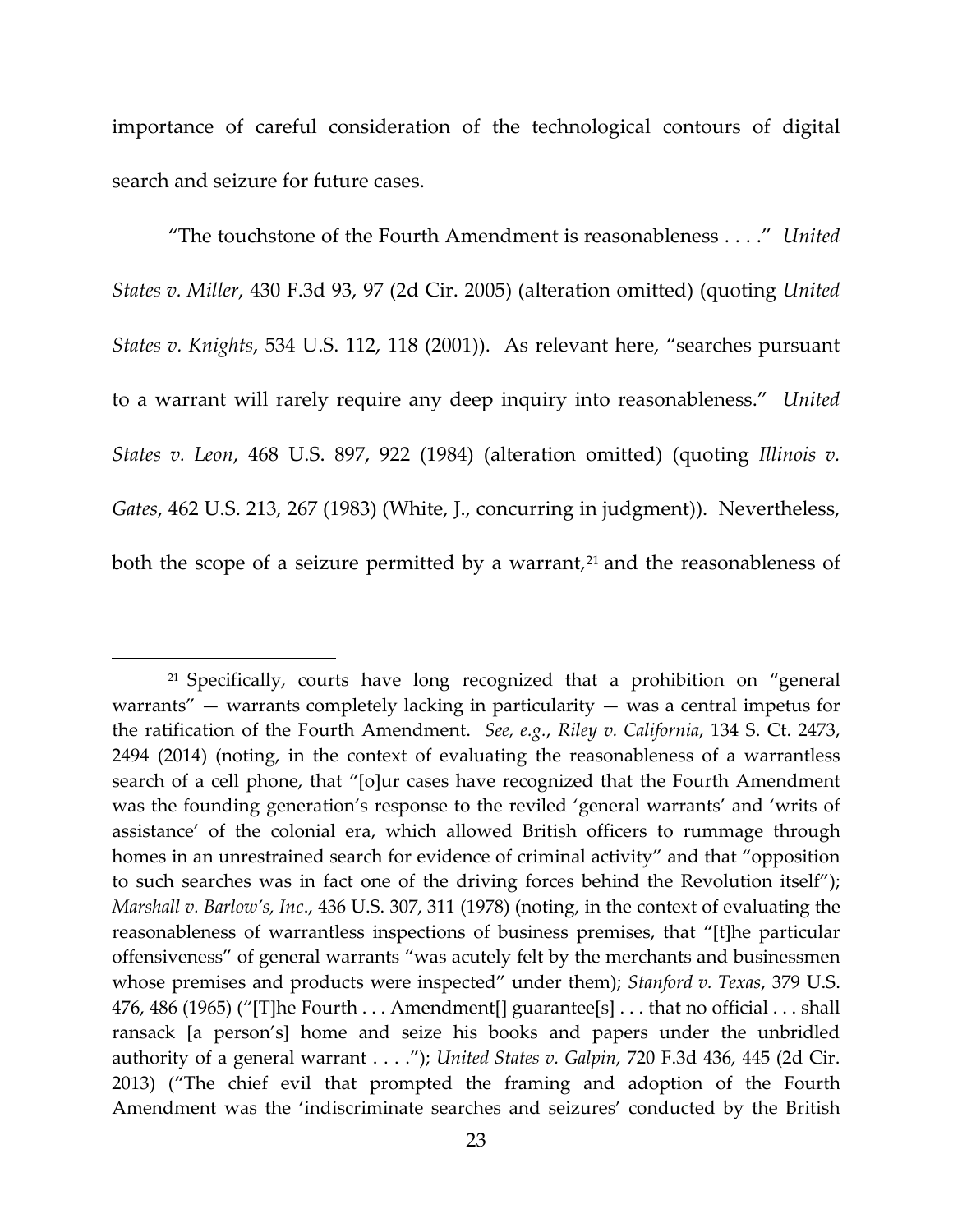government conduct in executing a valid warrant, [22](#page-23-0) can present Fourth Amendment issues. Ganias thus argues that the Government violated the Fourth Amendment in this case, notwithstanding the two warrants that issued, by retaining complete forensic copies of his three hard drives during the pendency of its investigation.

According to Ganias, when law enforcement officers execute a warrant for a hard drive or forensic mirror that contains data that, as here, cannot feasibly be

'under the authority of "general warrants."'" (quoting *Payton v. New York*, 445 U.S. 573, 583 (1980))).

 $\overline{\phantom{a}}$ 

We agree with the dissent that "the precedents are absolutely clear that general warrants are unconstitutional." Dissent at 30. To the degree that the dissent would go further, however, and find it "absolutely clear" to a reasonable government agent in 2005 that the retention of a lawfully acquired mirror during the pendency of an investigation and the subsequent search of data on that mirror pursuant to a second warrant would implicate the ban on general warrants, we respectfully disagree.

<span id="page-23-0"></span><sup>22</sup> *See, e.g.*, *L.A. Cty. v. Rettele*, 550 U.S. 609, 614-16 (2007) (applying the reasonableness standard to evaluate whether police officers' manner of executing a valid warrant violated the Fourth Amendment); *Wilson v. Layne*, 526 U.S. 603, 611 (1999) ("[T]he Fourth Amendment does require that police actions in execution of a warrant be related to the objectives of the authorized intrusion . . . ."); *Dalia v. United States*, 441 U.S. 238, 258 (1979) ("[T]he manner in which a warrant is executed is subject to later judicial review as to its reasonableness."); *Terebesi v. Torreso*, 764 F.3d 217, 235 (2d Cir. 2014) ("[T]he method used to execute a search warrant . . . [is] as a matter of clearly established constitutional law, subject to Fourth Amendment protections . . . ."), *cert. denied sub nom. Torresso v. Terebesi*, 135 S. Ct. 1842 (2015) (mem.); *Lauro v. Charles*, 219 F.3d 202, 209 (2d Cir. 2000) ("[T]he Fourth Amendment's proscription of unreasonable searches and seizures 'not only . . . prevent[s] searches and seizures that would be unreasonable if conducted at all, but also . . . ensure[s] reasonableness in the manner and scope of searches and seizures that are carried out.'" (all but first alteration in original) (quoting *Ayeni v. Mottola*, 35 F.3d 680, 684 (2d Cir. 1994))).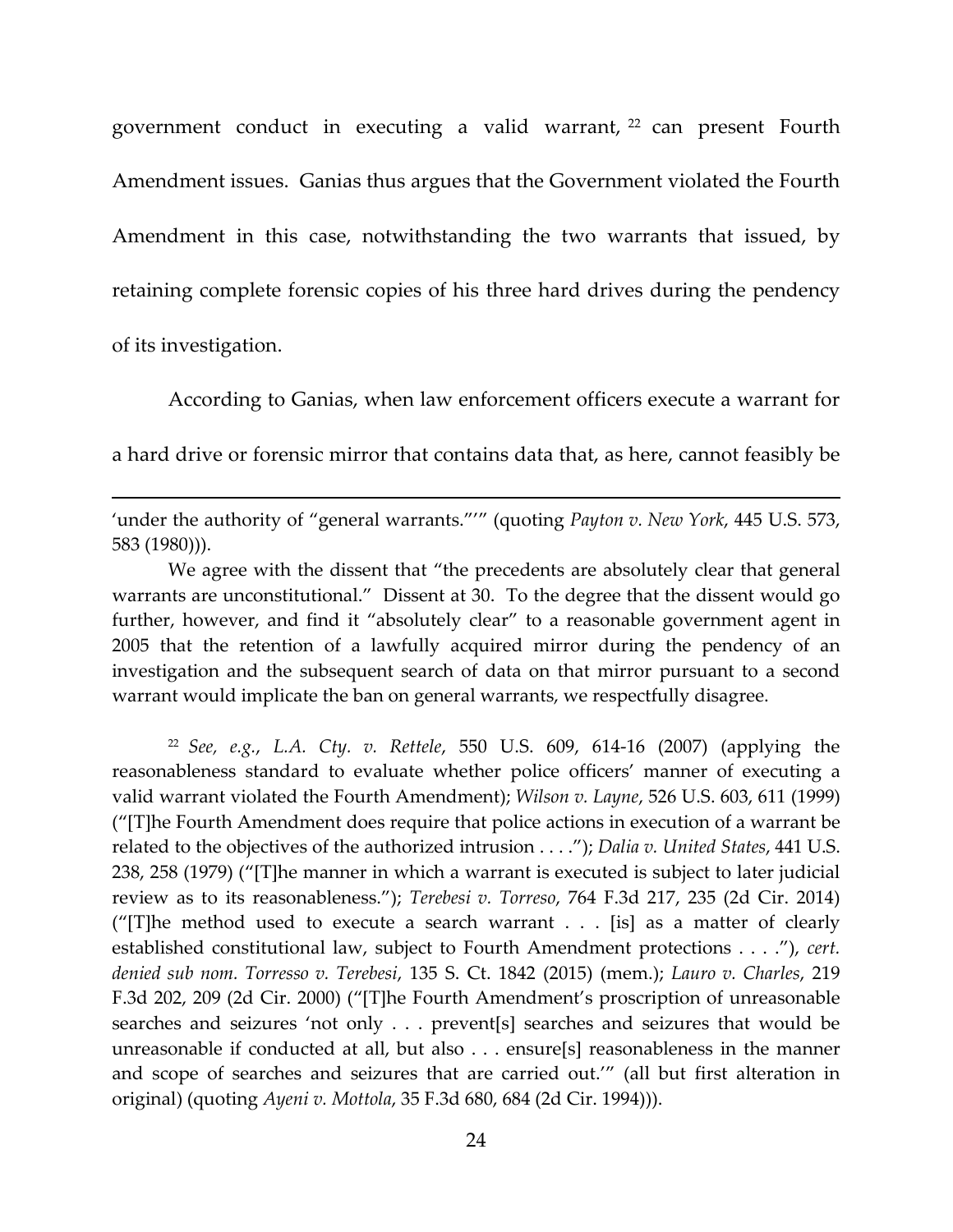sorted into responsive and non-responsive categories on-site, "the Fourth Amendment demands, at the very least, that the officers expeditiously complete their off-site search and then promptly return (or destroy) files outside the warrant's scope."<sup>[23](#page-24-0)</sup> Appellant Br. at 18. Arguing that a culling process took place here and that it had concluded by, at the latest, January 2005, Ganias faults the Government for retaining the mirrored drives — including storing one

<span id="page-24-0"></span><sup>&</sup>lt;sup>23</sup> On appeal, Ganias does not question the scope or validity of the 2003 warrant. The district court found that the 2003 warrant authorized the Government to mirror Ganias's hard drives for off-site review, *Ganias*, 2011 WL 2532396, at \*10; that the warrant, though authorizing such seizure, was sufficiently particularized and not a "general warrant," *id.*; that, absent mirroring for off-site review, on-site review would have taken months, *id.* at \*2; and that mirroring thus minimized any intrusion on Ganias's business, *id.* at \*8; *cf.* Fed. R. Crim. P. 41(e)(2)(B) (which, as amended in 2009, permits a warrant to "authorize the seizure of electronic storage media or the seizure or copying of electronically stored information," and notes that "[u]nless otherwise specified, the warrant authorizes a later review of the media or information consistent with the warrant"); Fed. R. Crim. P. 41(e)(2)(B) advisory committee's note to 2009 amendments (explaining that, because "[c]omputers and other electronic storage media commonly contain such large amounts of information that it is often impractical for law enforcement to review all of the information during execution of the warrant at the search location[, t]his rule acknowledges the need for a two-step process:  officers may seize or copy the entire storage medium and review it later to determine what electronically stored information falls within the scope of the warrant"). Ganias does not contest these conclusions on appeal but contends, instead, that considerations *underlying* the prohibition on general warrants may require that, if the government lawfully mirrors an entire hard drive containing non-responsive as well as responsive information for off-site review, it may not then retain the mirror throughout the pendency of its investigation.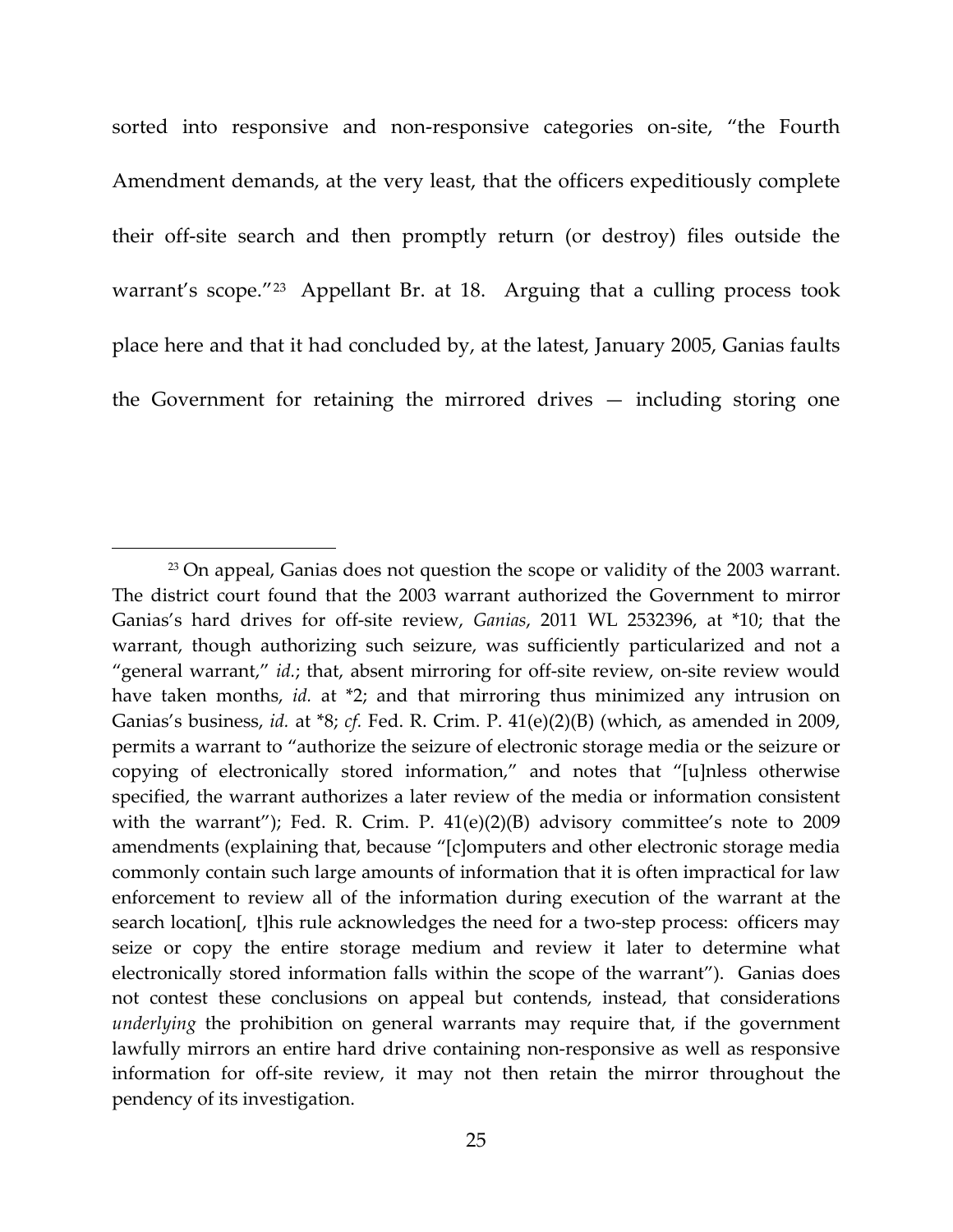forensic copy in an evidence locker for safekeeping.[24](#page-25-0) It was this retention, he argues, that constituted the Fourth Amendment violation — a violation that, in turn, made the 2006 search of the data itself unconstitutional as, but for this retention, the search could never have occurred.

To support this argument, Ganias relies principally on *United States v. Tamura*, 694 F.2d 591 (9th Cir. 1982), a Ninth Circuit case involving the search and seizure of physical records. In *Tamura* (unlike the present case, in which a warrant specifically authorized the agents to seize hard drives and to search them off-site) officers armed only with a warrant authorizing them to seize specific "records" instead seized numerous boxes of printouts, file drawers, and cancelled checks for off-site search and sorting. *Id.* at 594-95. After the officers had clearly sorted the responsive paper documents from the non-responsive ones, they refused — despite request — to return the non-responsive paper files. *Id.* at 596-97. The Ninth Circuit concluded that both the unauthorized seizure of voluminous material not specified in the warrant and the retention of the seized

<span id="page-25-0"></span><sup>&</sup>lt;sup>24</sup> As already noted, the district court made no finding as to when or whether forensic examination of the mirrors pursuant to the 2003 warrant was completed.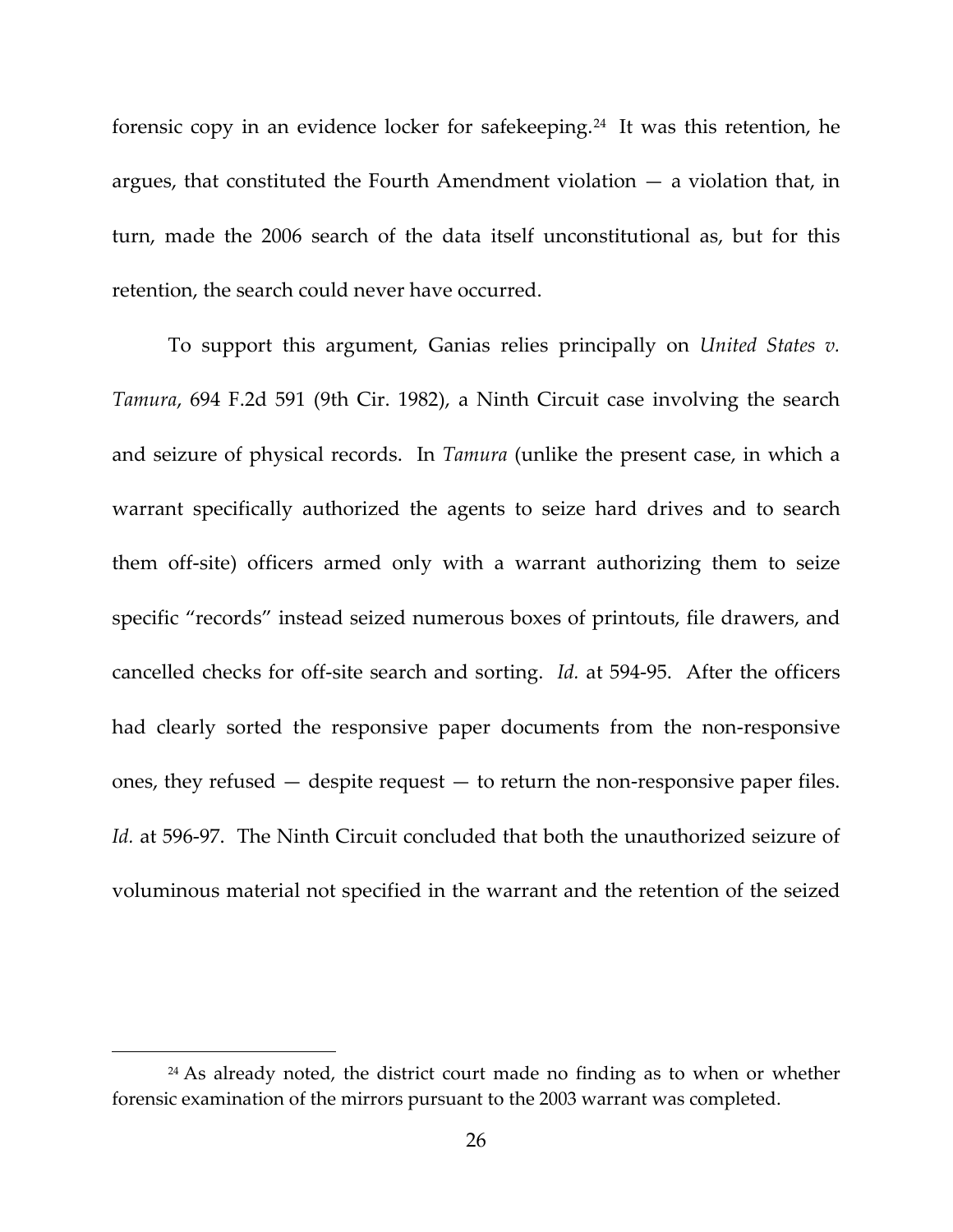documents violated the Fourth Amendment.[25](#page-26-0) *Id.* at 595, 597; *see also Andresen v. Maryland*, 427 U.S. 463, 482 n.11 (1976) ("[W]e observe that to the extent [seized] papers were not within the scope of the warrants or were otherwise improperly seized, the State was correct in returning them voluntarily and the trial judge was correct in suppressing others.... In searches for papers, it is certain that some innocuous documents will be examined, at least cursorily, in order to determine whether they are, in fact, among those papers authorized to be seized. . . . [R]esponsible officials [conducting such searches], including judicial officials, must take care to assure that they are conducted in a manner that minimizes unwarranted intrusions upon privacy."); *cf. United States v. Matias*, 836 F.2d 744, 747 (2d Cir. 1988) ("[W]hen items outside the scope of a valid warrant are seized, the normal remedy is suppression and return of those items . . . .").

Because we resolve this case on good faith grounds, we need not decide the relevance, if any, of *Tamura* (or, more broadly, the validity of Ganias's Fourth Amendment claim). We note, however, that there are reasons to doubt whether *Tamura* (to the extent we would indeed follow it) answers the questions before us. First, on its facts, *Tamura* is distinguishable from this case, insofar as the

<span id="page-26-0"></span><sup>&</sup>lt;sup>25</sup> The Ninth Circuit declined to reverse the defendant's conviction, as no improperly seized document was admitted at trial, and as blanket suppression was not warranted. *See Tamura*, 694 F.2d at 597.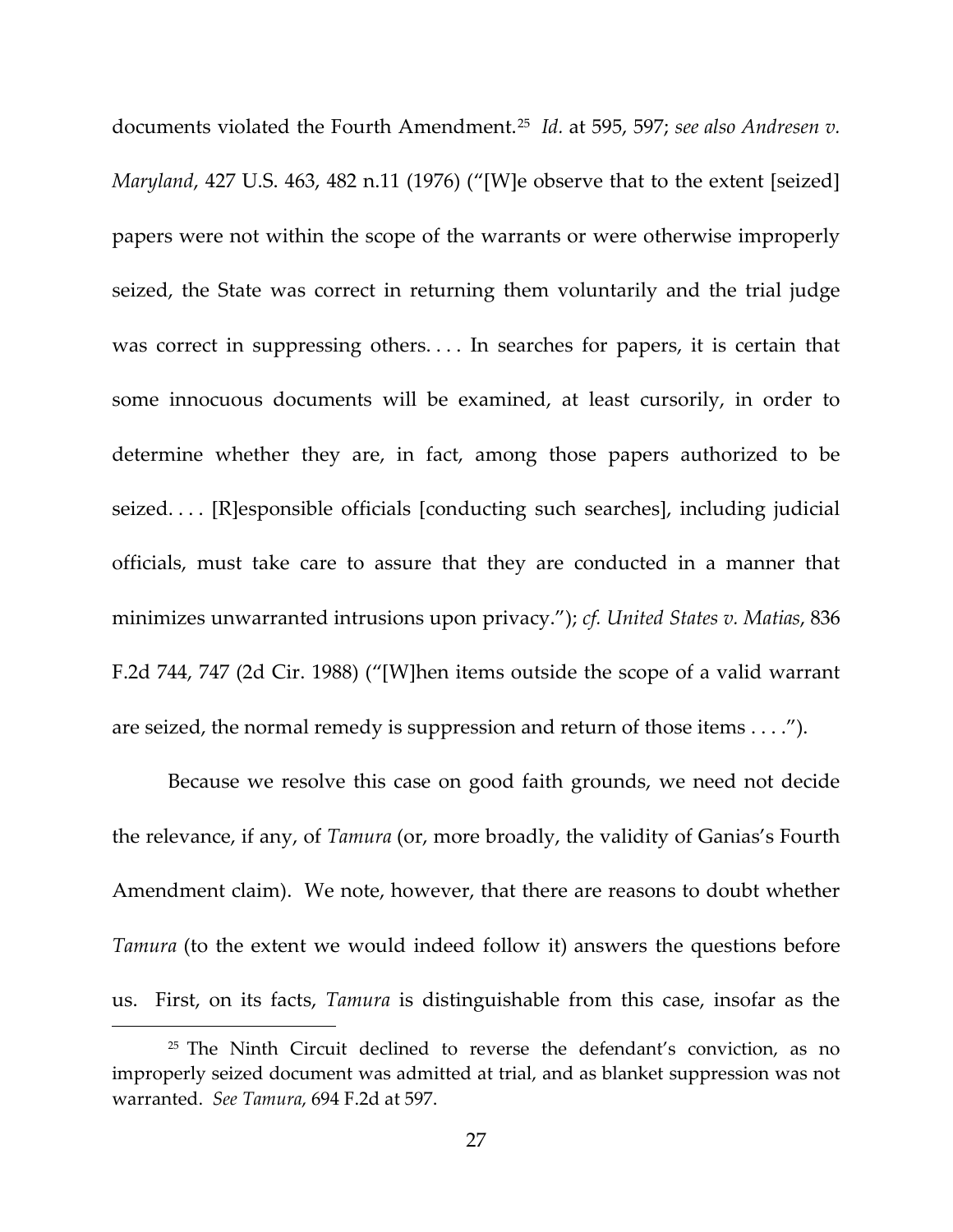officers there seized for off-site review records that the warrant did not authorize them to seize,<sup>[26](#page-27-0)</sup> and retained those records even after their return was requested. Here, in contrast, the warrant authorized the seizure of the hard drives, not merely particular records, and Ganias did not request return or destruction of the mirrors (even after he was indisputably alerted to the Government's continued retention of them) by, for instance, filing a motion for such return pursuant to Federal Rule of Criminal Procedure 41(g). Second, and more broadly, even if the facts of *Tamura* were otherwise on point, Ganias's invocation of *Tamura*'s reasoning rests on an analogy between paper files intermingled in a file cabinet and digital data on a hard drive. Though we do not take any position on the ultimate disposition of the constitutional questions herein, we nevertheless pause to address the appropriateness of this analogy, which is often invoked (including by the dissent) and bears examination.

The central premise of Ganias's reliance on *Tamura* is that the search of a digital storage medium is analogous to the search of a file cabinet. The analogy has some force, particularly as seen from the perspective of the affected

<span id="page-27-0"></span><sup>26</sup> The fact that the officers in *Tamura* lacked a warrant for the initial seizure was not incidental to the decision: the *Tamura* court explicitly found that it was the lack of a warrant that made the initial seizure — even if otherwise understandable in light of the voluminous material to be reviewed — a violation of the Fourth Amendment. *See* 694 F.2d at 596.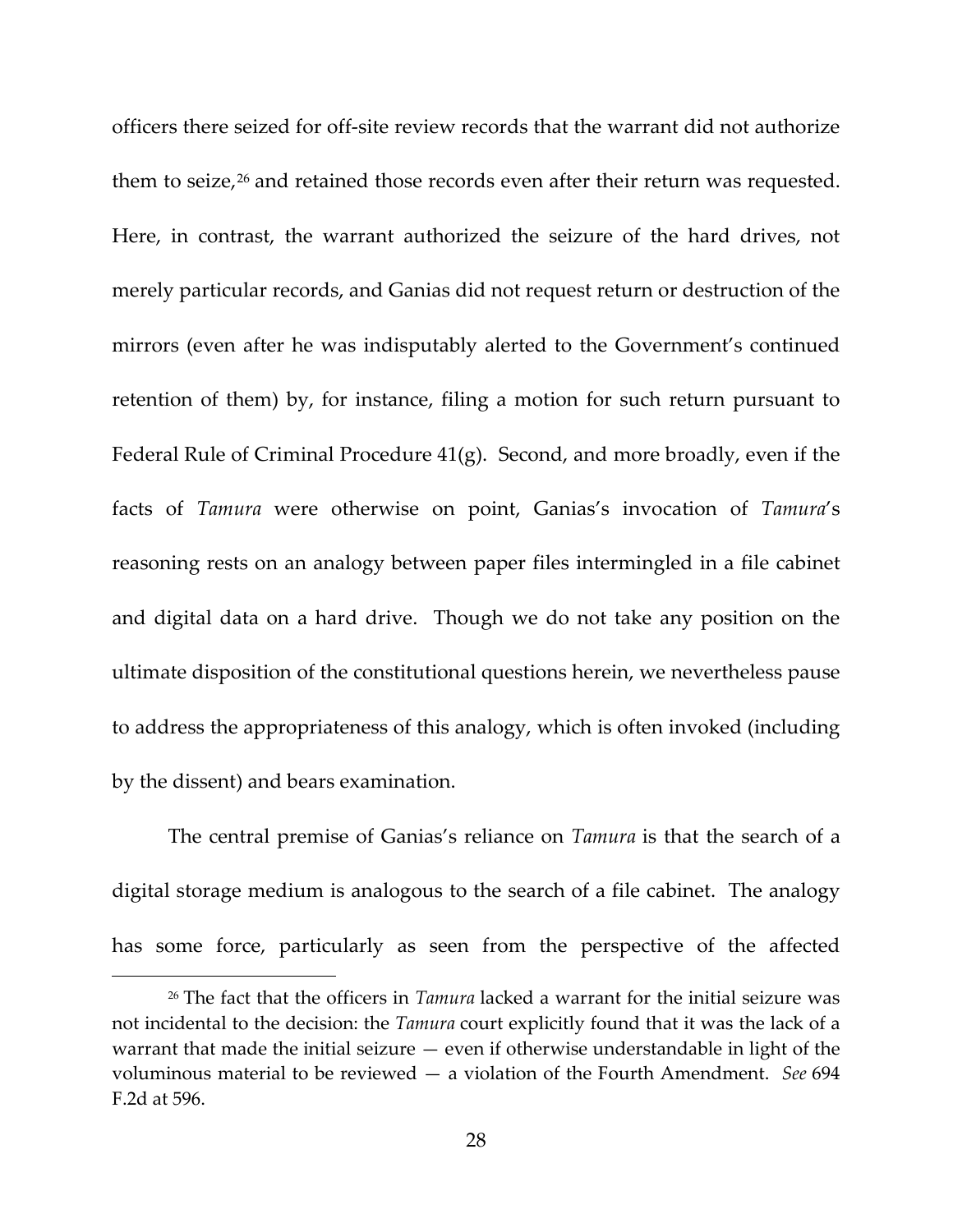computer user. Computer users  $-$  or at least, average users (in contrast to, say, digital forensics experts) — typically experience computers as filing cabinets, as that is precisely how user interfaces are designed to be perceived by such users.<sup>[27](#page-28-0)</sup> Given that the file cabinet analogy (at least largely) thus captures an average person's subjective experience with a computer interface, the analogy may shed light on a user's subjective expectations of privacy regarding data maintained on a digital storage device. Because we experience digital files as discrete items, and because we navigate through a computer as through a virtual storage space, we may expect the law similarly to treat data on a storage device as comprised of distinct, severable files, even if, in fact, "[s]torage media do not naturally divide into parts." Josh Goldfoot, *The Physical Computer and the Fourth Amendment*, 16 Berkeley J. Crim. L. 112, 131 (2011). In this case, for example, a person in

<span id="page-28-0"></span><sup>27</sup> *See* Daniel B. Garrie & Francis M. Allegra, Fed. Judicial Ctr., *Understanding Software, the Internet, Mobile Computing, and the Cloud: A Guide for Judges* 8-14 (2015) (contrasting "operating systems . . . [which] hide the hardware resources behind abstractions to provide an environment that is more user-friendly," *id.* at 13, with machine language, assembly language, high-level languages, data structures, and algorithms); Josh Goldfoot, *The Physical Computer and the Fourth Amendment*, 16 Berkeley J. Crim. L. 112, 117 (2011) (contrasting two perspectives on digital storage media — the "internal perspective," or how "the user experiences [such media,] as parcels of information, grouped into files, or even into smaller units such as spreadsheet rows" and the "external perspective," or how the actual computer functions, in which "files are not . . . 'things' at all," but "groupings of data . . . inseparably tied to the storage medium," created by the computer by manipulating "chunks of physical matter [such as regions on a hard drive] whose state is altered to record information").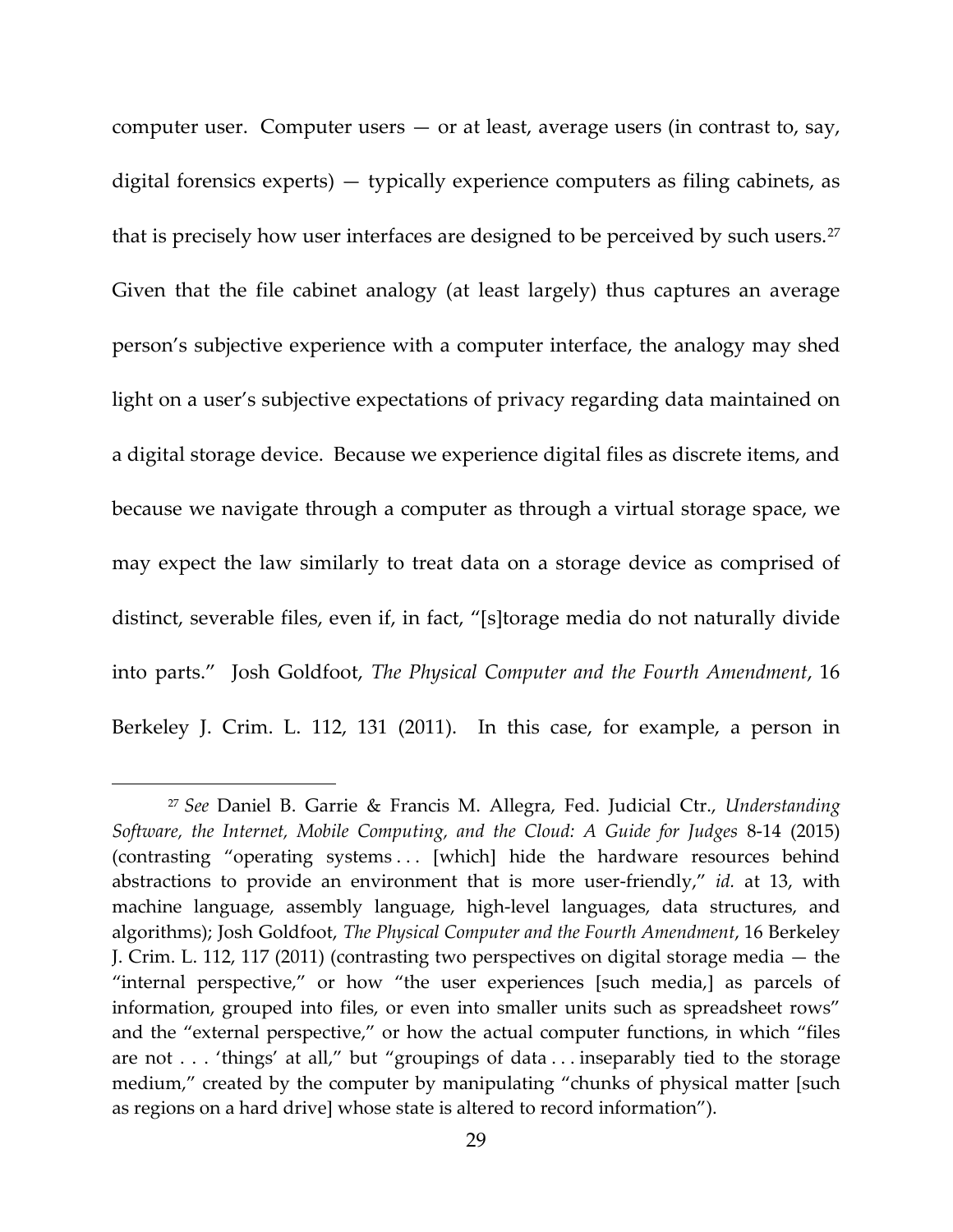Ganias's situation could well understand the "files" on his hard drives containing information relating to IPM and AB as separate from the "files" containing his personal financial information and that of other clients. Indeed, the very fact that the Government sought additional search authorization via the 2006 warrant when it established probable cause to search Ganias's personal files indicates that the Government too understood — and credited — this distinction.

That said, though it may have some relevance to our inquiry, the file cabinet analogy is only that — an analogy, and an imperfect one. *Cf.* James Boyle, *The Public Domain* 107 (2008) ("Analogies are only bad when they ignore the key difference between the two things being analyzed."). Though to a user a hard drive may seem like a file cabinet, a digital forensics expert reasonably perceives the hard drive simply as a coherent physical storage medium for digital data — data that is interspersed *throughout* the medium, which itself must be maintained and accessed with care, lest this data be altered or destroyed.[28](#page-29-0) *See* 

<span id="page-29-0"></span><sup>28</sup> *See* Eoghan Casey, *Digital Evidence and Computer Crime* 472, 474-96 (3d ed. 2011) (highlighting the fact that forensic examination of storage media can create tiny alterations, which necessitates care on the part of examiners in acquiring, searching, and preserving that data); *id.* at 477-78 (describing the importance of protecting digital storage media from "dirt, fluids, humidity, impact, excessive heat and cold, strong magnetic fields, and static electricity"); Michael W. Graves, *Digital Archaeology: The Art and Science of Digital Forensics* 95 (2014) ("Computer data is extremely volatile and easily deleted, and can be destroyed, either intentionally or accidentally, with a few mouse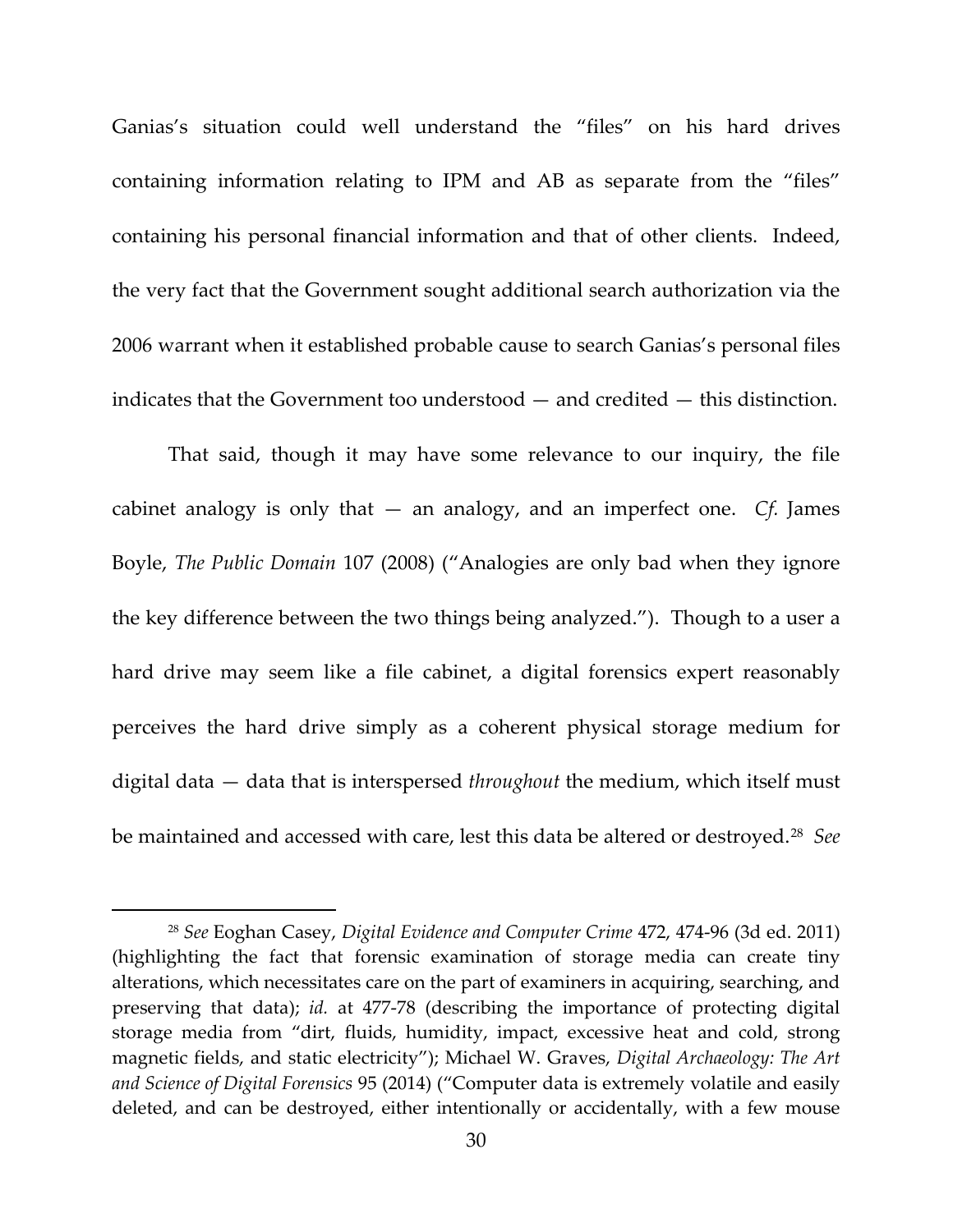Goldfoot, *supra*, at 114 (arguing digital storage media are physical objects like "drugs, blood, or clothing"); Wayne Jekot, *Computer Forensics, Search Strategies, and the Particularity Requirement*, 7 U. Pitt. J. Tech. L. & Pol'y, art. 5, at 1, 30 (2007) ("[A] computer does not simply hold data, it is *composed* of data."). Even the most conventional "files" — word documents and spreadsheets such as those the Government searched in this case  $-$  are not maintained, like files in a file cabinet, in discrete physical locations separate and distinct from other files. They are in fact "fragmented" on a storage device, potentially across physical locations. Jekot, *supra*, at 13. "Because of the manner in which data is written to the hard drive, rarely will one file be stored intact in one place on a hard drive," *id*.; so-called "files" are stored in multiple locations and in multiple forms, *see* 

clicks."); Bill Nelson et al., *Guide to Computer Forensics and Investigations* 160 (5th ed. 2015) (emphasizing the importance of "maintain[ing] the integrity of digital evidence in the lab" by creating a read-only copy prior to analysis); Jonathan L. Moore, *Time for an Upgrade: Amending the Federal Rules of Evidence to Address the Challenges of Electronically Stored Information in Civil Litigation*, 50 Jurimetrics J. 147, 153 (2010) ("[All electronically stored information is] prone to manipulation[;] . . . [such] alteration can occur intentionally or inadvertently."); Int'l Org. for Standardization & Int'l Electrotechnical Comm'n, *Guidelines for Identification, Collection, Acquisition, and Preservation of Digital Evidence* 17 (2012) [hereinafter ISO/IEC, *Guidelines*] (emphasizing the importance of careful storage and transport techniques and noting that "[s]poliation can result from magnetic degradation, electrical degradation, heat, high or low humidity exposure, as well as shock and vibration").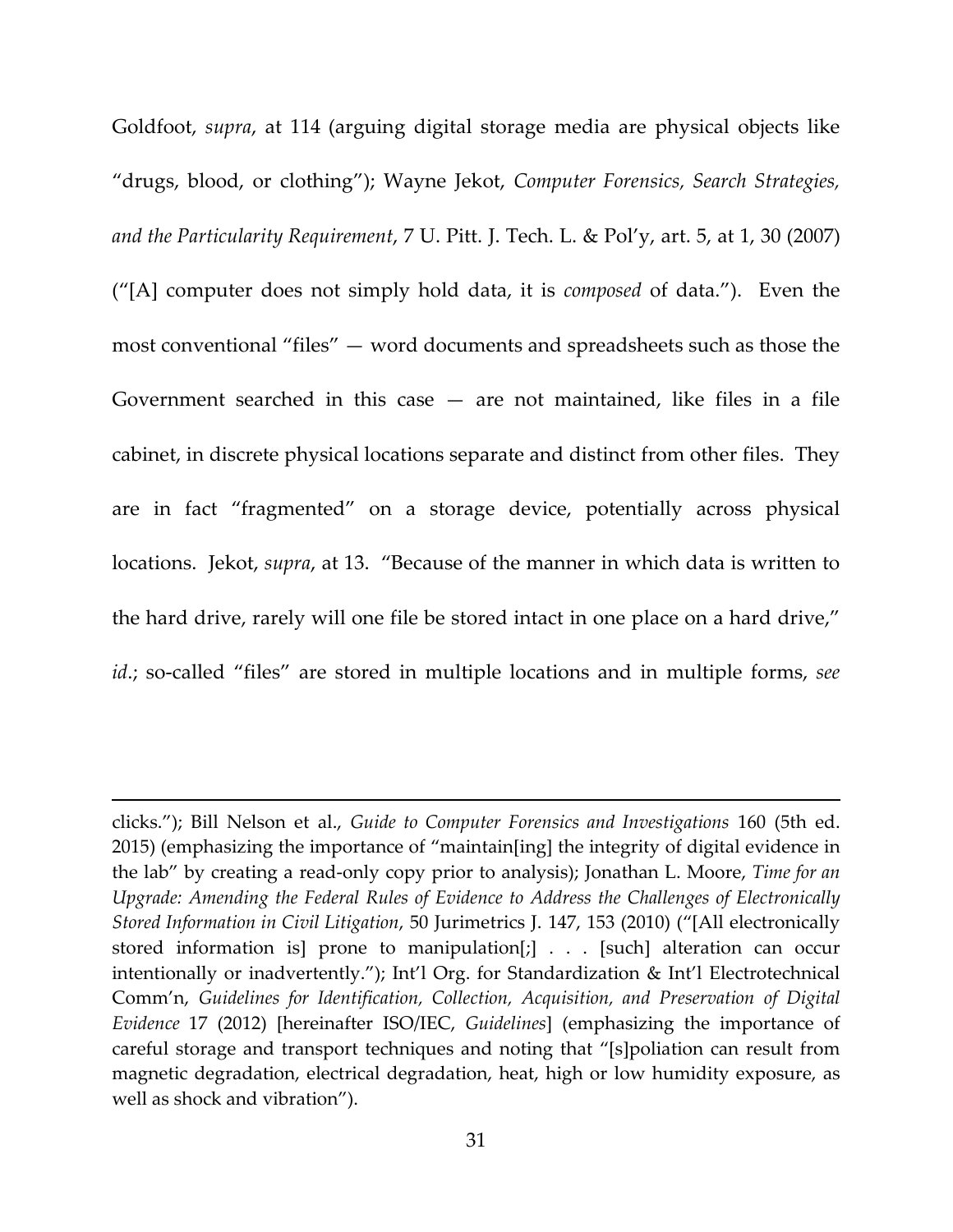Goldfoot, *supra*, at 127-28.<sup>[29](#page-31-0)</sup> And as a corollary to this fragmentation, the computer stores unseen information about any given "file" — not only metadata about when the file was created or who created it, *see* Michael W. Graves, *Digital Archaeology: The Art and Science of Digital Forensics* 94-95 (2014), but also prior versions or edits that may still exist "in the document or associated temporary files on [the] disk" — further interspersing the data corresponding to that "file" across the physical storage medium, Eoghan Casey, *Digital Evidence and Computer Crime* 507 (3d ed. 2011).

"Files," in short, are not as discrete as they may appear to a user. Their interspersion throughout a digital storage medium, moreover, may affect the degree to which it is feasible, in a case involving search pursuant to a warrant, to fully extract and segregate responsive data from non-responsive data. To be clear, we do not suggest that it is impossible to do so in any particular or in every case; we emphasize only that in assessing the reasonableness, for Fourth Amendment purposes, of the search and seizure of digital evidence, we must be

<span id="page-31-0"></span><sup>29</sup> *See* Goldfoot, *supra* ("Storage media do not naturally divide into parts," *id.* at 131; "it is difficult to agree . . . on where the subcontainers begin and end," *id.* at 113.); Orin S. Kerr, *Searches and Seizures in a Digital World*, 119 Harv. L. Rev. 531, 557 (2005) ("[V]irtual files are not robust concepts. Files are contingent creations assembled by operating systems and software."); *see also* Orin S. Kerr, *Executing Warrants for Digital Evidence: The Case for Use Restrictions on Nonresponsive Data*, 48 Tex. Tech L. Rev. 1, 32 (2015) ("What does it mean to 'delete' data?").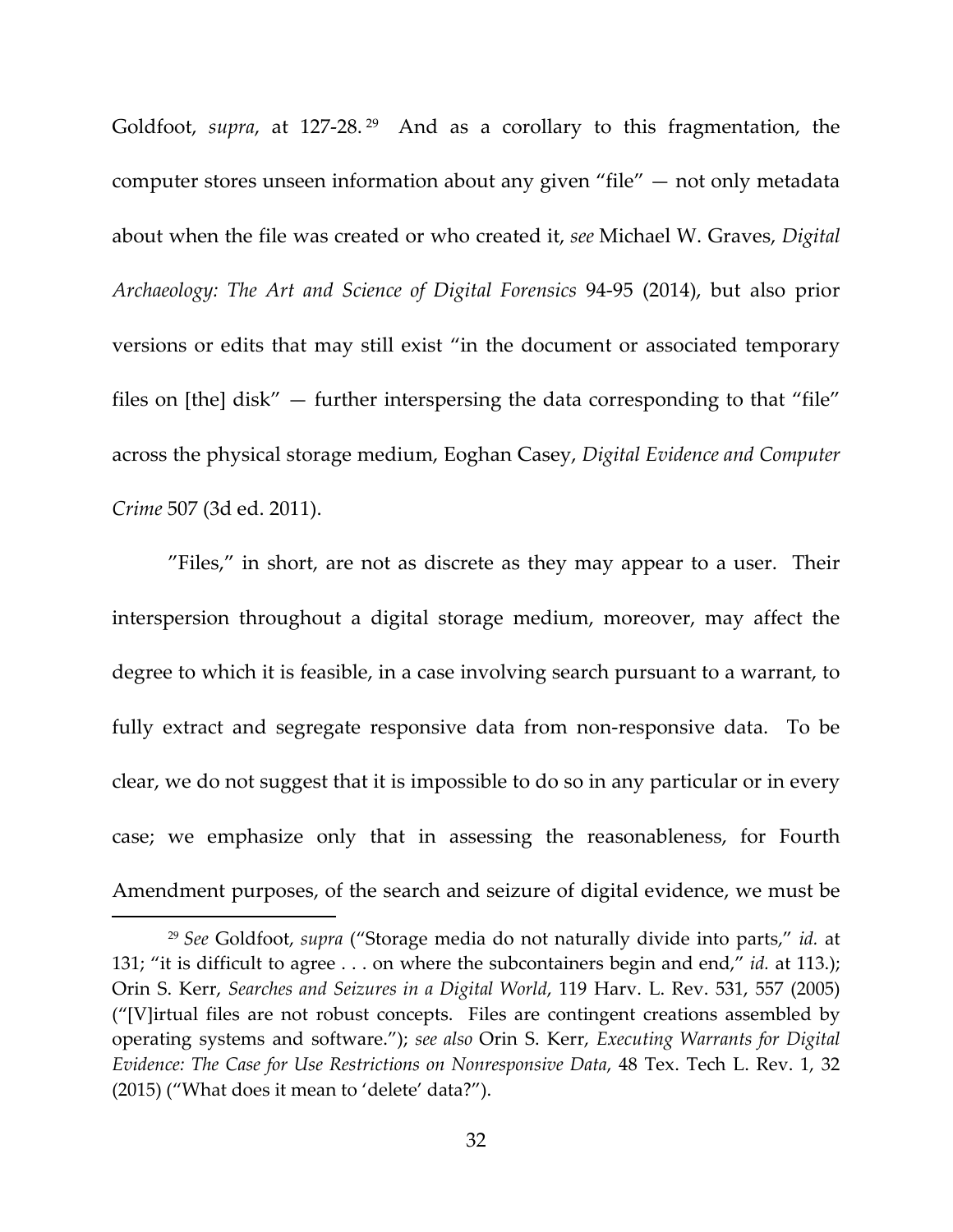attuned to the technological features unique to digital media as a whole and to those relevant in a particular case — features that simply do not exist in the context of paper files.

These features include an additional complication affecting the validity of the file cabinet analogy: namely, that a good deal of the information that a forensic examiner may seek on a digital storage device (again, because it is a coherent and complex forensic object and not a file cabinet) does not even remotely fit into the typical user's conception of a "file." *See* Daniel B. Garrie & Francis M. Allegra, Fed. Judicial Ctr., *Understanding Software, the Internet, Mobile Computing, and the Cloud: A Guide for Judges* 39 (2015) ("Forensic software gives a forensic examiner access to electronically stored information (ESI) that is otherwise unavailable to a typical computer user."). Forensic investigators may, *inter alia*, search for and discover evidence that a file was deleted as well as evidence sufficient to reconstruct a deleted file — evidence that can exist in socalled "unallocated" space on a hard drive. *See* Casey, *supra*, at 496; Orin S. Kerr, *Searches and Seizures in a Digital World*, 119 Harv. L. Rev. 531, 542, 545 (2005); Fed. Judicial Ctr., *supra*, at 40 ("A host of information can lie in the interstices between the allocated spaces."). They may seek responsive metadata about a user's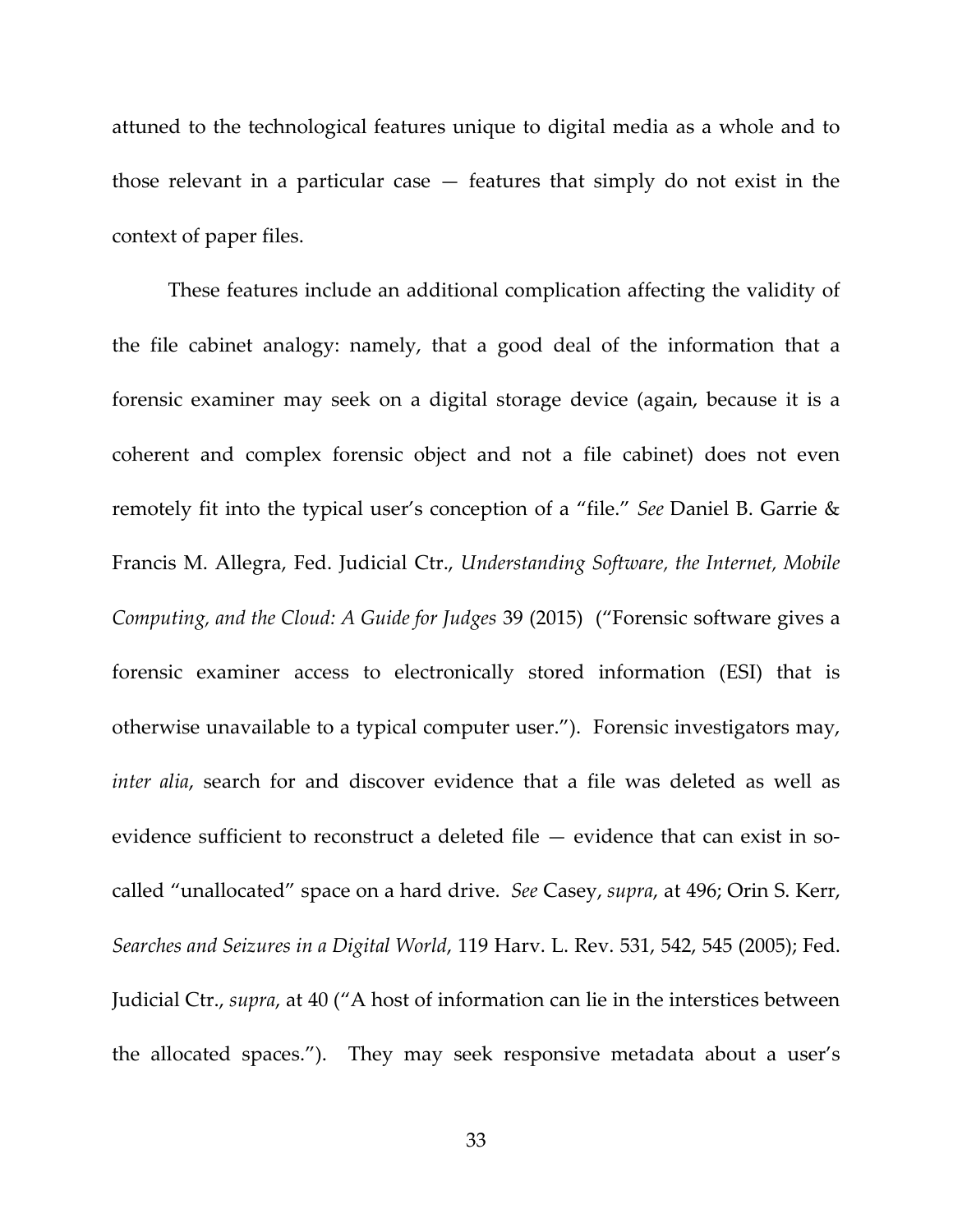activities, or the manner in which information has been stored, to show such things as knowledge or intent, or to create timelines as to when information was created or accessed.[30](#page-33-0) Forensic examiners will sometimes seek evidence on a storage medium that something *did not happen*: "If a defendant claims he is innocent because a computer virus committed the crime, the absence of a virus on his hard drive is 'dog that did not bark' negative evidence that disproves his story. . . . To prove something is not on a hard drive, it is necessary to look at every place on the drive where it might be found and confirm it is not there.<sup>"[31](#page-33-1)</sup> Goldfoot, *supra*, at 141; *see also United States v. O'Keefe*, 461 F.3d 1338, 1341 (11th Cir. 2006) (*"*[The government's expert] testified that the two viruses he found on [the defendant's] computer were not capable of 'downloading and uploading child pornography and sending out advertisements."").<sup>[32](#page-33-2)</sup>

<span id="page-33-0"></span><sup>30</sup> *See Fharmacy Records v. Nassar*, 379 F. App'x 522, 525 (6th Cir. 2010) (describing testimony of a digital forensics expert in a copyright case that the number and physical location of a file on an Apple Macintosh — which saves files sequentially on its storage medium — demonstrated that the file had been back-dated).

<span id="page-33-1"></span><sup>31</sup> Indeed, in this very case, as already noted, *see supra* note 16, Ganias at one point claimed that a "software error" or "computer flaw" prevented him from recording certain income in his QuickBooks files. J.A. 467, ¶ 28. Data confirming the existence, or non-existence, of an error affecting the particular installation of a program on a given digital storage device could be, in a hypothetical case, relevant to the probity of information otherwise located thereupon.

<span id="page-33-2"></span> $32$  We note that some of these inferences may be limited to  $-$  or at least of more relevance to — traditional magnetic disk drives, which have long been the primary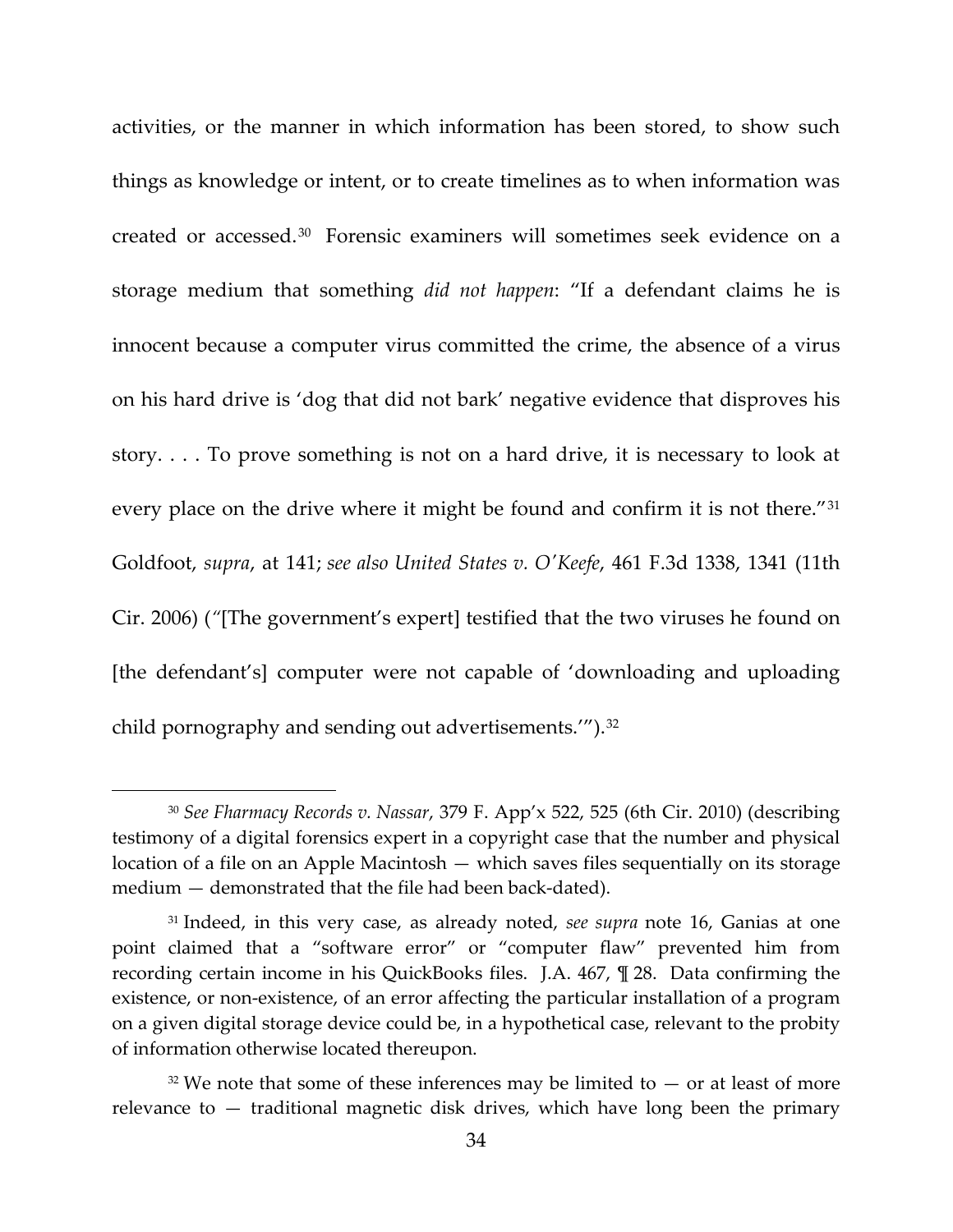Finally, because of the complexity of the data thereon and the manner in which it is stored, the nature of digital storage presents potential challenges to parties seeking to preserve digital evidence, authenticate it at trial, and establish its integrity for a fact-finder — challenges that materially differ from those in the paper file context. First, the extraction of specific data files to some other

l

digital storage technology. "Generally when data is deleted from a [traditional hard disk drive], the data is retained until new data is written onto the same location. If no new data is written over the deleted data, then the forensic investigator can recover the deleted data, albeit in fragments." Alastair Nisbet et al., *A Forensic Analysis and Comparison of Solid State Drive Data Retention with TRIM Enabled File Systems*, Proceedings of the 11th Australian Digital Forensics Conference 103 (2013). In contrast, the technology used in solid state drives "requires a cell to be completely erased or zeroed-out before a further write can be committed," *id.* at 104, and in part because such erasure can be time consuming, solid state drives incorporate protocols which "zerodelete data locations . . . as a matter of course," thereby "reduc[ing] the data that can be retrieved from the drive by [a] forensic investigator," *id.* at 103. *See also* Graeme B. Bell & Richard Boddington, *Solid State Drives: The Beginning of the End for Current Practice in Digital Forensic Recovery?*, 5 J. Digital Forensics, Sec. & L., no. 3, 2010, at 1, 12 (stating that, in connection with such storage devices, "evidence indicating 'no data' does not authoritatively prove that data did not exist at the time of capture"). That is not to say that studies indicate that deleted information is *never* recoverable from any model of solid state drive. *See, e.g.*, Christopher King & Timothy Vidas, *Empirical Analysis of Solid State Disk Data Retention When Used with Contemporary Operating Systems*, 8 Digital Investigation 111, 113 (2011) (citing a study suggesting that data deleted from a particular solid state drive was recoverable in certain contexts); Gabriele Bonetti et al., *A Comprehensive Black-Box Methodology for Testing the Forensic Characteristics of Solid-State Drives*, Proceedings of the 29th Annual Computer Security Applications Conference 277 (2013) (observing that, though several tested solid state drives contained no recoverable deleted data, one model contained "high[ly] recoverab[le]" quantities of such data). The point is simply that there may be material differences among different varieties of storage media that, in turn, make certain factors cited herein more or less relevant to a given inquiry.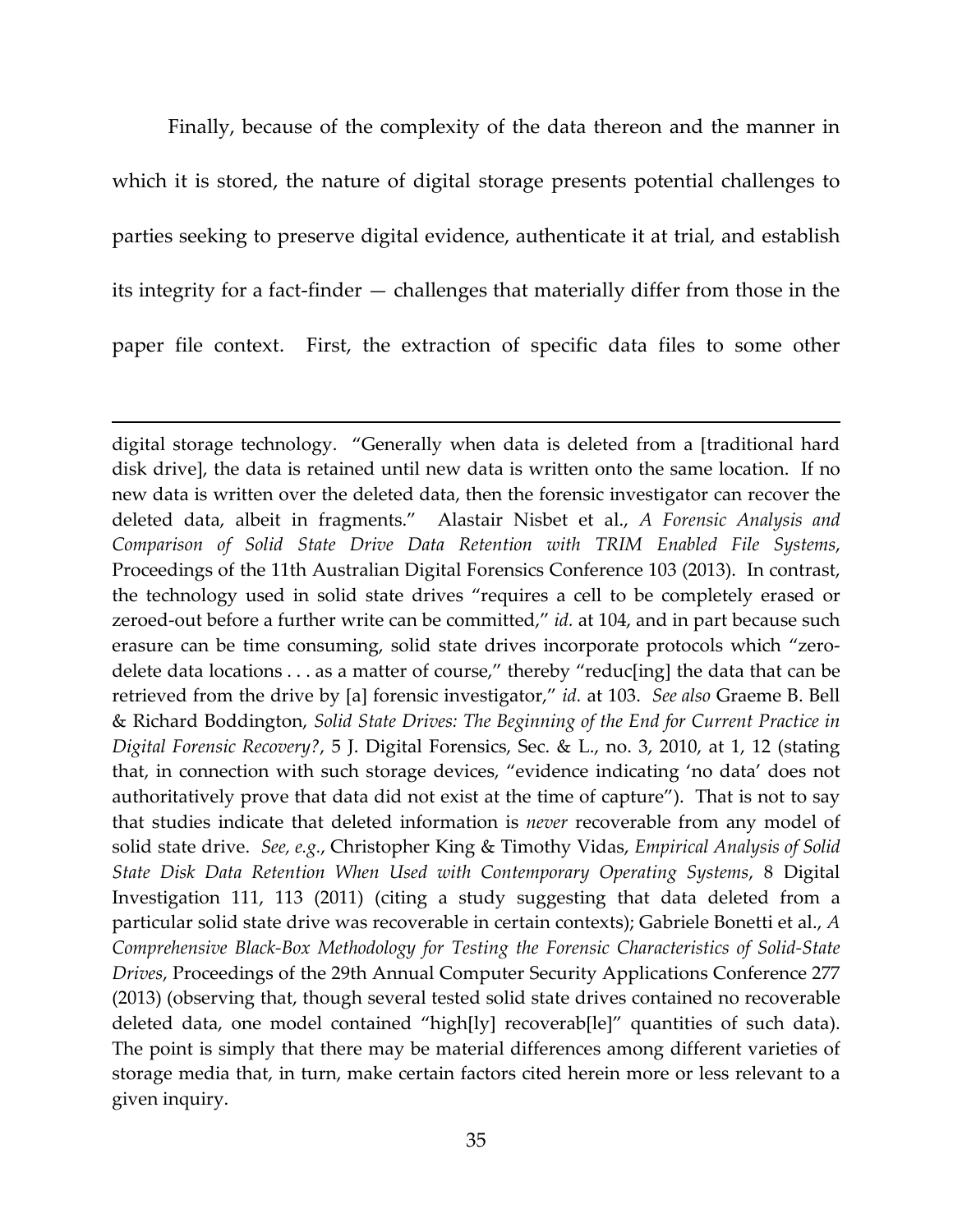medium can alter, omit, or even destroy portions of the information contained in the original storage medium. Preservation of the original medium or a complete mirror may therefore be necessary in order to safeguard the integrity of evidence that has been lawfully obtained or to authenticate it at trial. Graves, *supra*, at 95- 96 ("[The investigator] must be able to prove that the information presented came from where he or she claims and was not altered in any way during examination, and that there was no opportunity for it to have been replaced or altered in the interim."); *see also* Casey, *supra*, at 480 ("Even after copying data from a computer or piece of storage media, digital investigators generally retain the original evidential item in a secure location for future reference.").<sup>[33](#page-35-0)</sup> The preservation of data, moreover, is not simply a concern for law enforcement.

<span id="page-35-0"></span><sup>&</sup>lt;sup>33</sup> We do not suggest that authentication of evidence from computerized records is impossible absent retention of an entire hard drive or mirror. Authentication is governed by Federal Rule of Evidence 901, which requires only that "the proponent must produce evidence sufficient to support a finding that the item is what the proponent claims it is." Fed. R. Evid. 901(a). As we have stated, "[t]his requirement is satisfied 'if sufficient proof has been introduced so that a reasonable juror could find in favor of authenticity or identification.'" *United States v. Pluta*, 176 F.3d 43, 49 (2d Cir. 1999) (citation omitted) (quoting *United States v. Ruggiero*, 928 F.2d 1289, 1303 (2d Cir. 1991)). "[T]he burden of authentication does not require the proponent of the evidence to rule out all possibilities inconsistent with authenticity, or to prove beyond any doubt that the evidence is what it purports to be. Rather, the standard for authentication, and hence for admissibility, is one of reasonable likelihood." *Id.* (alteration omitted) (quoting *United States. v. Holmquist*, 36 F.3d 154, 168 (1st Cir. 1994)). The weight of digital evidence admitted at trial, however, may be undermined by challenges to its integrity — challenges which proper preservation might have otherwise avoided.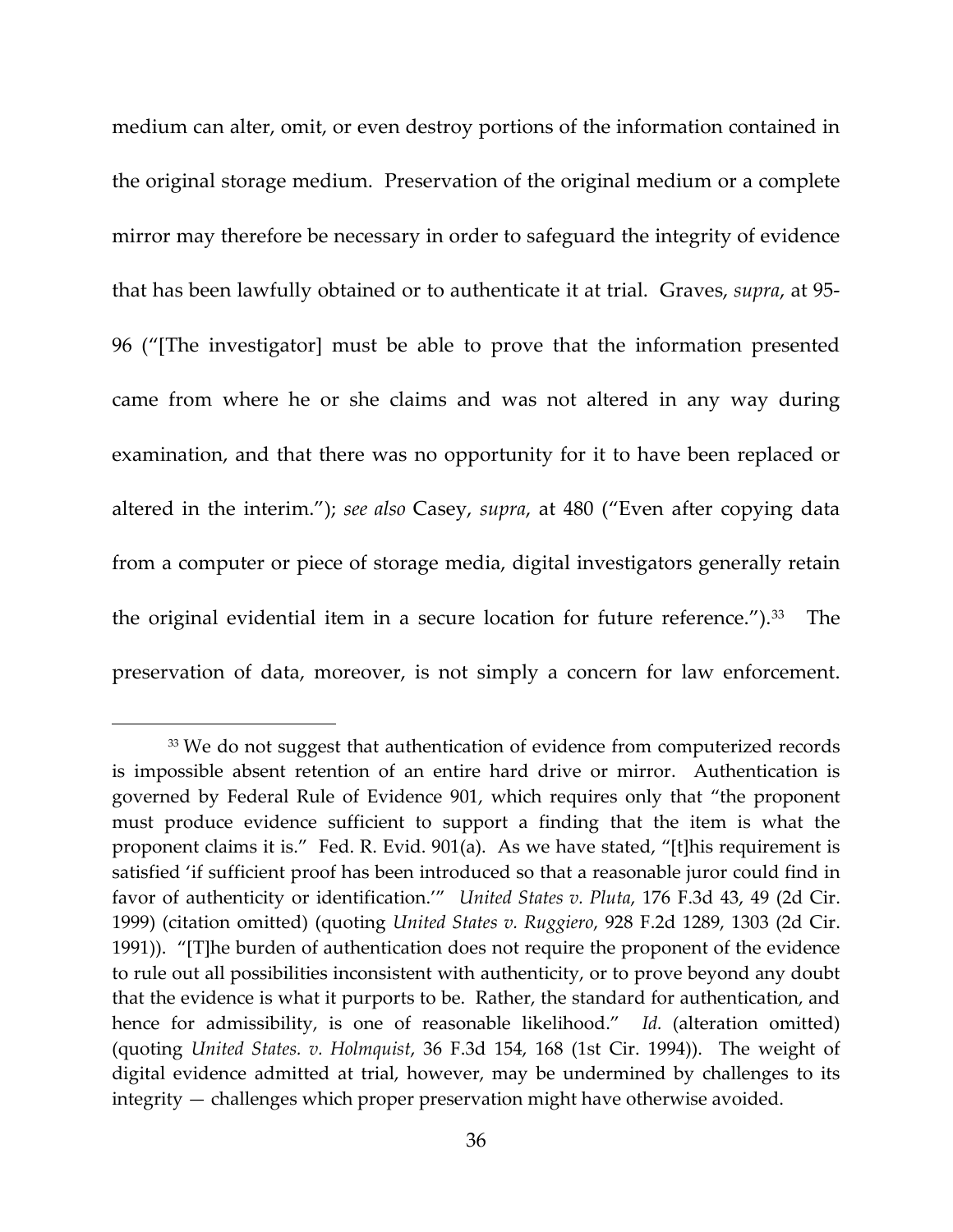Retention of the original storage medium or its mirror may also be necessary to afford criminal defendants access to that medium or its forensic copy so that, relying on forensic experts of their own, they may challenge the authenticity or reliability of evidence allegedly retrieved. *See, e.g.*, *United States v. Kimoto*, 588 F.3d 464, 480 (7th Cir. 2009) (quoting the defendant's motion as stating: "Upon beginning their work, [digital analysis experts] advised [the defendant's] Counsel that the discovery provided to the defense did not appear to be a complete forensic copy, and that such was necessary to verify the data as accurate and unaltered.").<sup>[34](#page-36-0)</sup> Defendants may also require access to a forensic copy to conduct an independent analysis of precisely what the government's forensic expert did — potentially altering evidence in a manner material to the case  $-$  or to locate exculpatory evidence that the government missed.<sup>[35](#page-36-1)</sup>

 $\overline{\phantom{a}}$ 

<span id="page-36-0"></span><sup>&</sup>lt;sup>34</sup> Where, as in this case, a mirror containing responsive data has been lawfully seized from a third-party custodian, this concern cannot be avoided simply by returning the original medium to the party from whom it was seized. A third-party custodian may need to utilize a hard drive in ways that will alter the data, and will likely have no incentive to retain a mirrored copy of drives as they once existed but that are of no further use to the custodian.

<span id="page-36-1"></span><sup>35</sup> *See Kimoto*, 588 F.3d at 480-81 ("[The defendant] argued that the failure to provide him with a complete forensic copy of all digital files impaired his ability to prepare a defense. . . . [The defendant] submitted that he should not be punished 'because the Government failed to properly preserve or maintain a digital forensic copy of the data.'"); Casey, *supra*, at 510-11 (discussing a case study in which, due to forensic investigators' own mistakes, discovery of digital evidence confirming a murder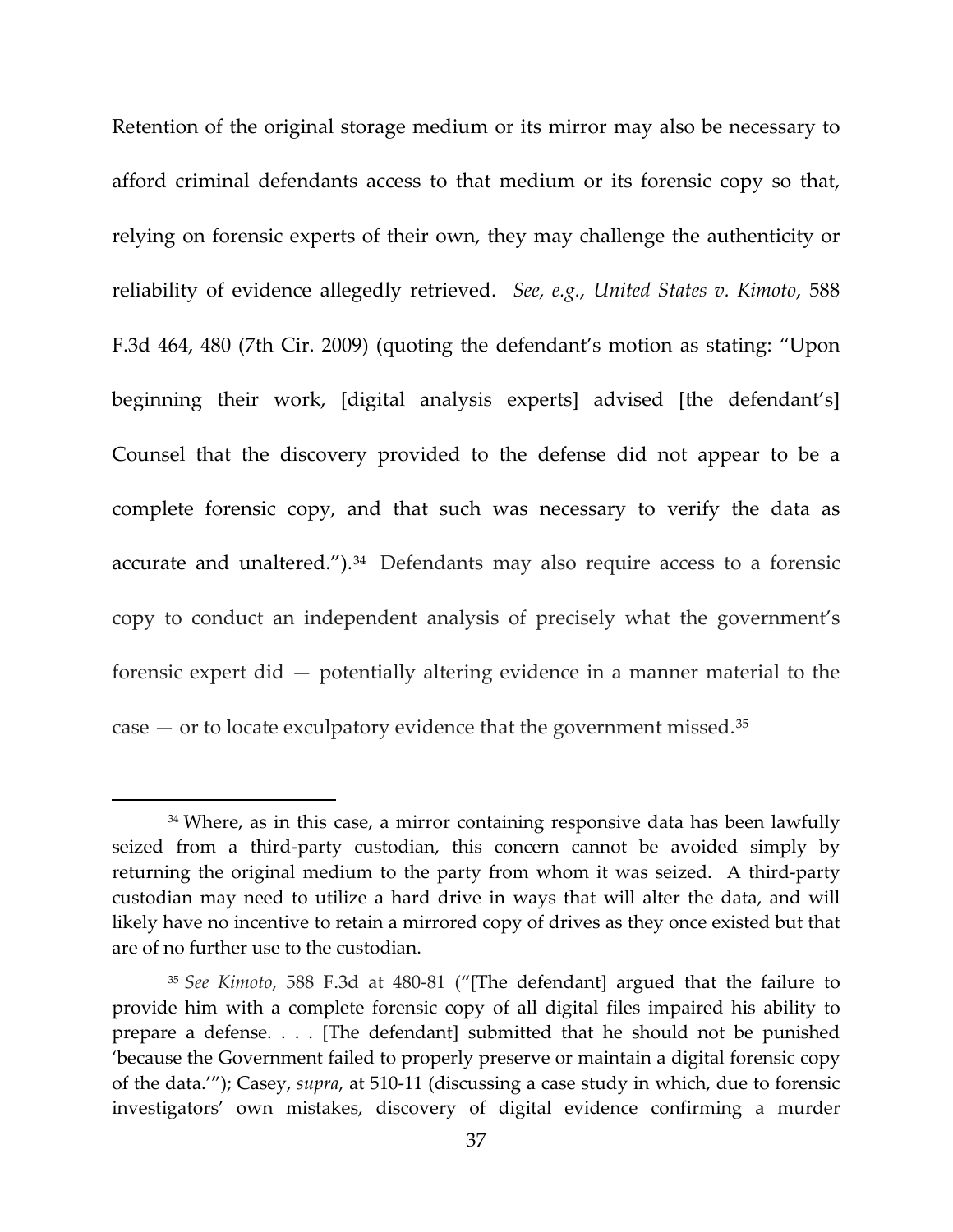Notwithstanding any other distinctions between this case and *Tamura*, then, the Government plausibly argues that, because digital storage media constitute coherent forensic objects with contours more complex than — and materially distinct from — file cabinets containing interspersed paper documents, a digital storage medium or its forensic copy may need to be retained, during the course of an investigation and prosecution, to permit the accurate extraction of the primary evidentiary material sought pursuant to the warrant; to secure metadata and other probative evidence stored in the interstices of the storage medium; and to preserve, authenticate, and effectively present at trial the evidence thus lawfully obtained. To be clear, we do not decide the ultimate merit of this argument as applied to the circumstances of this case. [36](#page-37-0) Nor do we gainsay the privacy concerns implicated when the

 $\overline{\phantom{a}}$ 

<span id="page-37-0"></span><sup>36</sup> That said, it is important to correct a misunderstanding in the dissent's analysis, as it pertains to these factors and their application here. The dissent suggests that the Government can have had no interest in retention, as "[t]he agents could not

suspect's alibi was greatly delayed); *see also id.* at 508-510 (detailing the importance of experts reporting their processes); Fed. Judicial Ctr., *supra*, at 41 ("The forensic examiner . . . generate[s] reports, detailing the protocols and processes that he or she followed . . . . The forensic reports must provide enough data to allow an independent third-party examiner to recreate the exact environment that yielded the report's findings and observations."); Darren R. Hayes, *A Practical Guide to Computer Forensics Investigations* 116 (2015) ("[B]ecause forensics is a science, the process by which the evidence was acquired must be repeatable, with the same results."); ISO/IEC, *Guidelines*, *supra*, at 7 (emphasizing the importance of repeatability and reproducibility).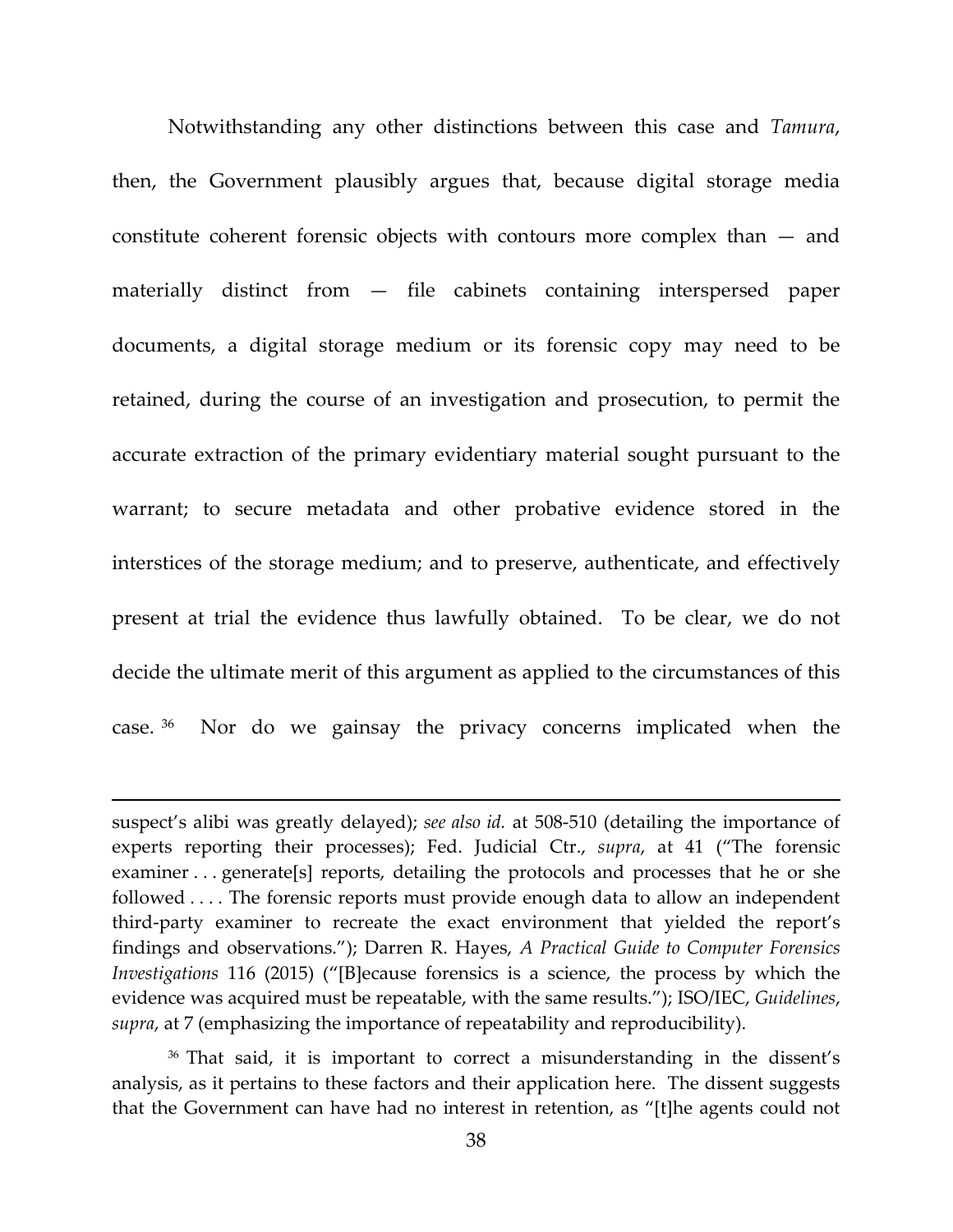government retains a hard drive or forensic mirror containing personal information irrelevant to the ongoing investigation, even if such information is

never viewed. We discuss the aptness and limitations of Ganias's analogy and

l

have been keeping non-responsive files [in order to authenticate and defend the probity of responsive files] for the purpose of proceeding against Ganias, as [in December 2004] they did not yet suspect [him] of criminal wrongdoing." Dissent at 22. This argument misunderstands the Government's position: the Government was not retaining the mirrors in late 2004 and 2005 in the hopes of proceeding against Ganias; it was retaining the mirrors as part of its ongoing investigation of James McCarthy and his two companies, AB and IPM — an investigation that would culminate in an indictment of McCarthy in 2008 secured through extensive reliance on responsive data recovered from the mirrored copies of Ganias's hard drives. The dissent's focus on Ganias, the owner of the hard drives the Government mirrored, and not McCarthy, a third-party defendant, thus permits the dissent to dismiss out-of-hand Government interests that, properly viewed, are significant — whether or not ultimately dispositive. *See* Dissent at 24 ("As a practical matter, a claim of data tampering would easily fall flat where, as here, the owner kept his original computer and the Government gave him a copy of the mirror image."); *id.* at 25-26 (dismissing the Government's *Brady* concern by noting that "[t]he Government is essentially arguing that it must hold on to the materials so that it can give them back to the defendant," a concern that the dissent argues "can be obviated simply by returning the non-responsive files to the defendant in the first place"). Perhaps in some situations, in which the owner of computerized data seized pursuant to a search warrant is the expected defendant in a criminal proceeding, problems of authentication or probity could be handled by stipulations, and *Brady* issues might be mooted by the return of the data to the defendant — though we express no view on those questions. As this case illustrates, however, when the owner of hard drives mirrored by the government is a third party who is not the expected target of the investigation, the government's interests in retention take on an additional layer of complexity. A stipulation with Ganias about the authenticity or probity of data extracted from his computers would not have affected the ability of the original targets of the investigation to raise challenges to authenticity or probity. Nor would returning the mirrors to Ganias — who at that point, absent a stipulation to the contrary, could presumably have destroyed or altered them, intentionally or accidentally — have protected the interests of those anticipated defendants in conducting their own forensic examination of the data in search of exculpatory evidence or to replicate and criticize the Government's inspection procedures.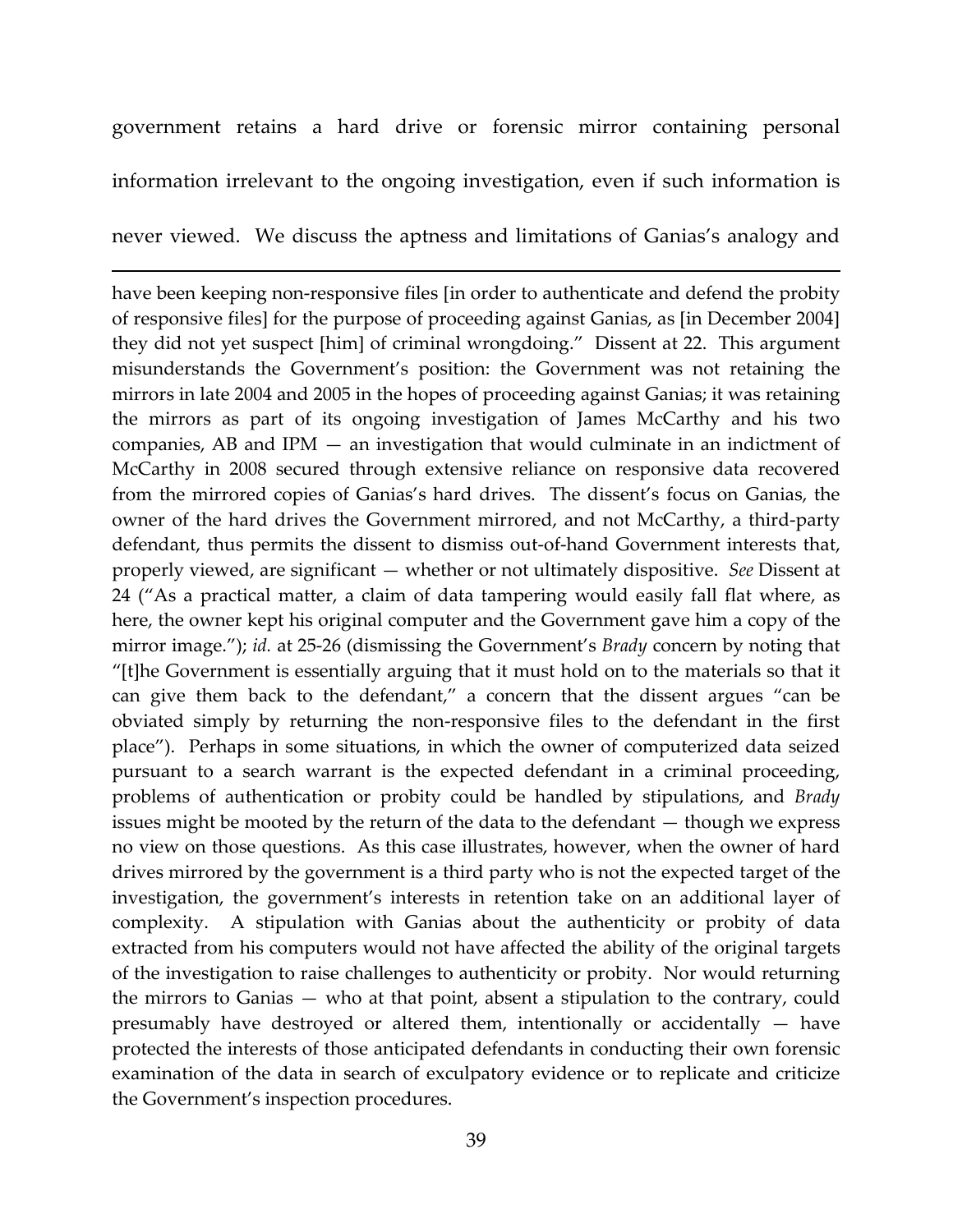the Government's response simply to highlight the complexity of the relevant questions for future cases and to underscore the importance, in answering such questions, of engaging with the technological specifics.[37](#page-39-0)

 $\overline{\phantom{a}}$ 

<span id="page-39-0"></span><sup>&</sup>lt;sup>37</sup> Of course, engaging with the specifics requires acknowledging and emphasizing that technologies rapidly evolve, and that the specifics change. *See* John Sammons, *The Basics of Digital Forensics* 170 (2012) (commenting that digital forensics faces the "blinding speed of technology [and] new game-changing technologies such as cloud computing and solid state hard drives . . . just to name a few"). In discussing the technological specifics of computer hard drives, we have primarily addressed a particular form of electronic storage that has become conventional. *See supra* note 32. Newer forms of emerging storage technology, or future developments, may work differently and thus present different challenges. *See, e.g.*, Bell & Boddington, *supra*, at 3, 6, 14 (observing that "the peculiarity of 'deleted, but not forgotten' data which so often comes back to haunt defendants in court is in many ways a bizarre artefact of hard drive technology" and that increasingly popular solid state drives can "modify themselves very substantially without receiving instructions to do so from a computer," and thus predicting that "recovery of deleted files and old metadata will become extremely difficult, if not impossible" as solid state storage devices utilizing a particular deletion protocol called "TRIM" become more prevalent); King & Vidas, *supra*, at 111 ("We show that on a TRIM-enabled [solid state drive], using an Operating System (OS) that supports TRIM, . . . in most cases no data can be recovered."); *id.* at 113 ("[M]ost [solid state drive] manufacturers have a TRIM-enabled drive model currently on the market."). *But see* Bonetti et al., *supra*, at 270-71, 278 (making clear that solid state drives, which differ considerably among models and vendors, may yield differing levels of deleted-file recoverability, depending upon their utilization of TRIM and other deletion protocols, erasing patterns, compression, and wear leveling protocols). Solid state drives, of course, are just one example. *Cf.* Bell & Boddington, *supra*, at 3 ("It is . . . in the nature of computing that we perceive regular paradigm shifts in the ways that we store and process information."). The important point is that considerations discussed in this opinion may well become obsolete at some future point, the challenges facing forensic examiners and affected parties may change, and courts dealing with these problems will need to become conversant with the particular forms of technology involved in a given case and the evidentiary challenges presented by those forms.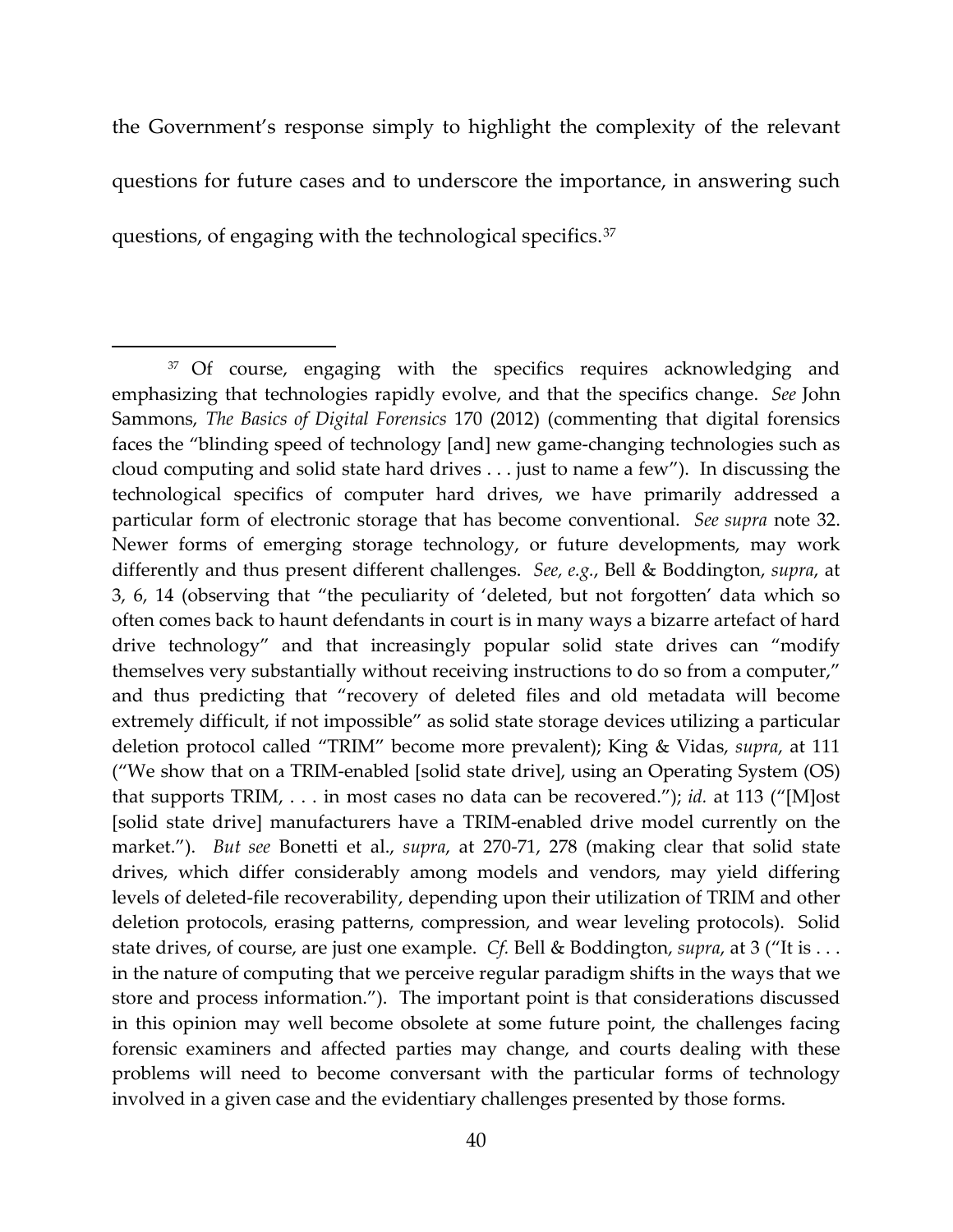In emphasizing such specifics, we reiterate that we do not mean to thereby minimize or ignore the privacy concerns implicated when a hard drive or forensic mirror is retained, even pursuant to a warrant. The seizure of a computer hard drive, and its subsequent retention by the government, can give the government possession of a vast trove of personal information about the person to whom the drive belongs, much of which may be entirely irrelevant to the criminal investigation that led to the seizure. Indeed, another weakness of the file cabinet analogy is that no file cabinet has the capacity to contain as much information as the typical computer hard drive. In 2005, Professor Orin Kerr noted that the typical personal computer hard drive had a storage capacity of about eighty gigabytes, which he estimated could hold text files equivalent to the "information contained in the books on one floor of a typical academic library." Kerr, *Searches and Seizures in a Digital World*, *supra*, at 542. By 2011, computers were being sold with one terabyte of capacity  $-$  about twelve times the size of Professor Kerr's library floor. Paul Ohm, Response, *Massive Hard Drives, General Warrants, and the Power of Magistrate Judges*, 97 Va. L. Rev. In Brief 1, 6 (2011). The *New York Times* recently reported that commercially available storage devices can hold "16 petabytes of data, roughly equal to 16 billion thick books." Quentin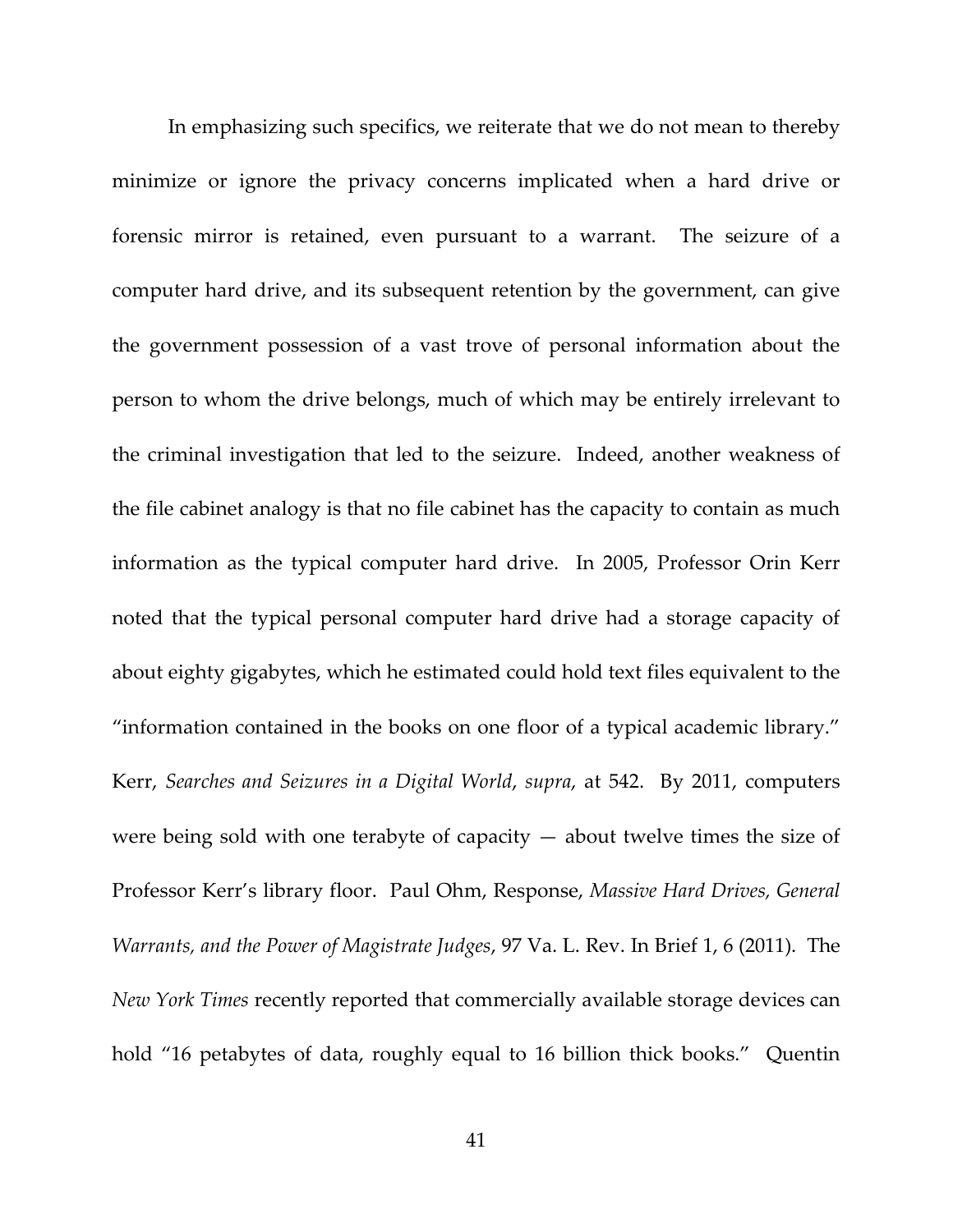Hardy, *As a Data Deluge Grows, Companies Rethink Storage*, N.Y. Times, Mar. 15, 2016, at B3.

Moreover, quantitative measures fail to capture the significance of the data kept by many individuals on their computers. Tax records, diaries, personal photographs, electronic books, electronic media, medical data, records of internet searches, banking and shopping information  $-$  all may be kept in the same device, interspersed among the evidentiary material that justifies the seizure or search. *Cf. Riley v. California*, 134 S. Ct. 2473, 2489-90 (2014) (explaining that even microcomputers, such as cellphones, have "immense storage capacity" that may contain "every piece of mail [people] have received for the past several months, every picture they have taken, or every book or article they have read," which can allow the "sum of an individual's private life [to] be reconstructed"); *United States v. Galpin*, 720 F.3d 436, 446 (2d Cir. 2013) ("[A]dvances in technology and the centrality of computers in the lives of average people have rendered the computer hard drive akin to a residence in terms of the scope and quantity of private information it may contain."). While physical searches for paper records or other evidence may require agents to rummage at least cursorily through much private material, the reasonableness of seizure and subsequent retention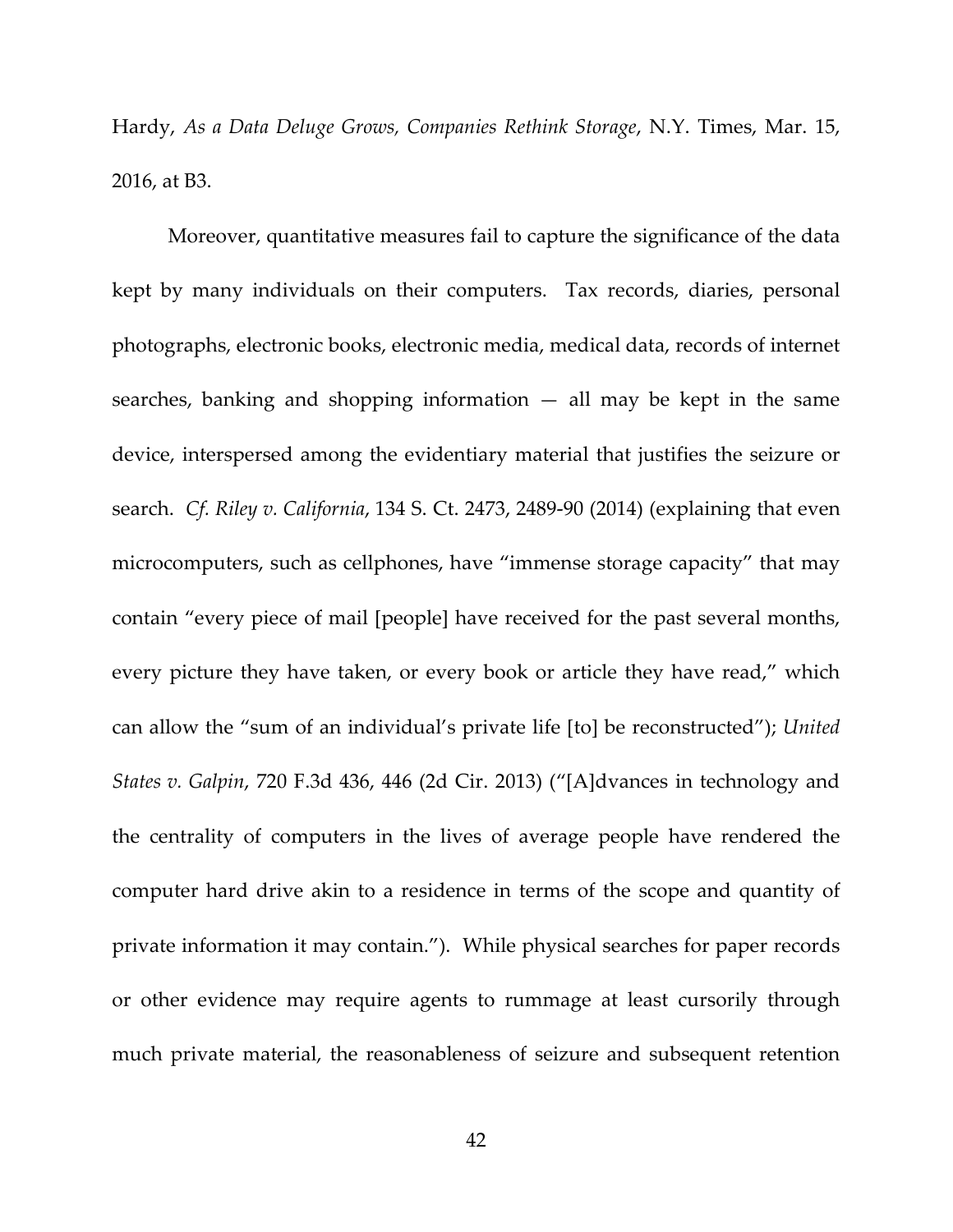by the government of such vast quantities of irrelevant private material was rarely if ever presented in cases prior to the age of digital storage, and has never before been considered justified, or even practicable, in such cases. Even as we recognize that search and seizure of digital media is, in some ways, distinct from what has come before, we must remain mindful of the privacy interests that necessarily inform our analysis.[38](#page-42-0)

We note, however, that parties with an interest in retained storage media are not without recourse. As noted above, Ganias never sought the return of any seized material, either by negotiating with the Government or by motion to the court. Though negotiated stipulations regarding the admissibility or integrity of evidence may not always suffice to satisfy reasonable interests of the government

<span id="page-42-0"></span><sup>38</sup> The dissent extensively addresses these privacy interests. As this opinion makes clear, we do not disagree with the proposition that the seizure and retention of computer hard drives or mirrored copies of those drives implicate such concerns and raise significant Fourth Amendment questions. We do not agree, however, for reasons we have also discussed at length, with the dissent's dismissal of the countervailing government concerns. However these issues are ultimately resolved, we believe that the Government's arguments are, at a minimum, sufficiently forceful that it is unwise to try to reach definitive conclusions about the constitutional issues in a case that can be decided on other grounds.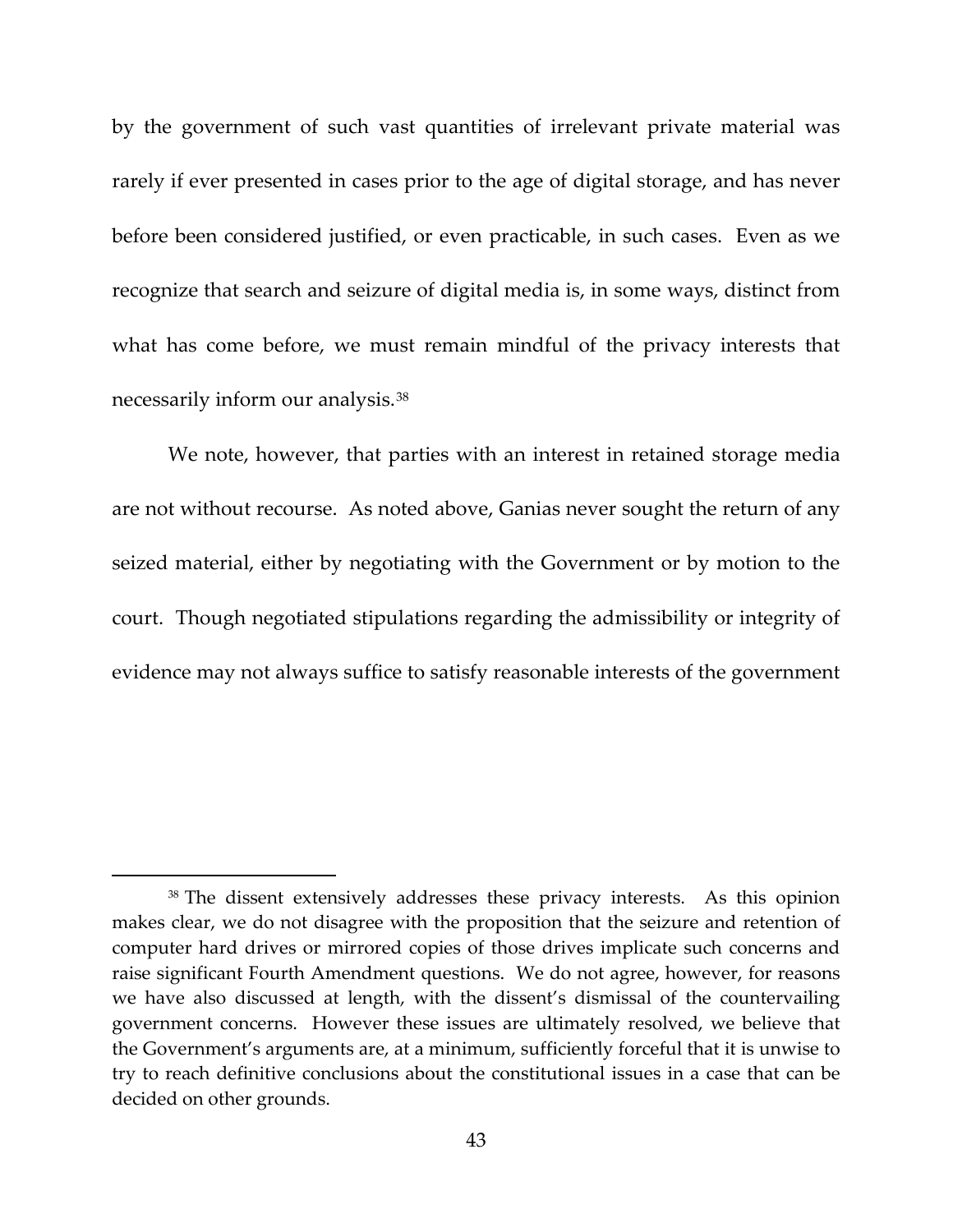in retention during the pendency of an investigation,  $39$  such stipulations may make return feasible in a proper case, and can be explored.

A person from whom property is seized by law enforcement may move for its return under Federal Rule of Criminal Procedure  $41(g)$ .<sup>40</sup> Rule  $41(g)$  permits a defendant or any "person aggrieved" by either an unlawful or *lawful* deprivation of property, *see United States v. Comprehensive Drug Testing, Inc.*, 621 F.3d 1162, 1173 (9th Cir. 2010) (en banc) (per curiam), to move for its return, Fed. R. Crim. P. 41(g). Evaluating such a motion, a district court "must receive evidence on any factual issue necessary to decide the motion," and, in the event that the motion is granted, may "impose reasonable conditions to protect access to the property and its use in later proceedings." *Id.* Since we resolve this case on other

<span id="page-43-0"></span><sup>&</sup>lt;sup>39</sup> For instance, as we have previously noted, where, as here, the owner of the records is not (at least at the time of the seizure) the target of the investigation, a stipulation from that party may not serve the government's need to establish the authenticity or integrity of evidence it may seek to use, and access to the records by that party will not necessarily satisfy the need of potential future defendants to test the processes used by the government to extract or accurately characterize data culled from a hard drive. In some cases, however, negotiated solutions may be practicable.

<span id="page-43-1"></span> $40$  Rule  $41(g)$  provides as follows:

**Motion to Return Property.** A person aggrieved by an unlawful search and seizure of property or by the deprivation of property may move for the property's return. The motion must be filed in the district where the property was seized. The court must receive evidence on any factual issue necessary to decide the motion. If it grants the motion, the court must return the property to the movant, but may impose reasonable conditions to protect access to the property and its use in later proceedings.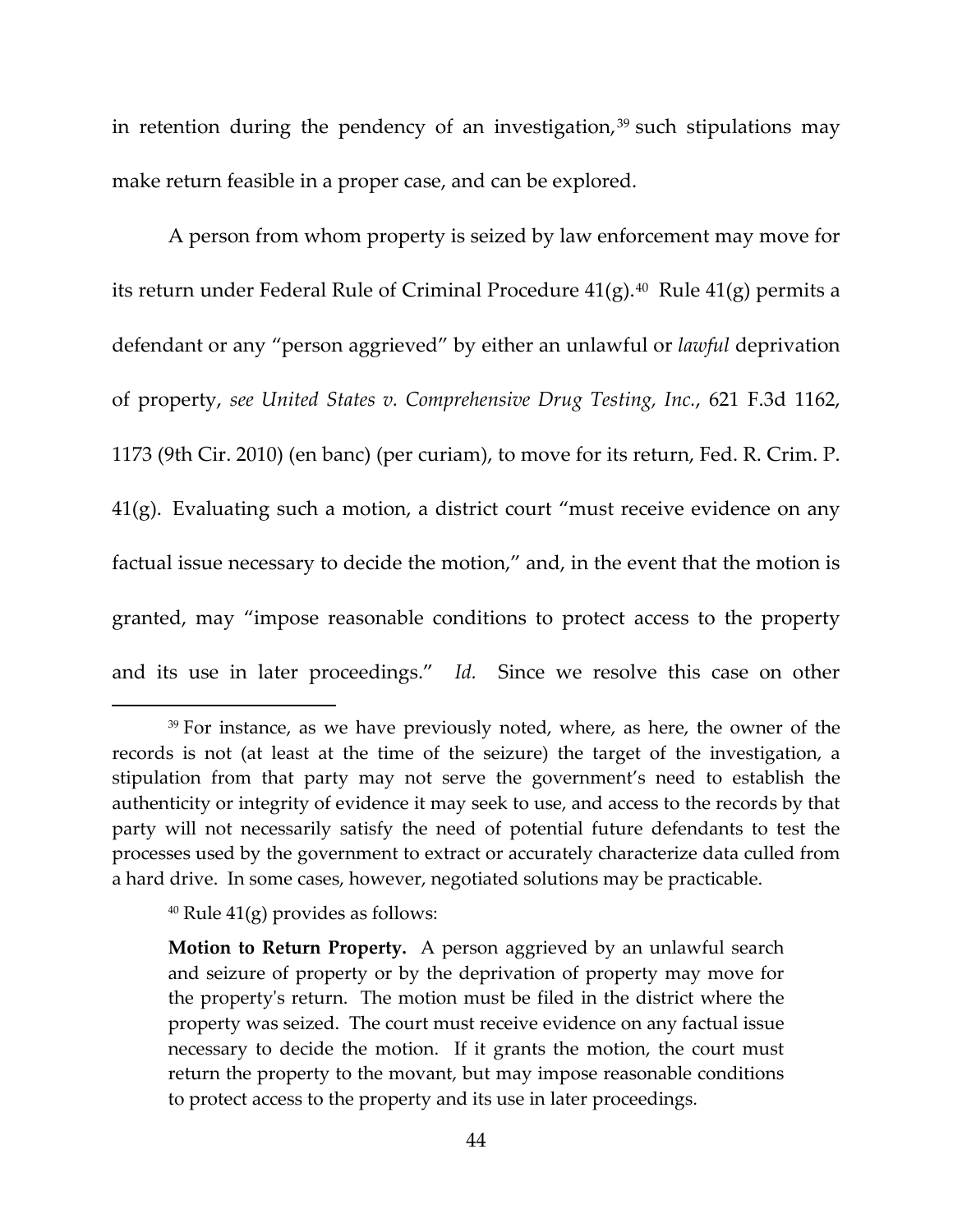grounds, we need not address whether Ganias's failure to make such a motion forfeited any Fourth Amendment objection he might otherwise have had to the Government's retention of the mirrors. But we agree with the district court that, as a pragmatic matter, such a motion "would have given a court the opportunity to consider 'whether the government's interest could be served by an alternative to retaining the property,' and perhaps to order the [mirrors] returned to Ganias, all while enabling the court to 'impose reasonable conditions to protect access to the property and its use in later proceedings.'" *Ganias*, 2011 WL 2532396, at \*8 (citation omitted) (first quoting *In re Smith*, 888 F.2d 167, 168 (D.C. Cir. 1989) (per curiam); then quoting Fed. R. Crim. P.  $41(g)$ ).

Rule 41(g) thus provides a potential mechanism, in at least some contexts, for dealing with the question of retention at a time when the government may be expected to have greater information about the data it seeks and the best process through which to search and present that data in court. It is worth observing, then, that Rule 41(g) constitutes a statutory solution (as opposed to a purely judicially constructed one) to at least one facet of the retention problem. [41](#page-44-0)

<span id="page-44-0"></span><sup>&</sup>lt;sup>41</sup> The advisory committee notes to the 2009 amendments to Federal Rule of Criminal Procedure  $41(e)(2)(B)$  contemplate that Rule  $41(g)$  may indeed constitute such a solution. Regarding specifically the seizure of electronic storage media or the search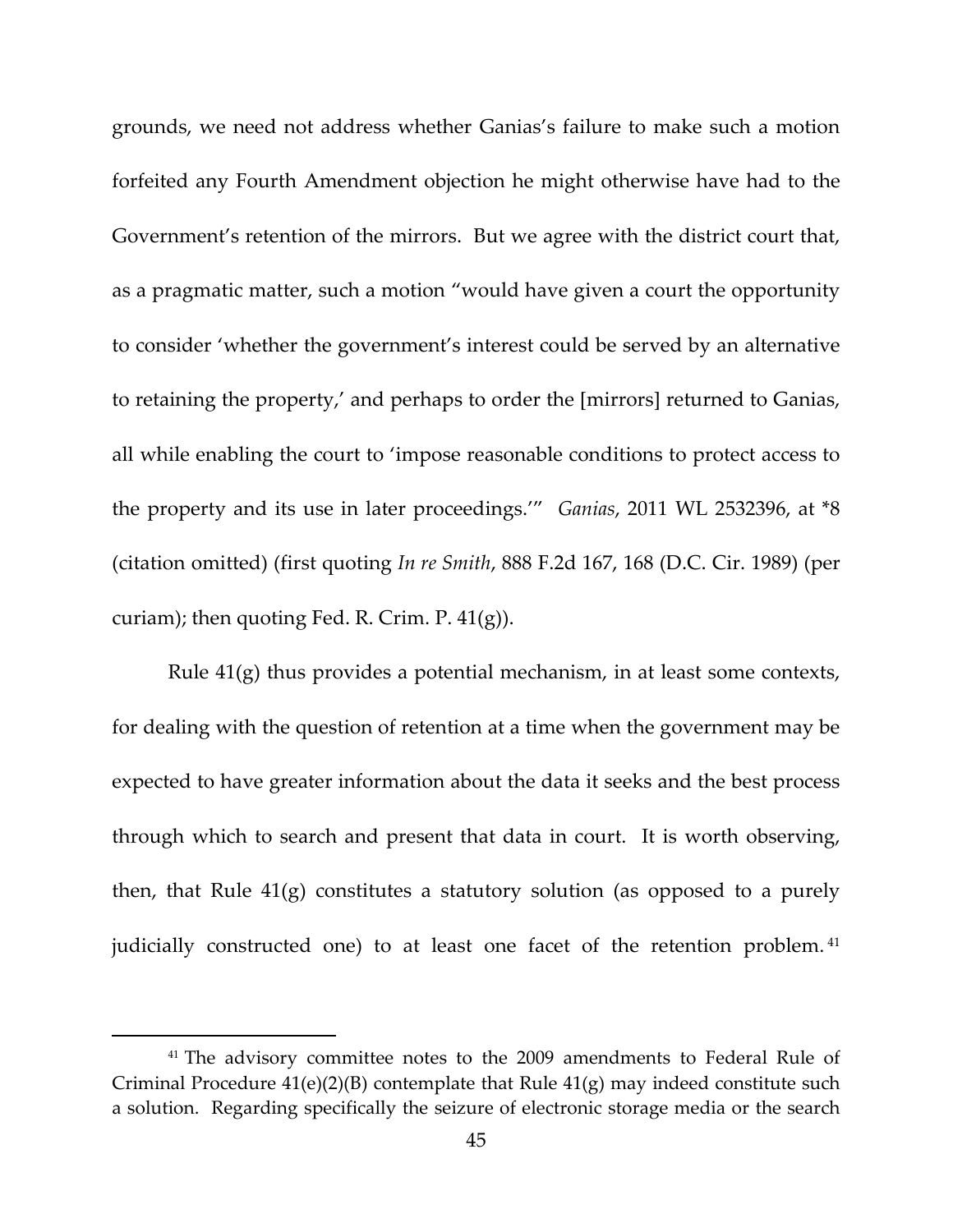Statutory approaches, of course, do not relieve courts from their obligation to interpret the Constitution; nevertheless, such approaches have, historically, provided one mechanism for safeguarding privacy interests while, at the same time, addressing the needs of law enforcement in the face of technological change. Indeed, when Congress addressed wiretapping in the Omnibus Crime Control and Safe Streets Act of 1968, the Senate Judiciary Committee issued a report reflecting precisely this ambition  $-$  to provide a framework through which law enforcement might comport with the demands of the Constitution and meet important law enforcement interests. *See* S. Rep. No. 90-1097, at 66-76 (1968) (describing the construction of the then-Omnibus Crime Control and Safe Streets of Act of 1967, which laid out comprehensive rules for when and how law enforcement could intercept wire and oral communications through electronic surveillance, as a Congressional attempt to respond to and synthesize, first, technological change, *id.* at 67, second, ineffective or unclear state statutory

of electronically stored information, the advisory committee notes observe that though the rule does not create

a presumptive national or uniform time period within which . . . off-site copying or review of . . . electronically stored information would take place, . . . [i]t was not the intent of the amendment to leave the property owner without  $\dots$  a remedy[:]  $\dots$  Rule  $41(g) \dots$  provides a process for the "person aggrieved" to seek an order from the court for a return of the property, including storage media or electronically stored information, under reasonable circumstances.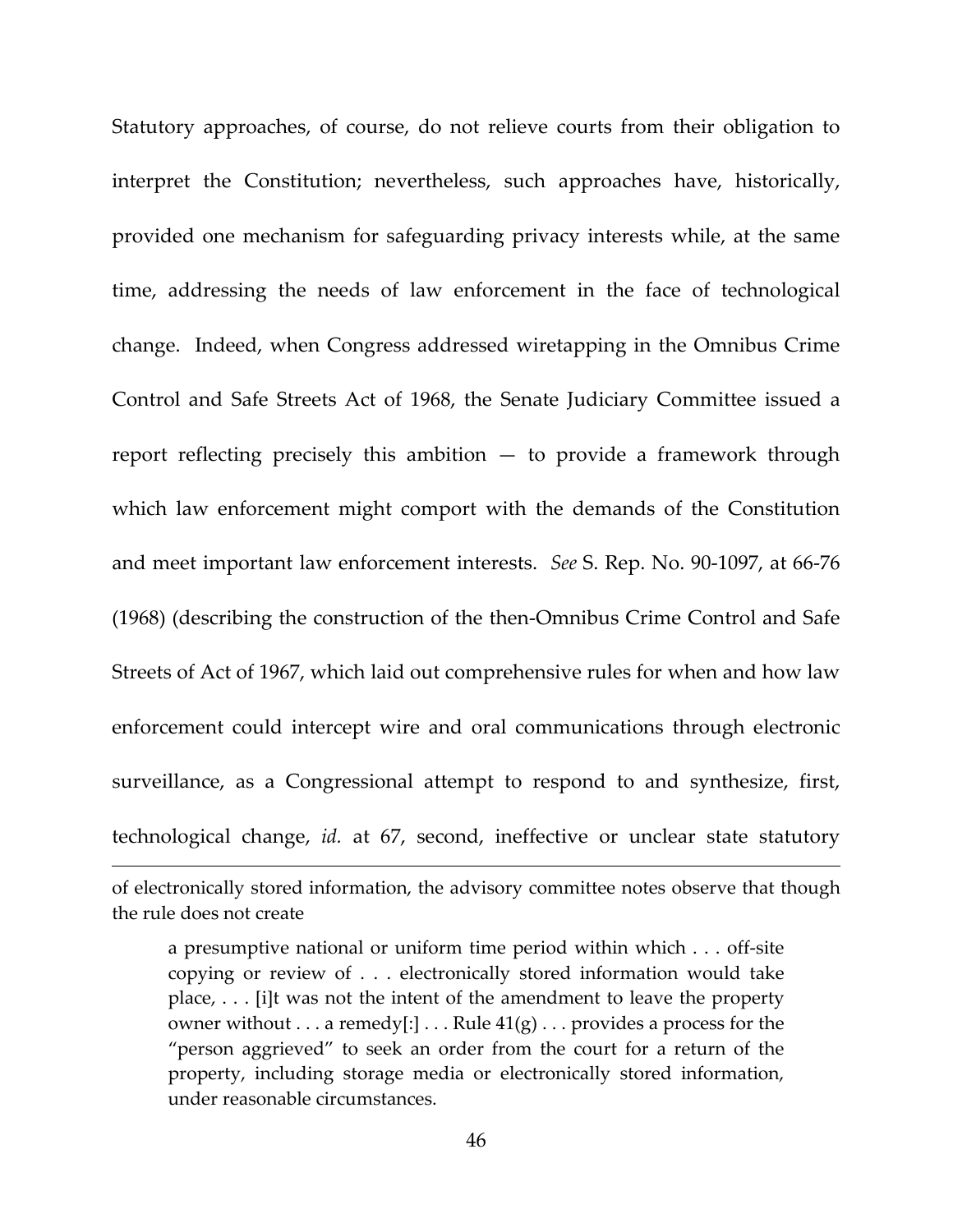regimes, *id.* at 69, third, evolving Supreme Court precedent, *id.* at 74-75, and fourth, law enforcement concerns, *id.* at 70); *see also id.* at 66 ("Title III has as its dual purpose (1) protecting the privacy of wire and oral communications, and (2) delineating on a uniform basis the circumstances and conditions under which the interception of wire and oral communications may be authorized."). The Act did not seek to supplant the role of the courts, nor could it have done so, but it did demonstrate the intuitive proposition that Congress can and should be a partner in the process of fleshing out the contours of law-enforcement policy in a shifting technological landscape. In acknowledging the role of Rule 41(g), then, we seek also to suggest that search and seizure of electronic media may, no less than wiretapping, merit not only judicial review but also legislative analysis; courts need not act alone.

As we have said, we need not resolve the ultimate question whether the Government's retention of forensic copies of Ganias's hard drives during the pendency of its investigation violated the Fourth Amendment. We conclude, moreover, that we should not decide this question on the present record, which does not permit a full assessment of the complex and rapidly evolving technological issues, and the significant privacy concerns, relevant to its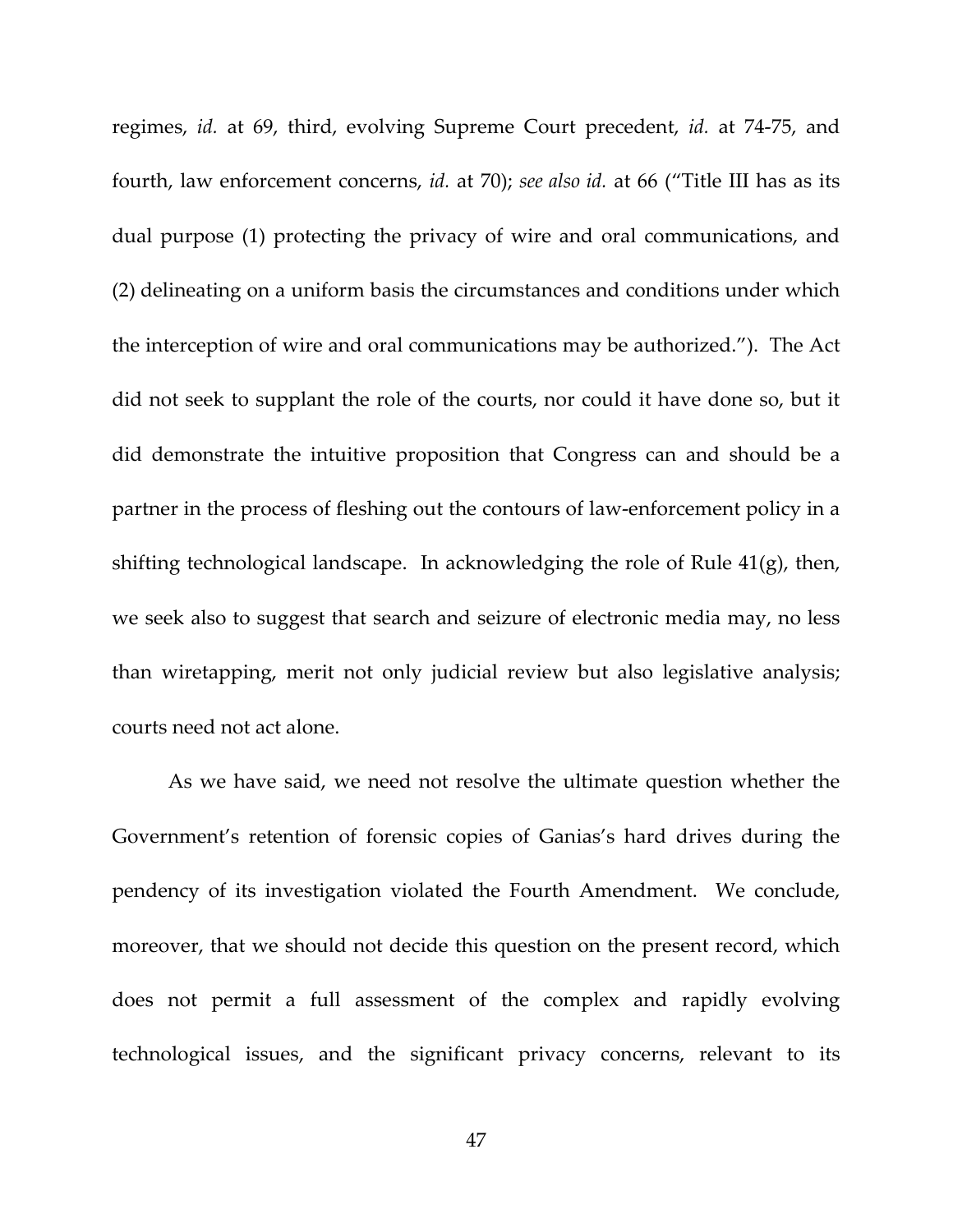consideration.[42](#page-47-0) Having noted Ganias's argument, we do not decide its merits.

We instead turn to the question of good faith.

 $\overline{\phantom{a}}$ 

<span id="page-47-0"></span> $42$  The dissent faults us for our caution in this regard, suggesting that "the prevailing scholarly consensus has been that the [original *Ganias*] panel largely got it right." Dissent at 5 n.5. With respect, the dissent mischaracterizes the scholarly response. As an initial matter, the dissent cites Professor Kerr as having concluded that the panel "largely got it right." *Id.* In fact, Kerr's analysis of the original panel opinion is generally critical, not complimentary. *See* Kerr, *Executing Warrants for Digital Evidence*, *supra*, at 32 (critiquing the panel for going too far and thus offering a "particularly strong version" of Kerr's approach). Assessing the original panel's analysis, Kerr first concludes that, given the technological contours of electronic media, an affirmative obligation to delete could be "difficult to implement," just as it could be difficult to ascertain at what point in the process such a "duty [would be] triggered." *Id.* Second, Kerr concludes that — to the degree that restrictions should be placed upon what the government may do with non-responsive data that must, for pragmatic reasons, be retained — a restriction preventing the government from viewing data pursuant to a search warrant acquired with independent probable cause is unnecessary "to restore the basic limits of search warrants in a world of digital evidence." *Id.* at 33.

Apart from this citation to Kerr and to two student notes (which reach differing conclusions about the merits of the panel opinion), the articles the dissent cites (as is evident from the carefully worded parentheticals the dissent itself provides) are not evaluations of the original panel opinion, but instead provide largely descriptive accounts of the opinion and its relation to other case law in the context of making other points. The signed article that comes the closest to providing a normative critique of the panel's opinion concludes that "*perhaps* the panel's answer is broadly the right answer," but rejects the panel's — and the dissent's — reasoning. Stephen E. Henderson, *Fourth Amendment Time Machines (and What They Might Say About Police Body Cameras)*, 18 U. Pa. J. Const. L. 933, 948 (2016) (emphasis added); *see id.* at 947 (concluding that, because "in 2003 and in 2006 the government obtained a warrant demonstrating particularized suspicion towards Ganias's data, and in each instance agents thereafter only looked for the responsive data," it was inapt for the original panel to conclude that the Government's position would transform a warrant for electronic data into a "general warrant"). We do not opine on these issues here, but we see no scholarly consensus on the complicated questions implicated in this case that would suggest caution is illadvised in a matter where these questions need not be answered to reach a resolution. Caution, although not always satisfying, is sometimes the most appropriate approach.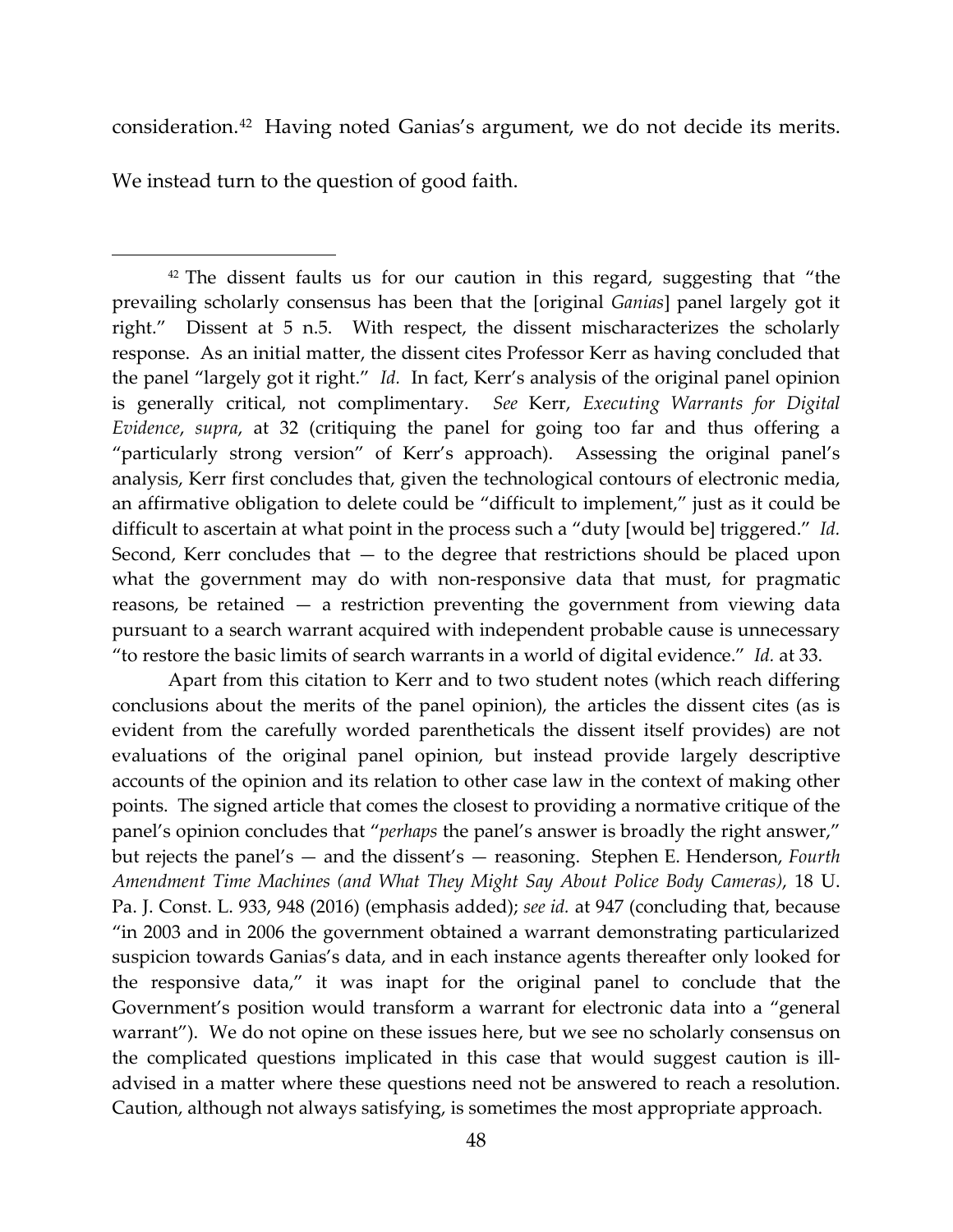**III**

The Government argues that, because it acted in good faith throughout the pendency of this case, any potential violation of the Fourth Amendment does not justify the extraordinary remedy of suppression. *See Davis v. United States*, 564 U.S. 229, 237 (2011) (noting the "heavy toll" exacted by suppression, which "requires courts to ignore reliable, trustworthy evidence," and characterizing suppression as a "bitter pill," to be taken "only as a 'last resort'" (quoting *Hudson v. Michigan*, 547 U.S. 586, 591 (2006))); *accord United States v. Clark*, 638 F.3d 89, 99 (2d Cir. 2011). In particular, the Government urges that its "reliance on the 2006 warrant," which it obtained after disclosing to the magistrate judge all relevant facts regarding its retention of the mirrored files, "fits squarely within the traditional *Leon* exception for conduct taken in reliance on a search warrant issued by a neutral and detached magistrate judge."[43](#page-48-0) Government Br. at 59; *see Leon*, 468 U.S. at 922. For the following reasons, we agree.

 $\overline{\phantom{a}}$ 

<span id="page-48-0"></span><sup>&</sup>lt;sup>43</sup> The Government also contends: (1) that it relied in good faith on the 2003 warrant in retaining the mirrors; and (2) that its behavior was in no way culpable, rendering exclusion inappropriate, *see* Government Br. at 51; *see also Herring v. United States*, 555 U.S. 135, 144 (2009) ("[T]he exclusionary rule serves to deter deliberate, reckless, or grossly negligent conduct, or in some circumstances recurring or systemic negligence."); *accord Davis*, 546 U.S. at 237. Given our conclusion that the Government relied in good faith on the 2006 warrant, we need not address these additional arguments.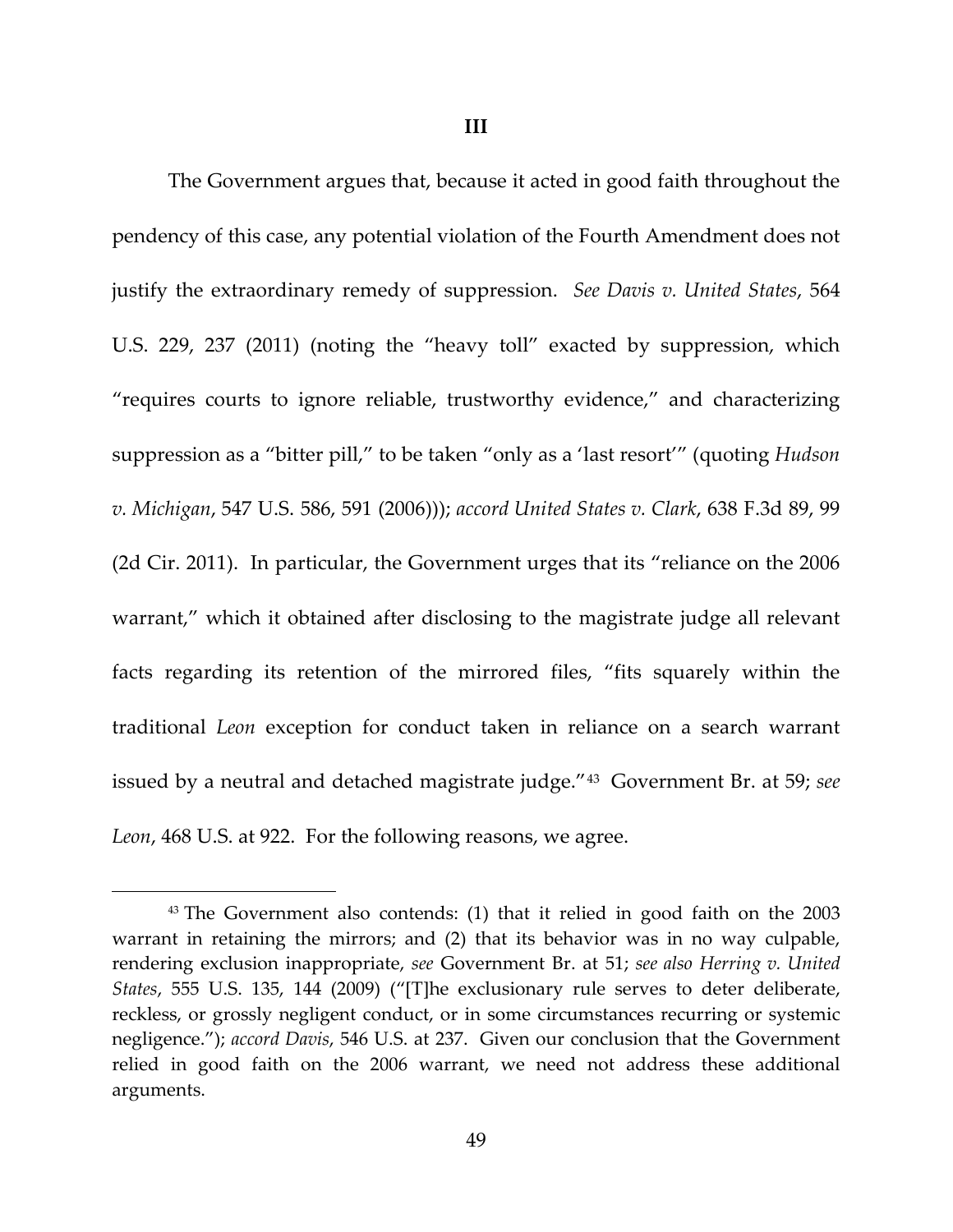In *Leon*, the Supreme Court determined that the exclusion of evidence is inappropriate when the government acts "in objectively reasonable reliance" on a search warrant, even when the warrant is subsequently invalidated. 468 U.S. at 922; *see also Clark*, 638 F.3d at 100 ("[I]n *Leon*, the Supreme Court strongly signaled that most searches conducted pursuant to a warrant would likely fall within its protection."). Such reliance, however, must be *objectively reasonable*. *See Leon*, 468 U.S. at 922-23 ("[I]t is clear that in some circumstances the officer will have no reasonable grounds for believing that the warrant was properly issued." (footnote omitted)). Thus, to assert good faith reliance successfully, officers must, *inter alia*, disclose all potentially adverse information to the issuing judge. *See United States v. Reilly*, 76 F.3d 1271, 1280 (2d Cir.) ("The good faith exception to the exclusionary rule does not protect searches by officers who fail to provide all potentially adverse information to the issuing judge . . . ."), *aff'd and amended*, 91 F.3d 331 (2d Cir. 1996) (per curiam); *see also United States v. Thomas*, 757 F.2d 1359, 1368 (2d Cir. 1985) (finding good faith reliance on a warrant, under *Leon*, where officers, first, committed a constitutional violation they did not reasonably know, at the time, was unconstitutional — a warrantless canine sniff — and second, in relying on evidence from this sniff in a warrant application,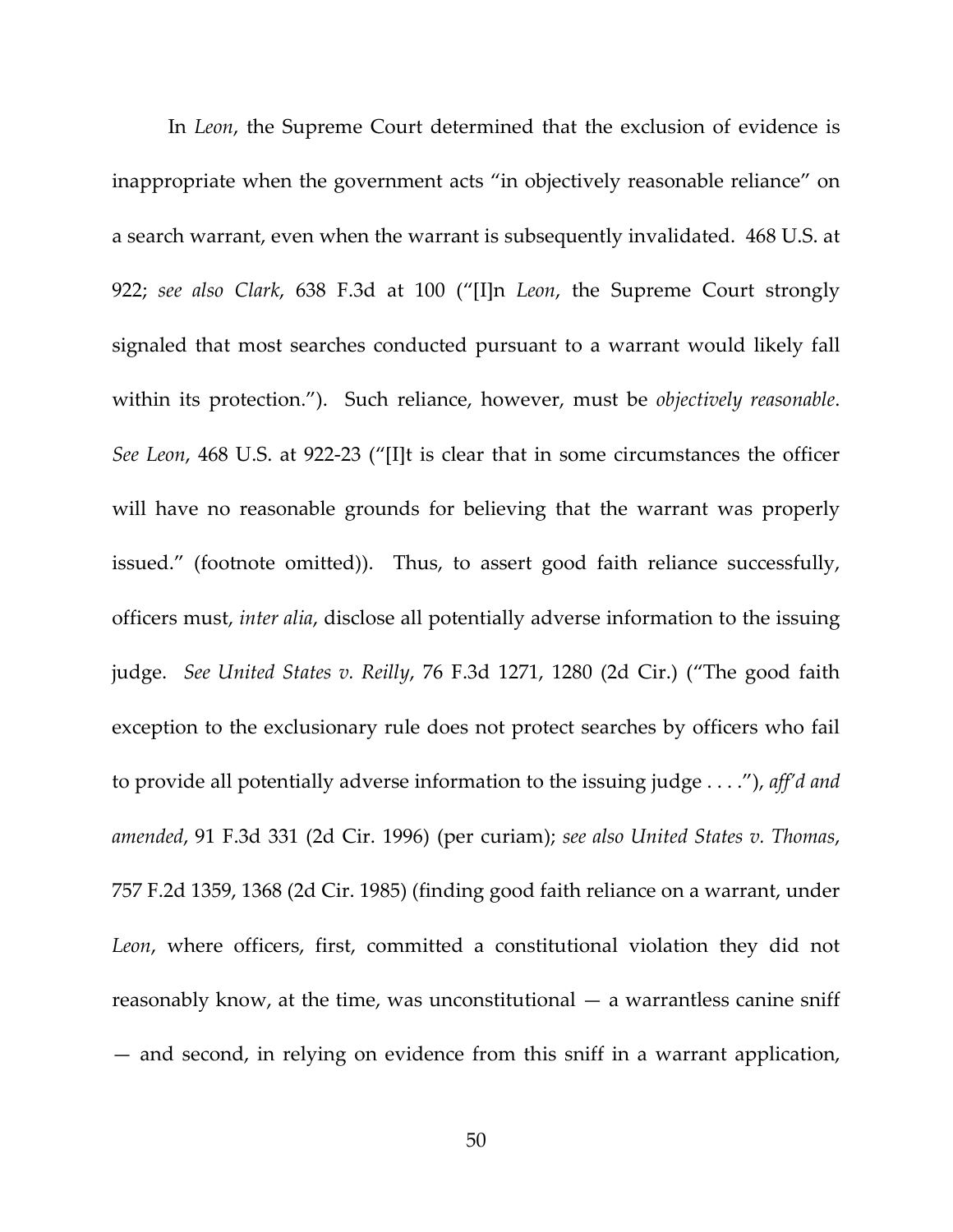fully revealed the fact of the canine sniff to a magistrate judge), *cert. denied by Fisher v. United States*, 474 U.S. 819 (1985) *and Rice v. United States*, 479 U.S. 818 (1986).

Ganias argues that reliance on the 2006 warrant is misplaced for two reasons. First, he urges that the alleged constitutional violation here (unlawful retention of the mirrored drives) had "long since" ripened into a violation by April 2006, when the second warrant was obtained, Appellant Br. at 55-56, and attests that "[n]othing [in *Leon*] suggests that the police, *after* they engage in misconduct, can then 'launder their prior unconstitutional behavior by presenting the fruits of it to a magistrate,'" *id.* at 56 (quoting *State v. Hicks*, 707 P.2d 331, 333 (Ariz. Ct. App. 1985)). Second, Ganias argues that, even if "a subsequent warrant can ever appropriately purge the taint of an earlier violation, the agent must, at the very least, 'provide all potentially adverse information' regarding the earlier illegality 'to the issuing [magistrate] judge,'" a requirement that he argues was not satisfied here. *Id.* at 58 (quoting *Reilly*, 76 F.3d at 1280). Ganias's arguments are unavailing.

First, Ganias relies on this Court's decision in *Reilly* to argue categorically that agents who have engaged in a predicate Fourth Amendment violation may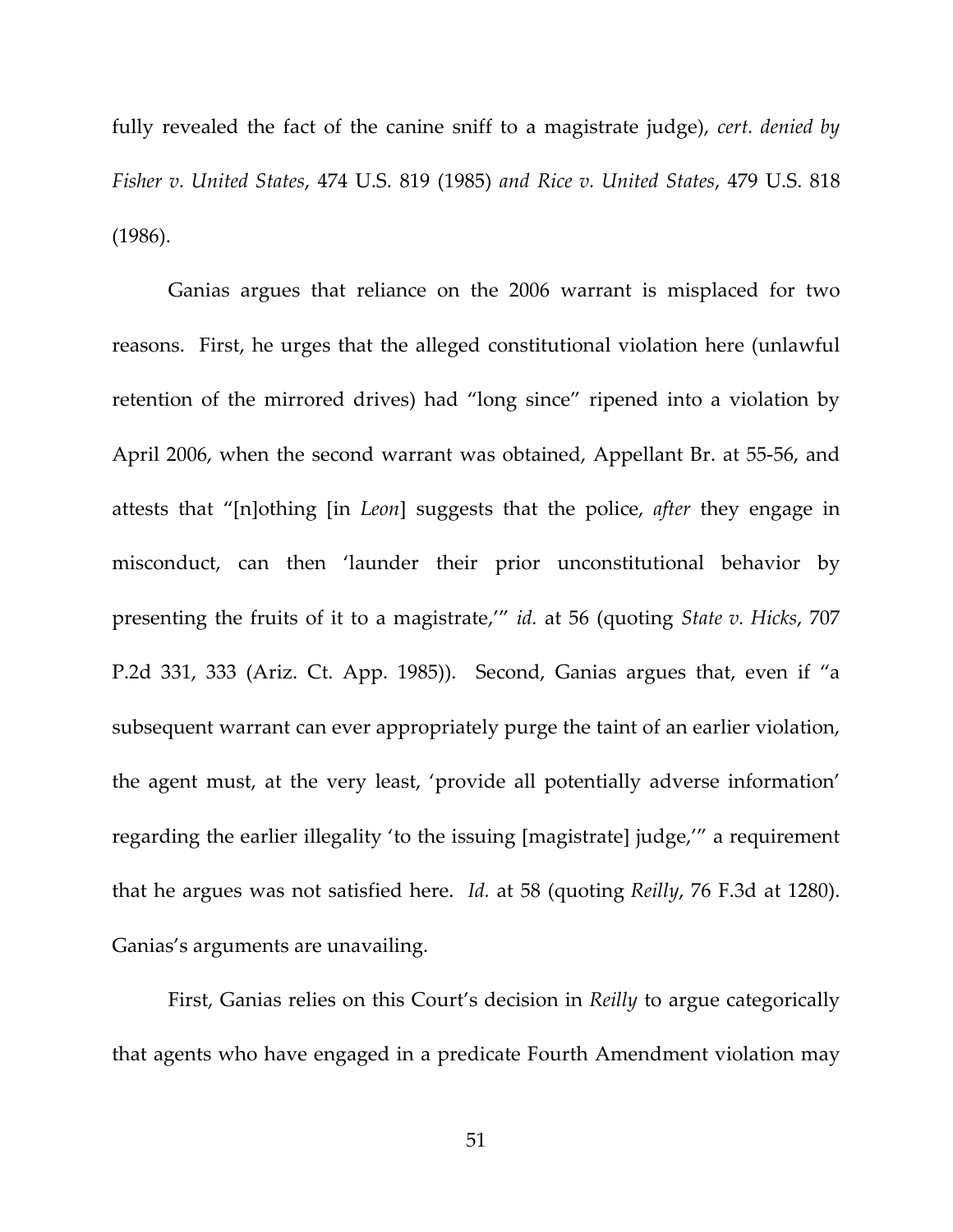not rely on a subsequently issued warrant to establish good faith. *Reilly*, however, stands for no such thing. In *Reilly*, officers unlawfully intruded on the defendant's curtilage, discovering about twenty marijuana plants, before they departed and obtained a search warrant based on a "bare-bones" description of their intrusion and resulting observations which this Court found "almost calculated to mislead." *Reilly*, 76 F.3d at 1280; *see also id.* ("[The affidavit] simply . . . stated that [the officers] walked along Reilly's property until they found an area where marijuana plants were grown. It did not describe this area to the Judge[,] . . . [and it] gave no description of the cottage, pond, gazebo, or other characteristics of the area. . . . [The omitted information] was crucial. Without it, the issuing judge could not possibly make a valid assessment of the legality of the warrant that he was asked to issue."). We rejected the government's argument that the officers were entitled to rely on the warrant, noting that the officers had "undert[aken] a search that caused them to invade what they could not fail to have known was potentially . . . curtilage," and that they thereafter "failed to provide [the magistrate issuing the warrant] with an account of what they did," so that the magistrate was unable to ascertain whether the evidence on which the officers relied in seeking the warrant was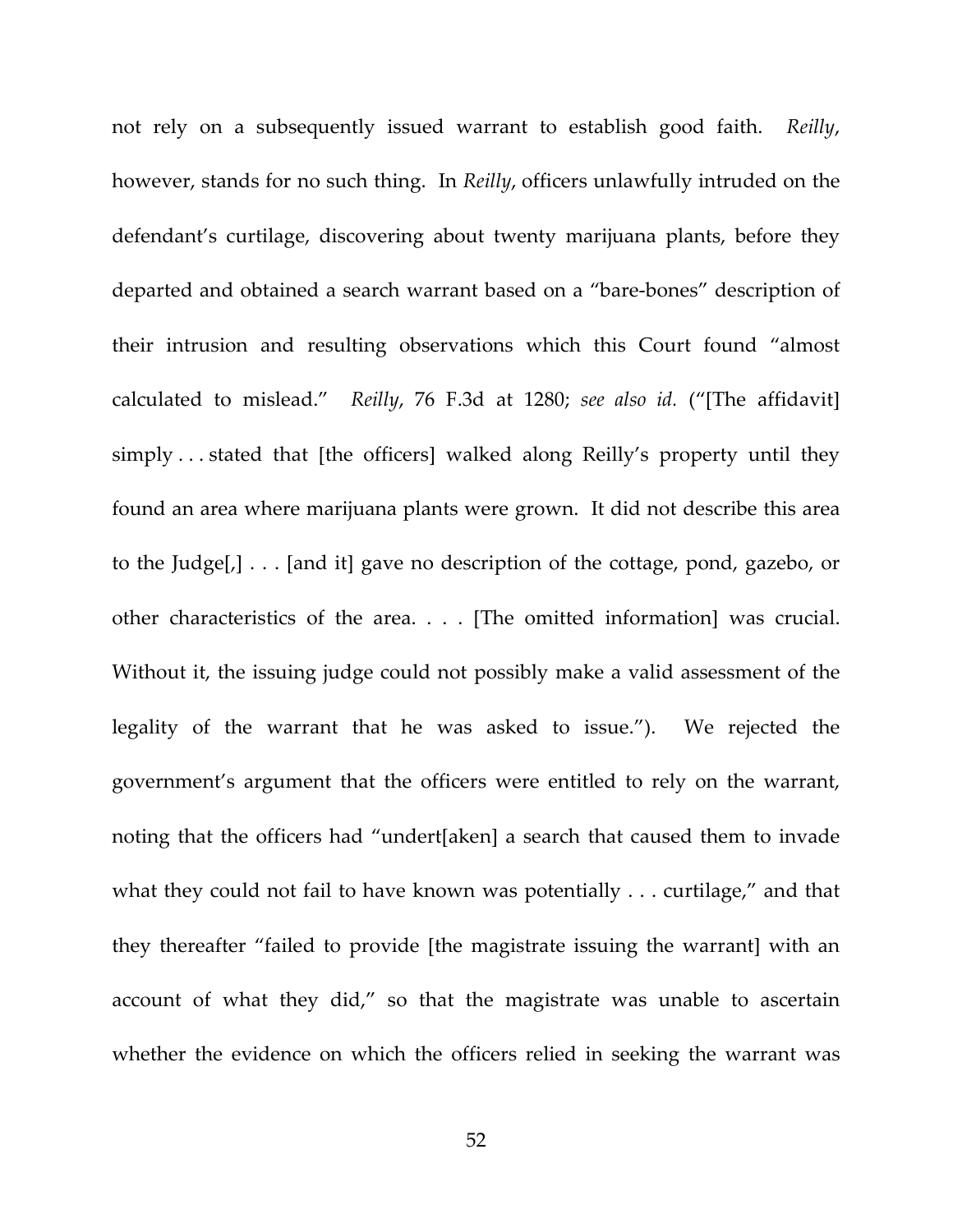"itself obtained illegally and in bad faith." *Id.* at 1281. In such circumstances, *Leon* did not — and does not — permit good faith reliance on a warrant. *See Leon*, 468 U.S. at 923 (observing that an officer's reliance on a warrant is not *objectively reasonable* if he "misled [the magistrate with] information in an affidavit that [he] knew was false or would have known was false except for his reckless disregard of the truth").

The present case, however, is akin not to *Reilly*, but to this Court's decision in *Thomas*, which the *Reilly* panel carefully distinguished, while reaffirming. *See Reilly*, 76 F.3d at 1281-82. In *Thomas*, an agent, acting without a warrant, used a dog trained to detect narcotics to conduct a "canine sniff" at a dwelling. 757 F.2d at 1367. The agent presented evidence acquired as a result of the sniff to a "neutral and detached magistrate" who, on the basis of this and other evidence, determined that the officer had probable cause to conduct a subsequent search of the dwelling in question. *Id.* at 1368. The defendant moved to suppress the evidence found in executing the search warrant, arguing that the antecedent canine sniff constituted a warrantless, unconstitutional search and that the evidence acquired from that sniff was dispositive to the magistrate judge's finding of probable cause. *See id.* at 1366. This Court agreed on both counts: first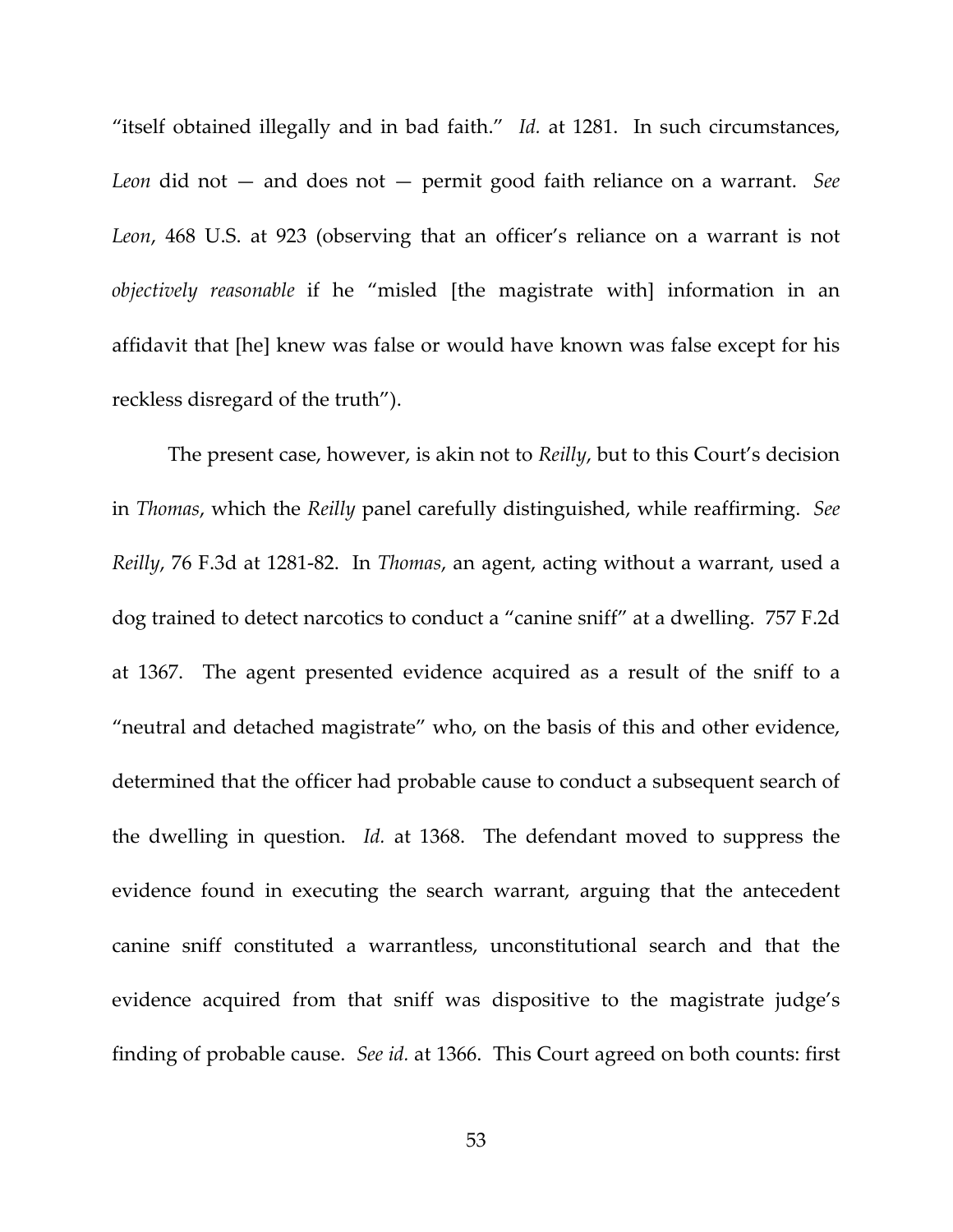deciding, as a matter of first impression in our Circuit, that the canine sniff at issue constituted a search, *id.* at 1367, and second determining that, absent the evidence acquired from this search, the warrant was not supported by probable cause, *id.* at 1368. The *Thomas* panel nevertheless concluded that suppression was inappropriate because the agent's reliance on the warrant was objectively reasonable: "The . . . agent brought his evidence, including [a factual description of the canine sniff], to a neutral and detached magistrate. That magistrate determined that probable cause to search existed, and issued a search warrant. There is nothing more the officer could have or should have done under these circumstances to be sure his search would be legal." *Id.*

*Reilly* carefully distinguished *Thomas*, and in a manner that makes apparent that it is *Thomas* that is dispositive here. First, the *Reilly* panel noted that *Thomas* was unlike *Reilly*, in that the agent in *Thomas* disclosed all crucial facts for the legal determination in question to the magistrate judge. *Reilly*, 76 F.3d at 1281. Then, the *Reilly* panel articulated another difference: while in *Reilly*, "the officers undertook a search that caused them to invade what they could not fail to have known was potentially Reilly's curtilage," in *Thomas*, the agent "did not have any significant reason to believe that what he had done [conducting the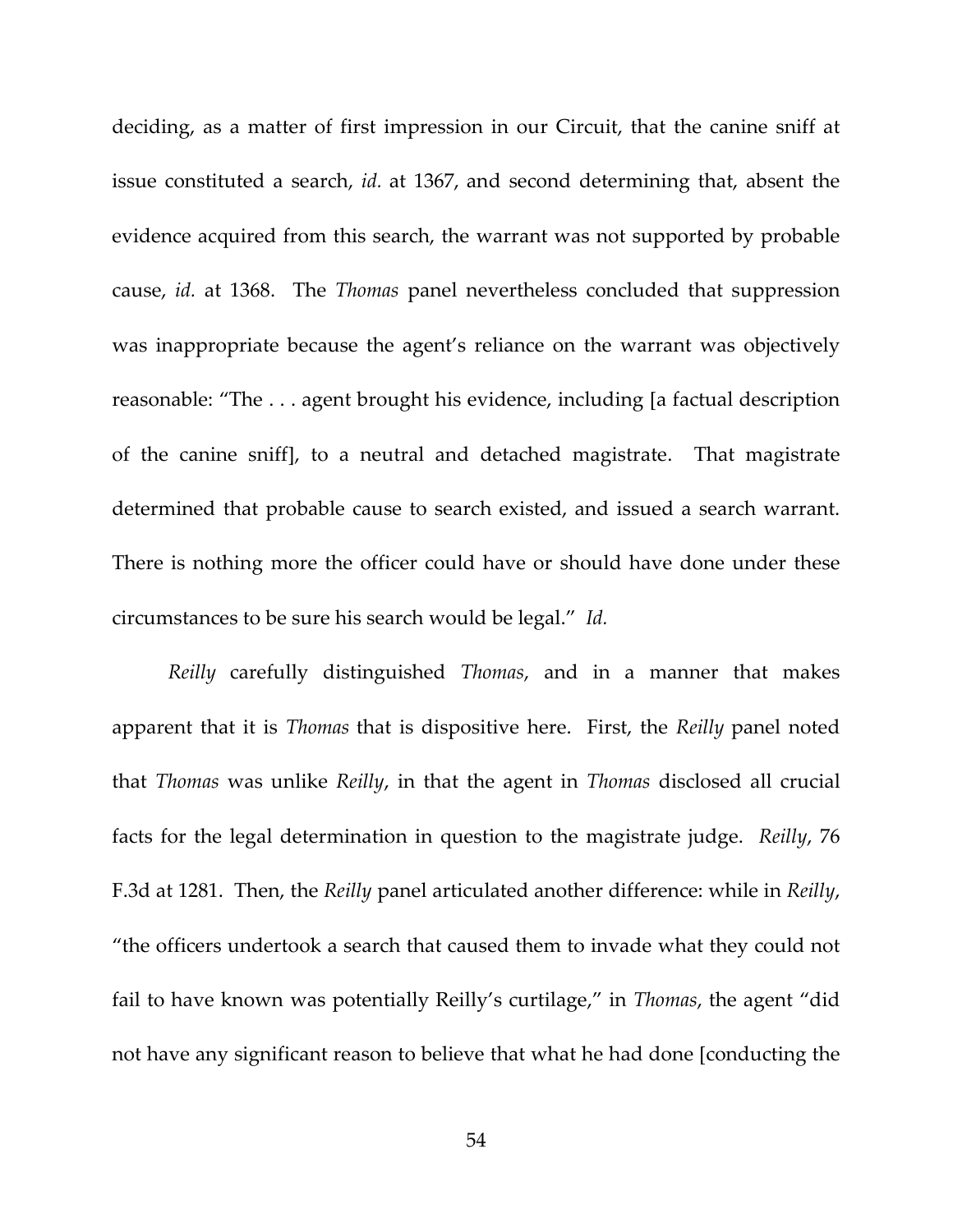canine sniff] was unconstitutional." *Id*.; *see also id.* ("[U]ntil *Thomas* was decided, no court in this Circuit had held that canine sniffs violated the Fourth Amendment."). Thus, the predicate act in *Reilly* tainted the subsequent search warrant, whereas the predicate act in *Thomas* did not. The distinction did not turn on whether the violation found was *predicate*, or prior to, the subsequent search warrant on which the officers eventually relied, but on whether the officers' reliance on the warrant was reasonable.

Contrary to Ganias's argument, then, it is not the case that good faith reliance on a warrant is never possible in circumstances in which a predicate constitutional violation has occurred. The agents in *Thomas* committed such a violation, but they had no "significant reason to believe" that their predicate act was indeed unconstitutional, *Reilly*, 76 F.3d at 1281, and the issuing magistrate was apprised of the relevant conduct, so that the magistrate was able to determine whether any predicate illegality precluded issuance of the warrant. In such circumstances, invoking the good faith doctrine does not "launder [the agents'] prior unconstitutional behavior by presenting the fruits of it to a magistrate," as Ganias suggests. Appellant Br*.* at 56 (quoting *Hicks*, 707 P.2d at 333). In such cases, the good faith doctrine simply reaffirms *Leon*'s basic lesson: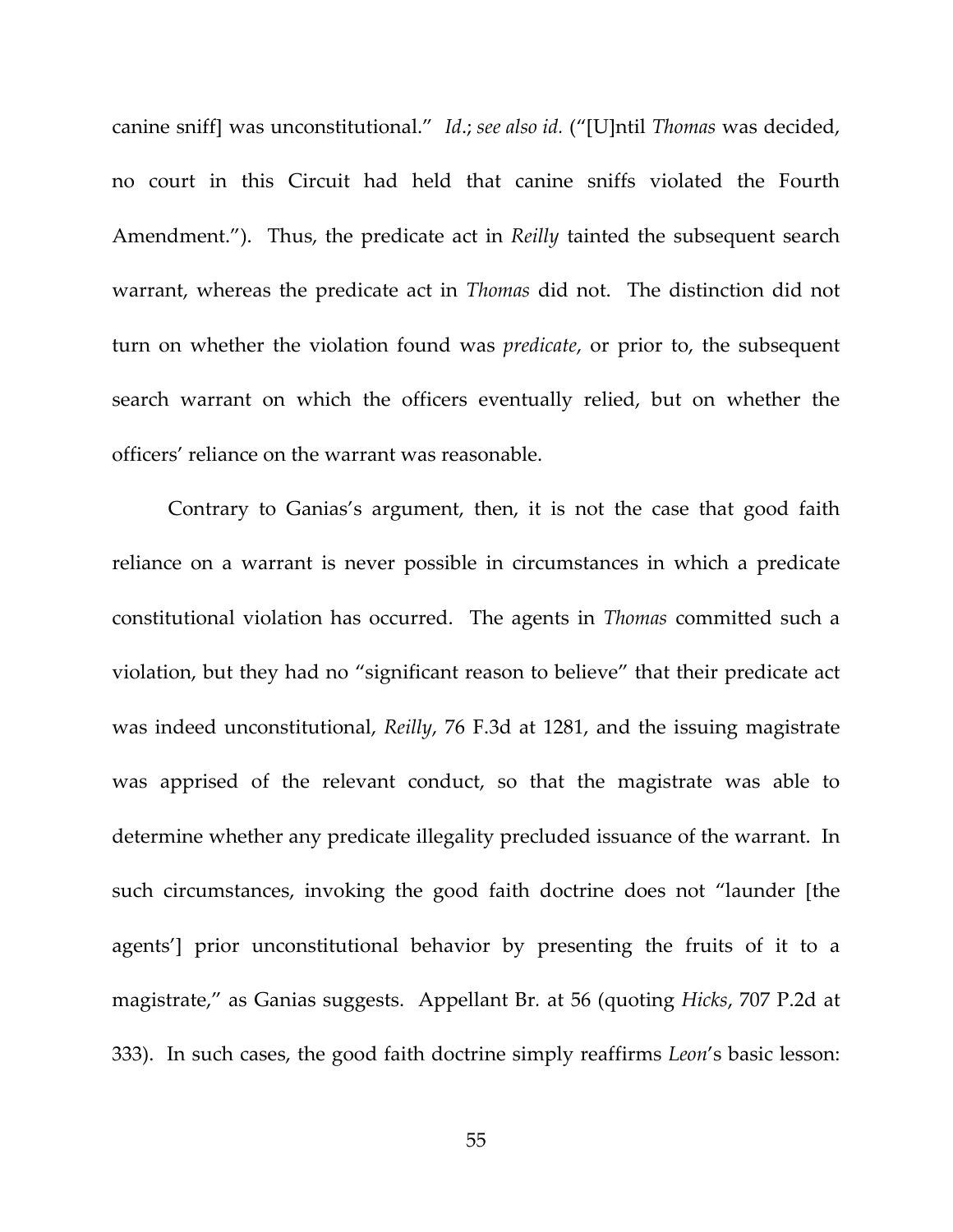that suppression is inappropriate where reliance on a warrant was "objectively reasonable." *Leon*, 468 U.S. at 922.[44](#page-55-0)

Such is the case here. First, Agent Hosney provided sufficient information in her affidavit to apprise the magistrate judge of the pertinent facts regarding the retention of the mirrored copies of Ganias's hard drives — the alleged constitutional violation on which he relies. Agent Hosney explained that the mirror images in question had been "seized on November 19, 2003 from the offices of Taxes International," J.A. 461, ¶ 7; that information material to the initial investigation of a third party had been located on the mirrors and "analyzed in detail," J.A. 464, ¶ 15; that Ganias was not, at the time of the original seizure, under investigation, J.A. 461, ¶ 3; that, "[p]ursuant to [that initial warrant]," Agent Hosney could not search Ganias's personal or business files as

 $\overline{\phantom{a}}$ 

<span id="page-55-0"></span><sup>44</sup> Insofar as Ganias argues that *Thomas*'s and *Reilly*'s holdings are limited to when the alleged predicate violation is a *search* that taints the warrant, but do not extend to circumstances in which the alleged predicate violation is a seizure or unlawful retention, we discern no justification for this distinction. But for the canine search in *Thomas* — the predicate violation — there would have been no subsequent warrant pursuant to which the government searched the dwelling and on whose legality it relied in conducting that search. But for the retention in this case — the alleged predicate violation — there could have been no subsequent search warrant pursuant to which the Government searched the relevant evidence and on whose legality the Government relied in conducting that search. To credit Ganias's distinction would be to replace the underlying directive that reliance on a warrant be "objectively reasonable," *Leon*, 468 U.S. at 922, with an arbitrary formalism.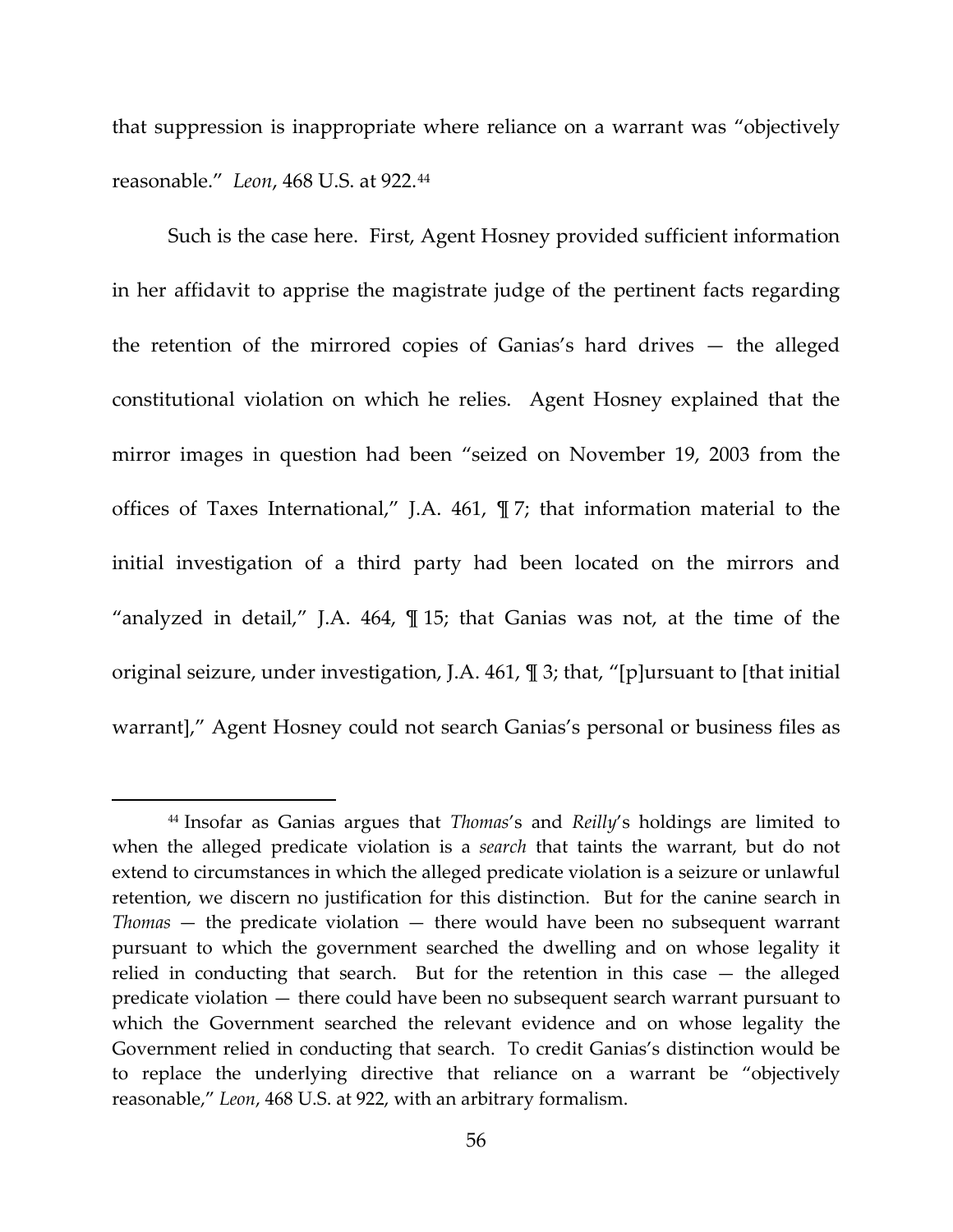the warrant authorized search only of "files for [AB] and IPM," J.A. 464, ¶ 14; and that Ganias's personal data — which Agent Hosney was not authorized to search — was *on those mirrored drives*, J.A. 467, ¶ 27, and thus, *a fortiori*, had been there for the past two and a half years. The magistrate judge was thus informed of the fact that mirrors containing data non-responsive to the 2003 warrant had been retained for several years past the initial execution of that warrant and, to the degree it was necessary, that data responsive to the 2003 warrant had been analyzed in detail. The magistrate therefore had sufficient information on which to determine whether such retention precluded issuance of the 2006 warrant. *Cf. Thomas*, 757 F.2d at 1368 ("The magistrate, whose duty it is to interpret the law, determined that the canine sniff could form the basis for probable cause . . . .").

Ganias disagrees, arguing, in particular, that, though Agent Hosney alerted the magistrate that the mirrors had been retained for several years; that data responsive to the original warrant had been both located and extensively analyzed; and that those of Ganias's QuickBooks files that Agent Hosney wanted to search were non-responsive to the original warrant, the Hosney affidavit did not go far enough in that it failed to disclose that the agents "had been retaining the non-responsive records for a full 16 months *after* the files within the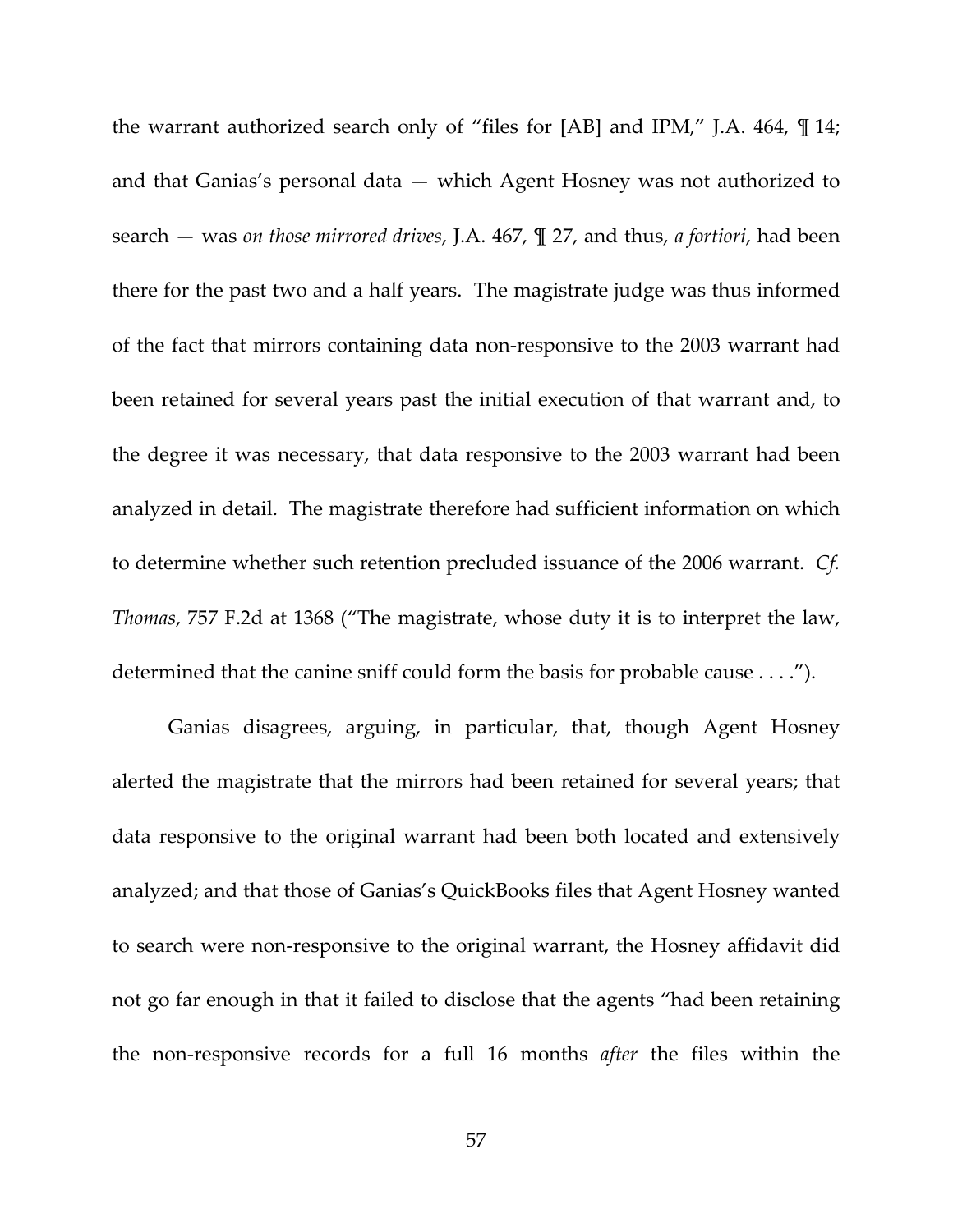November 2003 warrant's scope had been identified." Appellant Br. at 60. As an initial matter, the Government *did* alert the magistrate that it had located responsive data on the mirrors *and* conducted extensive analysis of that responsive material, and it is not clear what else the Government should have said: the district court did not determine — nor does the record show — that by January 2005, as Ganias contends, the Government had determined, as a forward-looking matter, that it had performed all forensic searches of data responsive to the 2003 warrant that might prove necessary over the course of its investigation. *Compare* J.A. 322 (Q: "So it's fair to say that as of mid-December [2004], your forensic analysis was completed at that time?" Agent Chowaniec: "That's correct, of the computers."), *with* J.A. 324 (Q: "Did you know you wouldn't require further analysis by Greg Norman or any other examiner at the Army lab in Georgia after December of 2004?" Agent Chowaniec: "No."); *see supra* note 12. Nor would it be reasonable to expect additional detail in the affidavit on this point, even assuming Ganias's contention to be correct that the Government had both finished its segregation *and* provided insufficient facts to alert the magistrate judge to that reality, given the dearth of precedent suggesting its relevance. *Cf. Clark*, 638 F.3d at 105 ("[W]here the need for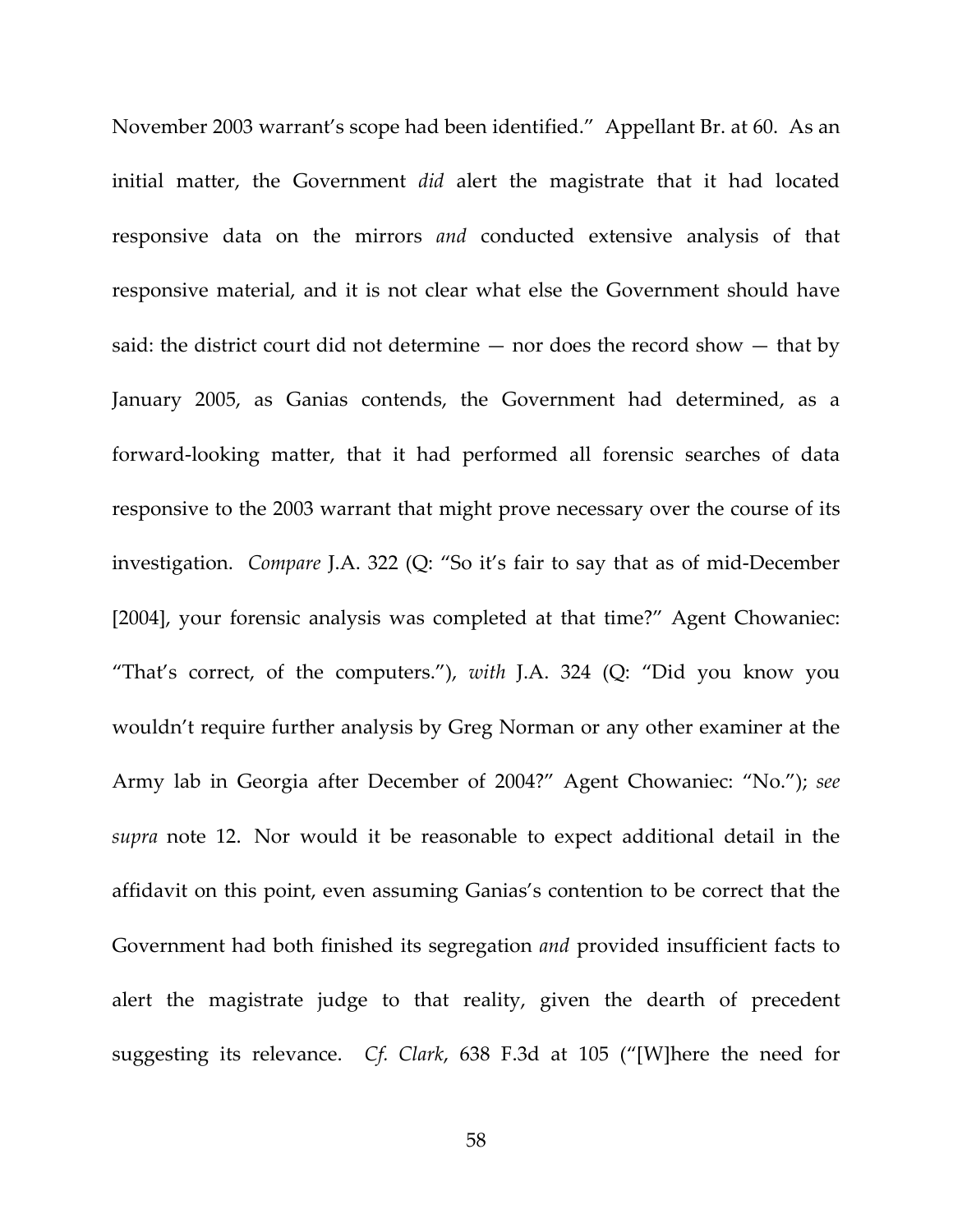specificity in a warrant or warrant affidavit on a particular point was not yet settled or was otherwise ambiguous, we have declined to find that a well-trained officer could not reasonably rely on a warrant issued in the absence of such specificity."); *cf. Reilly*, 76 F.3d at 1280 (noting that the affidavit in that case, in clear contrast to the affidavit in this one, was "almost calculated to mislead").

Second, here, as in *Thomas*, it is also clear that the agents, as the panel put it in *Reilly*, "did not have any significant reason to believe that what [they] had done was unconstitutional," *Reilly*, 76 F.3d at 1281 — that their retention of the mirrored hard drives, while the investigation was ongoing, was anything but routine. At the time of the retention, no court in this Circuit had held that retention of a mirrored hard drive during the pendency of an investigation could violate the Fourth Amendment, much less that such retention would do so in the circumstances presented here. *See id.* (noting that suppression was inappropriate in *Thomas* in part because no relevant precedent established that canine sniffs of a dwelling "violated the Fourth Amendment").[45](#page-58-0) Moreover, as noted above, the

 $\overline{\phantom{a}}$ 

<span id="page-58-0"></span><sup>45</sup> The closest decision Ganias can locate is *United States v. Tamura*, 694 F.2d at 594-95, an out-of-circuit case that concerned intermingled paper files, the removal of which was unauthorized and the return of which had been vigorously sought by the affected parties. Whatever relevance that case may have by analogy, it is not sufficient to alert a reasonable agent to the existence of a serious Fourth Amendment problem: for to suggest that a holding applicable to retaining *intermingled paper files* specifically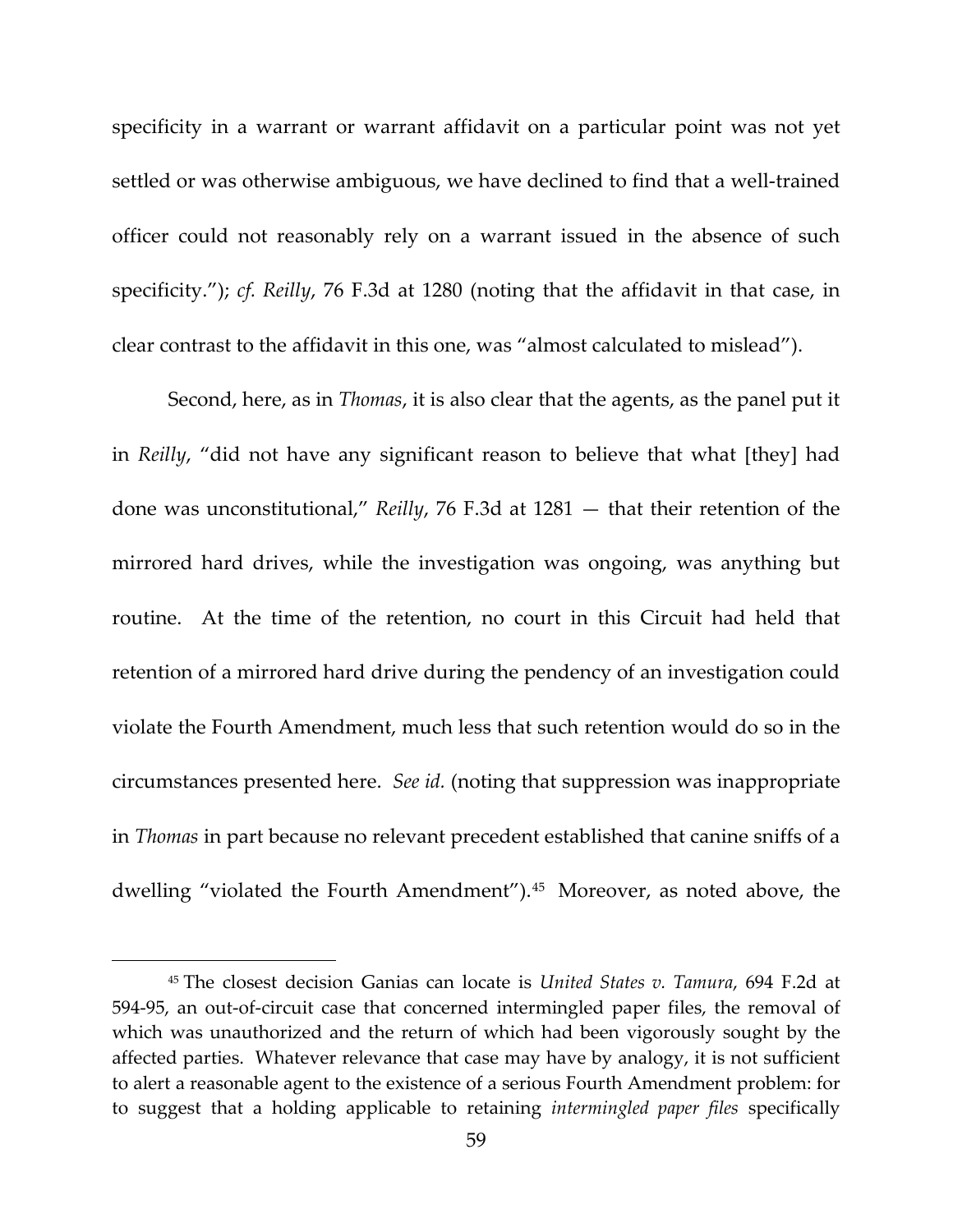2003 warrant authorized the lawful seizure not merely of particular records or data, but of the hard drives themselves, or in the alternative the creation of mirror images of the drives to be removed from the premises for later forensic evaluation, and set no greater limit on the Government's retention of those materials than on any other evidence whose seizure it authorized.

Finally, the record here is clear that the agents acted reasonably throughout the investigation. They sought authorization in 2003 to seize the hard drives and search them off-site; they minimized the disruption to Ganias's business by taking full forensic mirrors; they searched the mirrors only to the extent authorized by, first, the 2003 warrant, and then the warrant issued in 2006; they were never alerted that Ganias sought the return of the mirrors; and they alerted the magistrate judge to these pertinent facts in applying for the second warrant. In short, the agents acted reasonably in relying on the 2006 warrant to search for evidence of Ganias's tax evasion. This case fits squarely within *Leon* so that, assuming, *arguendo*, that a Fourth Amendment violation occurred, suppression was not warranted.

 $\overline{\phantom{a}}$ 

demanded to be returned clearly resolves a question about retention of a *physical digital storage medium* (the return of which had been neither suggested nor requested) would be "like saying a ride on horseback is materially indistinguishable from a flight to the moon." *Riley*, 134 S. Ct. at 2488.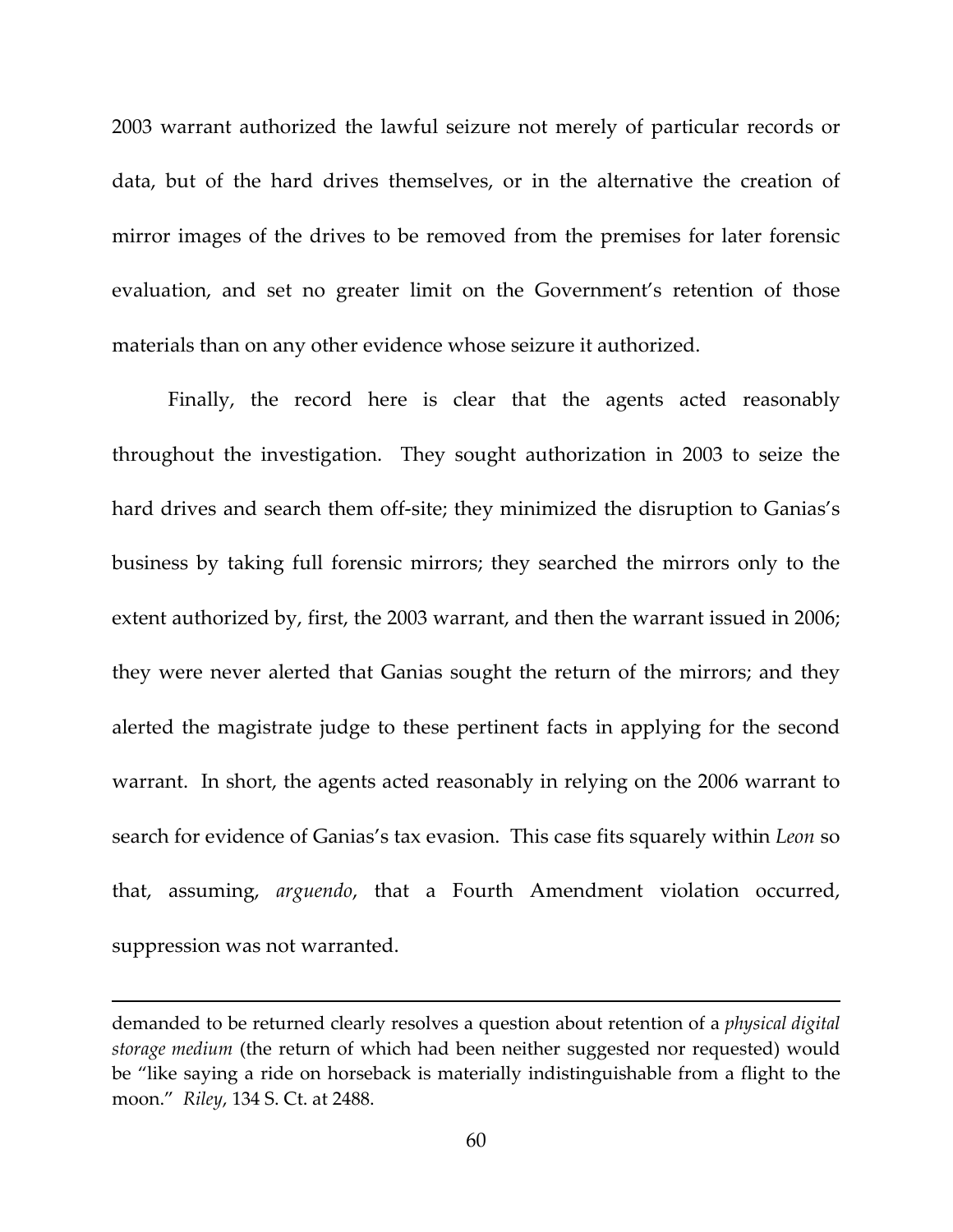**\* \* \***

We conclude that the Government relied in good faith on the 2006 search warrant and thus AFFIRM the judgment of the district court. Given this determination, we do not reach the specific Fourth Amendment question posed to us today.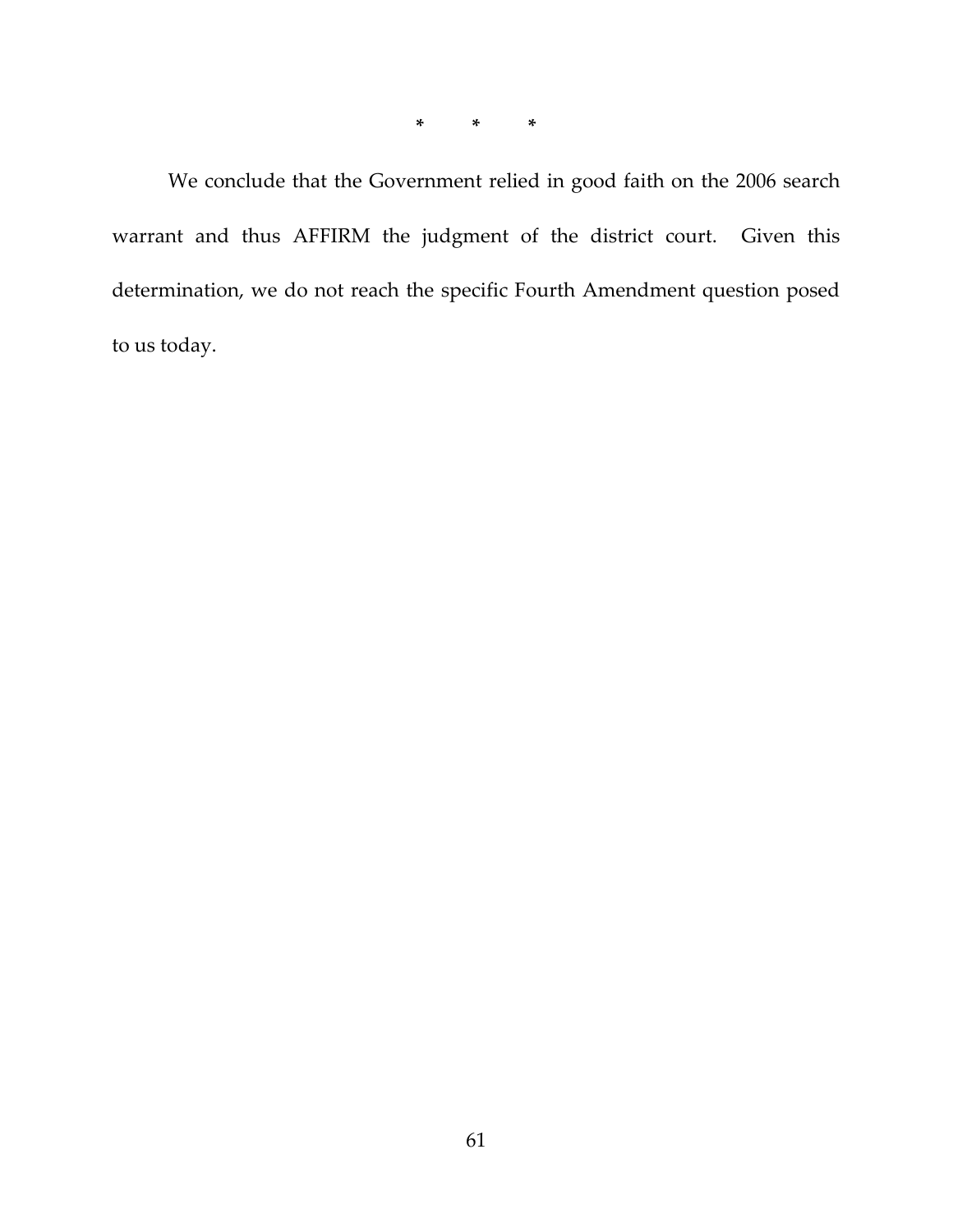LOHIER, Circuit Judge, joined by POOLER, Circuit Judge, concurring:

I concur fully in Part I of the majority opinion, which accurately recites the facts, and Part III, which affirms based on the narrow ground that the Government relied in good faith on the 2006 search warrant obtained in this case. It bears emphasizing that Part III contains the only holding in the majority opinion. I also concur insofar as the majority opinion clarifies that under appropriate circumstances it may be helpful for litigants to use the mechanism provided by Rule 41(g) of the Federal Rules of Criminal Procedure when faced with the Government's retention of electronic data.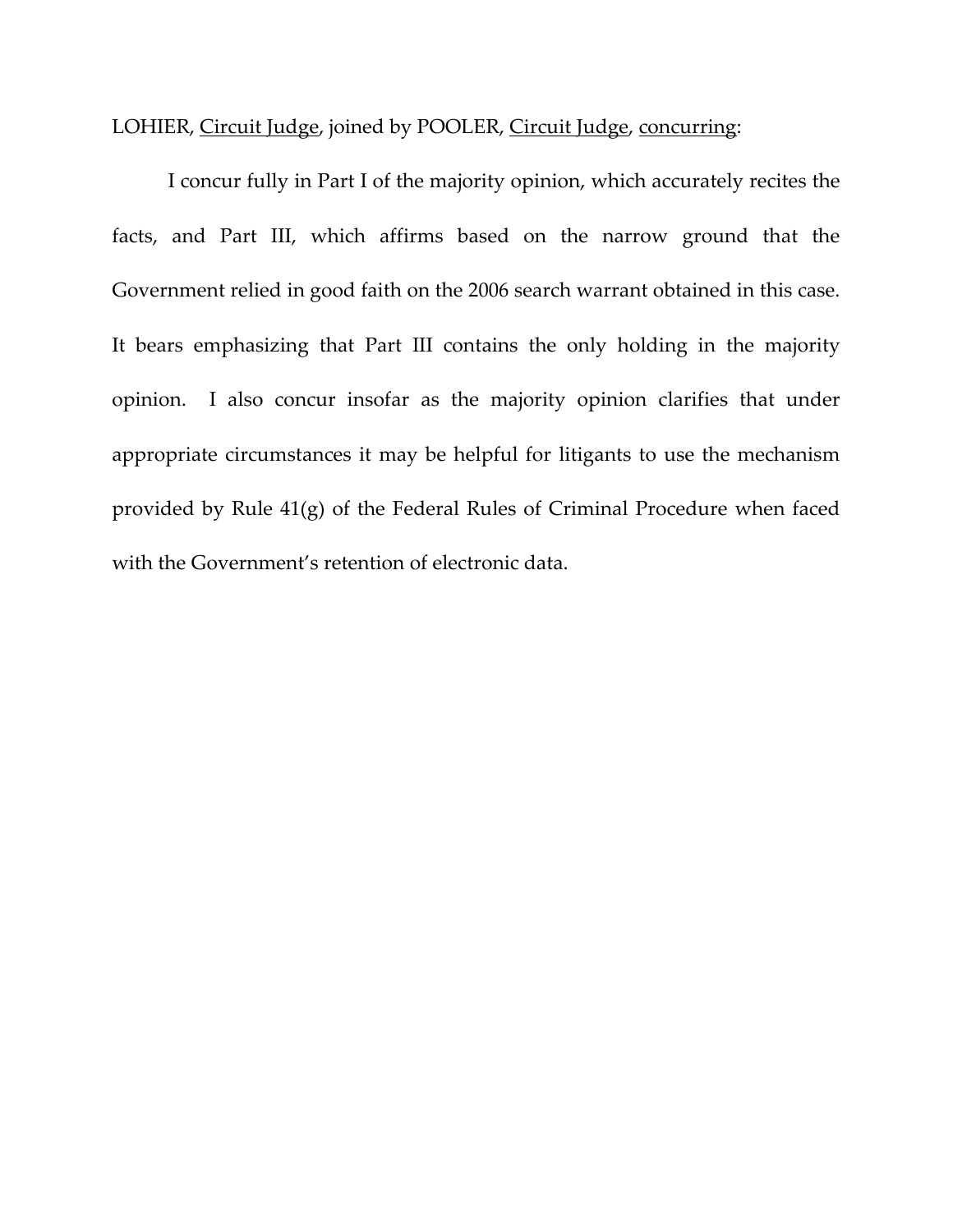CHIN, *Circuit Judge*, dissenting:

I respectfully dissent.

Over two hundred fifty years ago, agents of the King of England, with warrant in hand, entered the home of John Entick. They rummaged through boxes and trunks, cabinets and bureaus. They were looking for evidence of known instances of seditious libel, but they took "all the papers and books without exception.ʺ *Entick v. Carrington*, 19 How. St. Tr. 1029, 1064 (C.P.

1765). In holding that Entickʹs rights were violated, the court explained:

Papers are the owner's goods and chattels: they are his dearest property; and are so far from enduring a seizure, that they will hardly bear an inspection; and though the eye cannot by the laws of England be guilty of a trespass, yet where private papers are removed and carried away, the secret nature of those goods will be an aggravation of the trespass, and demand more considerable damages in that respect. Where is the written law that gives any magistrate such a power? I can safely answer, there is none; and therefore it is too much for us without such authority to pronounce a practice legal, which would be subversive of all the comforts of society.

*Id.* at 1066.

*Entick* was not lost on the Framers. As the Supreme Court has noted, ʺits propositions were in the minds of those who framed the fourth amendment to the constitution, and were considered as sufficiently explanatory of what was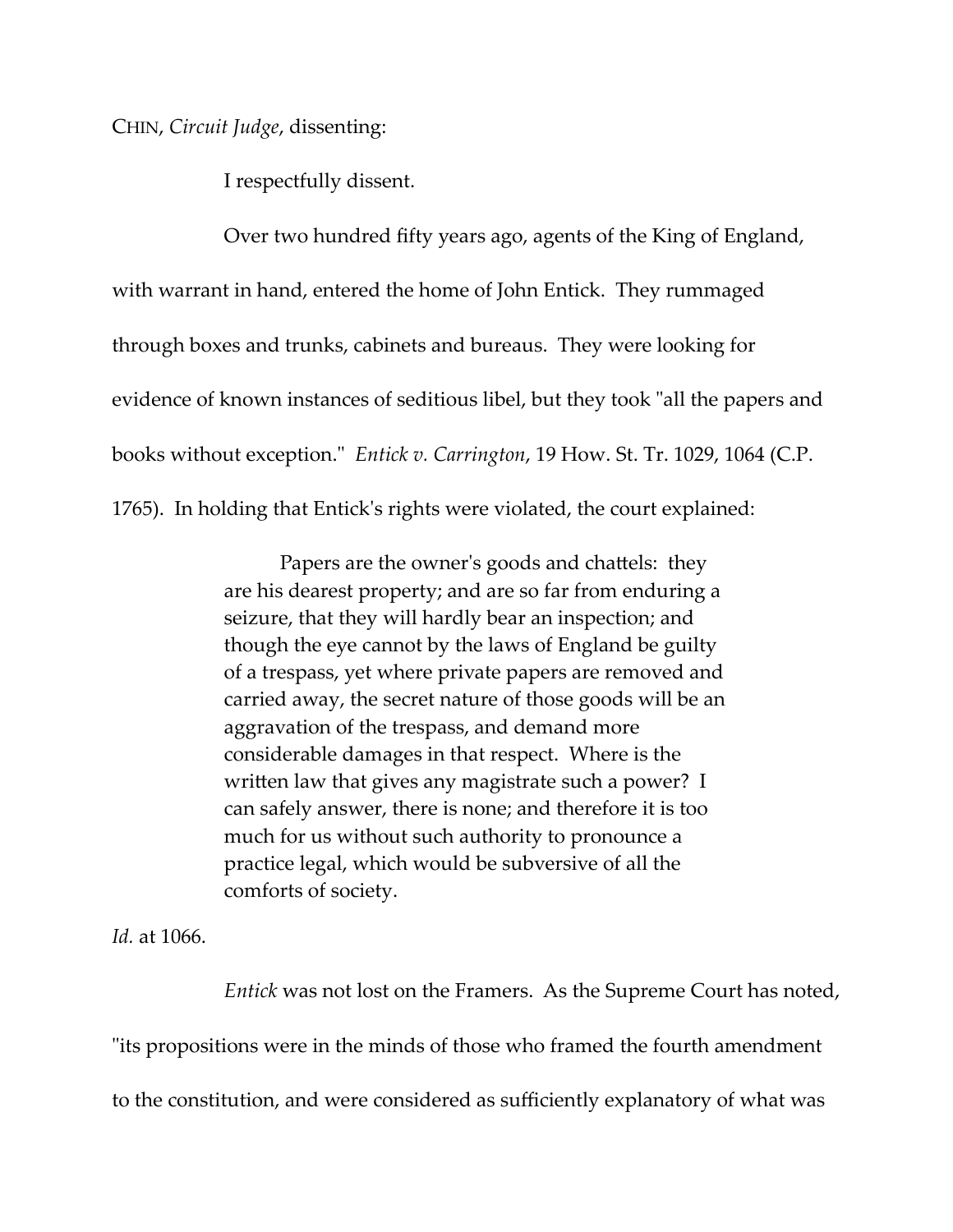meant by unreasonable searches and seizures.ʺ *Boyd v. United States*, 116 U.S. 616, 626‐27 (1886). And enshrined in the Fourth Amendment is the foundational principle that the Government cannot come into oneʹs home looking for some papers and, without suspicion of broader criminal wrongdoing, indiscriminately take all papers instead.

In this case, the Government argues that when those papers are inside a computer, the result is different. It argues that when computers are involved, it is free to overseize files for its convenience, including files outside the scope of a warrant, and retain them until it has found a reason for their use. In essence, the Government contends that it is entitled to greater latitude in the computer age. I disagree. If anything, the protections of the Fourth Amendment are even more important in the context of modern technology, for the Government has a far greater ability to intrude into a person's private affairs.<sup>1</sup>

<sup>1</sup> *See, e.g.*, *United States v. Galpin*, 720 F.3d 436, 446 (2d Cir. 2013) (ʺ[A]dvances in technology and the centrality of computers in the lives of average people have rendered the computer hard drive akin to a residence in terms of the scope and quantity of private information it may contain.ʺ); *United States v. Otero*, 563 F.3d 1127, 1132 (10th Cir. 2009) ("The modern development of the personal computer and its ability to store and intermingle a huge array of oneʹs personal papers in a single place increases law enforcementʹs ability to conduct a wide‐ranging search into a personʹs private affairs . . . .ʺ); Orin S. Kerr, *Searches and Seizures in a Digital World*, 119 Harv. L. Rev. 531, 569 (2005) (explaining that computers have become the equivalent of "postal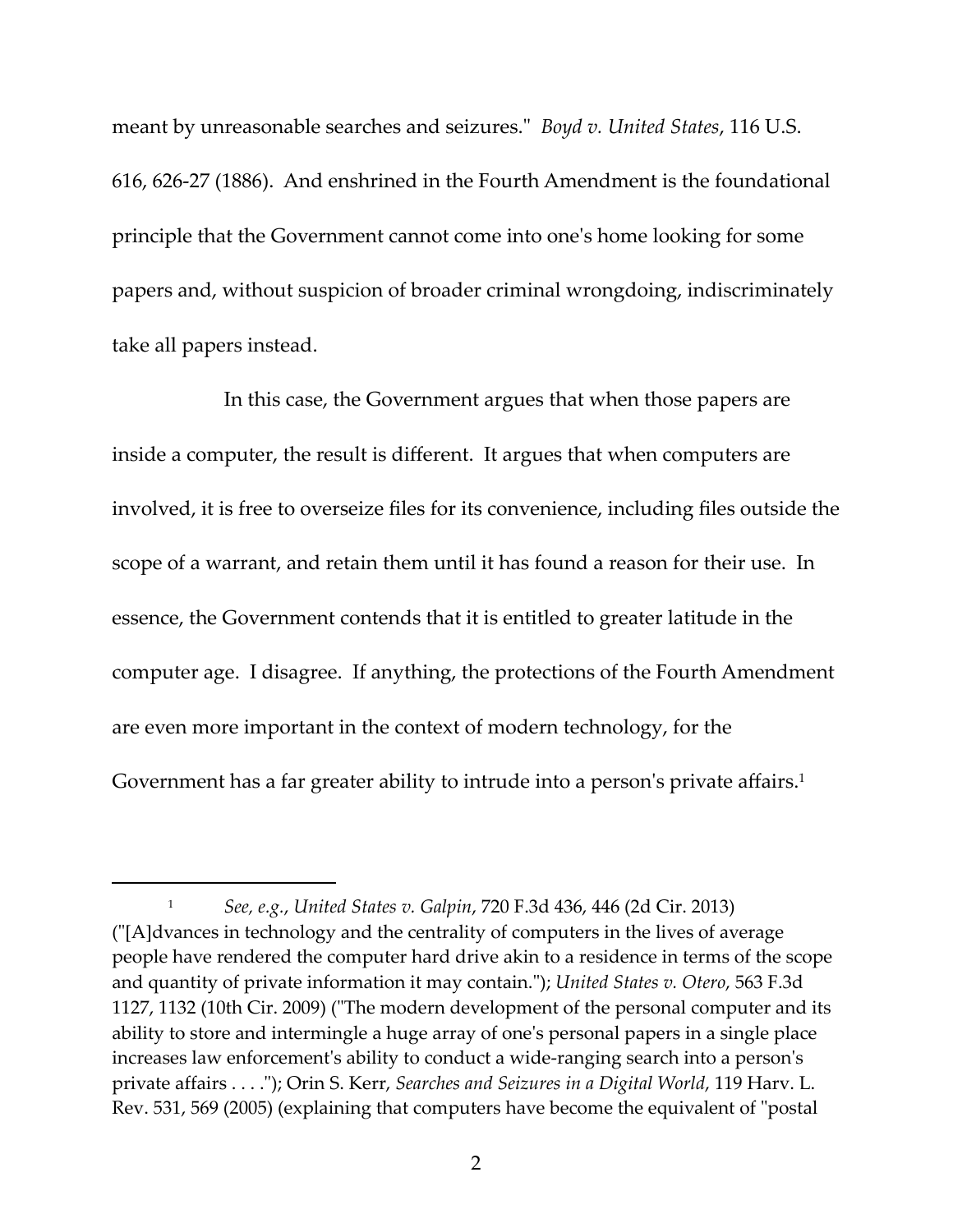Here, although the Government had a warrant for documents relating to only two of defendant-appellant Stavros Ganias's accounting clients, it seized *all* the data from three of his computers, including wholly unrelated personal files and files of other clients. The Government did so solely as a matter of convenience, and not because it suspected Ganias or any of his other clients of wrongdoing. The Government was able to extract the responsive files some thirteen months later. But instead of returning the non‐responsive files, the investigators retained them, because, as one agent testified, they "viewed the data as the government's property, not Mr. Ganias's property." J. App. 146.<sup>2</sup> Some sixteen months later, almost two-and-a-half years after the files were first seized, the Government found an unrelated reason to prosecute Ganias ‐‐ his personal tax evasion ‐‐ and it sought judicial authorization to reexamine the data that was still in its possession. The Government contends that this conduct did not violate the Fourth Amendment, and that, even if it did, suppression was not warranted because its agents acted in good faith.

<u> 1989 - Johann Stoff, amerikansk politiker (d. 1989)</u>

services, playgrounds, jukeboxes, dating services, movie theaters, daily planners, shopping malls, personal secretaries, virtual diaries, and more").

<sup>&</sup>lt;sup>2</sup> Throughout this dissent I refer as a matter of convenience to data on Ganias's hard drive as "files" or "documents." Of course, computers contain a variety of types of data, including data that we do not utilize as discrete "files" or "documents" (*e.g.*, metadata, the operating system, the BIOS).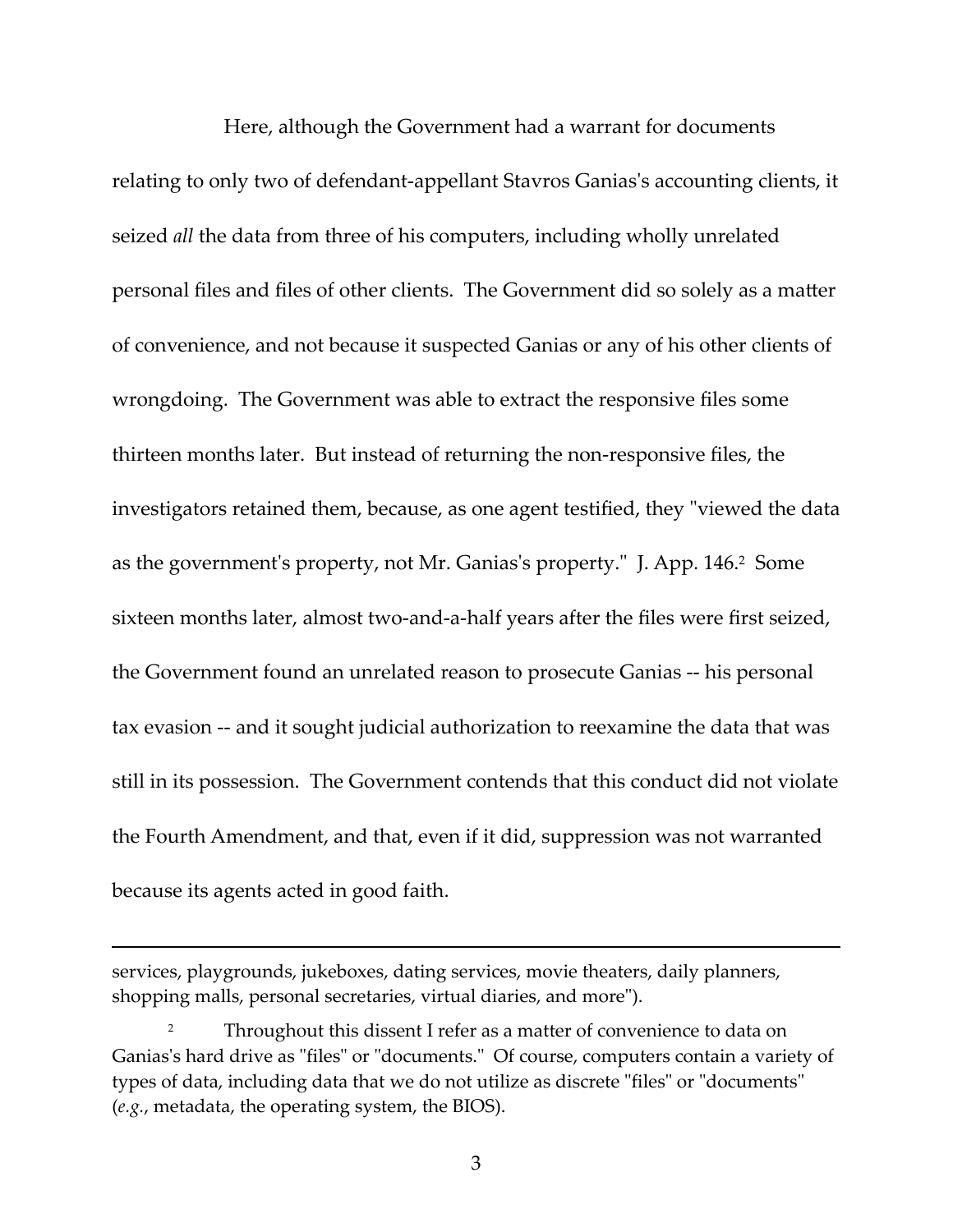I disagree. I would hold, as the panel held unanimously, that the Government violated Ganiasʹs Fourth Amendment rights when it retained Ganias's non-responsive files for nearly two-and-a-half years and then reexamined the files for evidence of additional crimes. *United States v. Ganias*, 755 F.3d 125, 133‐40 (2d Cir. 2014). I would also hold, as two members of the panel did, that the Governmentʹs actions are not excused by the good faith exception. *Id.* at 140‐41. *But see id.* at 141 (Hall, *J.*, dissenting in part).3 Accordingly, I dissent.

## **I.**

I consider first whether Ganiasʹs Fourth Amendment rights were violated. The majority addresses the question at length, with some twenty‐five pages of scholarly discussion about the Fourth Amendment in the digital age, but it reaches no conclusion. *E.g.*, Maj. Op. at 3, 22, 27, 38, 45, 47‐48. Although we reheard the case *en banc* (at our own request and not at the request of any party), and despite the benefit of additional briefing and oral argument from the parties

<sup>&</sup>lt;sup>3</sup> The third member of the panel was the Honorable Jane A. Restani of the United States Court of International Trade, who sat by designation. Judge Restani was not eligible to participate in the *en banc* proceedings. *See* 28 U.S.C. § 46(c).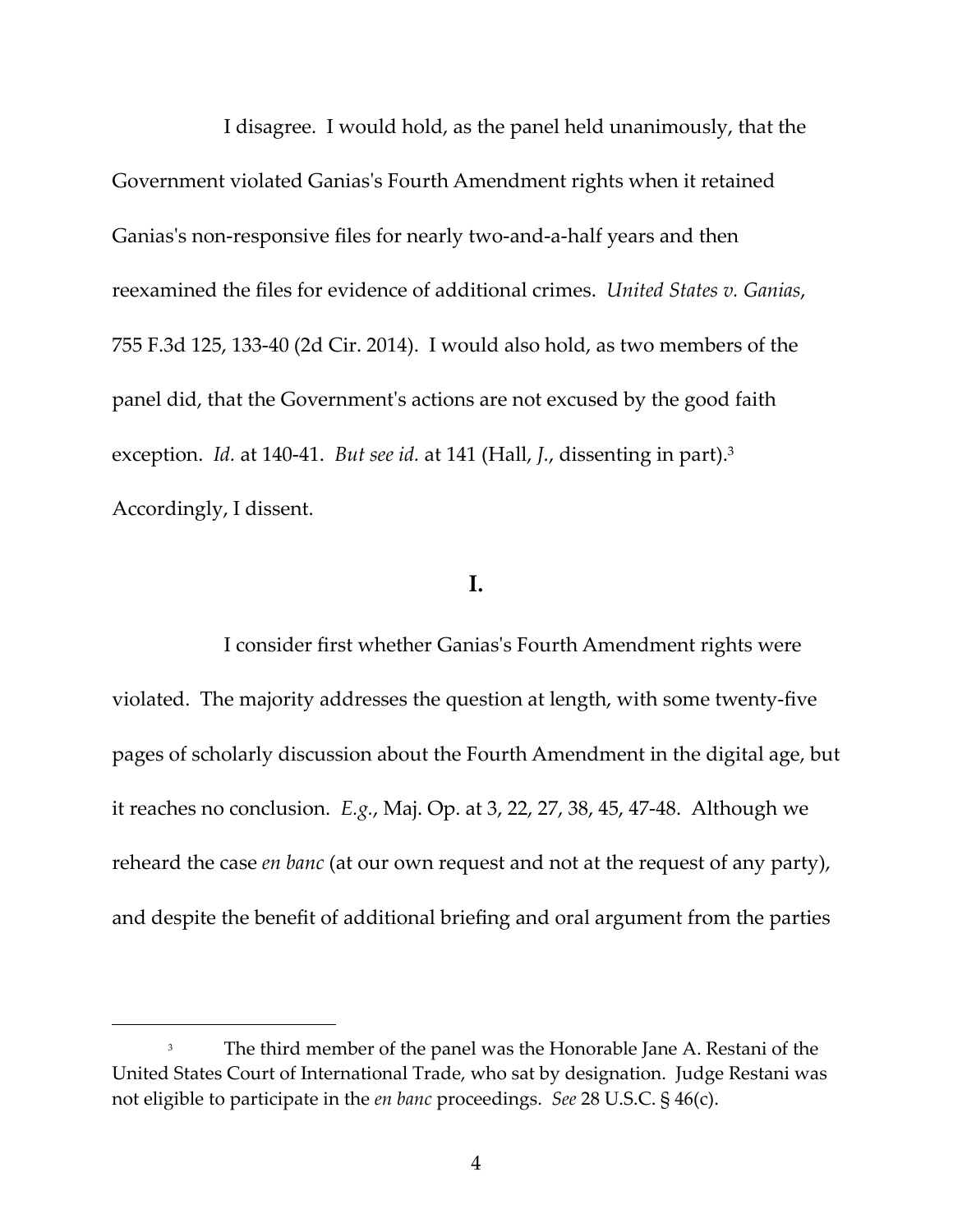as well as eight *amicus* briefs,<sup>4</sup> the Court declines to rule on the question,

<u> Alexandria de la construcción de la construcción de la construcción de la construcción de la construcción de</u>

"offer[ing] no opinion on the existence of a Fourth Amendment violation in this case.ʺ *Id.* at 22. I would reach the question, and I would hold, as did the panel, that the Fourth Amendment was indeed violated.5

<sup>5</sup> I note also that the prevailing scholarly consensus has been that the panel largely got it right with its Fourth Amendment approach. *E.g.*, Stephen E. Henderson, *Fourth Amendment Time Machines (and What They May Say About Police Body Cameras)*, 18 U. Pa. J. Const. L. 933, 947 (2016) ("I agree, though I differ from the panel's reasoning."); Orin S. Kerr, *Executing Warrants for Digital Evidence: The Case for Use Restrictions on Nonresponsive Data,* 48 Tex. Tech L. Rev. 1, 30-33 (2015) (concluding that "[t]he basic approach mirrors the ongoing seizure approach recommended in this Article" and that ʺ*Ganias* properly focuses on the reasonableness of the ongoing seizure of the nonresponsive files," while labeling the panel opinion as "a particularly strong version" that ʺcourts could adoptʺ); *see also* Recent Case, *Second Circuit Creates A Potential ʺRight to Deletionʺ of Imaged Hard Drives. ‐‐* United States v. Ganias*, 755 F.3d 125 (2d Cir. 2014)*, 128 Harv. L. Rev. 743, 747‐50 (2014) (concluding that ʺ[t]he *Ganias* courtʹs opinion properly held that Ganiasʹs Fourth Amendment rights were violated, and it rightly

<sup>4</sup> All eight *amici* urged that we find a Fourth Amendment violation. Brief for *Amicus Curiae* Center for Constitutional Rights as *Amicus Curiae* in Support of Appellant, *Ganias*, No. 12‐240‐cr (July 29, 2015), 2015 WL 4597942; Brief for *Amici Curiae* Center for Democracy & Technology, ACLU, et al. in Support of Defendant‐Appellant, *Ganias*, No. 12‐240‐cr (July 29, 2015), 2015 WL 4597943; Brief of *Amici Curiae* Electronic Privacy Information Center in Support of Appellant and Urging Affirmance, *Ganias*, No. 12‐240‐cr (July 29, 2015), 2015 WL 4610149; Brief on Rehearing *En Banc* for *Amici Curiae* Federal Public Defenders Within the Second Circuit in Support of Appellant Stavros M. Ganias, No. 12‐240‐cr (July 29, 2015), 2015 WL 4597956; Brief of Google Inc. as Amicus Curiae Supporting Defendant‐Appellant, *Ganias*, No. 12‐240‐cr (July 29, 2015), 2015 WL 4597960; *Amicus Curiae* Brief of the National Assʹn of Criminal Defense Lawyers in Support of Defendant‐Appellant and Urging Reversal , *Ganias*, No. 12‐240‐cr (July 29, 2015), 2015 WL 4597959; Brief for *Amicus Curiae* New York Council of Defense Lawyers in Support of Appellant, *Ganias*, No. 12‐240‐cr (July 29, 2015), 2015 WL 4597958; Brief of *Amicus Curiae* Restore the Fourth, Inc. in Support of Defendant‐ Appellant Stavros M. Ganias, *Ganias*, No. 12‐240‐cr (July 29, 2015), 2015 WL 4597961.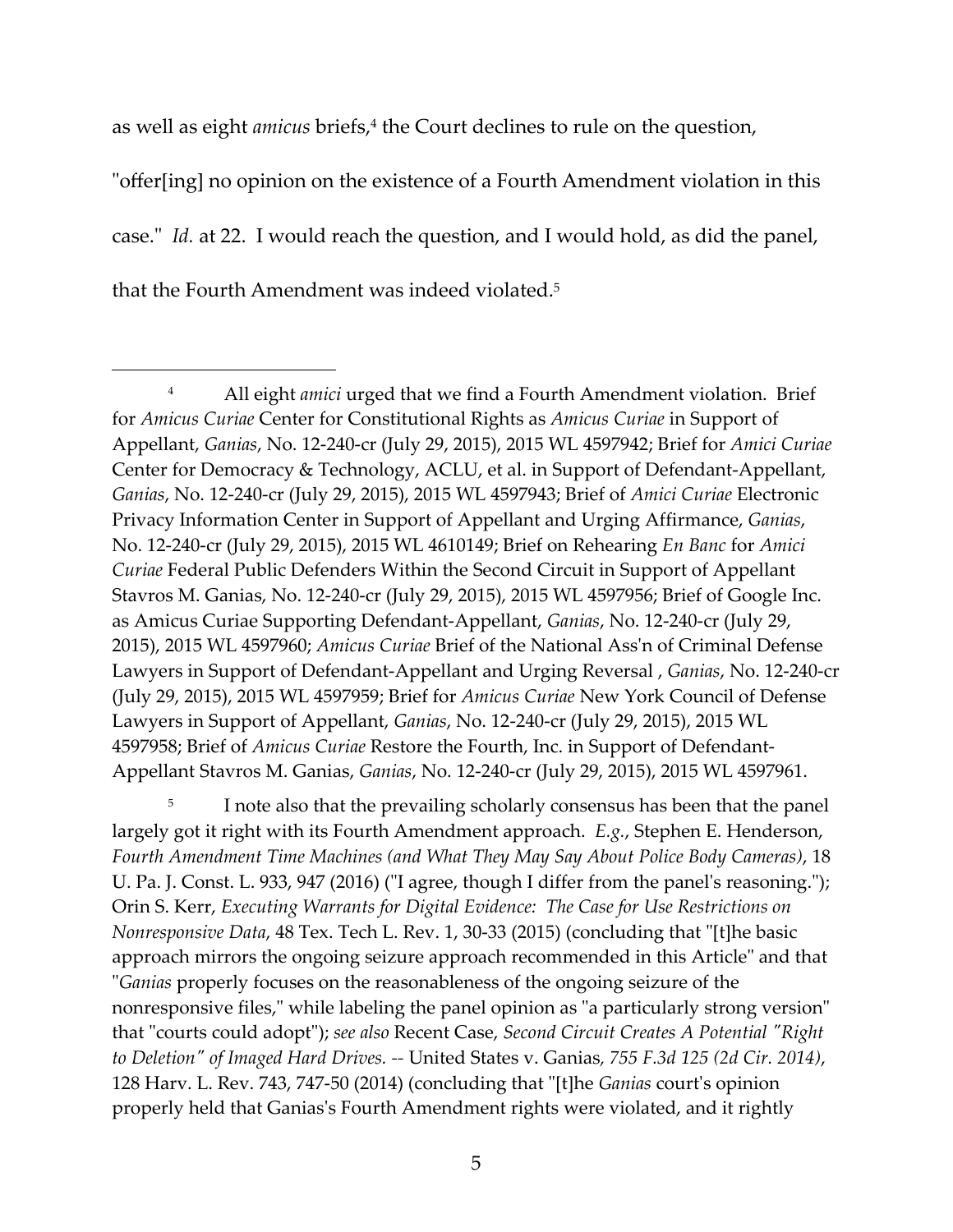The facts are largely undisputed. Ganias was providing tax and

accounting services to individuals and small businesses, including Industrial

Property Management, Inc. ("IPM") and American Boiler. In November 2003, the

Army, as part of an investigation of those two entities, subpoenaed from Ganias:

All books, records, documents, materials, computer hardware and software and computer associated data relating to the business, financial and accounting operations of [IPM] and American Boiler . . . .

<u> 1989 - Johann Stoff, amerikansk politiker (d. 1989)</u>

recognized the importance of the particularity requirement in the context of electronic evidence," but arguing that the panel could have "issued a narrower opinion"). But see Note, *Digital Duplications and the Fourth Amendment*, 129 Harv. L. Rev. 1046, 1059‐64 (2016) (arguing the retention at issue should have been considered as a "search" and not a "seizure"). Others have likewise commented that the panel opinion fits with current Supreme Court jurisprudence, including, in particular, *Riley v. California*, 134 S. Ct. 1473. *E.g.*, Alan Butler, *Get a Warrant: The Supreme Courtʹs New Course for Digital Privacy Rights After* Riley v. California, 10 Duke J. Const. L. & Pub. Polʹy 83, 112‐13 (2014) (ʺThe rule adopted in *Ganias* is consistent with the scope of privacy interests in digital data outlined in *Riley*, and other courts will be more likely to adopt the rule in light of the Supreme Courtʹs decision.ʺ); Laura K. Donohue, *Section 702 and the Collection of International Telephone and Internet Content*, 38 Harv. J.L. & Pub. Polʹy 117, 238‐41 (2015) (commenting that, like the panel opinion, *Riley* "similarly supports a Fourth Amendment use restriction on lawfully obtained information" and concluding that ʺ[e]ven though the government might have legally obtained the information at the front end, it could not search the information for evidence of criminal activity absent a warrant, supported by probable cause"); Paul Ohm, *The Life of Riley (v. California)*, 48 Tex. Tech L. Rev. 133, 138‐39 (2015) (anticipating that future courts could find *Ganias* supportable under *Riley*).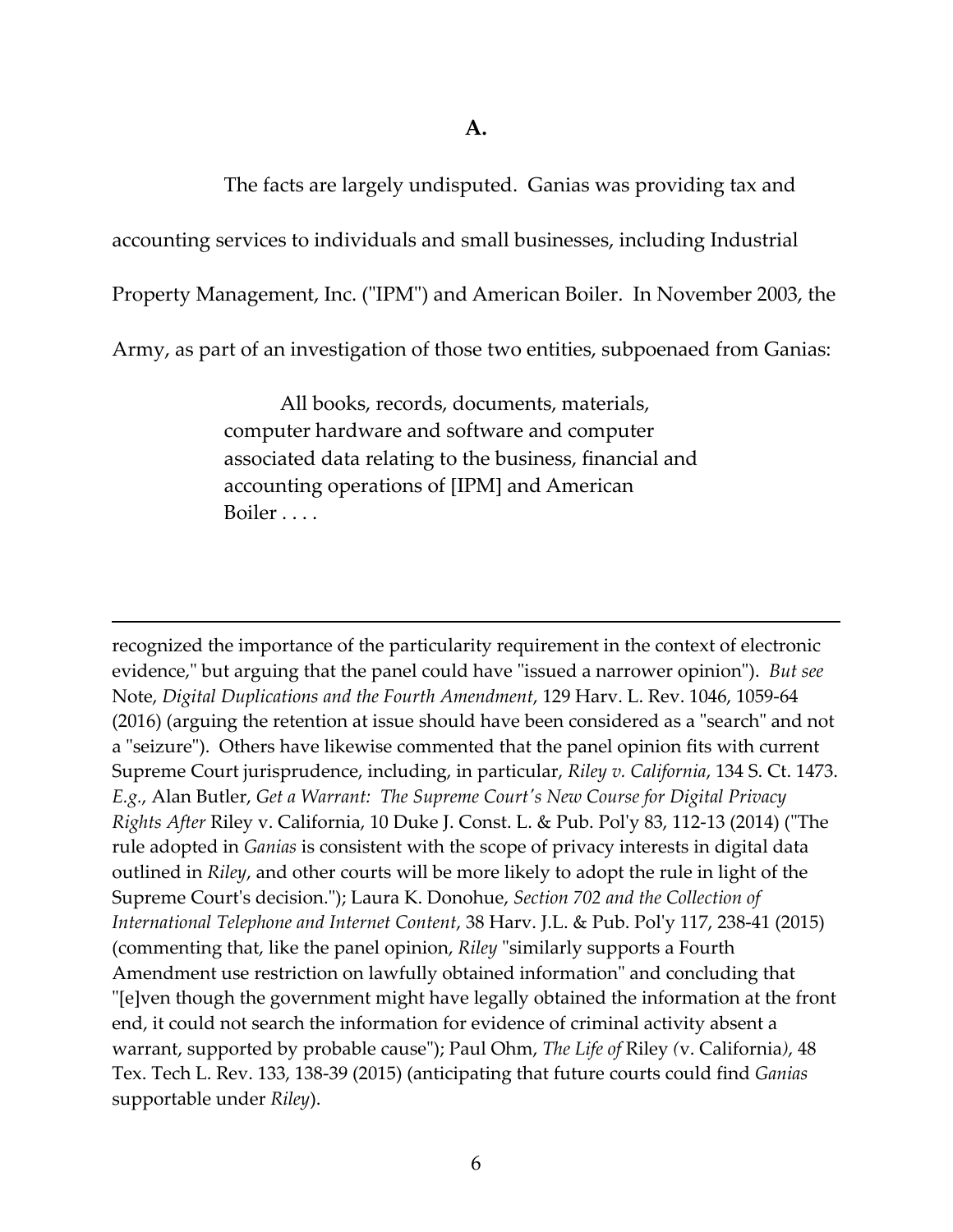J. App. 433. Two Army computer specialists and another Army investigator came to Ganiasʹs office, and they saw three computers. They made identical copies of the hard drives of those computers to take with them ‐‐ that is, they cloned the hard drives by making exact replicas ("mirror images") on blank hard drives. In the course of doing so, they took data and files *not* "relating to the business, financial and accounting operations of [IPM] and American Boiler.<sup>"</sup> Id. In fact, they took from those hard drives *all* of Ganiasʹs data, including files relating to his personal affairs.

Back in their offices, the Army investigators copied the data taken from Ganias's computers onto "two sets of 19 DVDs," one of which was "maintained as evidence" while the other was kept as a "working copy." Special App. 11. It took the Army Criminal Investigation Division some seven months to begin reviewing the files, but before it began doing so, it invited the Internal Revenue Service (the "IRS") to join the investigation. The Army and the IRS thereafter proceeded separately, reviewing the mirror images for files responsive to the warrant.

By December 2004, approximately thirteen months after the seizure, some four months of which was spent locating a copy of the off-the-shelf

7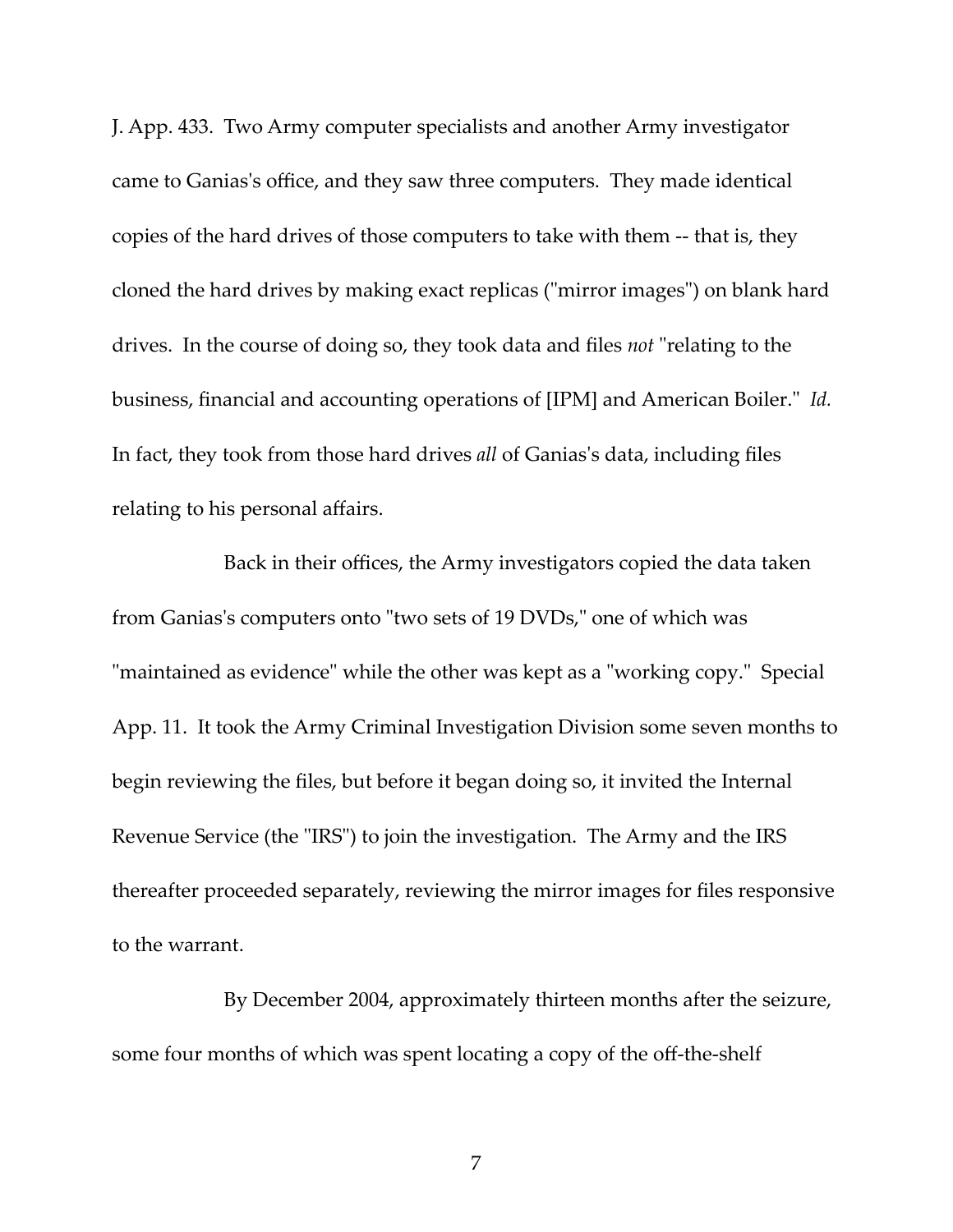consumer software known as QuickBooks, Army and IRS investigators were able to isolate and extract the files covered by the warrant, that is, the files relating to IPM and American Boiler. The investigators were aware that, because of the constraints of the warrant, they were not permitted to review any other computer records. Indeed, the investigators were careful, at least until later, to review only data covered by the November 2003 warrant.

The investigators did not, however, purge or delete or return the non-responsive files. To the contrary, they retained the files because they "viewed the data as the government's property, not Mr. Ganias's property." J. App. 146.<sup>6</sup> Their view was that while items seized from an owner will be returned after an investigation closes, all of the electronic data here was evidence that was to be protected and preserved. As one agent testified, "[W]e would not routinely go into DVDs to delete data, as weʹre altering the original data that was seized. And you never know what data you may need in the future.... I don't

<sup>&</sup>lt;sup>6</sup> The majority suggests that I "seize[] on this single sentence . . . as the smoking gun of the Government's bad faith." Maj. Op. at 16 n.13. The testimony is what it is: a statement under oath by a law enforcement officer explaining the Government's actions. Moreover, as discussed below, there is more than just this single sentence to show the lack of good faith. *See infra* Part II.B.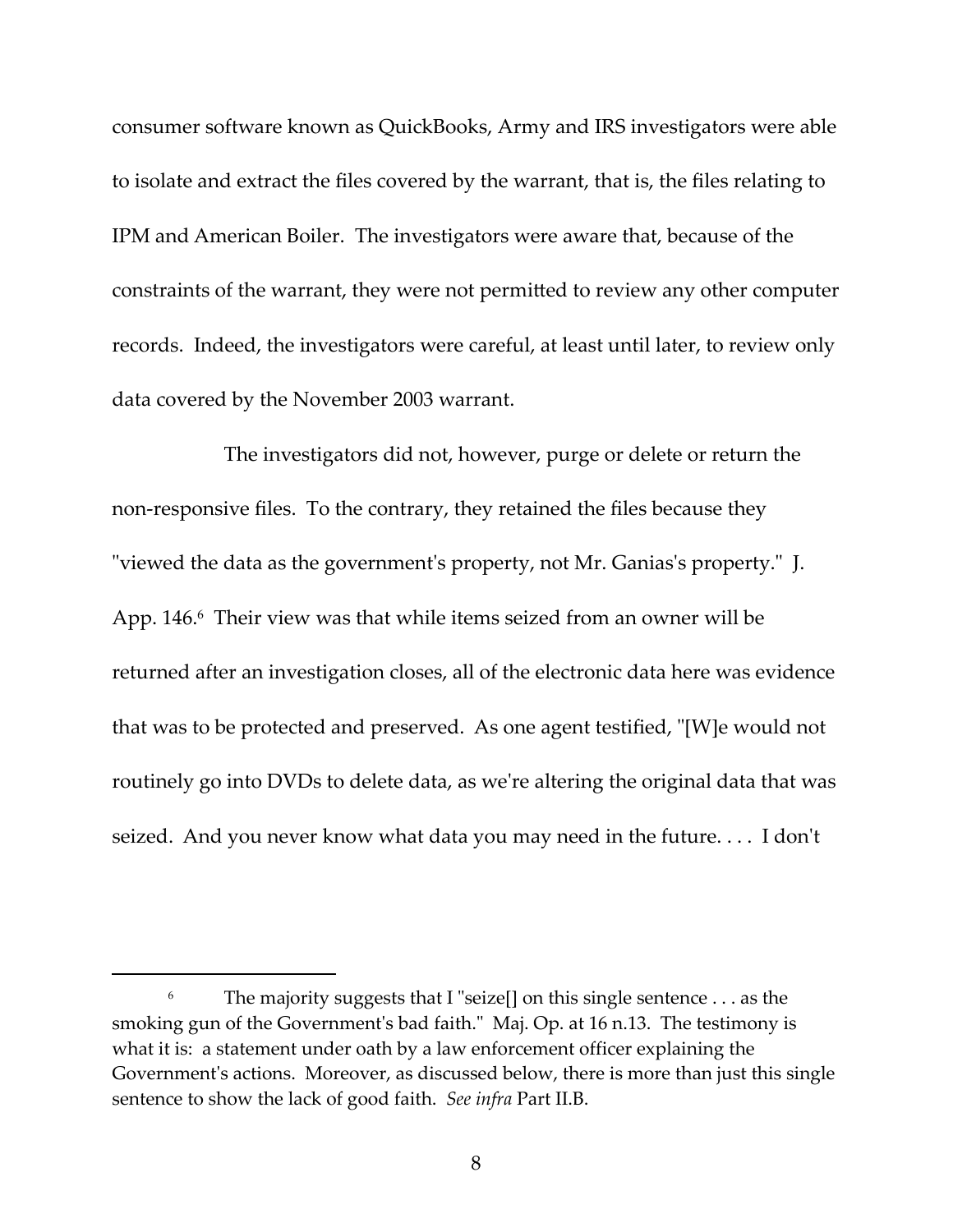normally go into electronic data and start deleting evidence off of DVDs stored in my evidence room." *Id.* at 122.

In late 2004, IRS investigators discovered accounting irregularities regarding transactions between IPM and American Boiler in the documents taken from Ganiasʹs office. After subpoenaing and reviewing the relevant bank records in 2005, they began to suspect that Ganias was not properly reporting American Boiler's income. Accordingly, on July 28, 2005, some twenty months after the seizure of his computer files, the Government officially expanded its investigation to include possible tax violations by Ganias. Further investigation in 2005 and early 2006 indicated that Ganias had been improperly reporting income for both his clients, leading the Government to suspect that he also might have been underreporting his own income.

At that point, the IRS case agent wanted to review Ganias's personal financial records, and she knew, from her review of the seized computer records, that they were among the files in the DVD copies of Ganiasʹs hard drives. The case agent was aware, however, that Ganiasʹs personal financial records were beyond the scope of the November 2003 warrant, and consequently she did not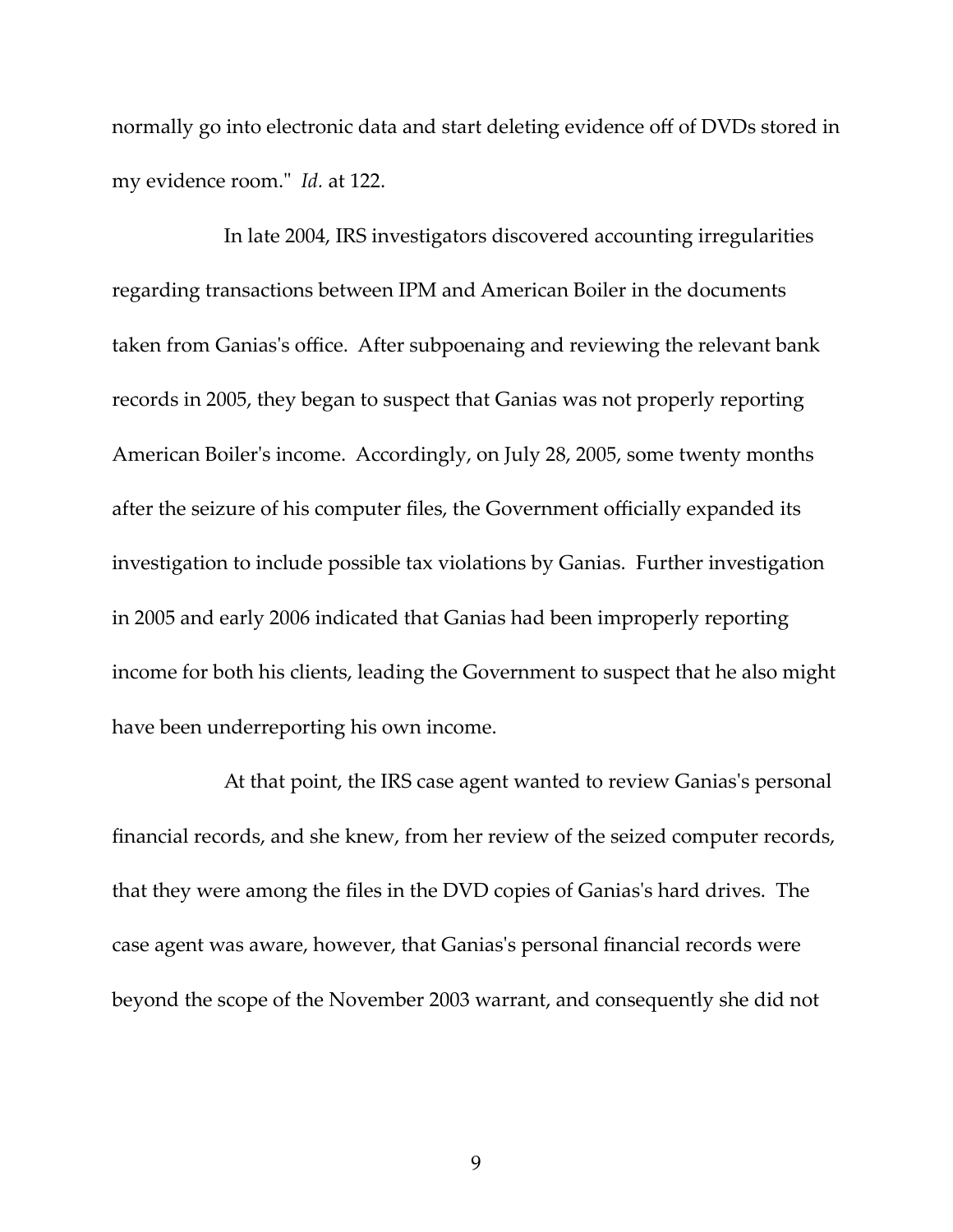believe that she could review the non-responsive files, even though they were already in the Governmentʹs possession.

In February 2006, the Government asked Ganias and his counsel for permission to access certain of his personal files that were contained in the materials seized in November 2003. Ganias did not respond, and thus, on April 24, 2006, the Government obtained another warrant to search the preserved mirror images of Ganias's personal financial records taken in 2003. At that point, the mirror images had been in the Governmentʹs possession for almost two‐and‐ a‐half years.

## **B.**

ʺ[T]he ultimate touchstone of the Fourth Amendment is ʹreasonableness.ʹʺ *Brigham City v. Stuart*, 547 U.S. 398, 403 (2006). In adopting the Fourth Amendment, the Framers were principally concerned about "indiscriminate searches and seizures" conducted "under the authority of 'general warrants.ʹʺ *United States v. Galpin*, 720 F.3d 436, 445 (2d Cir. 2013) (quoting *Payton v. New York,* 445 U.S. 573, 583 (1980)). General warrants were ones "not grounded upon a sworn oath of a specific infraction by a particular individual, and thus not limited in scope and application.<sup>*''</sup> Maryland v. King*, 133 S. Ct. 1958,</sup>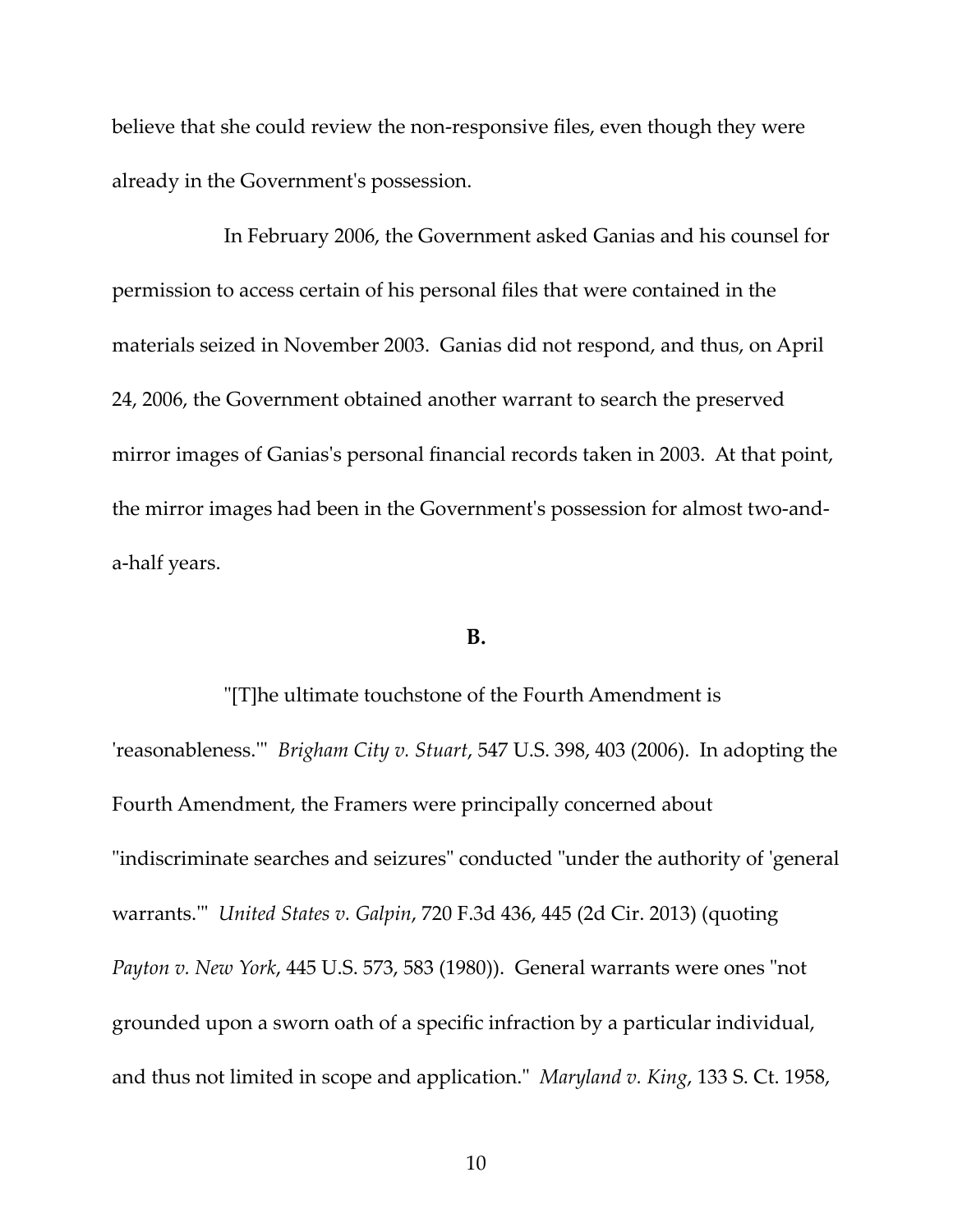1980 (2013). The Fourth Amendment guards against this practice by providing that a warrant will issue only if: (1) the Government establishes probable cause to believe the search will uncover evidence of a specific crime; and (2) the warrant states with particularity the areas to be searched and the items to be seized. *Galpin*, 720 F.3d at 445‐46.

The latter requirement, in particular, "makes general searches  $\dots$ impossible" because it "prevents the seizure of one thing under a warrant describing another.ʺ *Id.* at 446 (quoting *Marron v. United States*, 275 U.S. 192, 196 (1927)). This restricts the Governmentʹs ability to remove all of an individualʹs papers for later examination because it is generally unconstitutional to seize any item not described in the warrant. *See Horton v. California*, 496 U.S. 128, 140 (1990); *United States v. Tamura*, 694 F.2d 591, 595 (9th Cir. 1982). Certain exceptions have been made in those "comparatively rare instances where documents [we]re so intermingled that they [could not] feasibly be sorted on site." *Tamura*, 694 F.2d at 595-96. These circumstances might occur, for example, where potentially relevant documents are interspersed through a large number of boxes or file cabinets. *See id.* at 595. But in those cases, the off‐site review had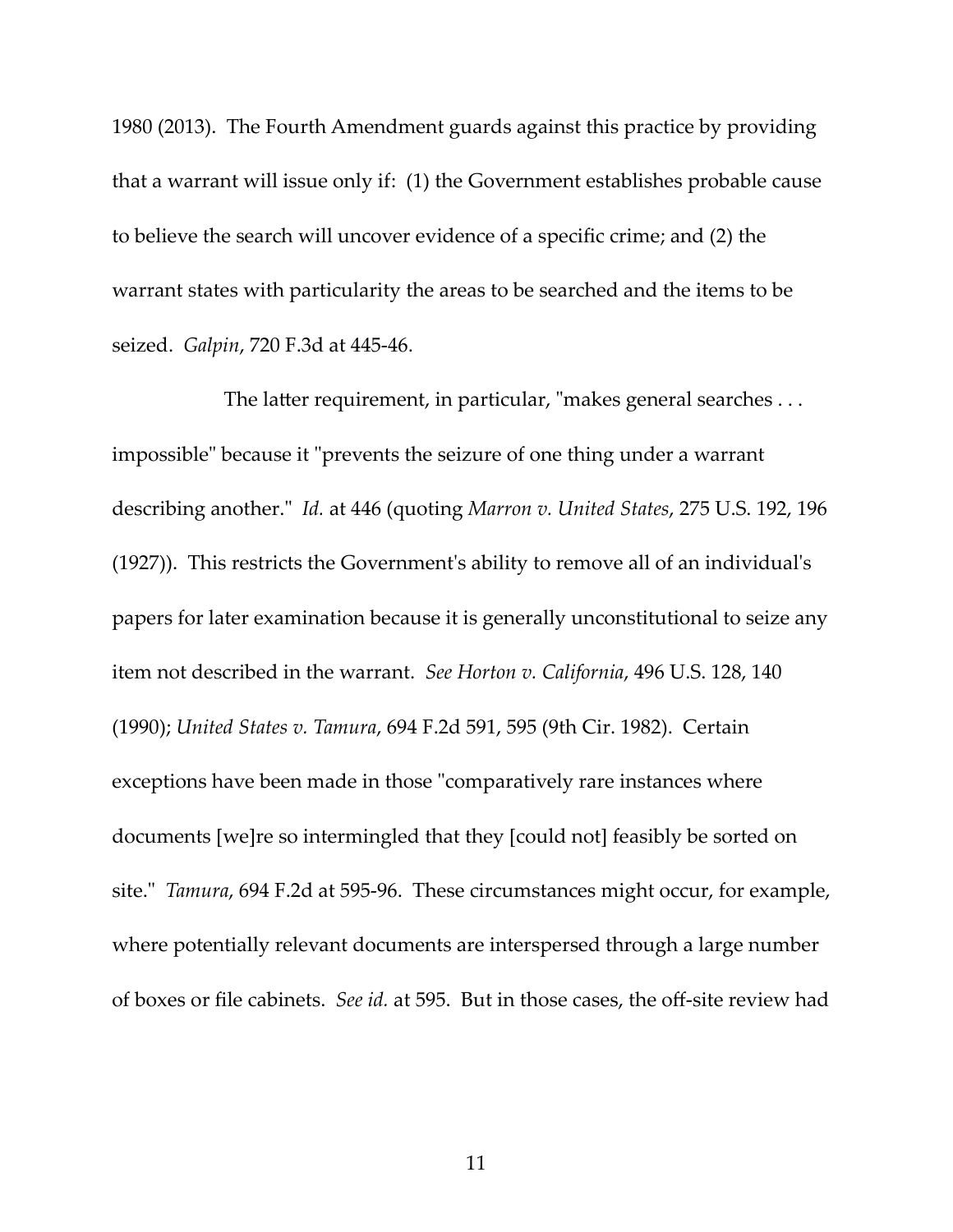to be monitored by a neutral magistrate and non‐responsive documents were to be returned after the relevant items were identified. *Id.* at 596‐97.

In the computer age, off‐site review has become much more common. The ability of computers to store massive volumes of information presents logistical problems in the execution of search warrants, and files on a computer hard drive are often "so intermingled that they cannot feasibly be sorted on site.<sup>"</sup> *Id.* at 595. Forensic analysis of electronic data may take weeks or months to complete, and it would be impractical for agents to occupy an individual's home or office, or retain an individual's computer, for such extended periods of time. It is now also unnecessary. Today, advancements in technology enable the Government to create a mirror image of an individual's hard drive, which can be searched as if it were the actual hard drive but without otherwise interfering with the individual's use of his home, office, computer, or files. Indeed, the Federal Rules of Criminal Procedure now provide that a warrant for computer data presumptively "authorizes a later review of the media or information consistent with the warrant. $\degree$  Fed. R. Crim. P. 41(e)(2)(B).

But these practical necessities must still be balanced against our possessory and privacy interests, which have become more susceptible to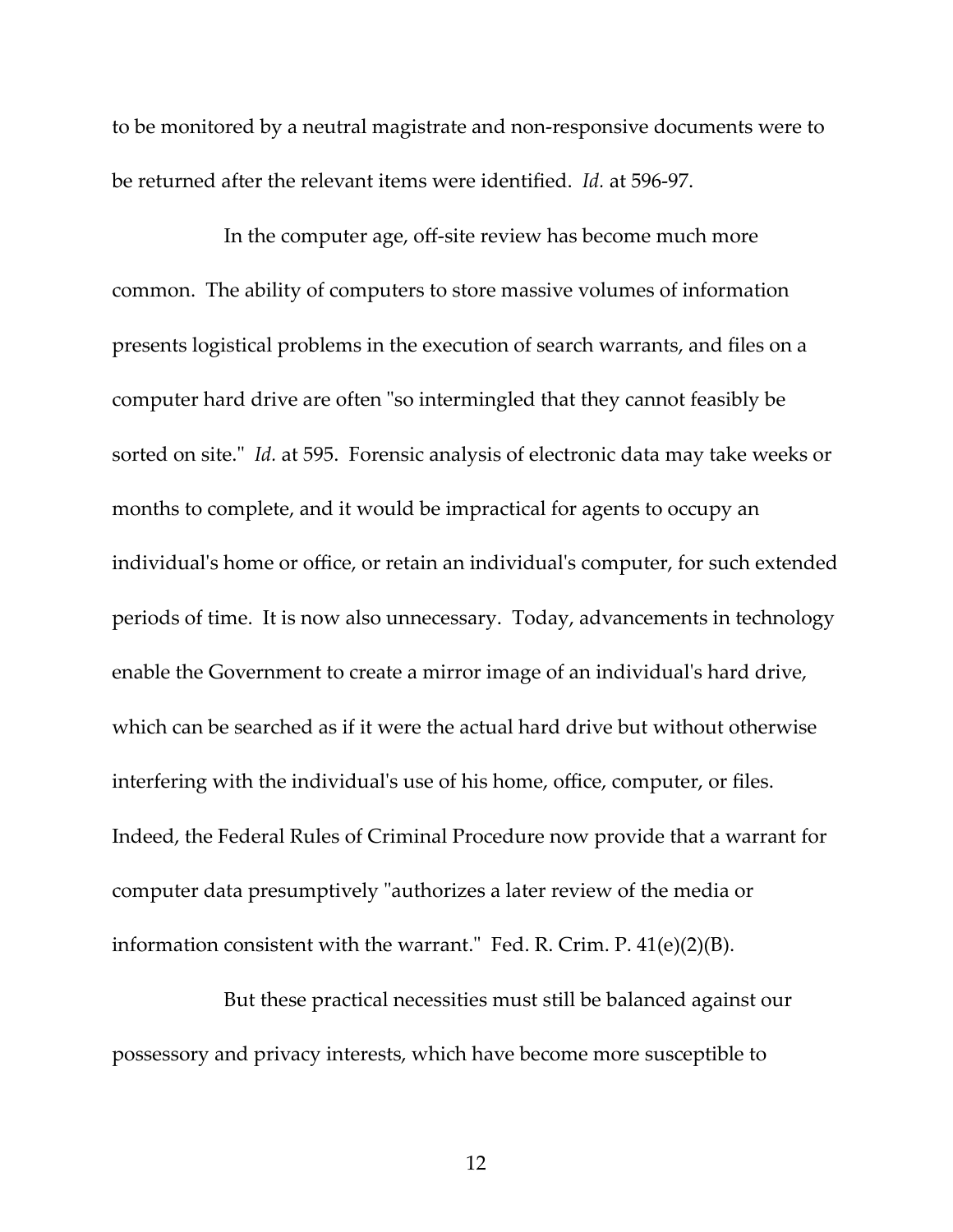deprivation in the computer age. A computer does not consist simply of "papers," but now contains the quantity of information found in a person's residence or greater. *See Riley v. California*, 134 S. Ct. 2473, 2489 (2014); *Galpin*, 720 F.3d at 446. Virtually the entirety of a personʹs life may be captured as data: family photographs, correspondence, medical history, intimate details about how a person spends each passing moment of each day. GPS‐enabled devices reveal our whereabouts. A personʹs internet search history may disclose her mental deliberations, whether or not those thoughts were favored by the Government, the public at large, or even that person's own family. Smartphones "could just as easily be called cameras, video players, rolodexes, calendars, tape recorders, libraries, diaries, albums, televisions, maps, or newspapers." Riley, 134 S. Ct. at 2489; *see also* Michael D. Shear, David E. Sanger & Katie Benner, *In the Apple Case, a Debate Over Data Hits Home*, N.Y. Times (Mar. 13, 2016) (ʺIt is a minicomputer stuffed with every detail of a person's life: photos of children, credit card purchases, texts with spouses (and nonspouses), and records of physical movements."). From a mere data storage device, a forensic analyst could reconstruct a "considerable chunk of a person's life." Kerr, *supra* note 1, at 569.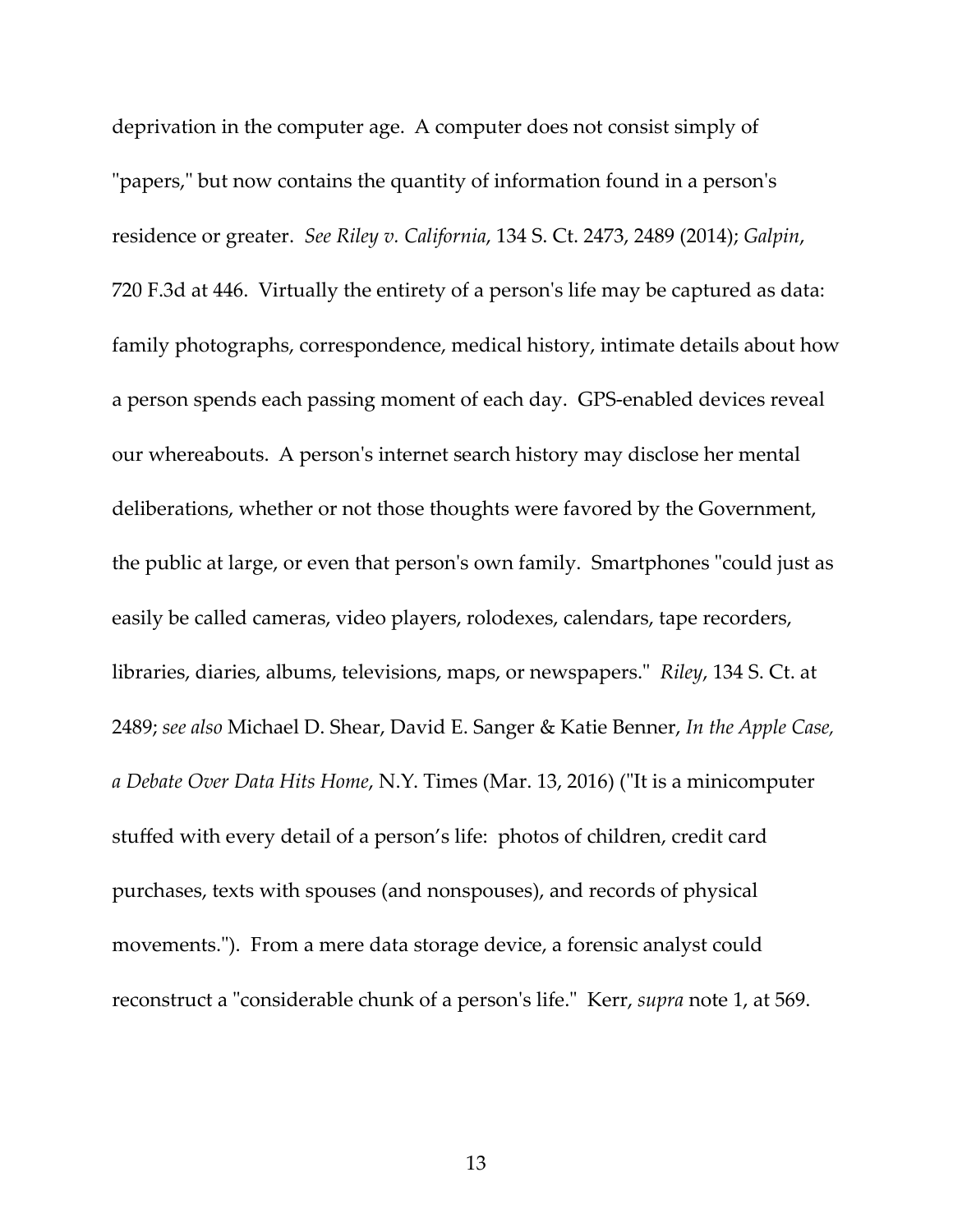All of this information is captured when the Government, in executing a search warrant, makes a mirror image of a hard drive.

We know only general descriptions of what was in Ganias's three hard drives -- "personal and financial information," including information on other tax and accounting clients (*e.g.*, social security numbers) that was private to them ‐‐ but the Fourth Amendment requires us to consider broadly the ramifications of computer seizures. J. App. 428. If Ganias were a doctor, his computer might have contained the entire medical history of hundreds of individuals. If Ganias were a teacher, his computer could have contained educational information on dozens of students and communications with their families. If Ganias were not an individual but a corporation like Apple, Dropbox, Google, or Microsoft that stores individuals' information in the "cloud," the Government would have captured an untold vastness of information on millions of individuals. *See* Jim Kerstetter, *Microsoft Goes on Offensive Against Justice Department*, N.Y. Times (Apr. 15, 2016) ("When customer information is stored in a giant data center run by companies like Google, Apple and Microsoft, investigators can go straight to the information they need, even getting a judge to order the company to keep quiet about it.ʺ); *see also* Andrew Keane Woods,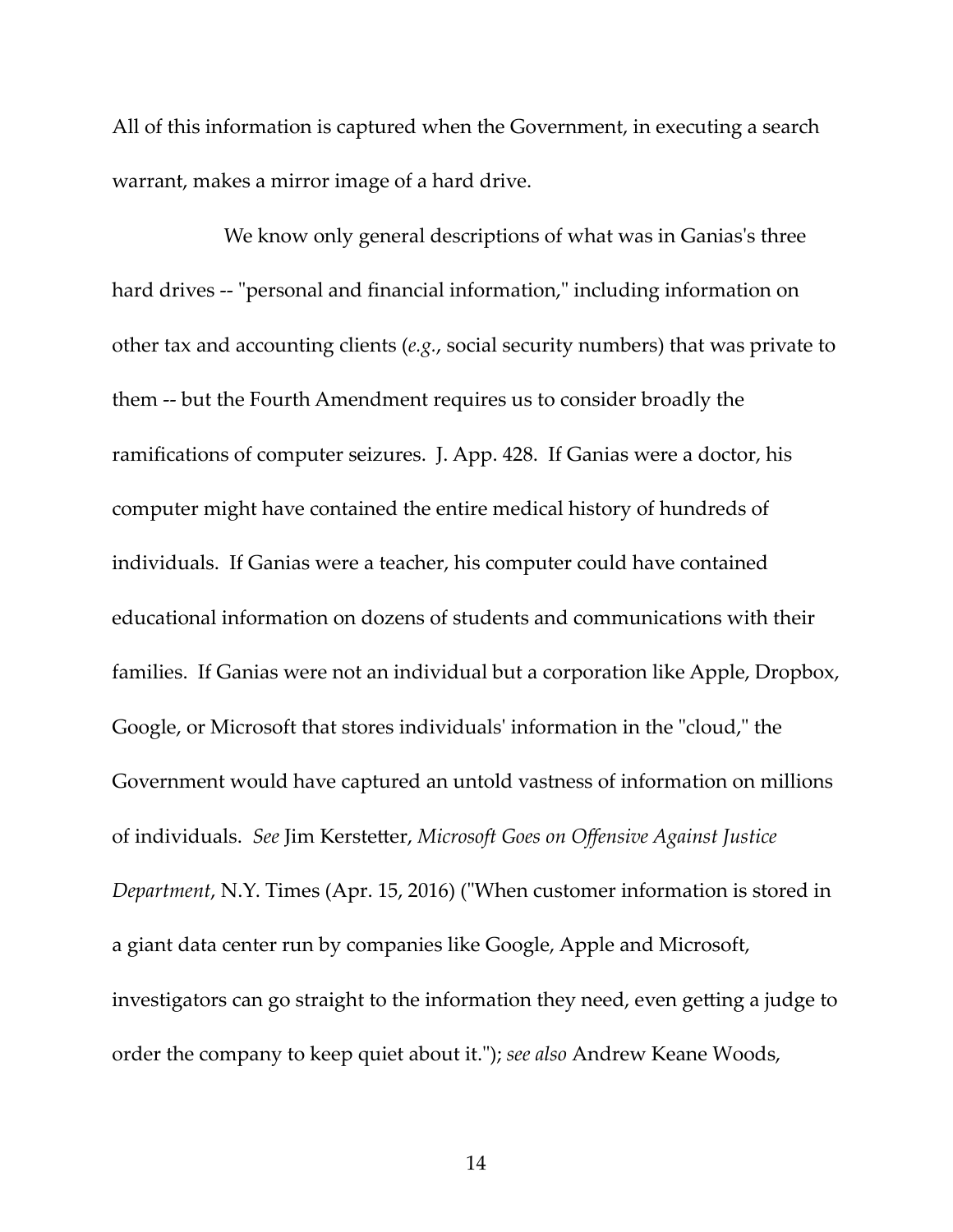*Against Data Exceptionalism*, 68 Stan. L. Rev. 729, 743 (2016) (ʺTwenty years ago, a kidnapper might have confessed to a crime by writing in his diary. . . . Today the same admission is just as likely to be stored online. . . .").

To safeguard individualsʹ possessory and privacy interests, when the Government seeks to review mirror images off‐site, we are careful to subject the Governmentʹs conduct to the rule of reasonableness. *See, e.g.*, *United States v. Ramirez*, 523 U.S. 65, 71 (1998) ("The general touchstone of reasonableness which governs Fourth Amendment analysis governs the method of execution of the warrant." (citation omitted)). The advisory committee's notes to the 2009 amendment of the Federal Rules of Criminal Procedure shed some light on what is "reasonable" in this context. Specifically, the committee rejected "a presumptive national or uniform time period within which any subsequent off‐ site copying or review of the media or electronically stored information would take place." Fed. R. Crim. P.  $41(e)(2)(B)$  advisory committee's notes to 2009 amendments. The committee noted that several variables ‐‐ storage capacity of media, difficulties created by encryption or electronic booby traps, and computer‐lab workload ‐‐ influence the duration of a forensic analysis and counsel against a "one size fits all" time period. *Id.* In combination, these factors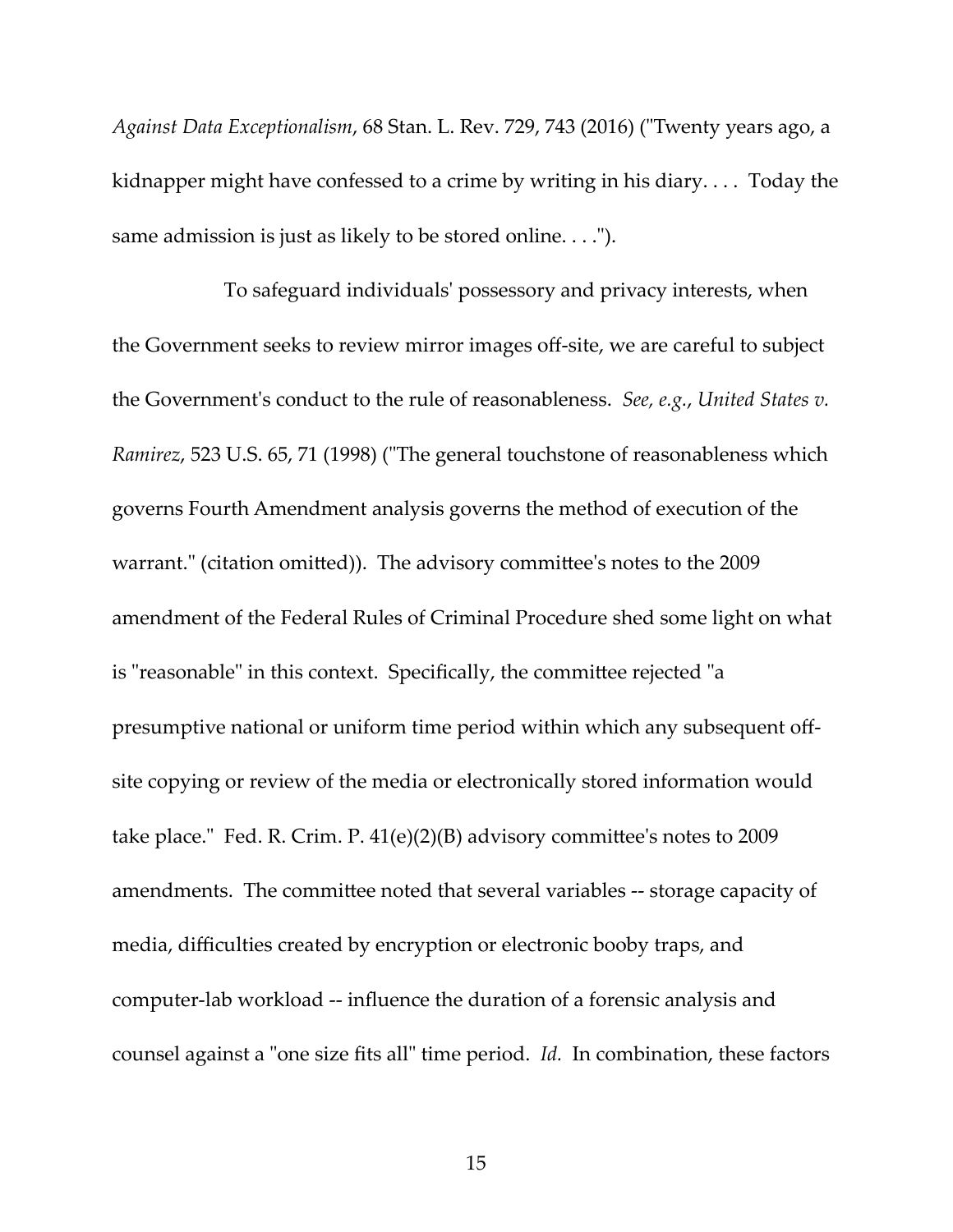might justify an off‐site review lasting for a significant period of time. They do not, however, provide an "independent basis" for retaining any electronic data "other than [those] specified in the warrant." *United States v. Comprehensive Drug Testing, Inc.* (*CDT*), 621 F.3d 1162, 1171 (9th Cir. 2010) (*en banc*) (*per curiam*).

Hence, for these practical considerations, the Government may, consistent with the Fourth Amendment, overseize electronically stored data when executing a warrant. But overseizure is exactly what it sounds like. It is a seizure that *exceeds* or *goes beyond* what is otherwise authorized by the Fourth Amendment. It is an overseizure of evidence that may be reasonable, in light of the practical considerations.

But once the Government is able to extract the responsive documents, its right to the overseizure of evidence comes to an end. This obvious principle has long been adhered to in the context of physical documents, such as when the Government seizes entire file cabinets for off‐site review. *See Tamura*, 694 F.2d at 596-97 ("We likewise doubt whether the Government's refusal to return the seized documents not described in the warrant was proper.ʺ); *see also Andresen v. Maryland*, 427 U.S. 463, 482 n.11 (1976) (ʺ[T]o the extent such papers were not within the scope of the warrants or were otherwise improperly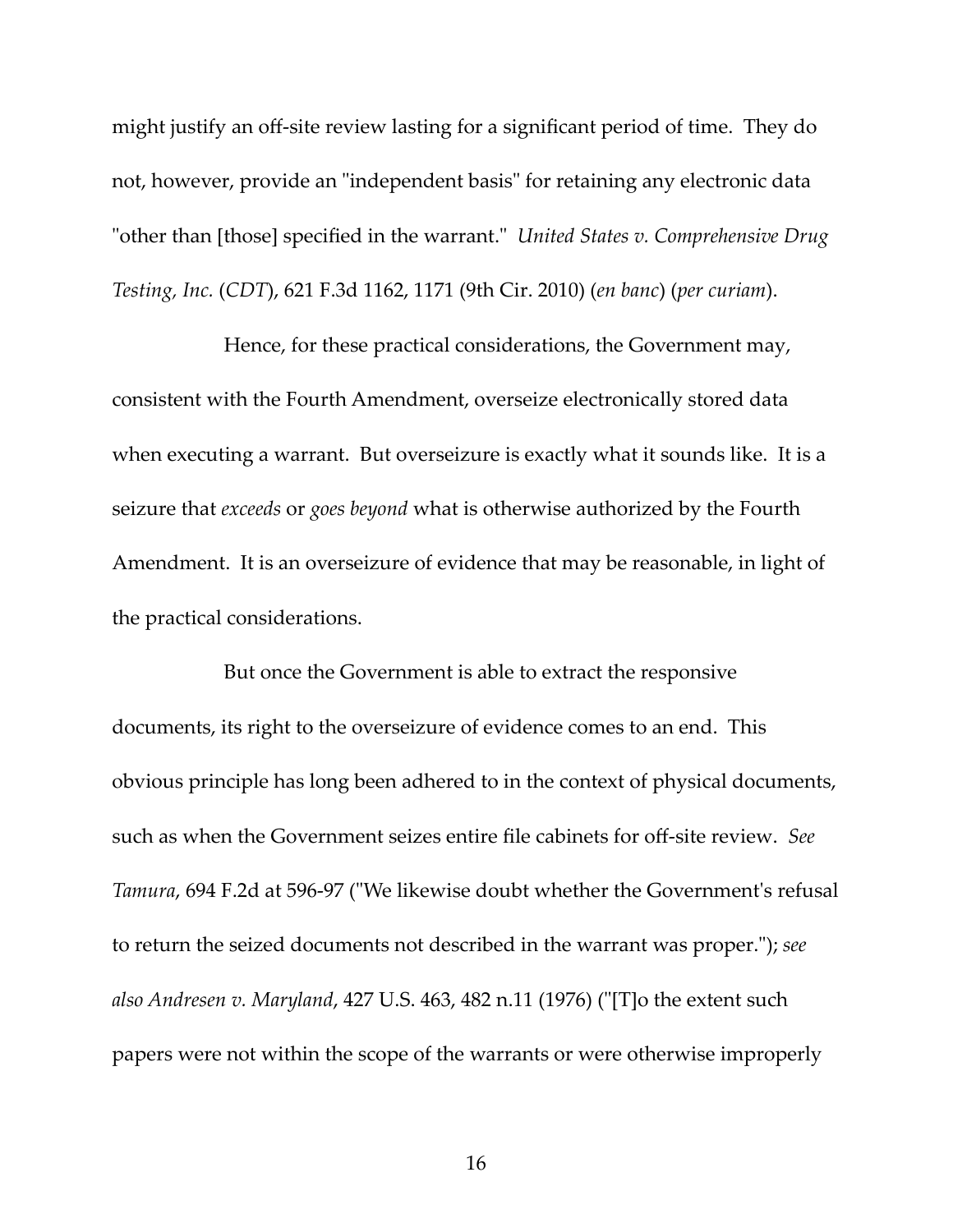seized, the State was correct in returning them voluntarily  $\dots$ . By logical extension, at least in a situation where responsive computer files can be extracted without harming other government interests, this principle would apply with equal force. See CDT, 621 F.3d at 1175-76 (using "file cabinets" as a starting analogy for analyzing digital privacy issues). Once responsive files are segregated or extracted, the retention of non‐responsive documents is no longer reasonable, and the Government is obliged, in my view, to return or dispose of the non‐responsive files within a reasonable period of time. *See CDT*, 621 F.3d at 1179 (Kozinski, *J.*, concurring) ("Once the data has been segregated . . . any remaining copies should be destroyed or . . . returned . . . ."). At that point, the Government's overseizure of files and continued retention of non-responsive documents becomes the equivalent of an unlawful general warrant. *See CDT*, 621 F.3d at 1176 (majority opinion) (noting "serious risk that every warrant for electronic information will become, in effect, a general warrant, rendering the Fourth Amendment irrelevantʺ); *cf. United States v. Jones*, 132 S. Ct. 945, 955‐56 (2012) (Sotomayor, *J.*, concurring) (warning that "Government can store . . . records and efficiently mine them for information years into the future").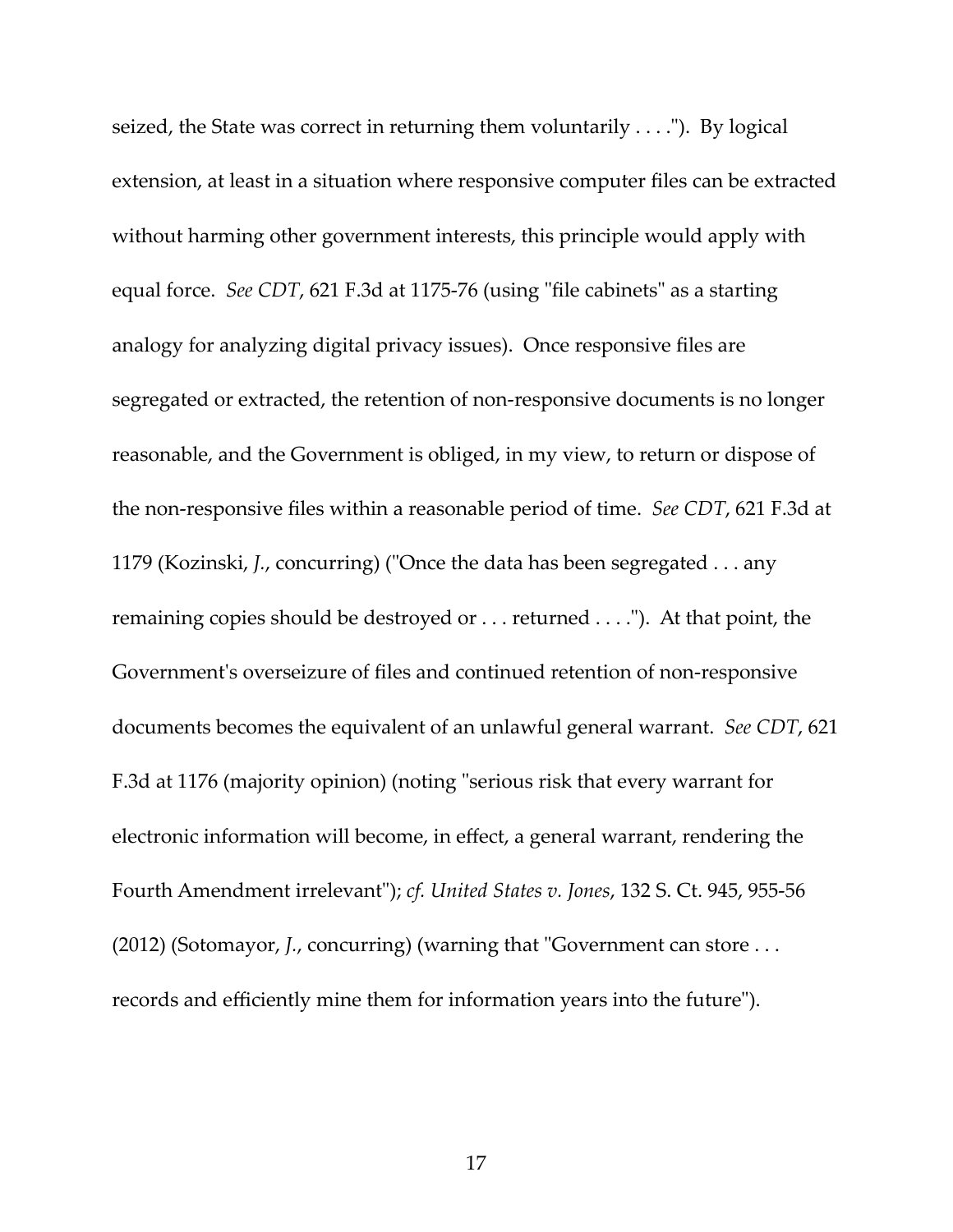In the circumstances here, the Government violated Ganias's right against unreasonable searches and seizures. The Government overseized Ganias's data in November 2003, taking both responsive and non-responsive documents. By December 2004, the responsive documents had been segregated and extracted. Yet, instead of returning or deleting the non‐responsive files, the Government retained them for another year and a half, until it finally developed a justification to search them again for unrelated reasons. Without some independent basis for retaining the non‐responsive documents in the interim, however, in my view the Government clearly violated Ganias's rights under the Fourth Amendment.

The majority comments that it is "unclear" whether the Government had segregated the files relating to IPM and American Boiler from non‐ responsive files by December 2004. Maj. Op. at 15‐16 & n.12. But the record shows that by October 2004, the Government had placed files thought to be responsive onto a CD. Referring to this event at rehearing *en banc*, the Government stated:

> There does come a point where we often identify a subset of documents that are responsive, *and you could even call it segregating*. In this case, they put them onto a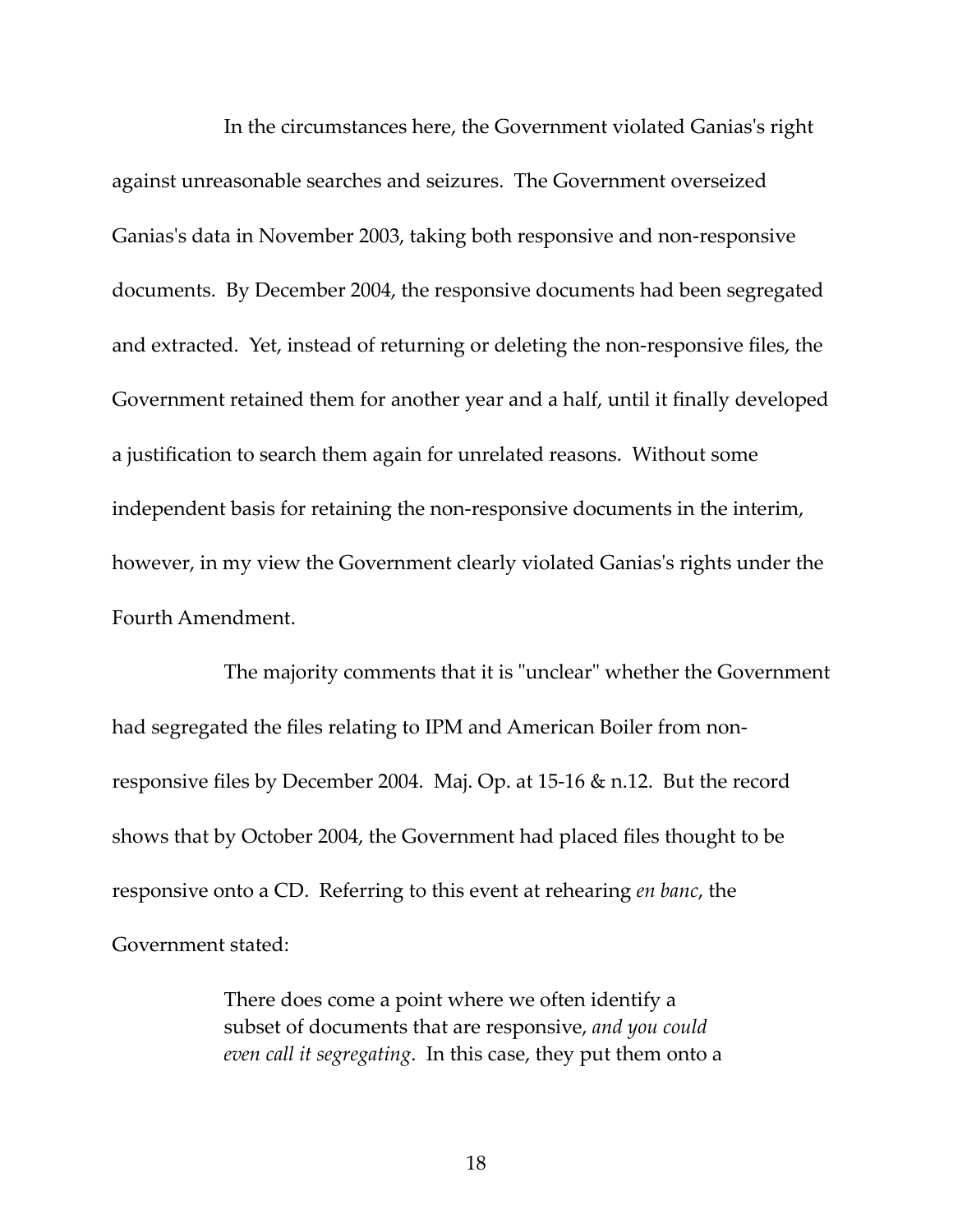separate disc as working copies and sent [them] to the case agents.

Oral Arg. 32:12-43 (emphasis added). And as an agent then testified, "as of mid-December, [the] forensic analysis was completed." J. App. 322. In other words, the responsive files were segregated.

The majority posits that perhaps the agents did not consider the forensic analysis as to IPM and American Boiler completed "as a forward-looking matter" as of December 2004. Maj. Op. at 15, 58. The record, however, shows otherwise, and, at a minimum, it is clear that the segregation of the files was essentially complete at that point. Moreover, this factual distinction is both speculative and irrelevant. The Fourth Amendment should not be held in abeyance on the off‐chance that later developments might cause agents to want to reexamine documents preliminarily determined to be non‐responsive. Indeed, the Fourth Amendment recognizes that some degree of perfection must be sacrificed to safeguard liberties. By barring the Government from simply taking *everything* through the use of a general warrant, the Fourth Amendment contemplates that investigators may miss *something*. With computers, another search term can always be concocted and data can always be further crunched. But the fact that another iota of evidence might be uncovered at some point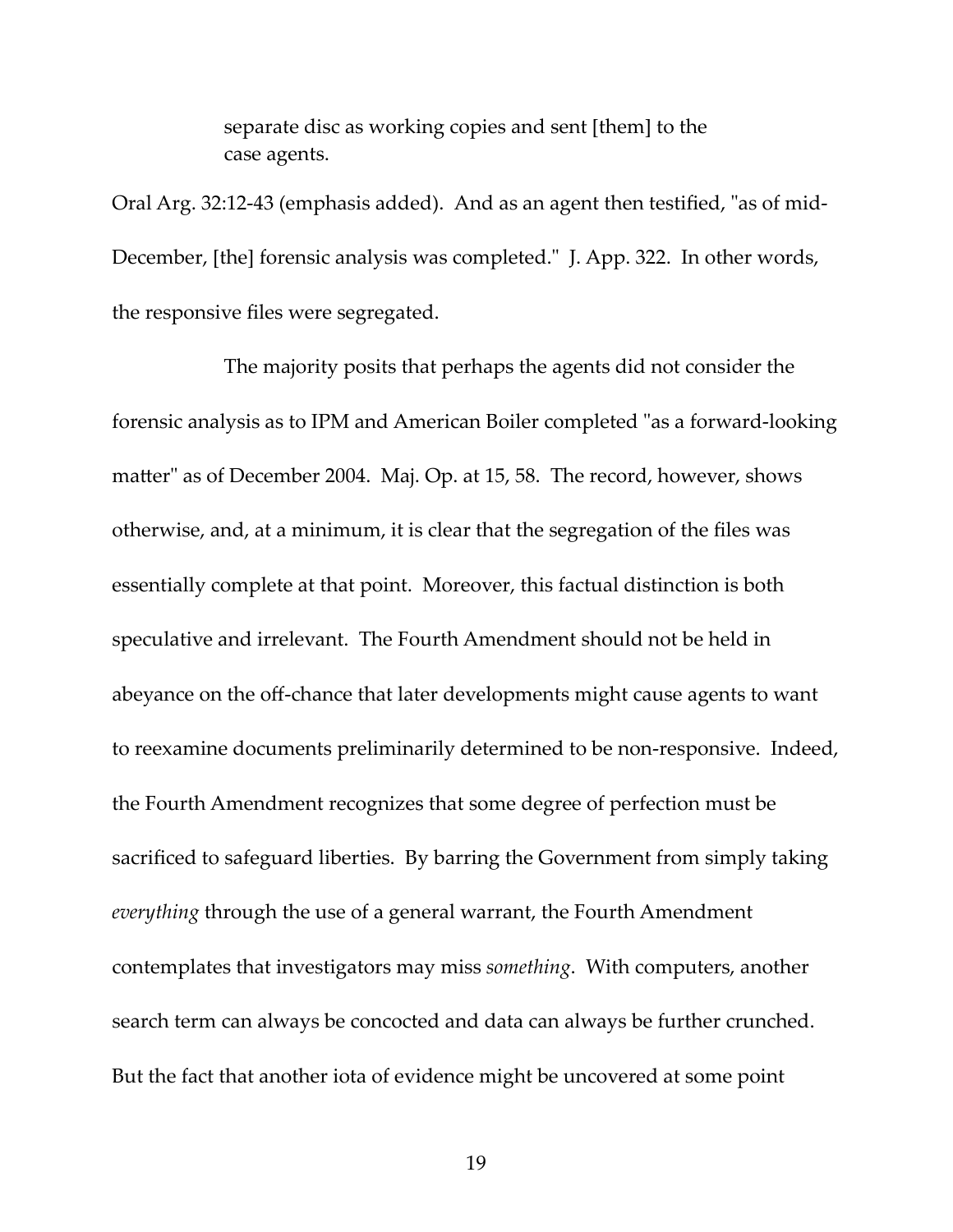down the road does not defeat the rights protected by the Fourth Amendment. *Cf. Riley*, 134 S. Ct. at 2491 (ʺ[T]he Founders did not fight a revolution to gain the right to government agency protocols.").

## **C.**

I next turn to the Governmentʹs arguments as to why the Fourth Amendment was not violated. The Government offers several "legitimate" governmental interests" that it contends permit it to hold onto data long after it has been seized, sorted, and segregated, even though the data includes irrelevant, personal information. *See* Govʹt Br. 29. During the *en banc* process, the Government suggested that these interests permit it to retain data for the duration of the prosecution. *See id.* at 17, 29; Oral Arg. 27:38‐57.7

At the outset, in evaluating the legitimacy of these reasons in relation to this case, I note what is *not* implicated here. This is not a case where the defendantʹs non‐responsive files had independent evidentiary value ‐‐ for instance, in a prosecution where the charge was that evidence had been

 $7$  In contrast, before the original panel, the Government argued: "Where the warrant does not specify a time period in which the review must be conducted ‐‐ like the November 2003 warrant ‐‐ this Court has allowed the government to retain computer material indefinitely and 'without temporal limitation." First Gov't Br. 30 (quoting *United States v. Anson*, 304 F. Appʹx 1, 3 (2d Cir. 2008)).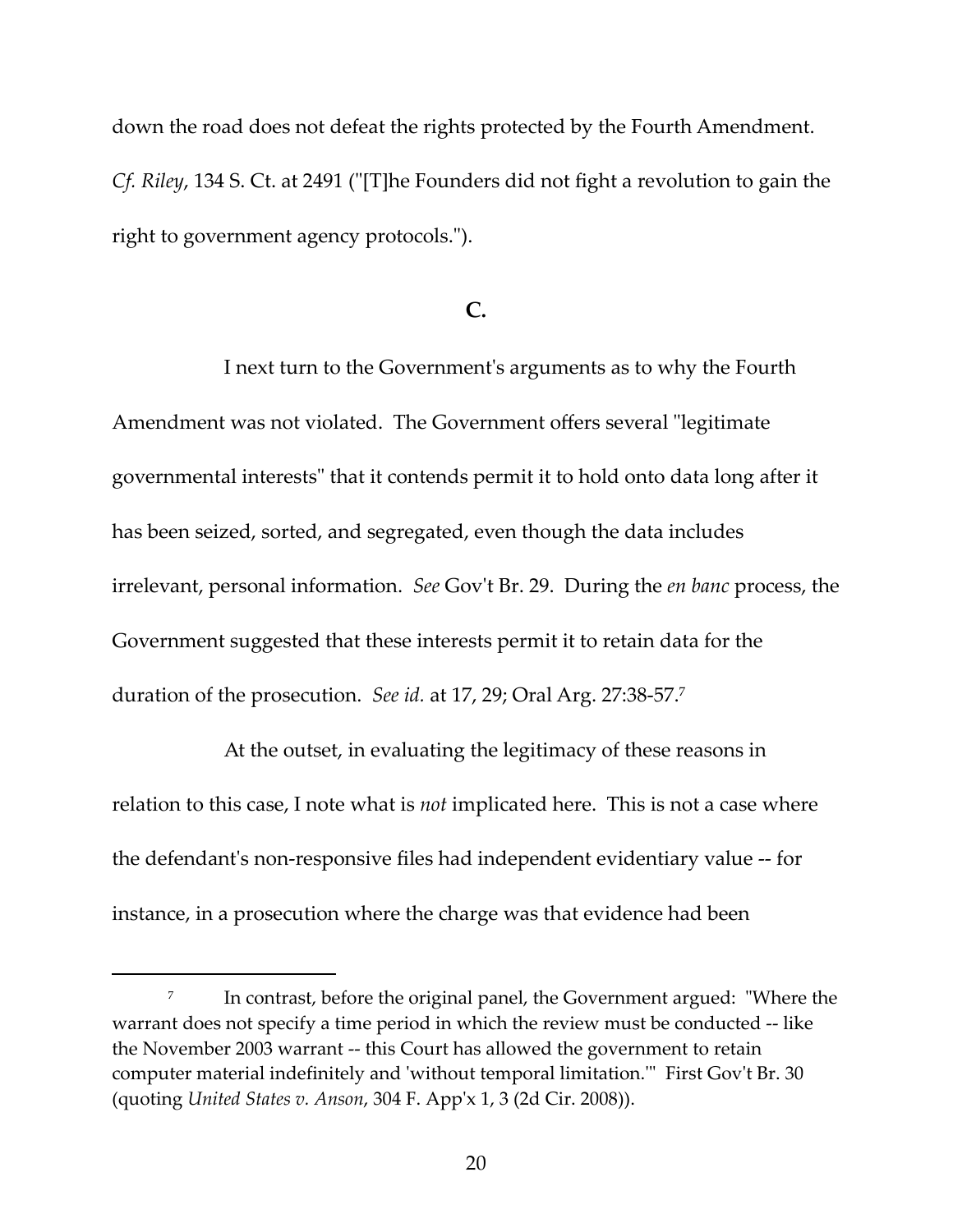destroyed, *e.g.*, 18 U.S.C. § 1519, it would be relevant that certain documents were *not* on the hard drive.<sup>8</sup> This is also not a case where the manner in which a responsive file was stored could be used to prove knowledge or intent, as might be the situation in a child pornography prosecution. And this is not a case where the physical hard drive itself is of evidentiary value ‐‐ the fact that Ganiasʹs files were actually found inside a computer did not make his guilt more or less probable. Finally, this is not a case where the Government seized Ganiasʹs hard drive to proceed against him. Instead, the Government retained Ganiasʹs hard drive for some two-and-a-half years without suspecting him of criminal wrongdoing, and the agency that ultimately suspected him of illicit tax activity (the IRS) was not even involved at the outset.

The Government argues that it has the right to retain non‐responsive files so that, at trial, *responsive* files will be more easily authenticated or of greater evidentiary weight. Once again, the Governmentʹs argument obscures the issues

<u> Alexandria de la construcción de la construcción de la construcción de la construcción de la construcción de</u>

<sup>&</sup>lt;sup>8</sup> The majority twice relatedly suggests that the entire mirror image might be relevant here because Ganias made allusion to a "computer flaw" or "software error" in QuickBooks that did not allow him to properly split deposited checks. *See* Maj. Op. at 18 n.16, 34 n.31. The issue surely could be resolved by retaining only the responsive files and a copy of the pertinent version of QuickBooks. Moreover, even assuming there is some speculative value to retaining entire mirror images to prove the non‐existence of a glitch, it would hardly be reasonable to rule that these practical frustrations of everyday technology provide the Government license to keep everything.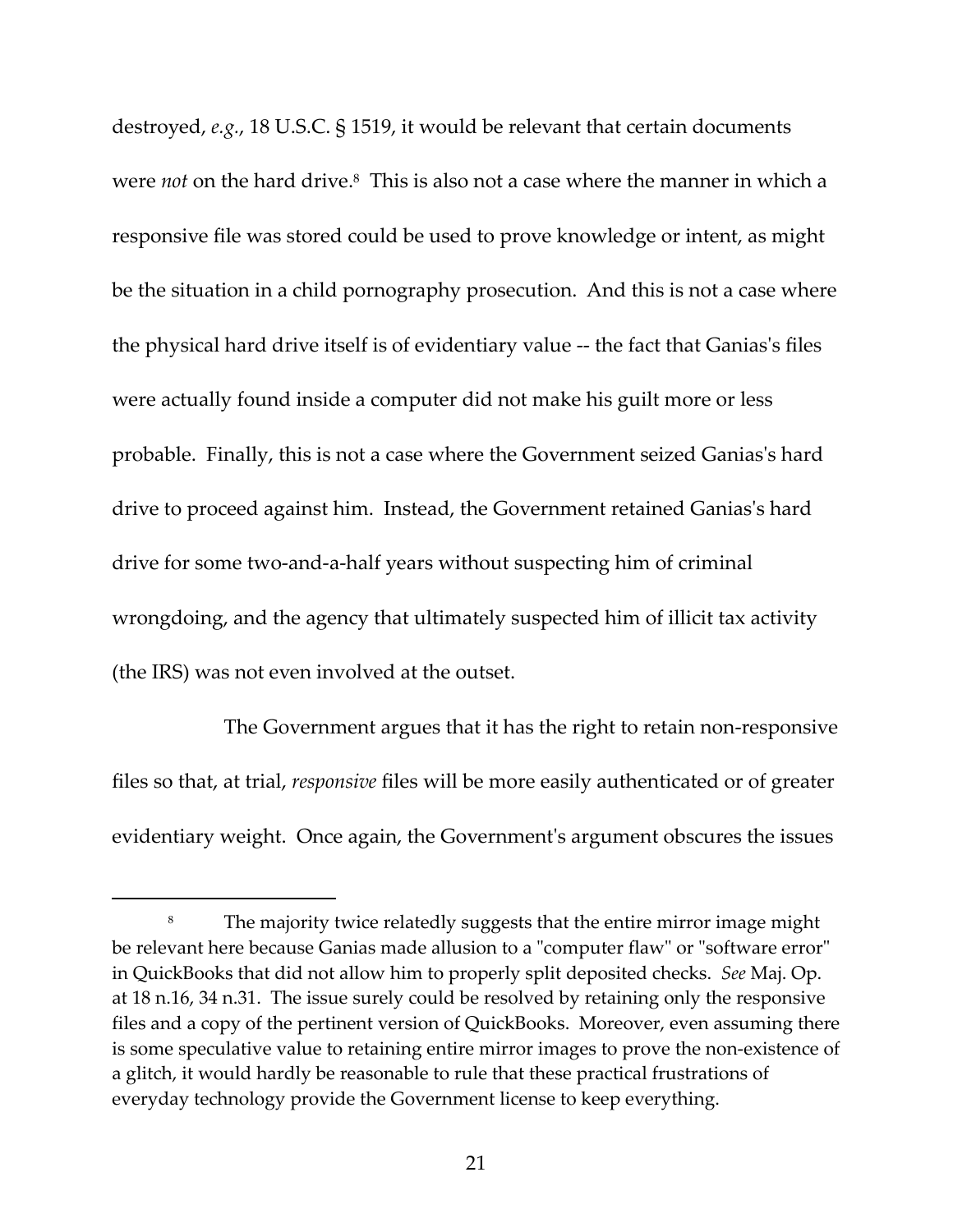in *this* case. The agents could not have been keeping non‐responsive files for the purpose of proceeding against Ganias, as they did not yet suspect Ganias of criminal wrongdoing.

Further, even if the authentication concern is genuine, "[t]he bar for authentication of evidence is not particularly high.ʺ *United States v. Gagliardi*, 506 F.3d 140, 151 (2d Cir. 2007). Indeed, as long as *a* reasonable juror *could* find that evidence was authentic we permit that evidence to be introduced. *Id.*; *see* Fed. R. Evid. 901(a). Meeting this minimal burden is not difficult ‐‐ all the Government need do is to introduce as a trial witness one of its agents who handled the data. *See Tamura*, 694 F.2d at 597.

The Government presses the point by arguing that by keeping the hard drives, it could *more easily* preserve the chain of custody and authenticate by "calculat[ing]  $\ldots$  a 'hash value' for the original and th[e] [mirror] image." Gov't Br. 30. A "hash value" is an alphanumeric marker (*e.g.*, "ABC123") for data that stays the same *if and only if* the data is not altered. Thus, if a hard drive and its mirror image have the same hash value, the files in the mirror image are exact replicas; whereas if the Government purges data from the mirror image, then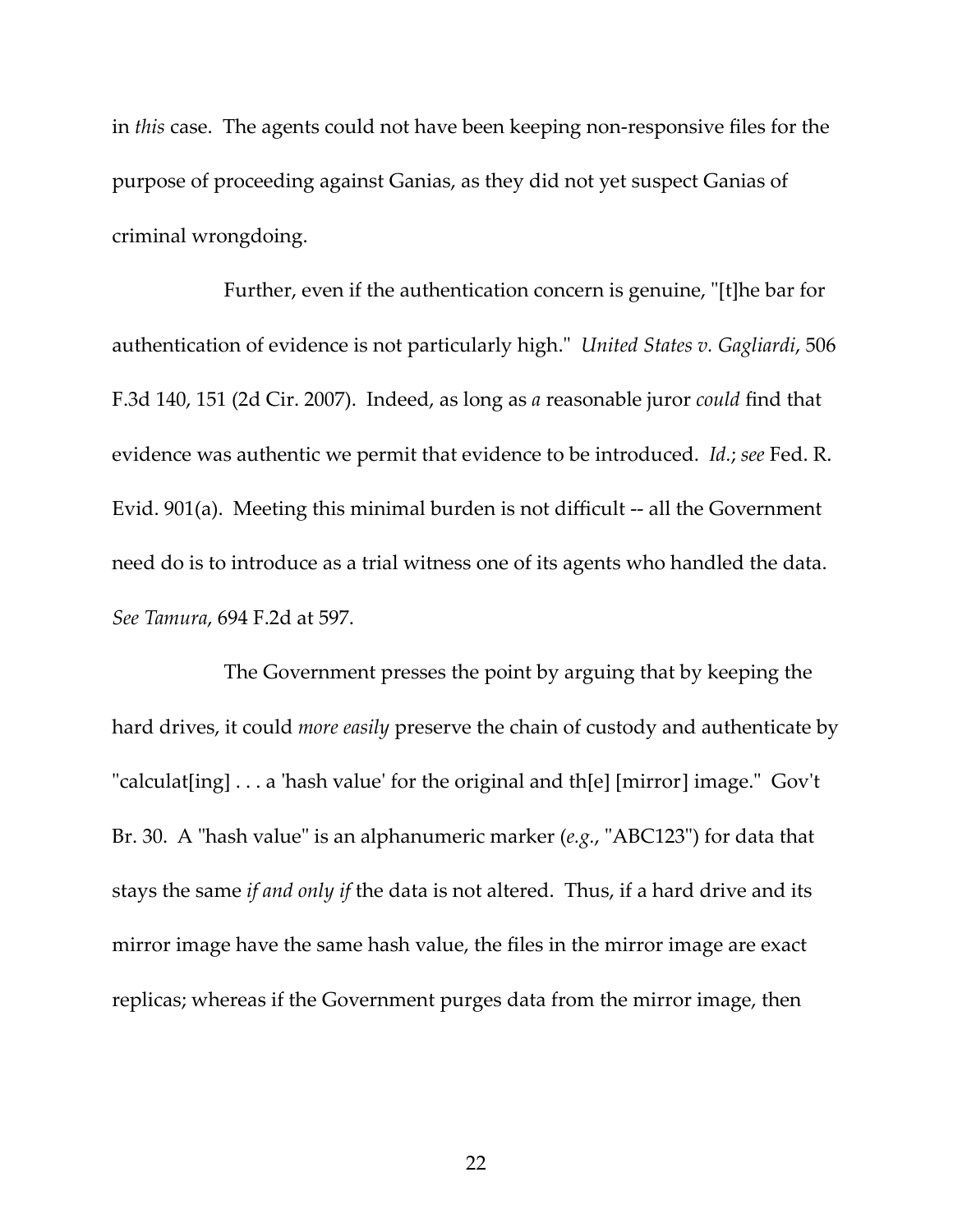hash values would not match. Hash values thus make authentication easy. *See* Fed. R. Evid. 901(b)(4).

The hashing argument, however, is not persuasive. First, the Government would have to call an expert just to explain to a jury what a hash value was, as it did here. *See* Fed. R. Evid. 702(a); Trial Tr. 128‐30. This is no less burdensome than simply having an agent testify as to the chain of custody. Second, as the Government acknowledged at rehearing *en banc*, it can hash individual files that it has segregated. *See* Oral Arg. 31:08‐30. This practice is not a hypothetical possibility: the Government has done so before, *see, e.g.*, *United States v. Hock Chee Koo*, 770 F. Supp. 2d 1115, 1123 (D. Or. 2011), and the Government did so in this very case for Ganiasʹs QuickBooks files, *see* Trial Tr. 147‐54. *See generally* Richard P. Salgado, *Fourth Amendment Search and the Power of the Hash*, 119 Harv. L. Rev. F. 38, 40-41 (2005) ("Many digital analysis tools can be configured to calculate separate hash values of each individual file  $\dots$ ."). The Government's ability to authenticate individual files by hashing them undercuts its assertion that it must retain non‐responsive files to authenticate responsive ones. Hashing appears to make it easier for the Government to comply with the Fourth Amendment, not harder.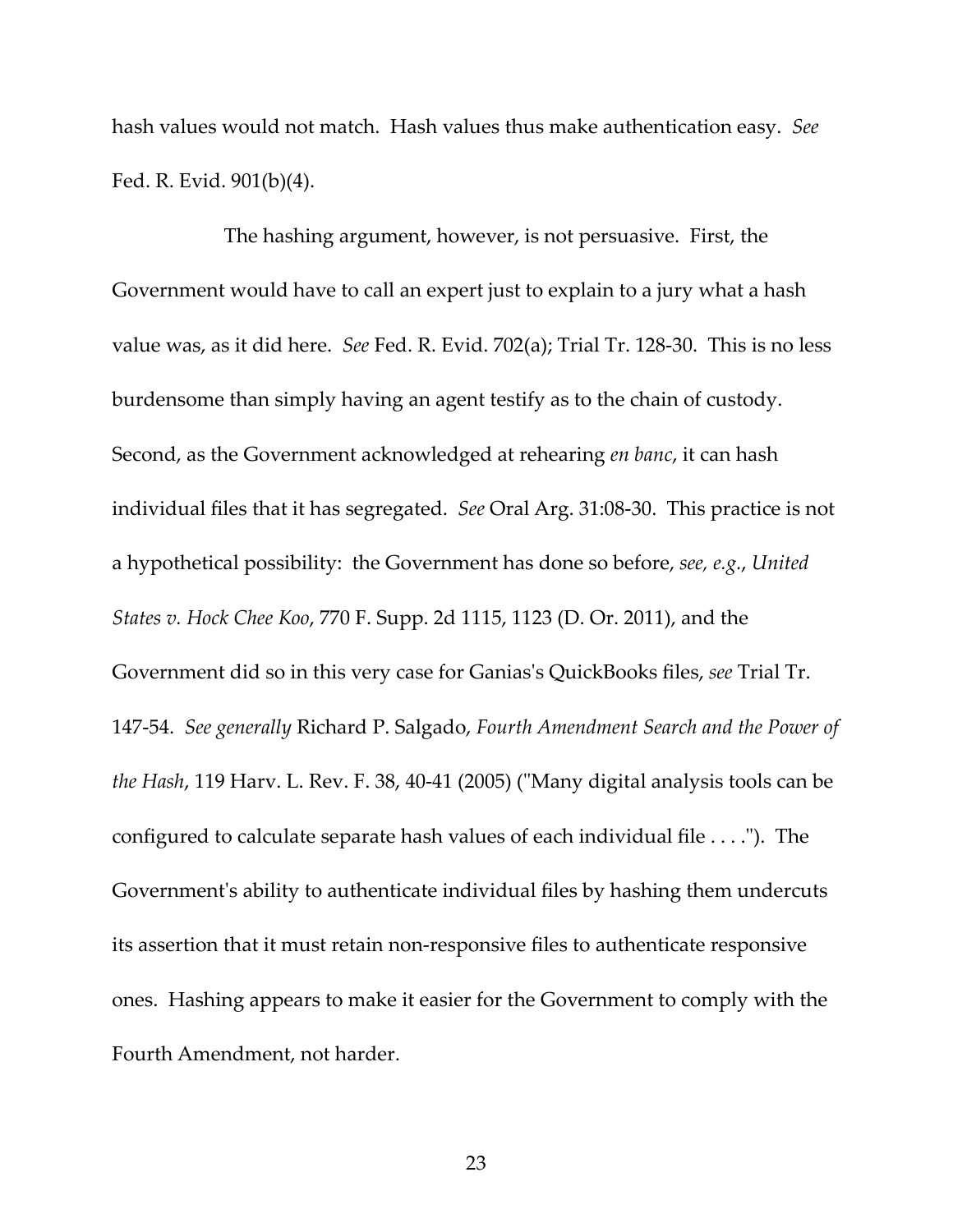Next, the Government contends that it has an interest in retaining computer evidence in its "original form" to preserve "the integrity and usefulness of computer evidence during a criminal prosecution." Gov't Br. 32. This contention is unpersuasive. The Government can always preserve a copy of the *responsive* files to protect against degradation -- indeed, the Government points to no reason why a hard drive with all of Ganiasʹs files would be less prone to degradation than a hard drive with some of his files. Moreover, even assuming there is some slight prosecutorial advantage gained by being able to show juries what a computer interface looked like in its "original form," this benefit surely does not justify a violation of basic Fourth Amendment rights.

In a similar vein, the Government argues that retention of mirror images "preserves the evidentiary value of computer evidence itself" and might "refute claims . . . of data tampering." Gov't Br. 31-34. As a practical matter, a claim of data tampering would easily fall flat where, as here, the owner kept his original computer and the Government gave him a copy of the mirror image.<sup>9</sup> More generally, the Government can argue in every case that overseized

<sup>&</sup>lt;sup>9</sup> Though the record is silent as to this point, the Government told the Court at rehearing *en banc* that it gave Ganias a copy of the forensic mirror image so that he could conduct his own analysis. *See* Oral Arg. 30:28‐31:05.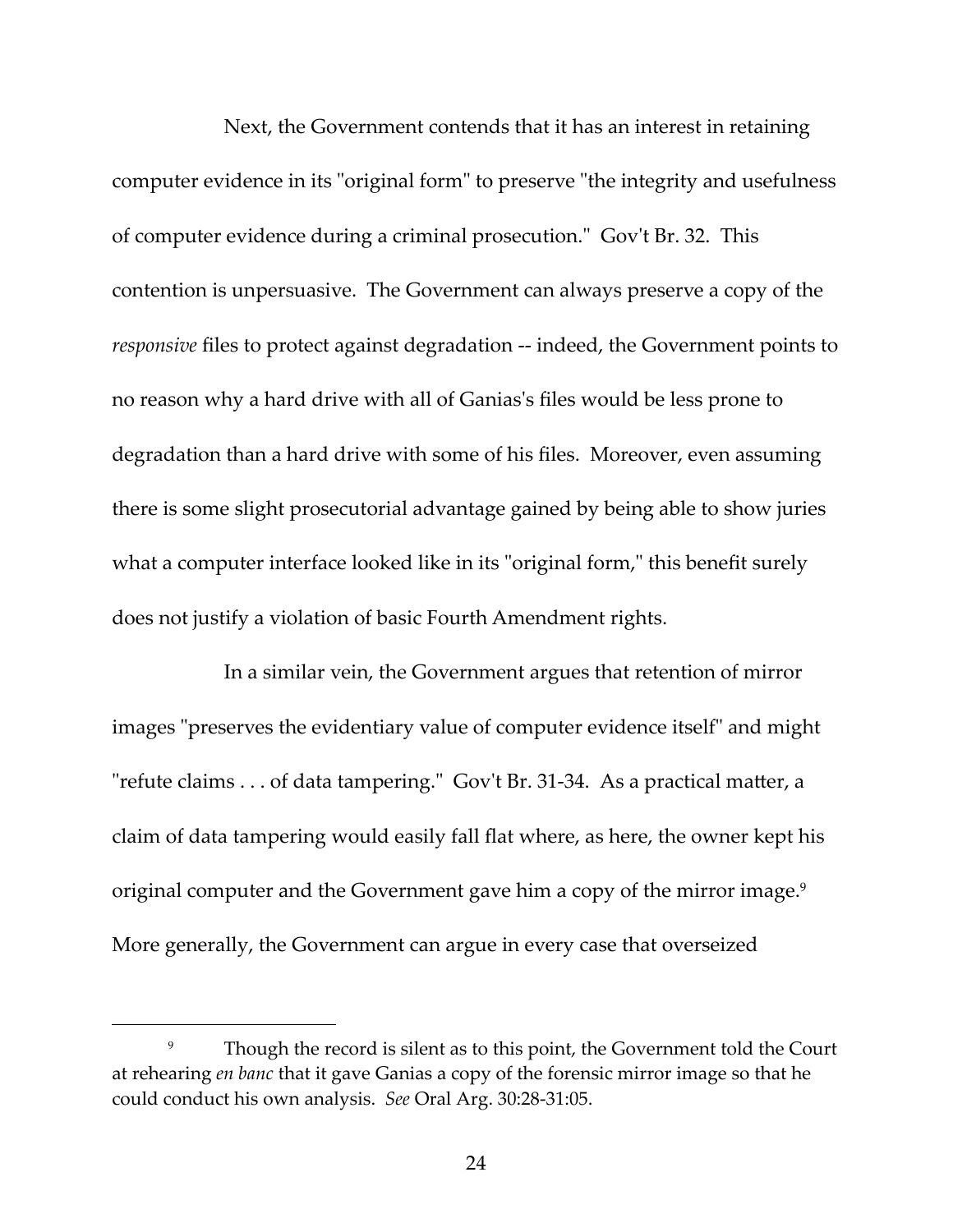evidence will have some bearing on the "evidentiary value" of other, properly seized evidence at trial. When the Government makes authorized seizures of folders of financial information from a file cabinet, it could argue that it is entitled to seize the entire cabinet to demonstrate to a jury that folders were preserved in their original form. Or the Government might like to seize nearby, carefully organized folders of medical information to rebut a claim of incompleteness by showing how meticulous the defendant was. Or the Government might seek to seize a folder of childrenʹs report cards to show that the defendant normally kept information from a certain time period. Permitting the Government to keep non‐responsive files merely to strengthen the evidentiary value of responsive files would eviscerate the Fourth Amendment.

Remarkably, the Government also argues that it should be allowed to hold on to overseized data for the *defendantʹs* benefit ‐‐ so that it can comply with its discovery obligations and duty to disclose exculpatory materials under *Brady*. *See generally Brady v. Maryland*, 373 U.S. 83 (1963). The Government is essentially arguing that it must hold on to the materials so that it can give them back to the defendant. Of course, this is not a genuine concern ‐‐ the problem can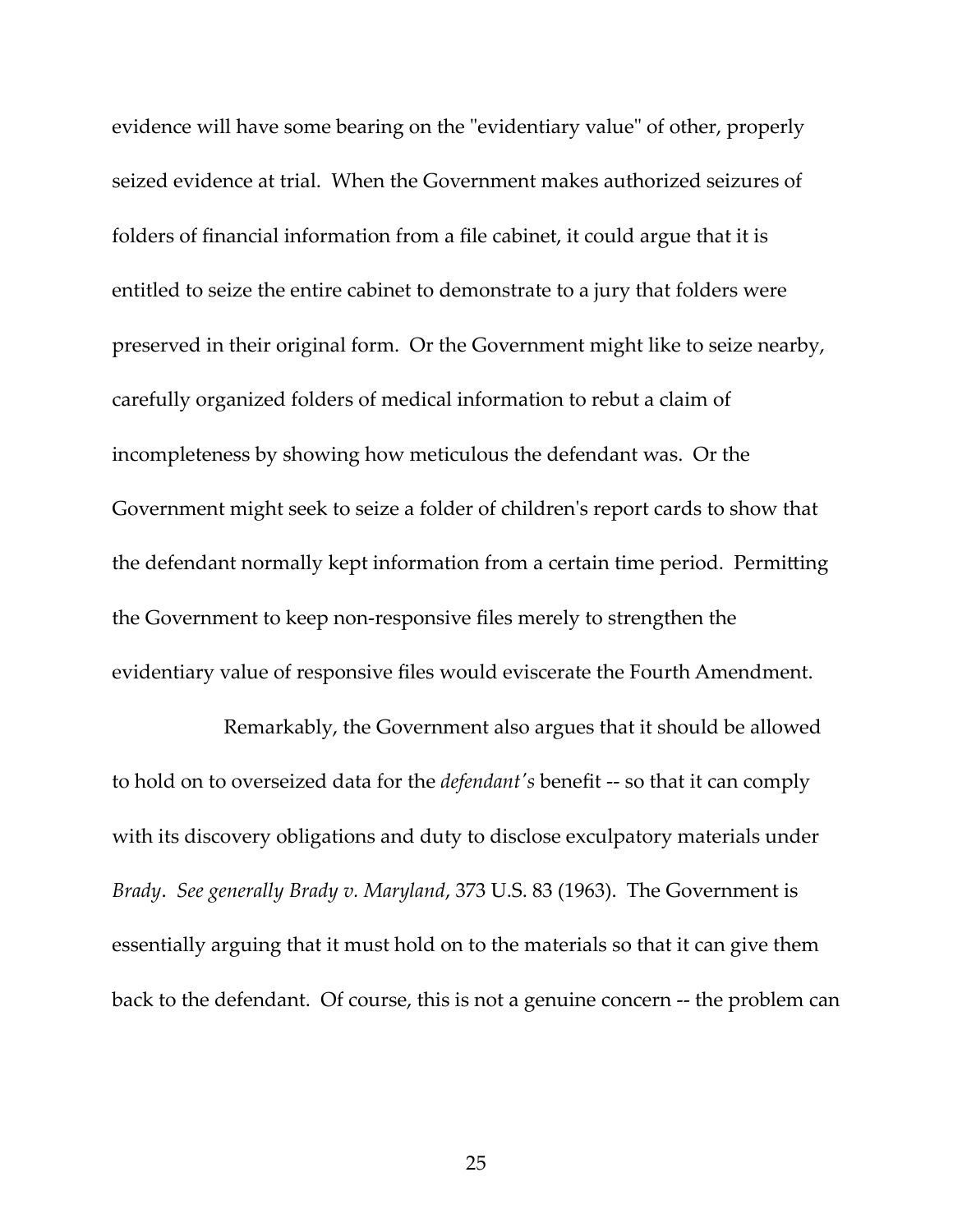be obviated simply by returning the non‐responsive files to the defendant in the first place.

The Government further argues that it should be permitted to retain forensic mirror images so that it may search the images for material responsive to a warrant "as the case evolves." Gov't Br. 35. At base, this is a blanket assertion that the Government can seize first and investigate later. *See CDT*, 579 F.3d at 998 (criticizing approach as: "Let's take everything back to the lab, have a good look around and see what we might stumble upon."). This is the equivalent of a general warrant, and the Fourth Amendment simply does not permit it.

Finally, the Government suggests that the availability of Federal Rule of Criminal Procedure 41(g) weighs in favor of the reasonableness of its actions. Rule 41(g) provides that a person aggrieved by an unlawful seizure "may move for the property's return." This rule, however, cannot shift the Governmentʹs burden under the Fourth Amendment onto the defendant. Pointing fingers at Ganias does not help the Government meet its *own* obligation to be reasonable.

The Government's arguments thus fail. In my view, Ganias's Fourth Amendment rights were violated when the Government unreasonably continued

26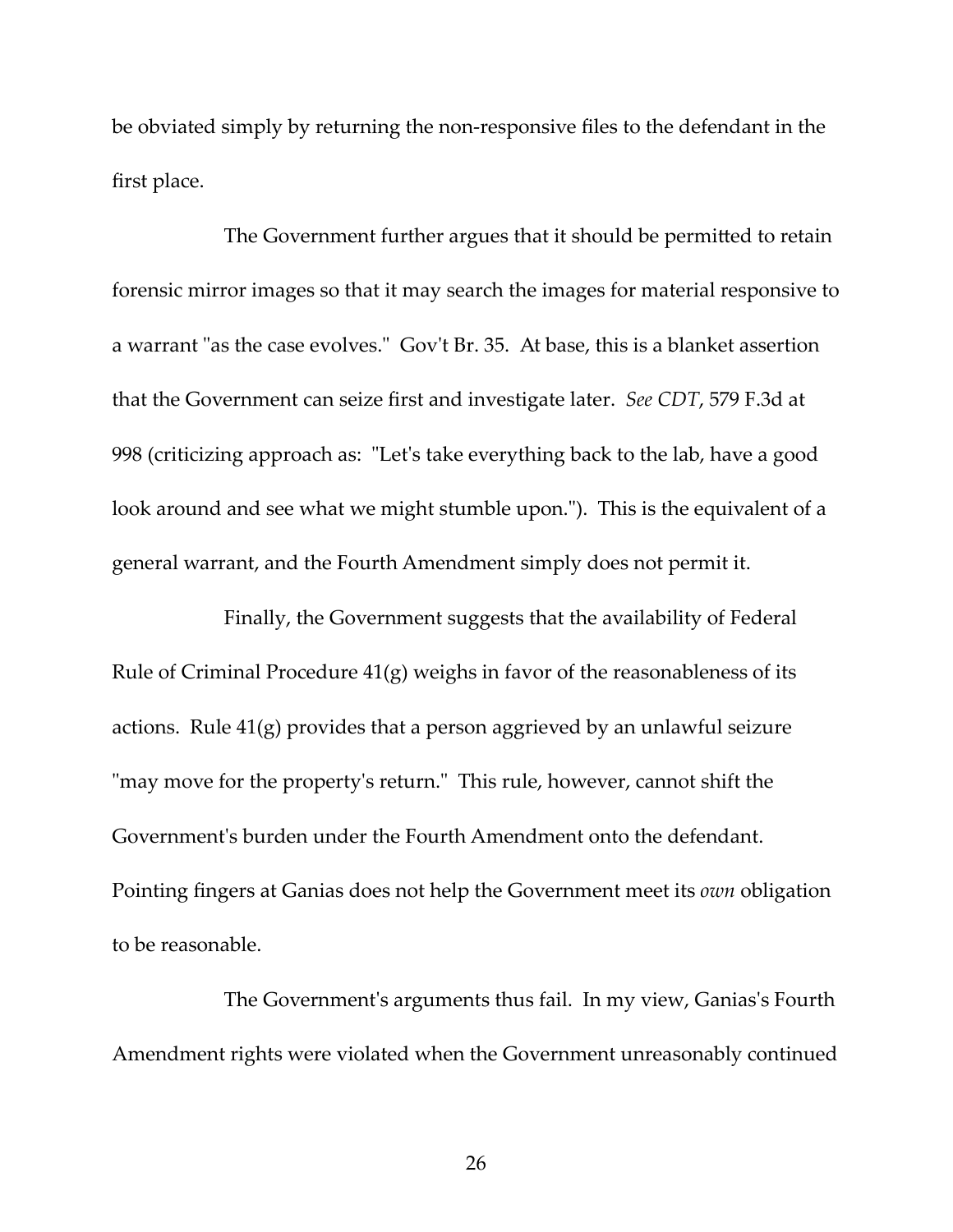to hold on to his non‐responsive files long after the responsive files had been extracted to reexamine when it subsequently saw need to do so.

#### **II.**

Instead of ruling on the question of whether the Governmentʹs actions violated the Fourth Amendment, the majority relies on the good faith exception to the exclusionary rule, and concludes that suppression was not warranted because the Government relied in good faith on the 2006 warrant and that this reliance was objectively reasonable. *See* Maj. Op. at 3.

### **A.**

Even where a search or seizure violates the Fourth Amendment, the Government is not automatically precluded from using the unlawfully obtained evidence in a criminal prosecution. *United States v. Julius*, 610 F.3d 60, 66 (2d Cir. 2010). "To trigger the exclusionary rule, police conduct must be sufficiently deliberate that exclusion can meaningfully deter it, and sufficiently culpable that such deterrence is worth the price paid by the justice system.ʺ *Herring v. United States*, 555 U.S. 135, 144 (2009).

To balance these interests, we have adopted the "good faith" exception, in certain circumstances, as a carve‐out to the exclusionary rule. *See*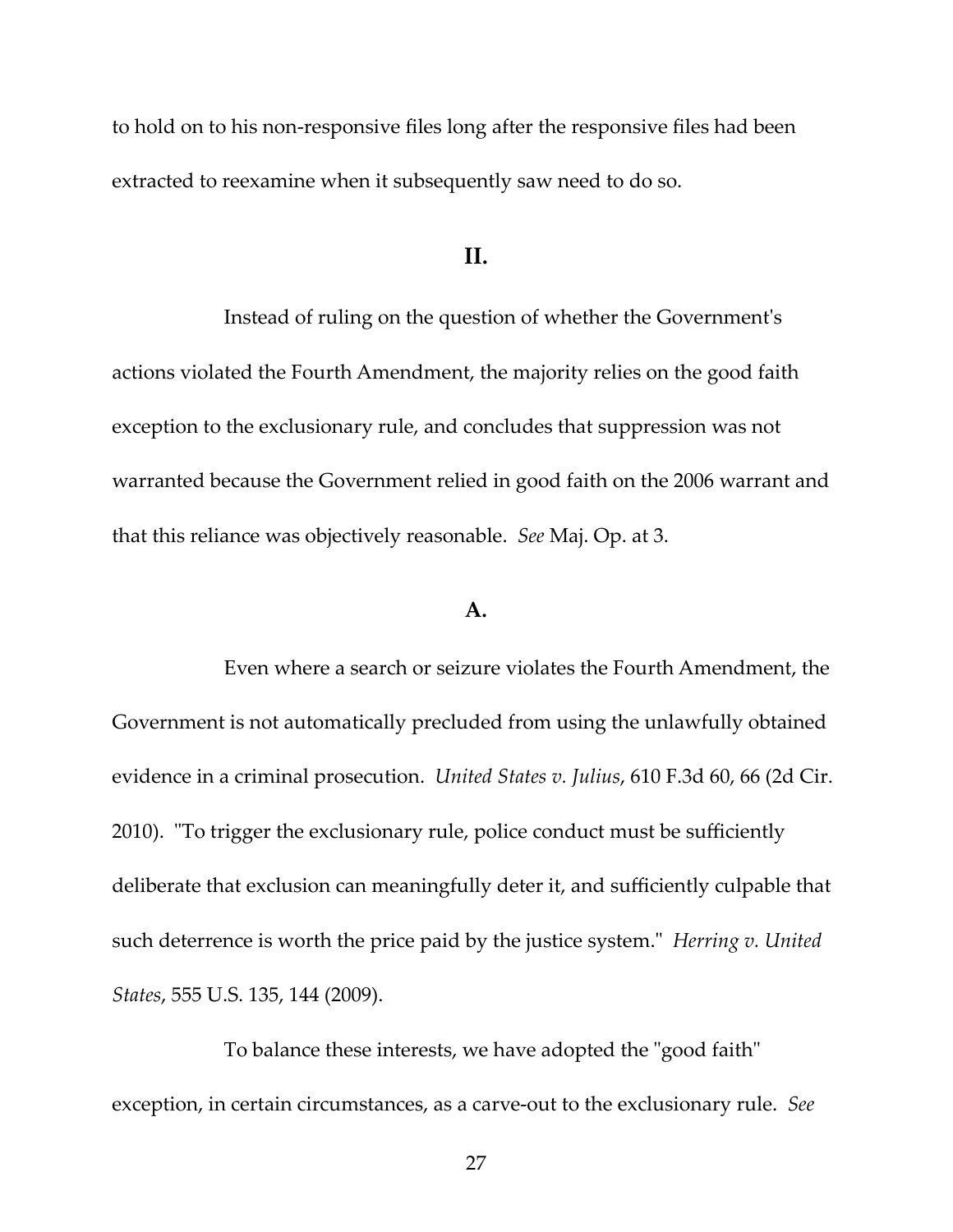*Davis v. United States*, 564 U.S. 229, 237‐39 (2011). When a warrant is present, an agent's objectively reasonable good faith reliance on and abidance by the warrant generally makes exclusion an inappropriate remedy. *See United States v. Leon*, 468 U.S. 897, 922 (1984). Likewise, government agents act in good faith when they perform "searches conducted in objectively reasonable reliance on binding appellate precedent." *Davis*, 564 U.S. at 232. When agents act in good faith, the exclusionary rule will usually not apply. *See United States v. Aguiar*, 737 F.3d 251, 259 (2d Cir. 2013). "The burden is on the government to demonstrate the objective reasonableness of the officersʹ good faith reliance.ʺ *United States v. Voustianiouk*, 685 F.3d 206, 215 (2d Cir. 2012) (quoting *United States v. George*, 975 F.2d 72, 77 (2d Cir. 1992)).

Furthermore, evidence will be suppressed only where the benefits of deterring the Governmentʹs unlawful actions appreciably outweigh the costs of suppressing the evidence  $-$  "a high obstacle for those urging  $\ldots$  application" of the rule. *Herring*, 555 U.S. at 141 (quoting *Pa. Bd. of Prob. & Parole v. Scott*, 524 U.S. 357, 364‐65 (1998)); *see Davis*, 564 U.S. at 232. ʺWhen the police exhibit 'deliberate,' 'reckless,' or 'grossly negligent' disregard for Fourth Amendment rights, the deterrent value of exclusion is strong and tends to outweigh the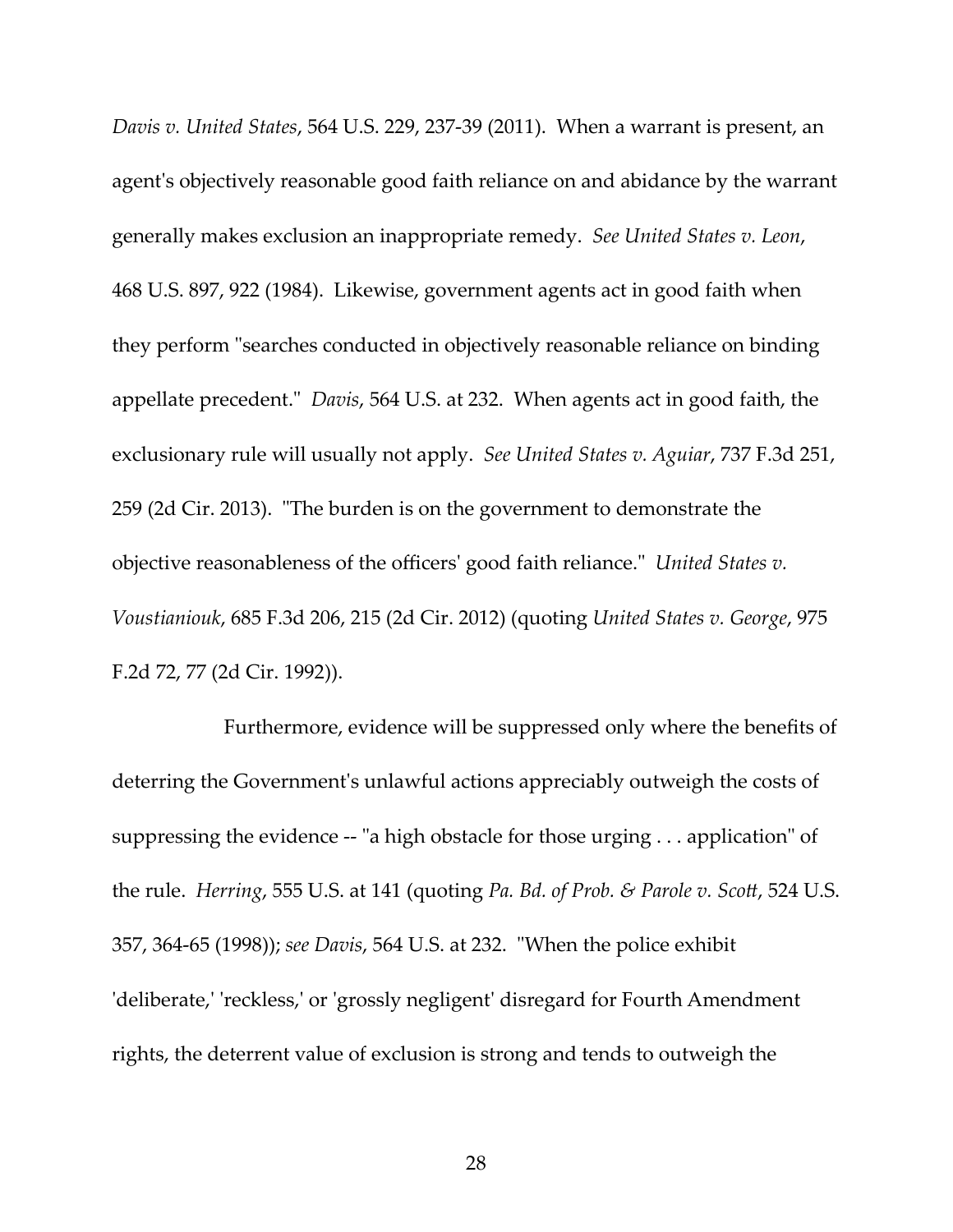resulting costs." *Davis*, 564 U.S. at 238 (quoting *Herring*, 555 U.S. at 144). "The principal cost of applying the [exclusionary] rule is, of course, letting guilty and possibly dangerous defendants go free ‐‐ something that ʹoffends basic concepts of the criminal justice system.ʹʺ *Herring*, 555 U.S. at 141 (quoting *Leon*, 468 U.S. at 908).

#### **B.**

The Government contends that it relied in good faith both on the 2003 warrant and the 2006 warrant. The majority, without supporting its holding with the 2003 warrant, concludes that the agents acted reasonably in relying on the 2006 warrant to search for evidence of Ganiasʹs tax evasion, and that suppression therefore was not warranted. *See* Majority Op. at 44‐55. I disagree, and would hold that neither warrant provided a good faith basis for retaining the non‐responsive files long after the responsive files had been extracted.

#### **(1)**

I first turn to the 2003 warrant. The Governmentʹs retention of Ganias's non-responsive files pursuant to the 2003 warrant was hardly lawful or in good faith. The Government, in keeping the entirety of the mirror images, kept substantial amounts of "computer associated data" that did not "relat[e] to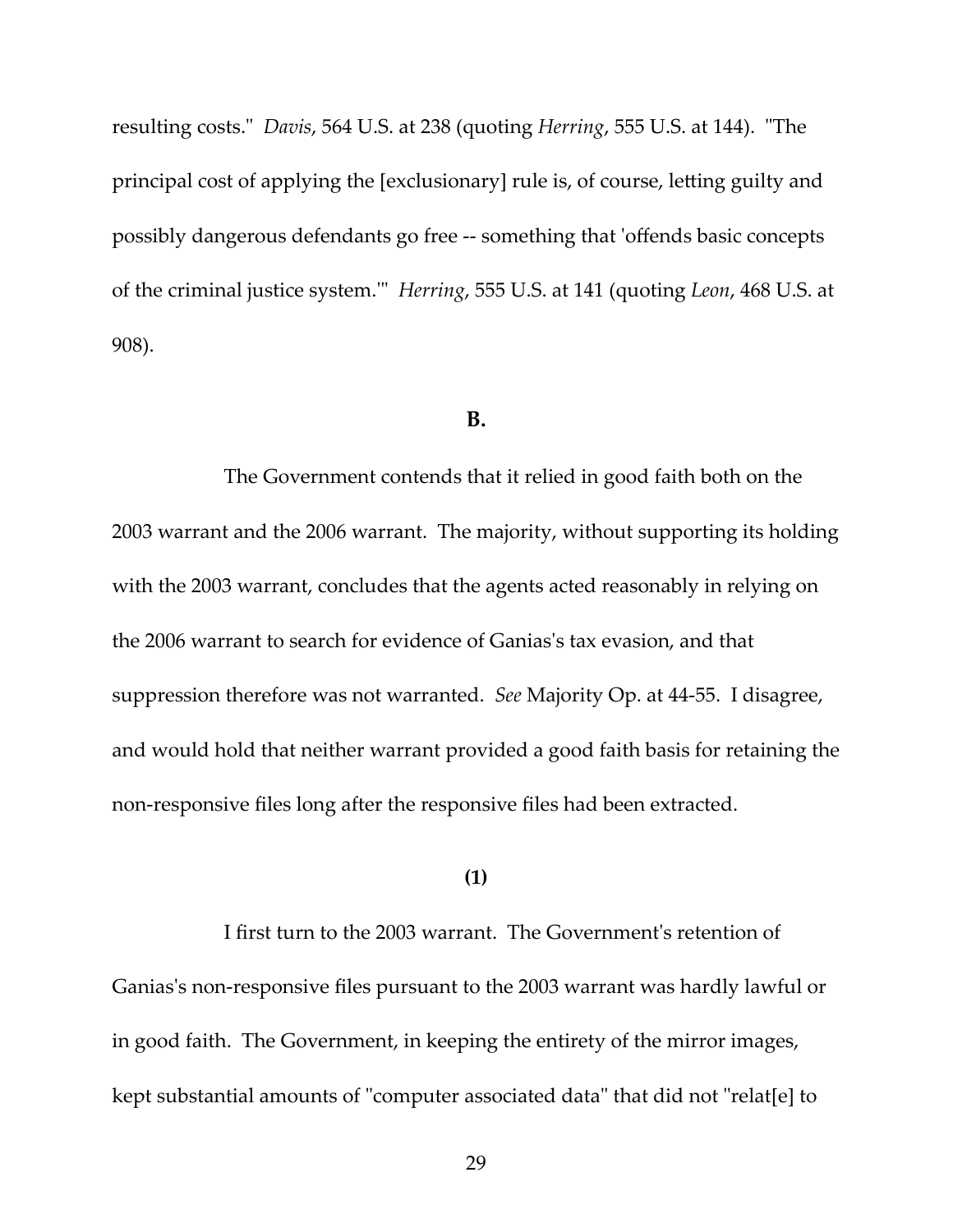the business, financial and accounting operations of [IPM] and American Boiler." J. App. 433. This sort of retention following a "widespread seizure" was not explicitly authorized by the 2003 warrant, *United States v. Shi Yan Liu*, 239 F.3d 138, 140 (2d Cir. 2000) (quoting *United States v. Matias*, 836 F.2d 744, 748 (2d Cir. 1988)), and, as discussed, amounted to a general search. Likewise, the Government points to no binding appellate precedent that allows it to retain files outside the scope of a warrant when the responsive files can be feasibly extracted. Instead the Fourth Amendment baseline is that the Government may not take and then *keep* papers without a warrant "particularly describing . . . the persons or things to be seized." U.S. Const. amend. IV.

The Government argues nonetheless that the agents had an objectively reasonable good faith belief that their post‐warrant conduct was lawful, because no precedent held that they could *not* do what they did. The argument fails, in my view, for the precedents are absolutely clear that general warrants are unconstitutional and that government agents authorized to come into oneʹs home to seize papers for a limited purpose may not indiscriminately seize and retain all papers instead. Any agent who professes to have the ability to do so merely because computers are involved is not acting in good faith.

30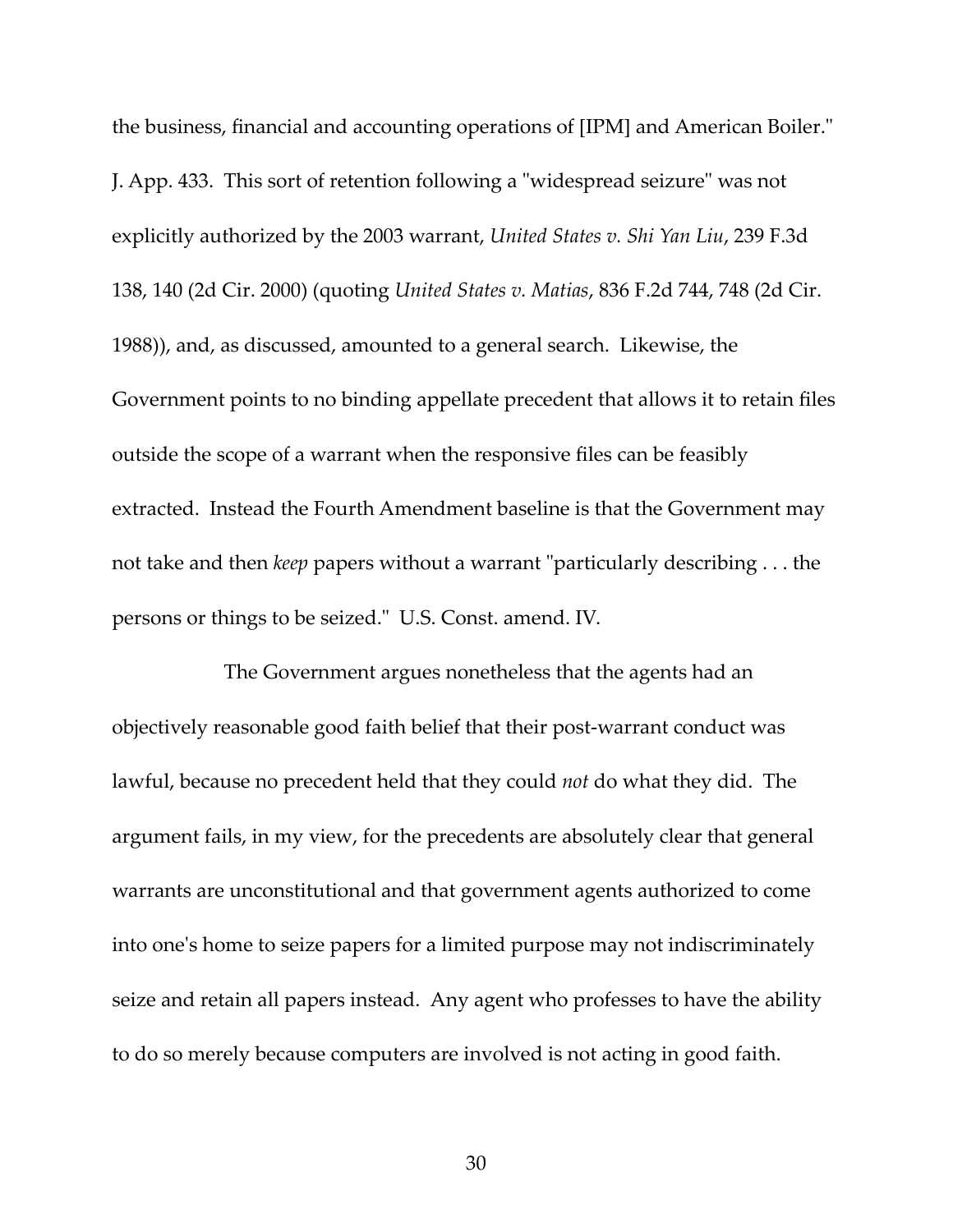Moreover, the Government's formulation of "the 'good faith' exception w[ould] swallow the exclusionary rule.<sup>"</sup> *Davis*, 564 U.S. at 258 (Breyer, *J.*, dissenting). The Government is essentially arguing that the absence of binding appellate precedent addressing the overseizure and retention of computer files excuses the agentsʹ actions. But it has always been the case that agents must rely on *something* for their reliance to be objective. That is, officers must "learn 'what is required of them'...and ...conform their conduct to these rules.ʺ *Davis*, 564 U.S. at 241 (majority opinion) (quoting *Hudson v. Michigan*, 547 U.S. 586, 599 (2006)); *see also id.* at 250 (Sotomayor, *J.*, concurring) (ʺ[W]hen police decide to conduct a search or seizure in the absence of case law (or other authority) specifically sanctioning such action, exclusion of the evidence obtained may deter Fourth Amendment violations . . . .ʺ). Here, the basic principles were well settled and provided ample guidance. And even if the warrant and our precedent were unclear as to what was allowed, the answer was not for agents to venture alone into uncharted constitutional territory. *See United States v. Johnson*, 457 U.S. 537, 561 (1982) (ʺ[I]n close cases, law enforcement officials would have little incentive to err on the side of constitutional behavior."). Rather, the answer was for the agents to seek out a magistrate to authorize the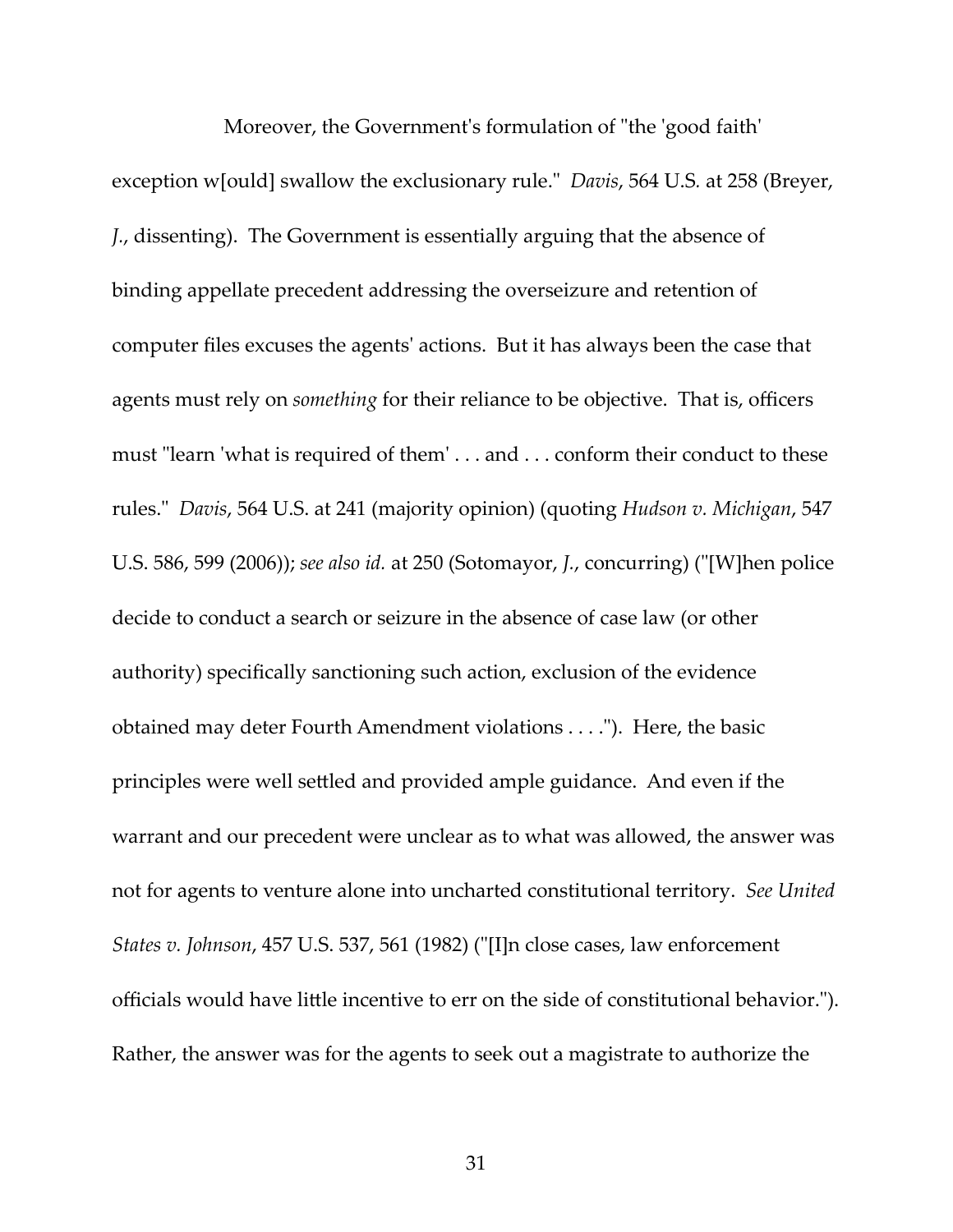*continued retention* of Ganiasʹs non‐responsive files. *See CDT*, 621 F.3d at 1179 (Kozinski, *J.*, concurring). Once the responsive files were extracted, the Government could have asked to keep non‐responsive files for use during a prosecution or for the purpose of trial and allowed a magistrate to balance the Governmentʹs need against Ganiasʹs Fourth Amendment interests. *See Leon*, 468 U.S. at 916 (noting we would not "punish the errors of judges and magistrates"). The Government did not do that, but instead retained the non‐responsive files for another year and a half before seeking judicial guidance.

More troublingly, the agents here knew what they were supposed to do -- their actions were "deliberate." *Davis*, 564 U.S. at 238 (quoting *Herring*, 555 U.S. at 144). The agents *knew* they were supposed to return or delete overseized data. When asked whether he was "to return those items or destroy those items that don't pertain to your lawful authority to seize those particular items" after a "reasonable period" of off-site review, the testifying agent answered, "Yes, sir." J. App. 145-46; *see also id.* at 428 (Ganias corroborating that the agent "assured me that those materials and files not authorized under the warrant and not belonging to American Boiler and IPM would be purged once they completed their searchʺ). Instead of following this protocol, that agent testified that the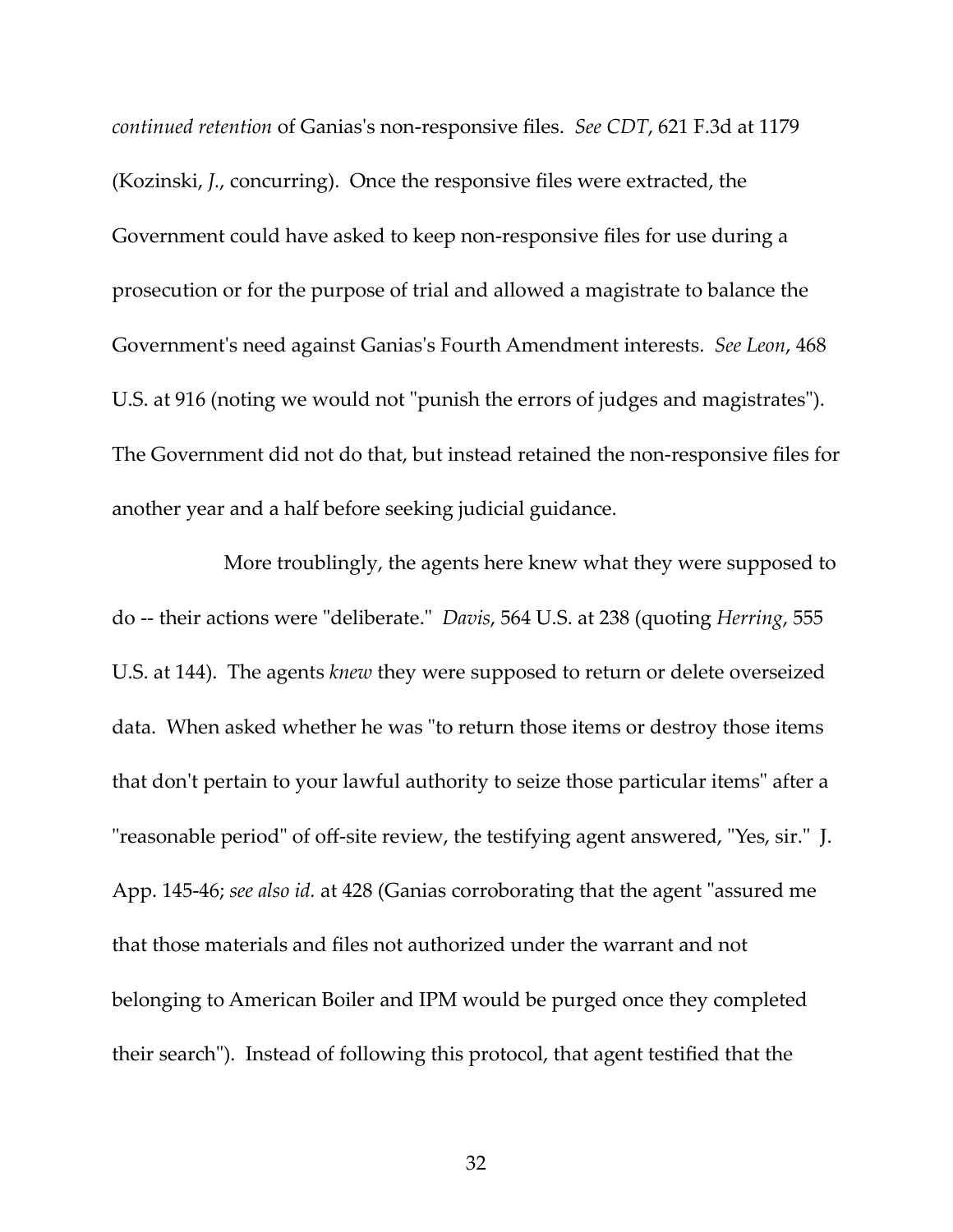investigators "viewed the data as the government's property, not Mr. Ganias' property." *Id.* at 146; *see also id.* at 122 ("And you never know what data you may need in the future."). In other words, the agents "knew that limits of the warrant w[ere] not be[ing] honored.ʺ *United States v. Foster*, 100 F.3d 846, 852 (10th Cir. 1996). This knowledge of the need to return or delete non‐responsive files compels a conclusion that the agents did not rely in good faith on the 2003 warrant or any appellate precedent (binding or non‐binding) and that the deterrence value of suppression here is substantial.

#### **(2)**

I next turn to the 2006 warrant. On April 24, 2006, the Government sought a warrant -- seeking to search "Images of three (3) hard drives seized on November 19, 2003 from the offices of Steve M. Ganias" -- to investigate him personally. J. App. 455. A magistrate judge issued the warrant, and the Government searched the mirror images.

For the purpose of deterring Fourth Amendment violations, the relevant inquiry is whether the agents acted in good faith when they committed the violation. *See Leon*, 468 U.S. at 916 (ʺ[T]he exclusionary rule is designed to deter police misconduct  $\dots$ ."). The agents here could not have relied in good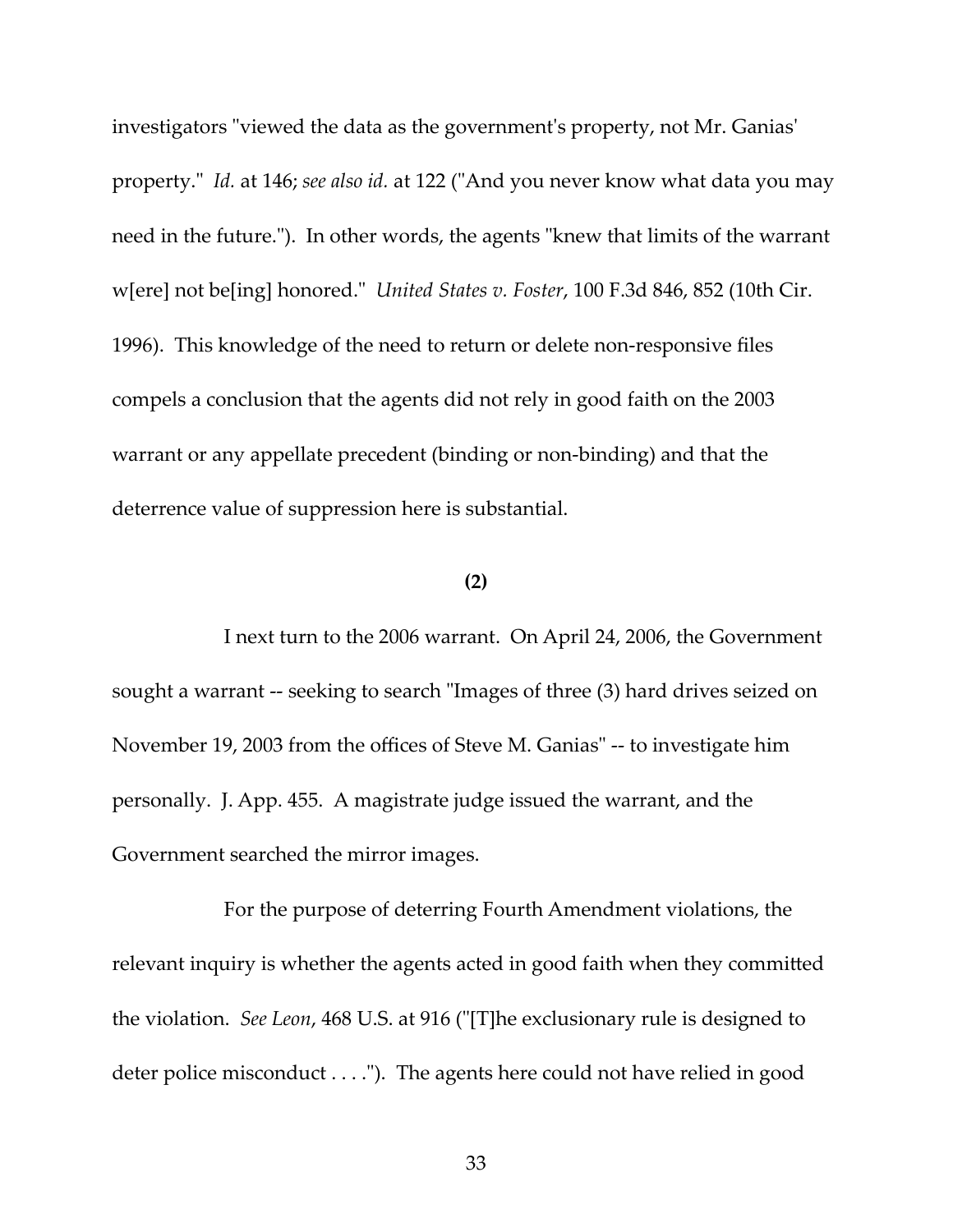faith on the 2006 warrant because it was issued almost two-and-a-half years after the files were first overseized, and some sixteen months after the responsive files had been extracted. That is, the agents did not rely on the 2006 warrant to retain non‐responsive files because that warrant came into being only *after* the Fourth Amendment violation occurred. An agent can only rely on something that exists "at the time of the search." *Aguiar*, 737 F.3d at 259; see Davis, 131 S. Ct. at 2418 (asking if search was in "objectively reasonable reliance on binding judicial precedent" as of "the time of the search").

In other words, the later 2006 warrant could not cure the prior illegal retention of Ganias's data when agents did not rely on it to retain that data. A warrant is not a Band‐Aid that the Government may seek when it realizes its Fourth Amendment violation has been discovered. *See* Wayne R. LaFave, *Search and Seizure: A Treatise on the Fourth Amendment* § 1.3(f) (5th ed. 2015) (ʺWhen the magistrate issued the warrant, he did not endorse past activity; he only authorized future activity."). As we have previously held, "Good faith is not a magic lamp for police officers to rub whenever they find themselves in trouble." *United States v. Reilly*, 76 F.3d 1271, 1280 (2d Cir. 1996).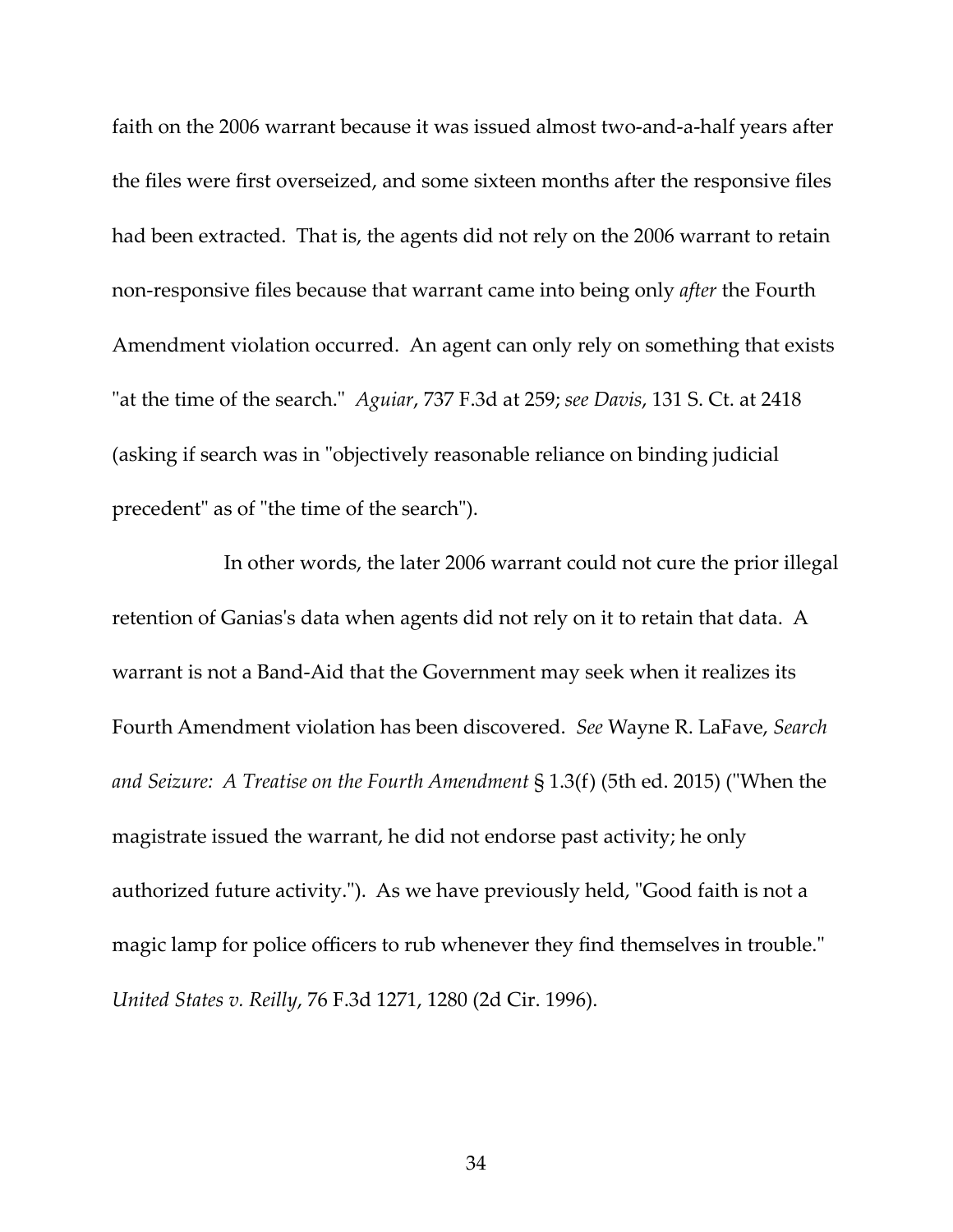The Government and the majority rely on a line of cases that includes *United States v. Reilly*, 76 F.3d 1271, and its predecessor, *United States v. Thomas*, 757 F.2d 1359 (2d Cir. 1985). In *Reilly*, we affirmed the *Thomas* principle that illegally obtained evidence need not be excluded where the agents later obtained a warrant by providing a magistrate "the details of their dubious prewarrant conduct" and where "there was nothing more the officer could have or should have done under the[] circumstances to be sure his search would be legal.ʹʺ *Reilly*, 76 F.3d at 1282 (alterations omitted) (quoting *Thomas*, 757 F.2d at 1368). We required, however, that the officer "did not have any significant reason to believe that what he had done was unconstitutional." *Id.* at 1281.<sup>10</sup>

In this case, the agents did *not* present to the magistrate judge all of "the details of their dubious pre-warrant conduct." *Id.* at 1282. Though the majority points out that the agents disclosed to the magistrate judge in 2006 that the mirror images were seized in November 2003, that Ganias was not then

<sup>10</sup> As an initial observation, the *Thomas* principle is not free from doubt. *Reilly* acknowledged that *Thomas* is difficult to square with the holdings of many of our sister circuits without attempting to reconcile conflicting case law. *See id.* at 1282 (ʺOther courts have criticized *Thomas* . . . .ʺ); *e.g.*, *United States v. McGough*, 412 F.3d 1232, 1240 (11th Cir. 2005); *United States v. OʹNeal*, 17 F.3d 239, 243 (8th Cir. 1994); *United States v. Scales*, 903 F.2d 765, 768 (10th Cir. 1990); *United States v. Vasey*, 834 F.2d 782, 789 (9th Cir. 1987). Indeed, the language that exclusion may be avoided when the Government "did not have any significant reason to believe that what [it] had done was unconstitutional," *Reilly*, 76 F.3d at 1282, may one day prove to be too lax.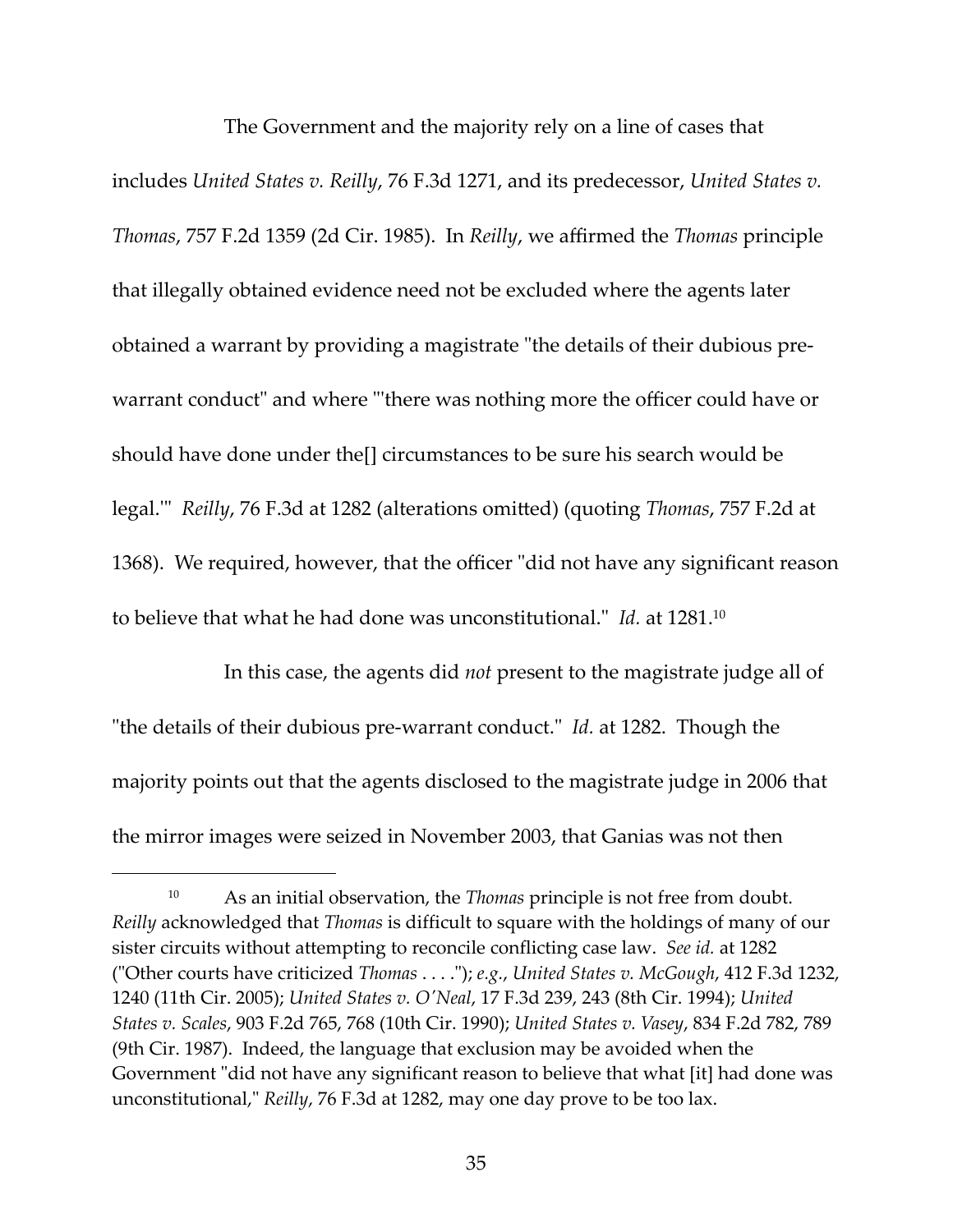under investigation, and that the mirror images included files outside the scope of the original warrant, this information was not sufficient on its own to permit the magistrate judge to evaluate whether the relevant constitutional violation occurred. *See* Maj. Op. at 56‐57. The agents did not disclose that they had segregated responsive files from non‐responsive files and extracted the responsive files and that for some time they did not have other, anticipated uses for the non-responsive files. Without this information relating to whether the Government still had a legitimate use for the mirror image during the retention, it simply would not have been feasible for a magistrate judge to consider the legitimacy of the continued retention of the mirror image. *See United States v. Vasey*, 834 F.2d 782, 789 (9th Cir. 1987) ("Typically, warrant applications are requested and authorized under severe time constraints.").

Likewise, unlike in *Thomas*, there was more that the Government could have done prior to 2006 to ensure that its conduct was legal. *See Thomas*, 757 F.2d at 1368. As noted above, it could have gone to a magistrate judge much earlier for permission to retain the non-responsive computer files.

Finally, the Government *did* have significant reason to believe that its conduct was unconstitutional. As noted, an agent testified that he knew he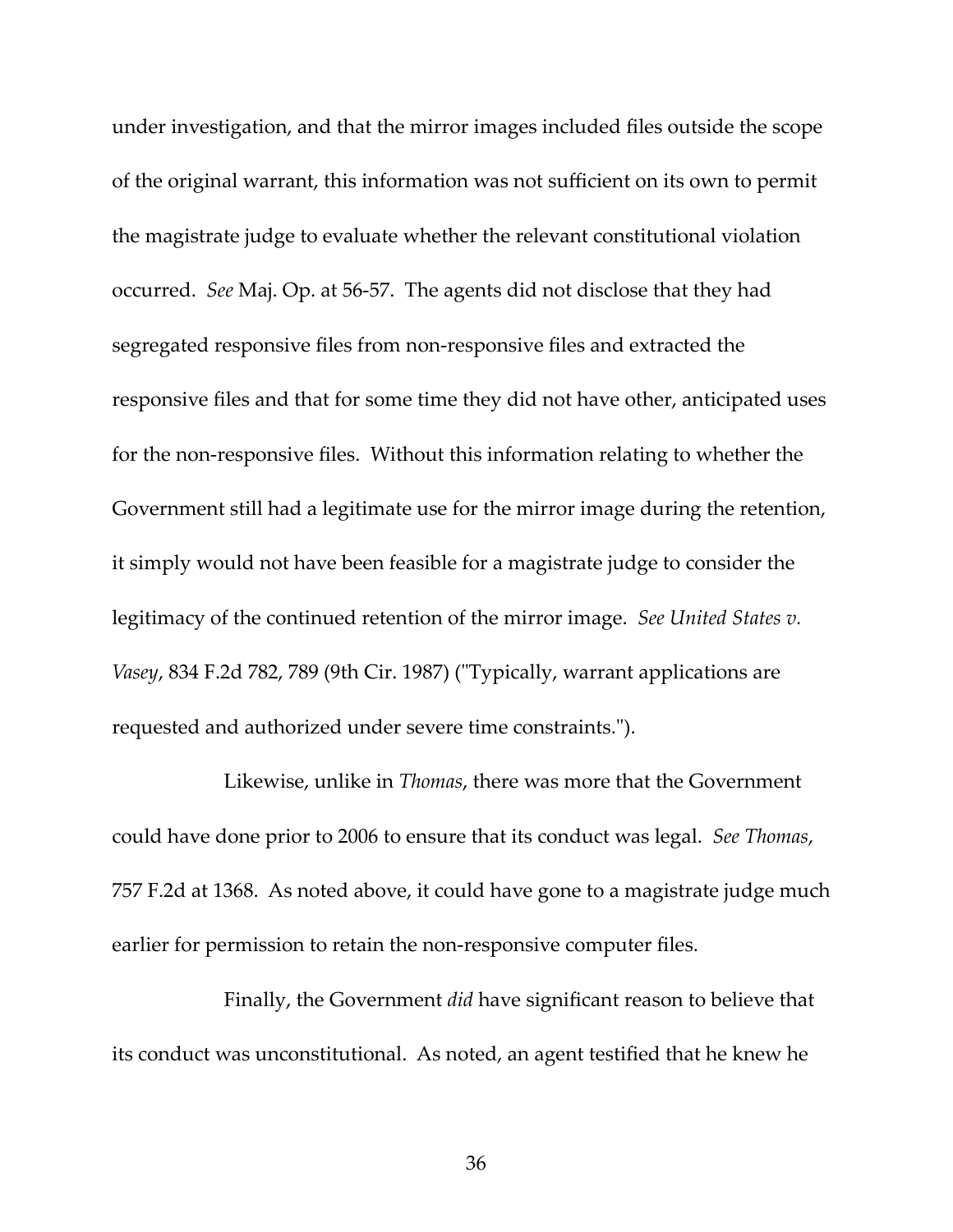was supposed to "return those items or destroy those items that d[idn't] pertain to [his] lawful authority to seize those particular items.<sup>"</sup> J. App. 145-46. And any reasonable law enforcement agent would have understood that it was unreasonable to "view[] [private property] as the government's property" or to treat the 2003 warrant as a general warrant. *Id.* at 146. Furthermore, the language of the 2003 warrant clearly set parameters for what was lawful: only data "relating to" IPM and American Boiler could be kept. *Id.* at 433.

At bottom, in holding that the Government acted with objectively reasonable reliance on the 2006 warrant, the majority condones creative uses of government power to interfere with individualsʹ possessory interests and to invade their privacy. Without specifically opining on whether the Government can retain overseized, non‐responsive files, the majority has crafted a formula for the Government to do just that. The Government only needs to: obtain a warrant to seize computer data, overseize by claiming files are intermingled (they always will be), keep overseized data until the however distant future, and then (when probable cause one day develops) ask for another warrant to search what it has kept. The rule that we have fashioned does nothing to deter the Government from continually retaining papers that are, though initially properly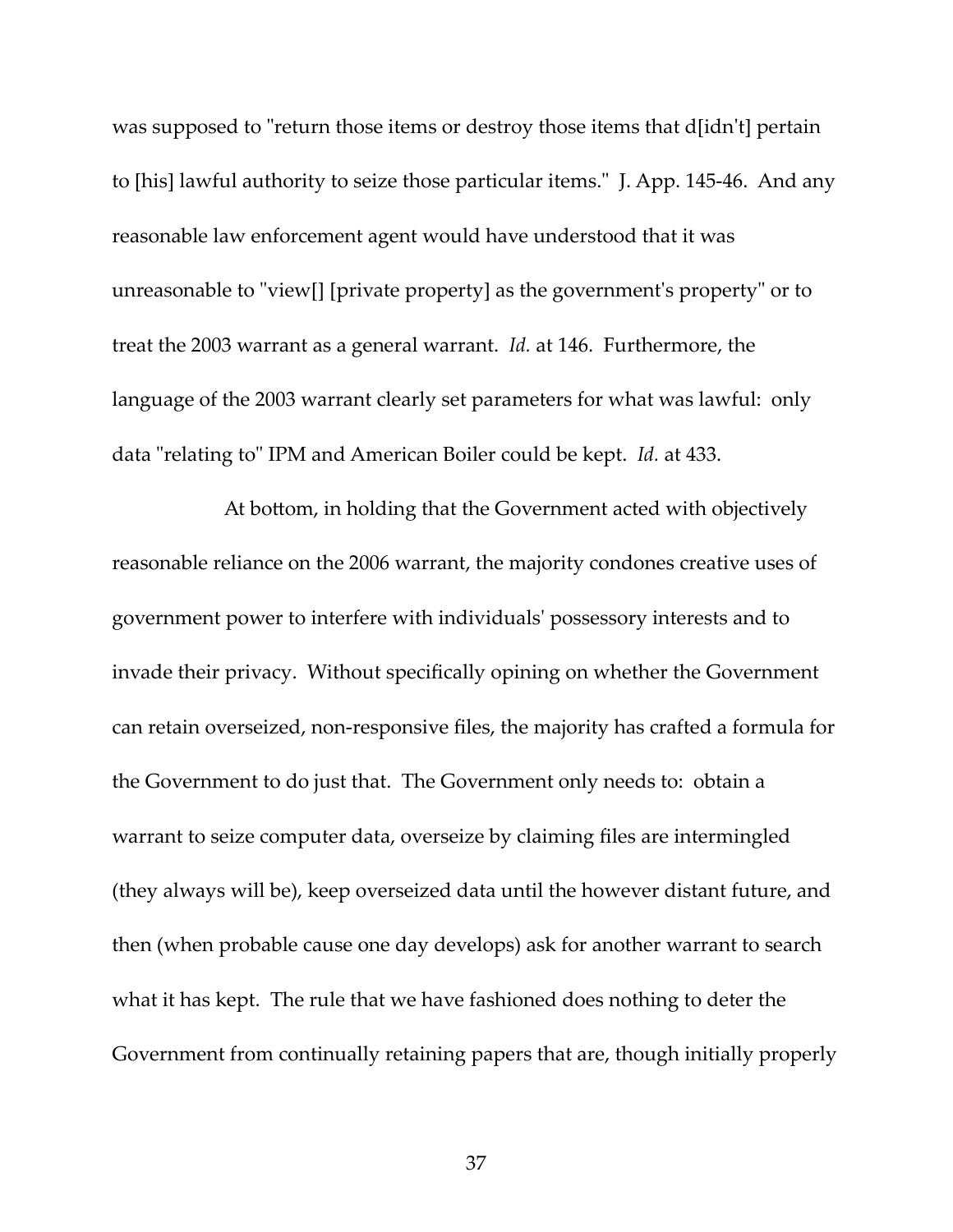seized, not responsive to or particularly described in a warrant. Instead of deterring future violations, we have effectively endorsed them.

The Government bears the burden of proving "the objective reasonableness of the officersʹ good faith reliance.ʺ *Voustianiouk*, 685 F.3d at 215 (quoting *George*, 975 F.2d at 77). It has not met that burden here. To the contrary, the agents exhibited a deliberate or reckless or grossly negligent disregard for Ganiasʹs rights, *see Davis*, 564 U.S. at 238, and, in my view, the benefits of deterring the Governmentʹs unlawful actions here appreciably outweigh the costs of suppression, *see Herring*, 555 U.S. at 141; *see also Davis*, 564 U.S. at 232; *Pa. Bd. of Prob. & Parole*, 524 U.S. at 364‐65.

### **III.**

In the discussion of lofty constitutional principles, we sometimes forget the impact that our rulings and proceedings may have on individuals and their families. Here, there has been a cloud hanging over Ganiasʹs head for nearly thirteen years, impacting every aspect of his life and the lives of those around him. The cloud is still there now.

The wheels of justice have spun ever so slowly in this case. The Government seized Ganiasʹs files in November 2003, nearly thirteen years ago.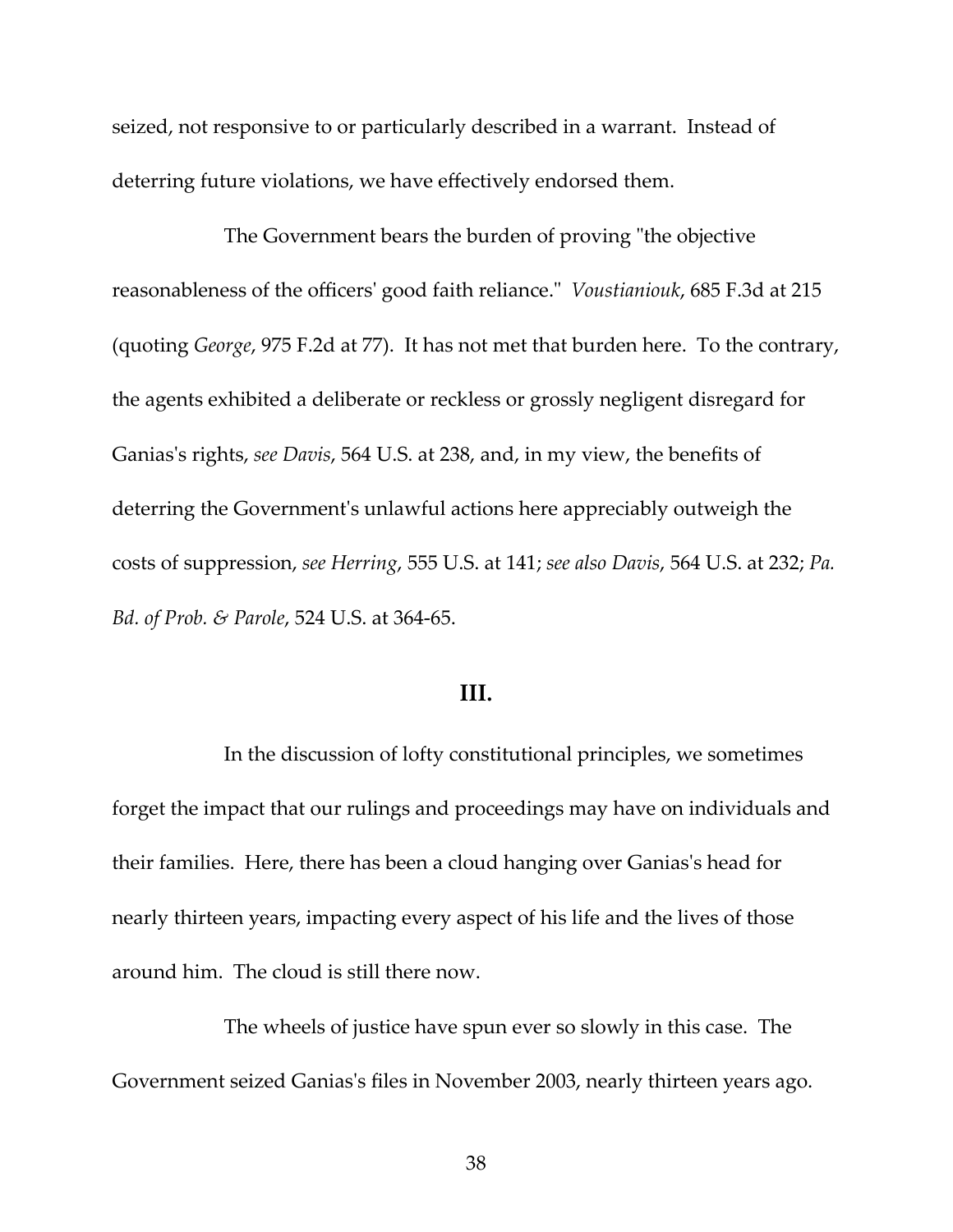He was indicted, in 2008, some eight years ago. He waited two-and-a-half years for a trial, and after he was found guilty, he waited roughly another ten months to be sentenced. He appealed his conviction, but it took another year for his appeal to be heard, and then another year for the appeal to be decided.

The panel issued its decision on June 17, 2014. The panel held that the Government violated Ganiasʹs Fourth Amendment rights and rejected its reliance on the good faith exception. On August 15, 2014, the Government filed a petition for rehearing, seeking panel rehearing only, not rehearing *en banc*, and seeking rehearing only with respect to the good faith exception. In other words, the Government did not seek rehearing on whether the Fourth Amendment was violated, and it did not seek rehearing *en banc* on either issue.

Yet, on June 29, 2015, more than a year after the panel decision, more than a year after Ganias thought he had won a substantial victory, this Court, on its own initiative, elected to rehear the case *en banc* ‐‐ with respect to *both* issues. The Court did so ostensibly to provide guidance in a novel and difficult area of law. But, after a year‐long *en banc* process, no guidance has come forth. The Court took on an issue at Ganiasʹs expense and then quickly retreated, relying instead on an issue that was not worthy of *en banc* review.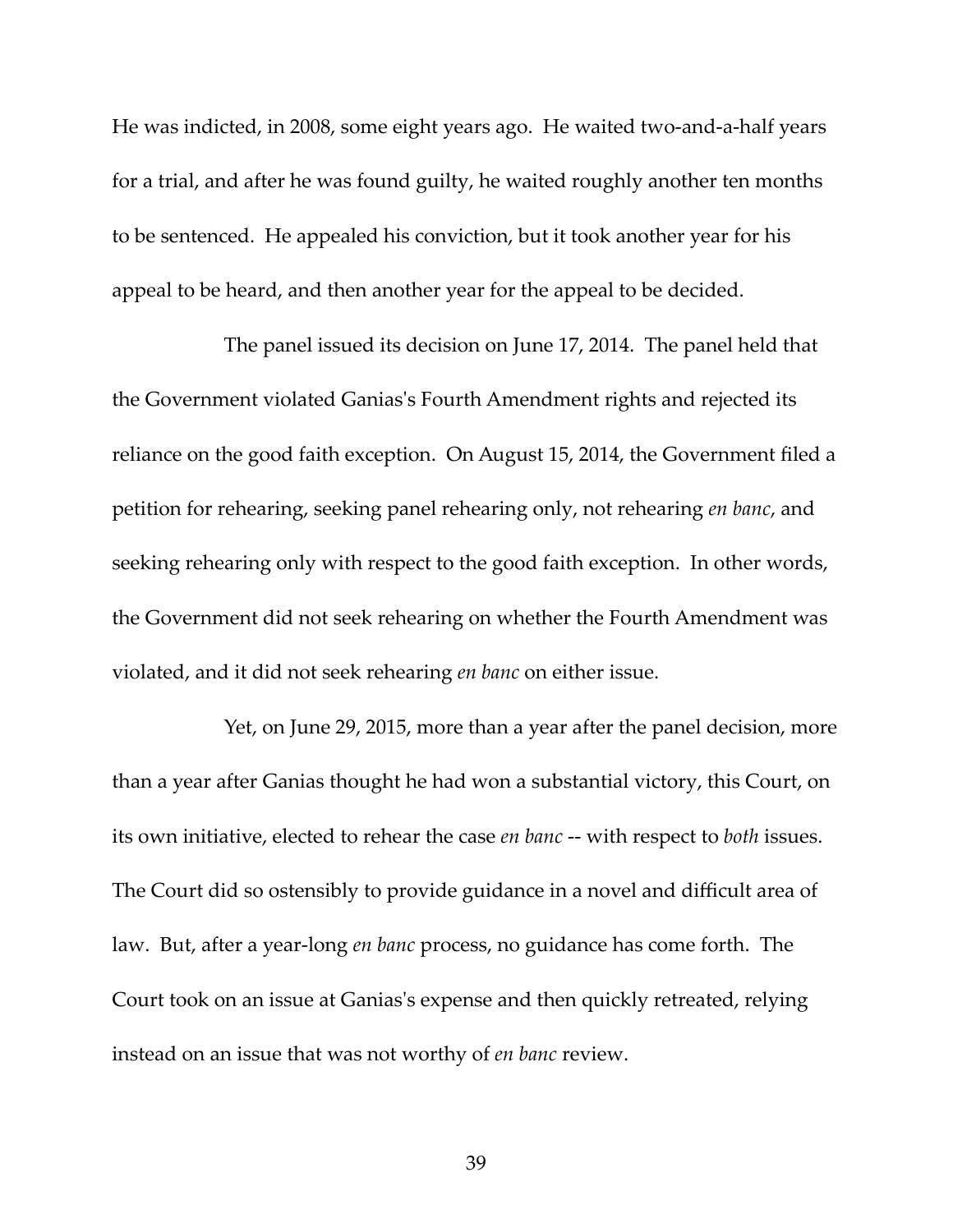Ganias's non-responsive files are in the Government's custody still.

What began nearly thirteen years ago as an investigation by the Army into two of Ganias's business clients somehow evolved into an unrelated investigation by the IRS into Ganias's personal affairs, largely because the Government did precisely what the Fourth Amendment forbids: it entered Ganias's premises with a warrant to seize certain papers and indiscriminately seized ‐‐ and *retained* ‐‐ all papers instead.

I respectfully dissent.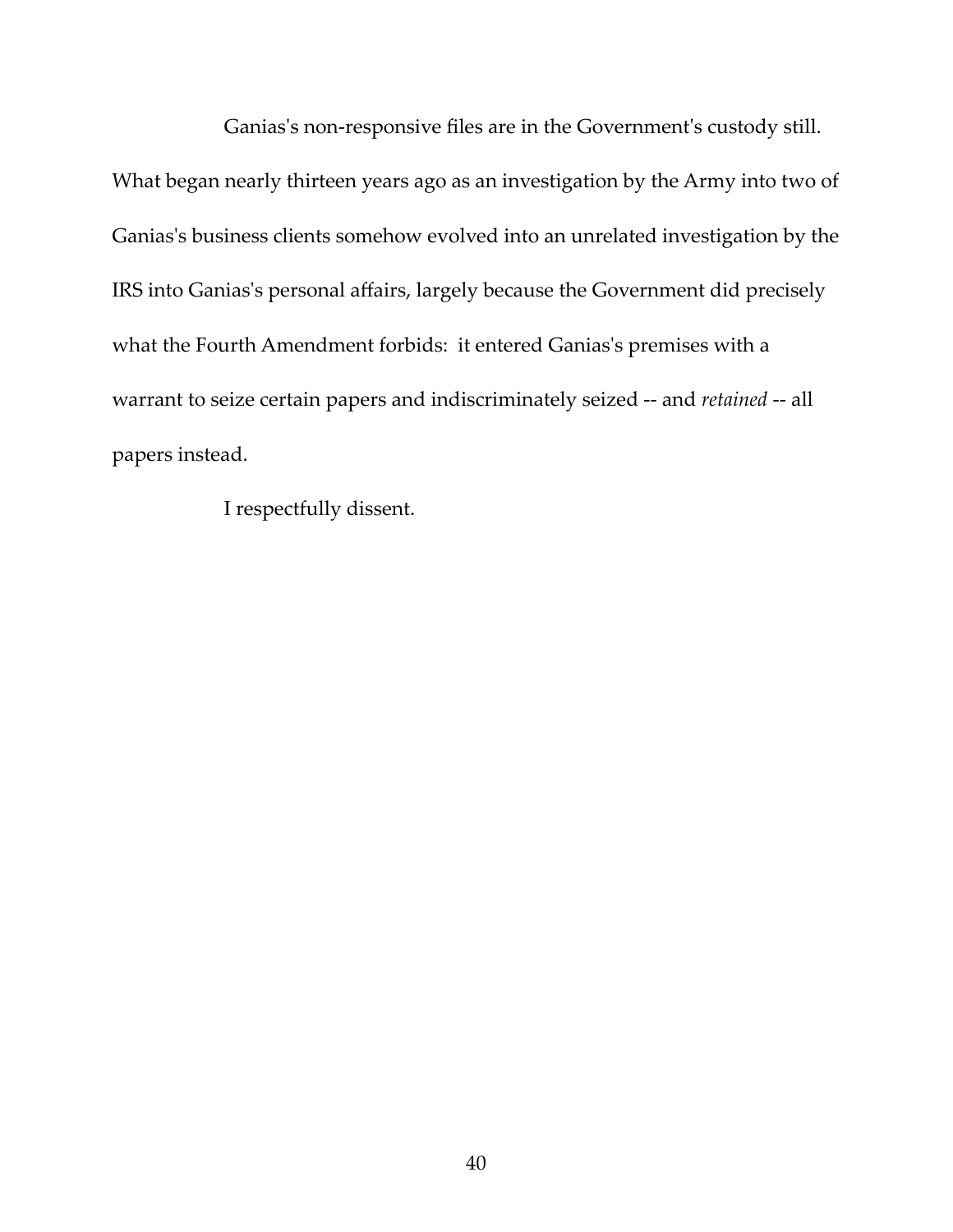# **Appendix A**

### *Amici Curiae*

Alan R. Friedman (*counsel of record*), Samantha V. Ettari, Noah Hertz-Bunzl, Kramer Levin Naftalis & Frankel LLP, New York, NY, *for Amicus Curiae the Center for Constitutional Rights, in support of Defendant-Appellant*.

Tanya L. Forsheit, Baker & Hostetler LLP, Los Angeles, CA, and William W. Hellmuth, Baker & Hostetler LLP, Washington, DC (*representing Amicus Curiae Center for Democracy & Technology*); Alex Abdo, Nathan Freed Wessler, Jason D. Williamson, American Civil Liberties Union Foundation, New York, NY; Dan Barrett, American Civil Liberties Union of Connecticut, Hartford, CT; Faiza Patel, Brennan Center for Justice at NYU School of Law, New York, NY; Hanni Fakhoury, Electronic Frontier Foundation, San Francisco, CA; Laura M. Moy, Open Technology Institute/New America, Washington, DC, *for Amici Curiae Center for Democracy & Technology, American Civil Liberties Union, American Civil Liberties Union of Connecticut, Brennan Center for Justice at NYU School of Law, Electronic Frontier Foundation, and New America's Open Technology Institution, in support of Defendant-Appellant.*

Marc Rotenberg (*counsel of record*), Alan Butler, Electronic Privacy Information Center, Washington, DC, *for Amicus Curiae Electronic Privacy Information Center, in support of Defendant-Appellant*.

Colleen P. Cassidy (*of counsel*), Federal Defenders of New York, Inc., Southern District of New York, New York, NY; James Egan, Office of the Federal Public Defender, Northern District of New York, Syracuse, NY, *for Amicus Curiae Federal Public Defenders Within the Second Circuit, in support of Defendant-Appellant*.